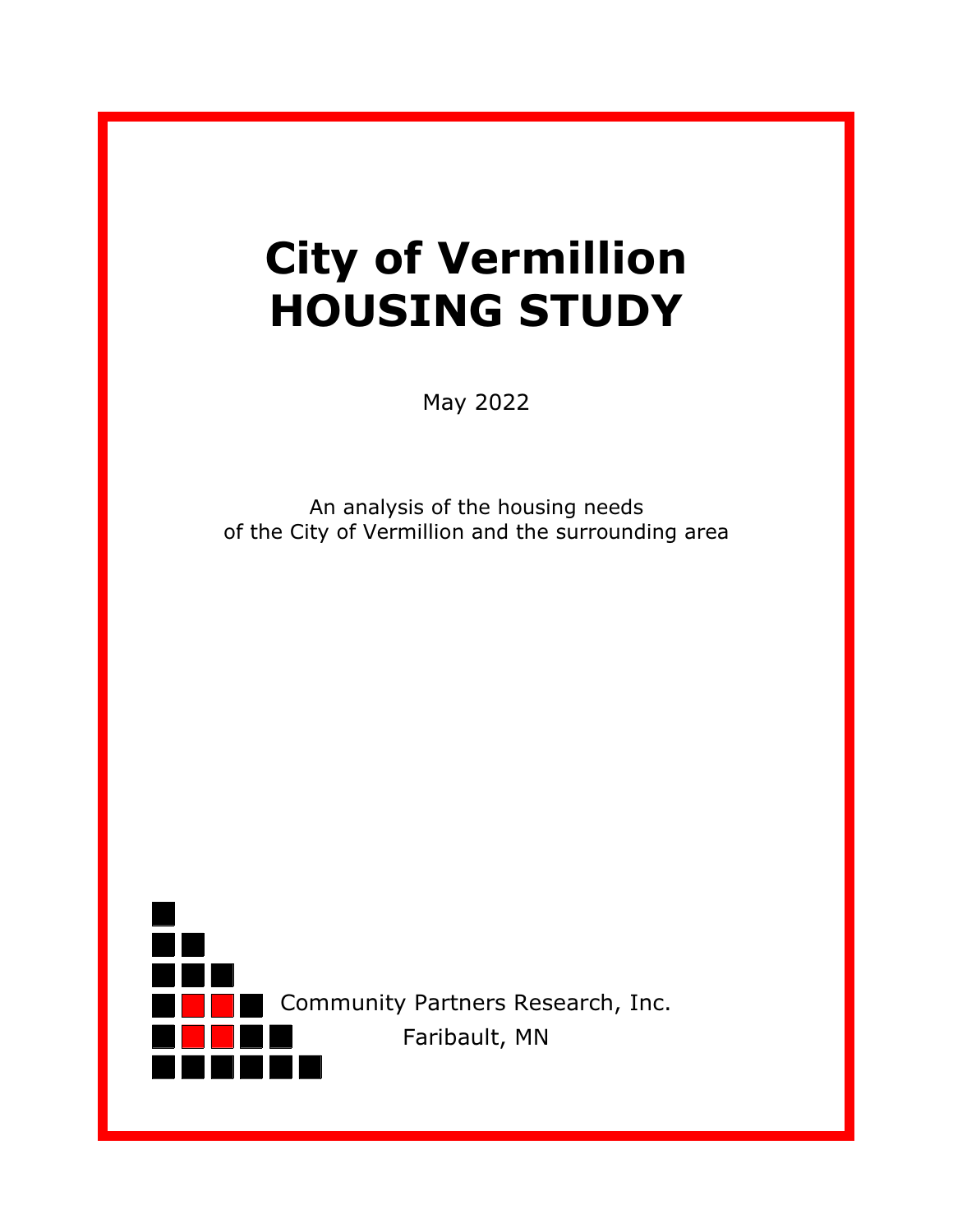List of Sections

## **List of Sections**

|                                                      | <b>Page</b>             |
|------------------------------------------------------|-------------------------|
| <b>Introduction</b>                                  | $\overline{\mathbf{2}}$ |
| <b>Demographic Data</b>                              | 4                       |
| <b>Projection Data</b>                               | 15                      |
| <b>Income and Housing Costs Data</b>                 | 23                      |
| <b>Existing Housing Data</b>                         | 35                      |
| <b>Student Populations and Enrollment Data</b>       | 45                      |
| <b>Rental Housing Inventory</b>                      | 51                      |
| <b>Employment and Local Economic Trends Analysis</b> | 72                      |
| <b>Findings and Recommendations</b>                  | 81                      |
| <b>Rental Housing Recommendations</b>                | 94                      |
| <b>Home Ownership and Single Family Housing</b>      | 137                     |
| <b>Housing Rehabilitation/Revitalization</b>         | 153                     |
| <b>Other Housing Issues</b>                          | 165                     |
| <b>Agencies and Resources</b>                        | 136                     |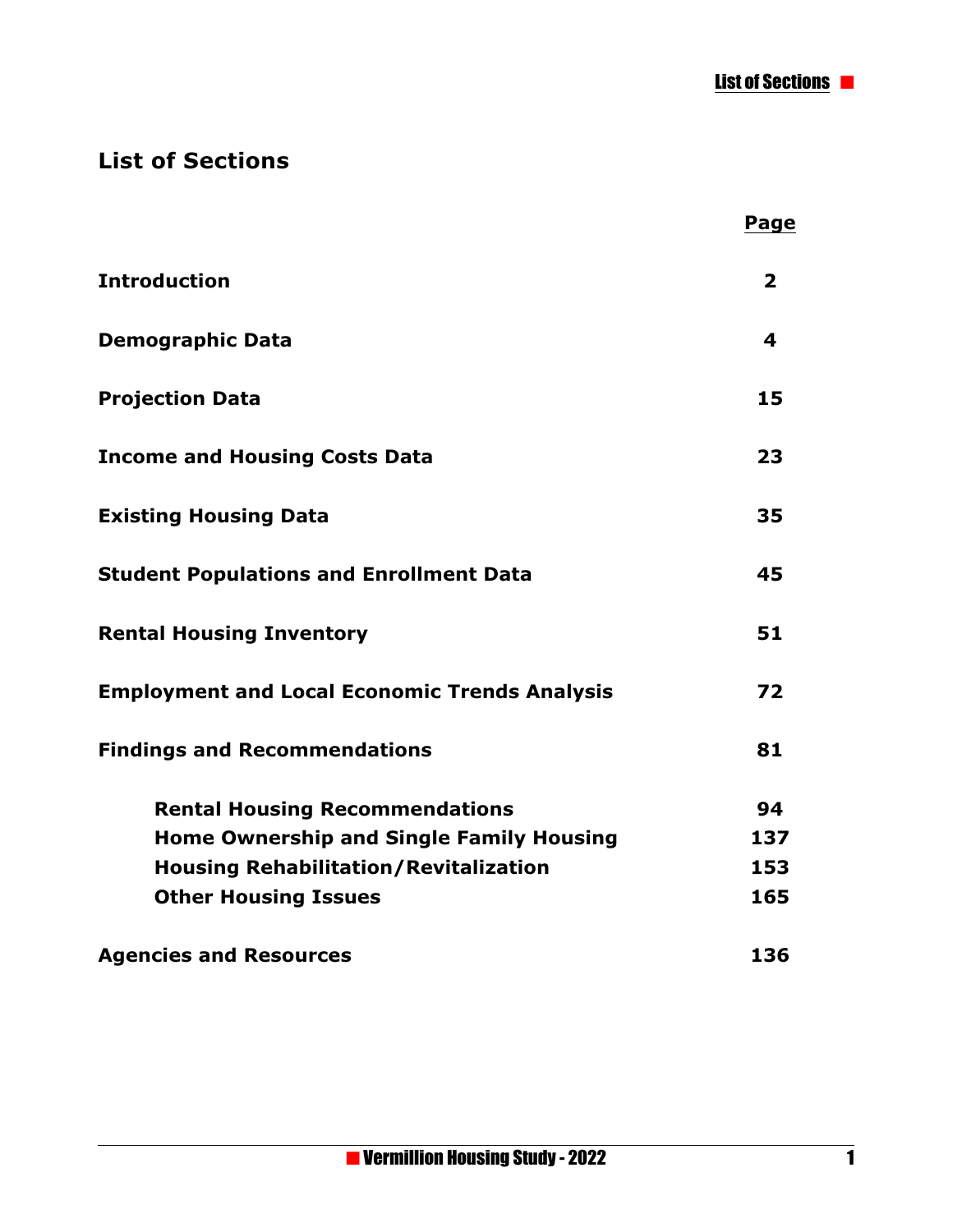## **Introduction**

#### **Overview**

Community Partners Research, Inc., was hired by the City of Vermillion and the Vermillion Area Chamber and Development Company in 2021 to complete a comprehensive study of the housing market conditions in the City and the surrounding area.

#### **Methodology**

A variety of resources were utilized to obtain information for the Housing Study. Community Partners Research, Inc., collected and analyzed data from December 2021 to April 2022. Data sources included:

- U.S. Census Bureau
- Demographic data from the State Data Center
- Applied Geographic Solutions, a private data reporting service
- Esri, Inc., a private data reporting service
- Records and data from the City
- Records and data maintained by Clay County
- Data from the SD Department of Labor
- Data provided by the Multiple Listing Service
- Interviews with community leaders and City staff
- Interviews with people familiar with the area's housing conditions including realtors, property managers, and developers
- Area housing agencies
- Rental property owner/manager surveys
- Housing and mobile home condition surveys

#### **Limitations**

This Study represents an analysis performed with the data available at the time of the research. Any findings are based upon current solutions and the best available information on future trends and projections. Significant changes in the area's economy, employment growth, tax policy or other related factors could change the findings and conclusions contained in this report.

During the course of the research for this project, a global pandemic was still underway, which has had widespread impacts on economic, housing and educational conditions. The longer-term impacts of the pandemic cannot be predicted, and the analysts have proceeded with the best information available at the time of the research.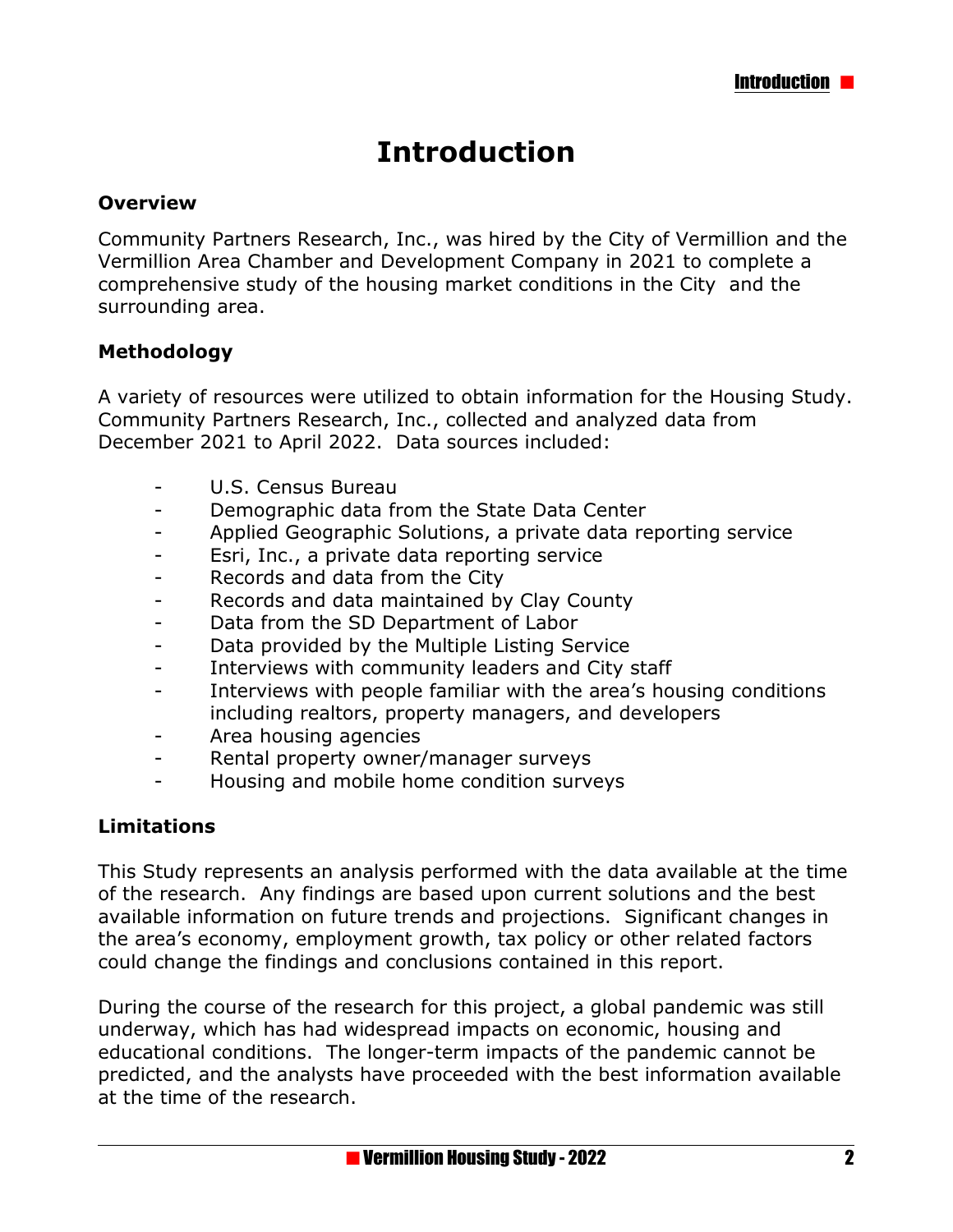This study was prepared by: **Community Partners Research, Inc. Faribault, MN (507) 838-5992 cpartners@charter.net**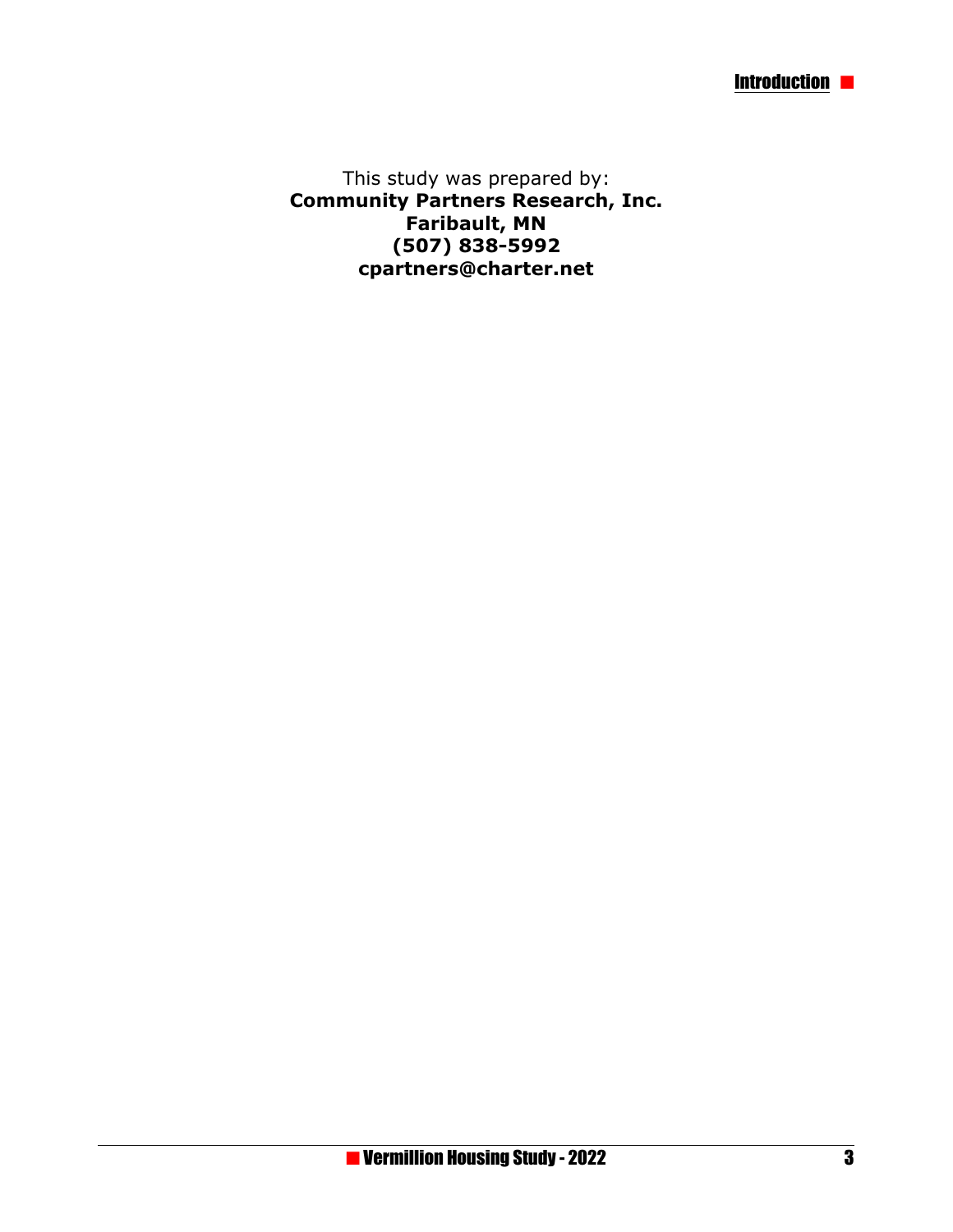Page

## **Section Table of Contents**

| Demographic Data Overview              | 5  |
|----------------------------------------|----|
| <b>Population Estimates and Trends</b> | 6  |
| <b>Group Quarters Population Data</b>  | 8  |
| Population by Age Trends: 2010 to 2021 | 9  |
| <b>Household Estimates and Trends</b>  | 11 |
| Household by Age Trends: 2010 to 2021  | 12 |
| Average Household Size                 | 13 |
| <b>Households by Occupancy Tenure</b>  | 14 |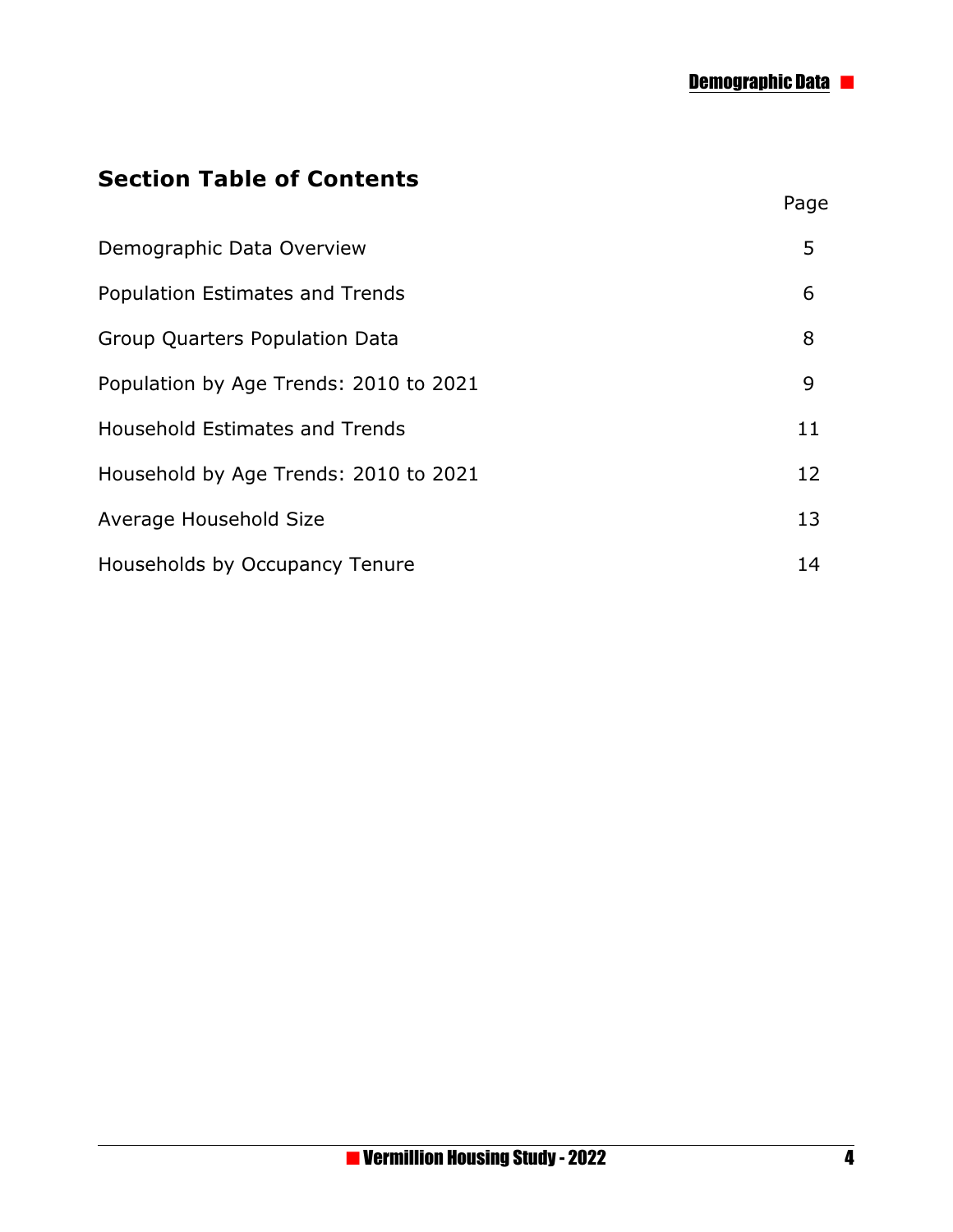# **Demographic Data Overview**

#### **Sources of Data**

The following pages contain demographic data obtained from a variety of local, state and national sources. At the time that research was completed for this Study, the Census Bureau had released initial information from the 2020 decennial Census. However, some of the more detailed tables on demographic and housing characteristics are not scheduled for release until some undefined time in 2022.

The global pandemic had not only impacted the Census release schedule, but it also affected the data collection in 2020. As a result, there are some questions about the accuracy of 2020 Census data, but in the opinion of the analysts it still represents the best demographic information available.

With the absence of some data from the 2020 Census, this Study has proceeded with the best available estimates from secondary sources, including the Census Bureau's American Community Survey, an annual sampling of households. However, because the American Survey is an estimate, based on sampling data, there is a margin of error that exists for each estimate.

The American Community Survey estimates have an effective date in 2019, so a significant data-lag exists. The estimates were derived from five-year sampling, obtained between 2015 and 2019. Due to the global pandemic, the American Community Survey estimates for 2020 also have a delayed release schedule.

This Study has also utilized demographic estimates and projections that have been generated by private data providers. The South Dakota Governor's Office of Economic Development contracts with Applied Geographic Solutions (AGS) to provide community profiles for each city in the State. Prior to using AGS, the State had used Esri, Inc., for community profiles. The analysts have also utilized estimates and projections from Esri. Both of these private data reporting services are widely used by financial and government entities.

It is important to note that the demographic estimates and projections from AGS and Esri were generated before any of the 2020 Census data was released. These companies will be modifying their data based on the new Census benchmark, but this will not occur until the next set of information is released later in 2022.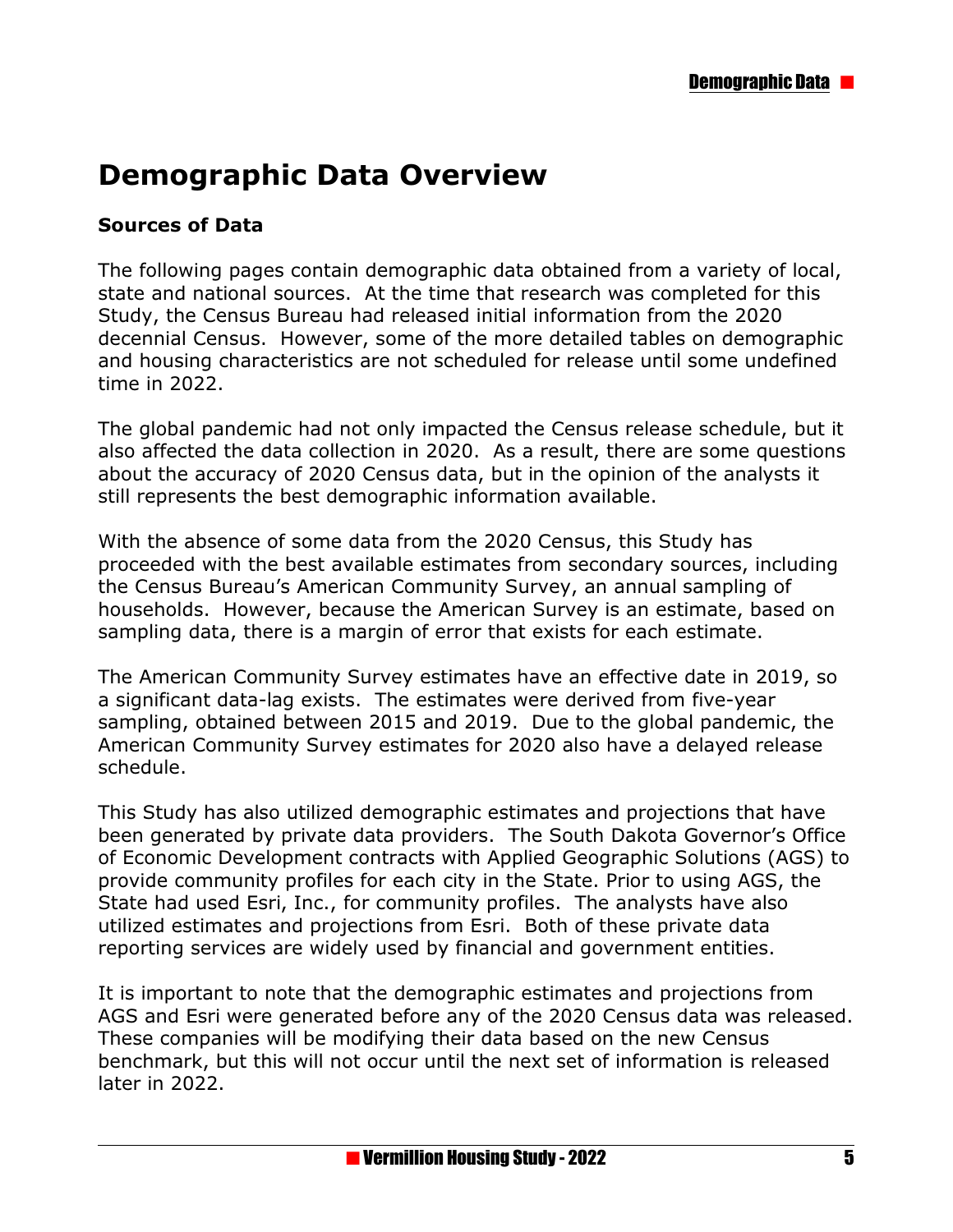| Table 1 Population Trends - 1990 to 2020                                                                               |        |        |          |        |      |        |  |
|------------------------------------------------------------------------------------------------------------------------|--------|--------|----------|--------|------|--------|--|
| 1990<br>2000<br>% Change<br>2010<br>% Change<br>2020<br>2000-2010<br>1990-2000<br>Census<br>Census<br>Census<br>Census |        |        |          |        |      |        |  |
| Vermillion                                                                                                             | 10,034 | 9,728  | $-3.0\%$ | 10,571 | 8.7% | 11,695 |  |
| Clay County                                                                                                            | 13,186 | 13,537 | 2.7%     | 13,864 | 2.4% | 14,967 |  |

#### **Population Estimates and Trends**

Source: U.S. Census

- $\triangleright$  The release of population totals from the 2020 U.S. Census has established a new benchmark for the number of people residing in each jurisdiction. The Census total had an effective date of April 1, 2020.
- In 2020, the population for the City of Vermillion was 11,695 people. When compared back to the 2010 Census, the City had added 1,124 permanent residents, for a population increase of 10.6%.
- $\triangleright$  The 2020 Census shows the largest population increase for the City of Vermillion in recent decades. In the 1990s, the City's population actually decreased by 3%. The City then grew between 2000 and 2010, but at a lower rate than the 10.6% achieved from 2010 to 2020.
- It is important to note that population growth in Vermillion is impacted by a student population attending the University of South Dakota. Additional details on students will be provided on following pages.
- < There are 2021 population estimates available, although these were issued prior to the release of any 2020 Census data. These estimates will not be revised to incorporate the new 2020 benchmark data until sometime in 2022.
- < Applied Geographic Solutions (AGS), the data source utilized by the Governor's Office of Economic Development, estimates that the City of Vermillion has 11,032 permanent residents. This estimate is well below the Census count of 11,695 people at the time of the 2020 Census.
- An estimate for Vermillion was also obtained from Esri, Inc. This showed a 2021 population of 11,441 people. This estimate was also lower than the 2020 Census count, although there is a one-year time difference in effective dates.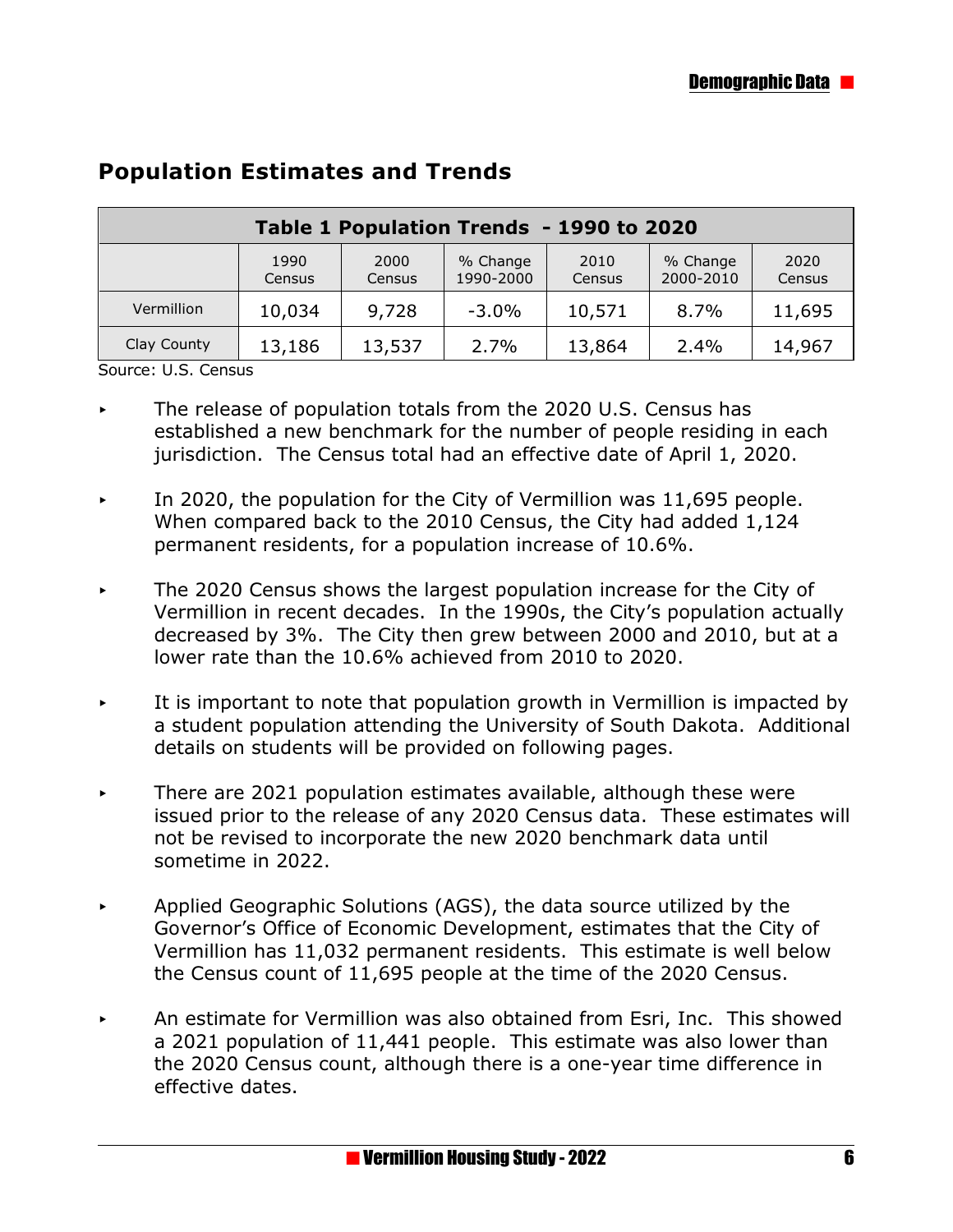- Vermillion is the dominant geography for Clay County, with more than 78% of all County residents living in the City. The 2020 Census for Clay County showed 14,967 permanent residents.
- While the County has a consistent pattern of population growth in recent decades, this has generally been due to the impact of Vermillion. If Vermillion is removed, the remainder of the County actually had a minor decrease of residents between 2010 and 2020, and between 2000 and 2010.
- $\triangleright$  The Applied Geographic Solutions estimate for Clay County shows 13,987 people in 2021, well below the level reported in the 2020 Census.

#### **Population by Race/Ethnicity**

- < In 2020, nearly 83% of Vermillion's residents were identified as White for race. The next largest racial designation was for people listing "Two or more races", at nearly 6% of the City's population. Native Americans represented nearly 5% of the City's population.
- $\blacktriangleright$  At the time of the 2020 Census, less than 3% of the City's population was identified as being of Hispanic/Latino ethnicity.
- Due to the limited diversity within the City, no further demographic details are provided in this document based on race or ethnic origin.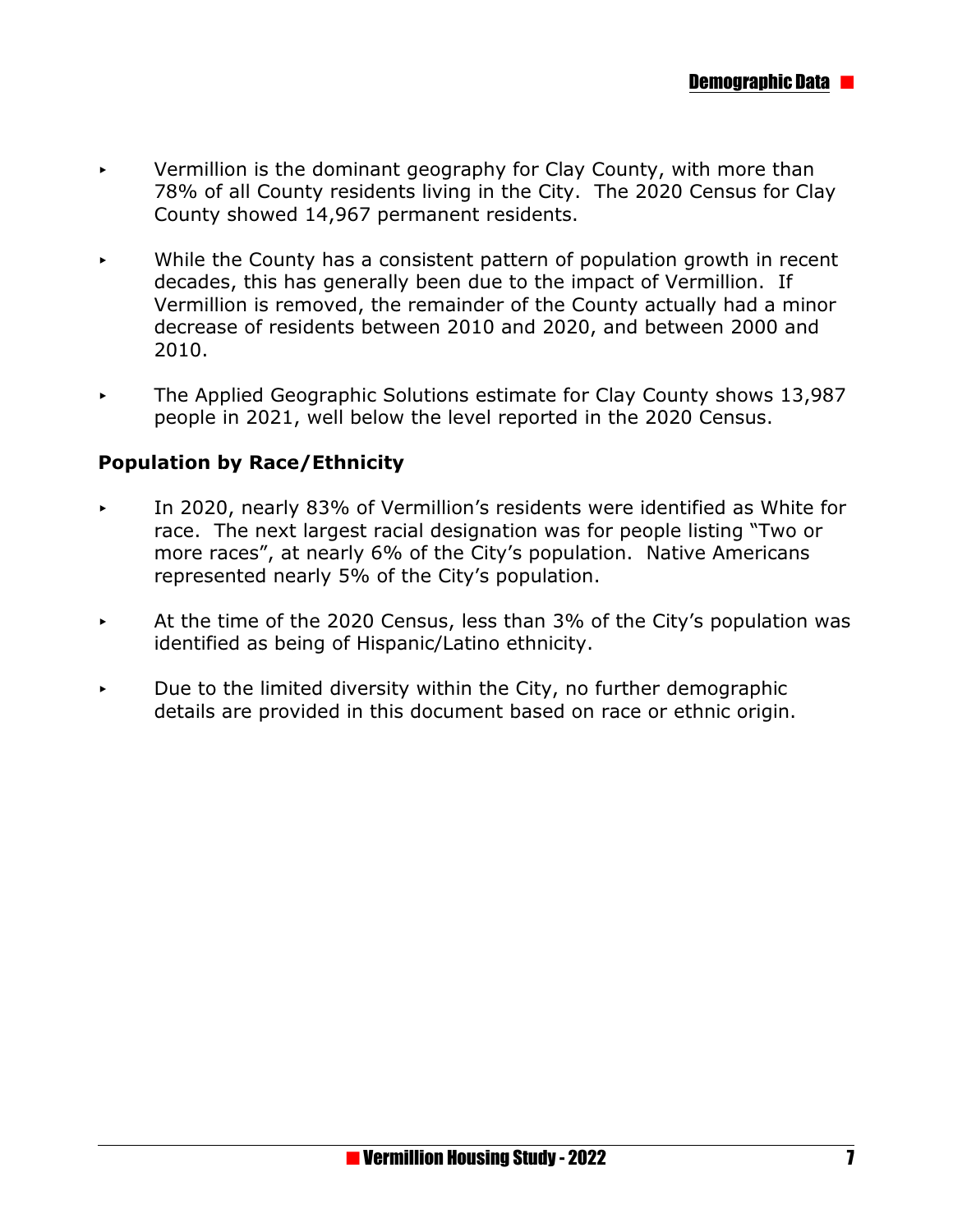#### **Group Quarters Population Data**

A relatively large percentage of Vermillion's residents reside in some form of "group quarters" housing. Group quarters residents are counted as part of the permanent population total, but are not counted as living in independent households. The following table displays changes in the group quarters population subset as recorded in the decennial Census back to the year 1990.

| 2010 Census<br>2000 Census<br>1990 Census      | Table 2 Group Quarters Populations in Vermillion: 1990 to 2020 |  |  |  |             |  |  |
|------------------------------------------------|----------------------------------------------------------------|--|--|--|-------------|--|--|
|                                                |                                                                |  |  |  | 2020 Census |  |  |
| Vermillion<br>2,393<br>2,152<br>2,427<br>1,600 |                                                                |  |  |  |             |  |  |

Source: U.S. Census

 $\triangleright$  According to the 2020 Census, the size of the City's group quarters population increased over the past decade by 241 people. This represented more than 21% of the citywide population gain between 2010 and 2020.

| Table 3 Group Quarters Housing Types: 2010 to 2020 |       |       |     |  |  |  |
|----------------------------------------------------|-------|-------|-----|--|--|--|
| 2010 Census<br>2020 Census<br>Change               |       |       |     |  |  |  |
| Institutionalized Facilities                       | 10    | 16    | 6   |  |  |  |
| <b>Skilled Nursing Facilities</b>                  | 67    | 80    | 13  |  |  |  |
| College/University Housing                         | 1,966 | 2,257 | 291 |  |  |  |
| Noninstitutionalized Facilities                    | 109   | 40    | -69 |  |  |  |
| Total                                              | 2,152 | 2,393 | 241 |  |  |  |

Source: U.S. Census

- $\overline{\phantom{a}}$  The largest population of group quarters housing residents lives in student housing facilities. Between 2010 and 2020 this group added 291 residents.
- There were limited changes in some of the other group quarters subsets, but the number of people living in noninstitutional facilities, such as a residential group home, decreased by 69 people over the decade.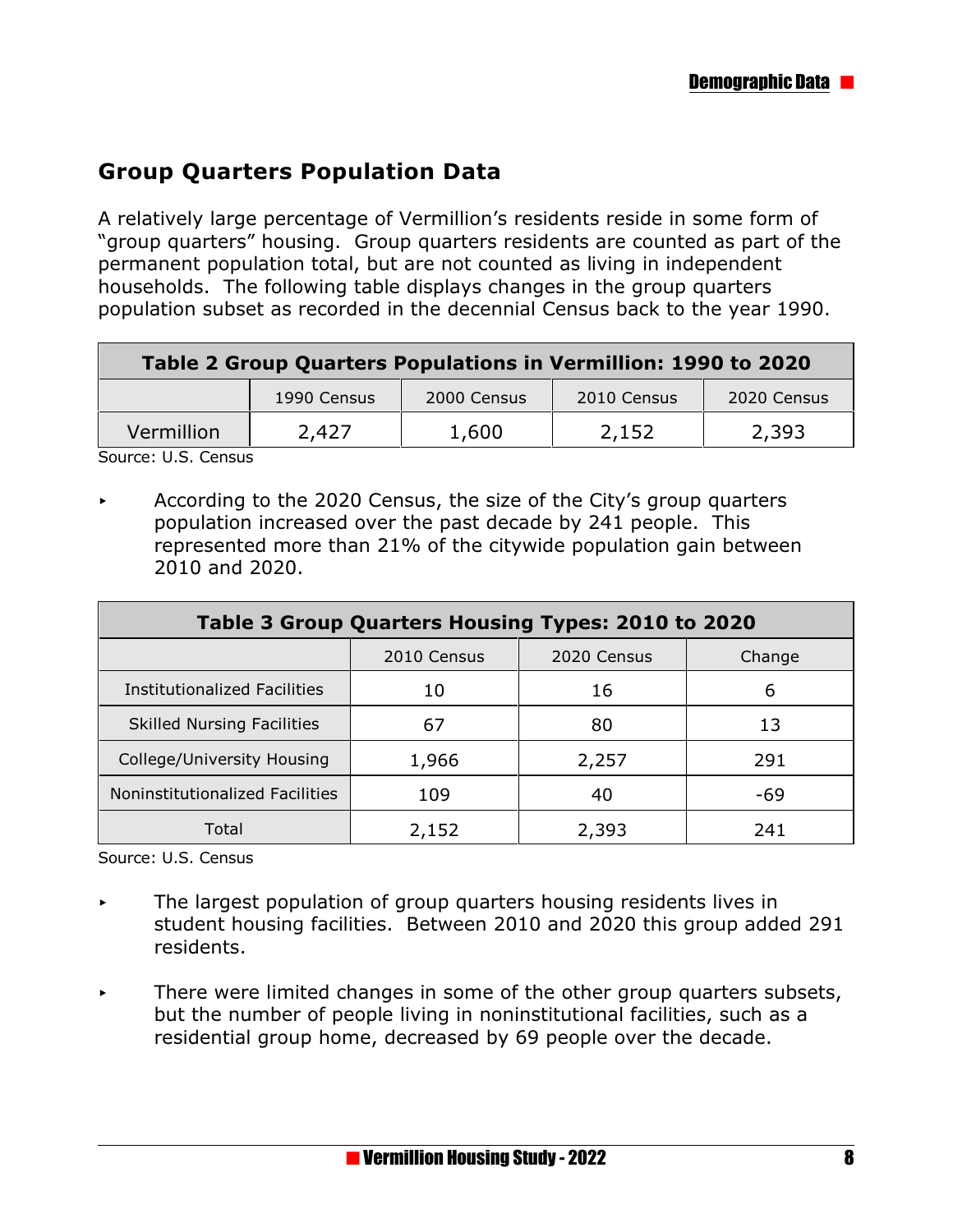#### **Vermillion Population by Age Trends: 2010 to 2021**

The 2021 population estimates from Esri include information on the age distribution of residents. The following table compares population by age in 2010 and 2021 for the Vermillion, along with the numeric changes. It does appear that Esri has underestimated the City's population in 2021, when compared to the 2020 Census, however, the difference is less than 3% and the Esri estimates are viewed as informative on age patterns.

| Table 4 Vermillion Population by Age - 2010 to 2021 |        |        |        |  |  |
|-----------------------------------------------------|--------|--------|--------|--|--|
| Age                                                 | 2010   | 2021   | Change |  |  |
| $0 - 14$                                            | 1,373  | 1,344  | $-29$  |  |  |
| $15 - 19$                                           | 1,427  | 1,455  | 28     |  |  |
| $20 - 24$                                           | 3,173  | 3,205  | 32     |  |  |
| $25 - 34$                                           | 1,422  | 1,653  | 231    |  |  |
| $35 - 44$                                           | 761    | 754    | $-7$   |  |  |
| 45-54                                               | 805    | 781    | $-24$  |  |  |
| 55-64                                               | 720    | 897    | 177    |  |  |
| 65-74                                               | 426    | 727    | 301    |  |  |
| 75-84                                               | 286    | 390    | 104    |  |  |
| $85+$                                               | 180    | 235    | 55     |  |  |
| Total                                               | 10,573 | 11,441 | 868    |  |  |

Source: U.S. Census; Esri



## Vermillion Population by Age: 2010 to 2021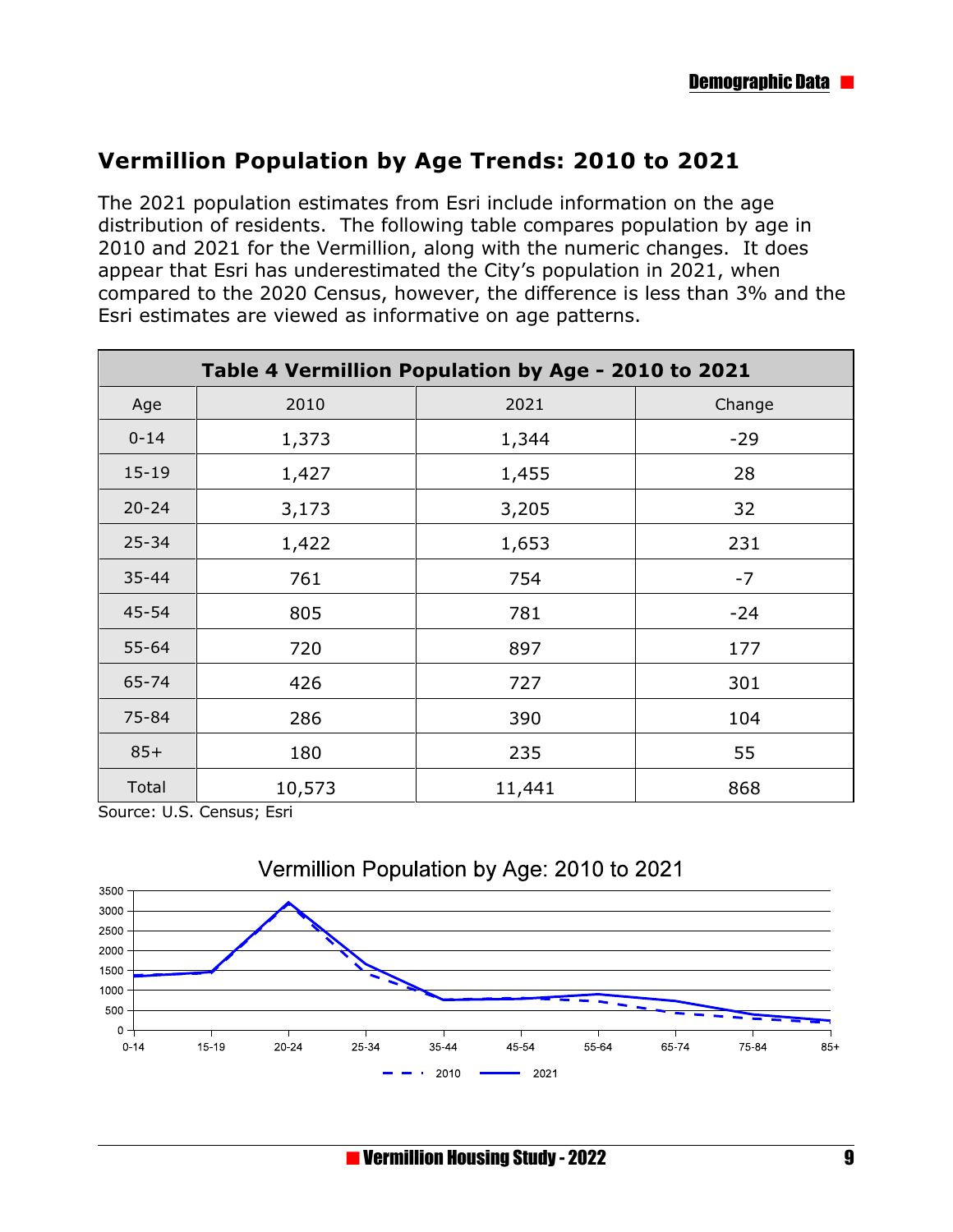- < The age distribution patterns for the City of Vermillion are directly impacted by the large student population attending USD. This results in a "spike" in the younger adult age groups as evident in the previous chart.
- When the 2021 estimates from Esri are compared to the 2010 Census data, there have often been very limited changes in the population.
- The City did experience some solid growth in the younger adult range between 25 and 34 years old, with the estimated addition of 231 people.
- The City also had strong growth in the population age 55 and older. In total, these estimates show the City adding more than 580 people in the combined age groups between 55 and 84 years old. The older senior population, age 85 and above, also increased in size, but most of the population increase was from younger seniors in the range between 65 and 74 years old.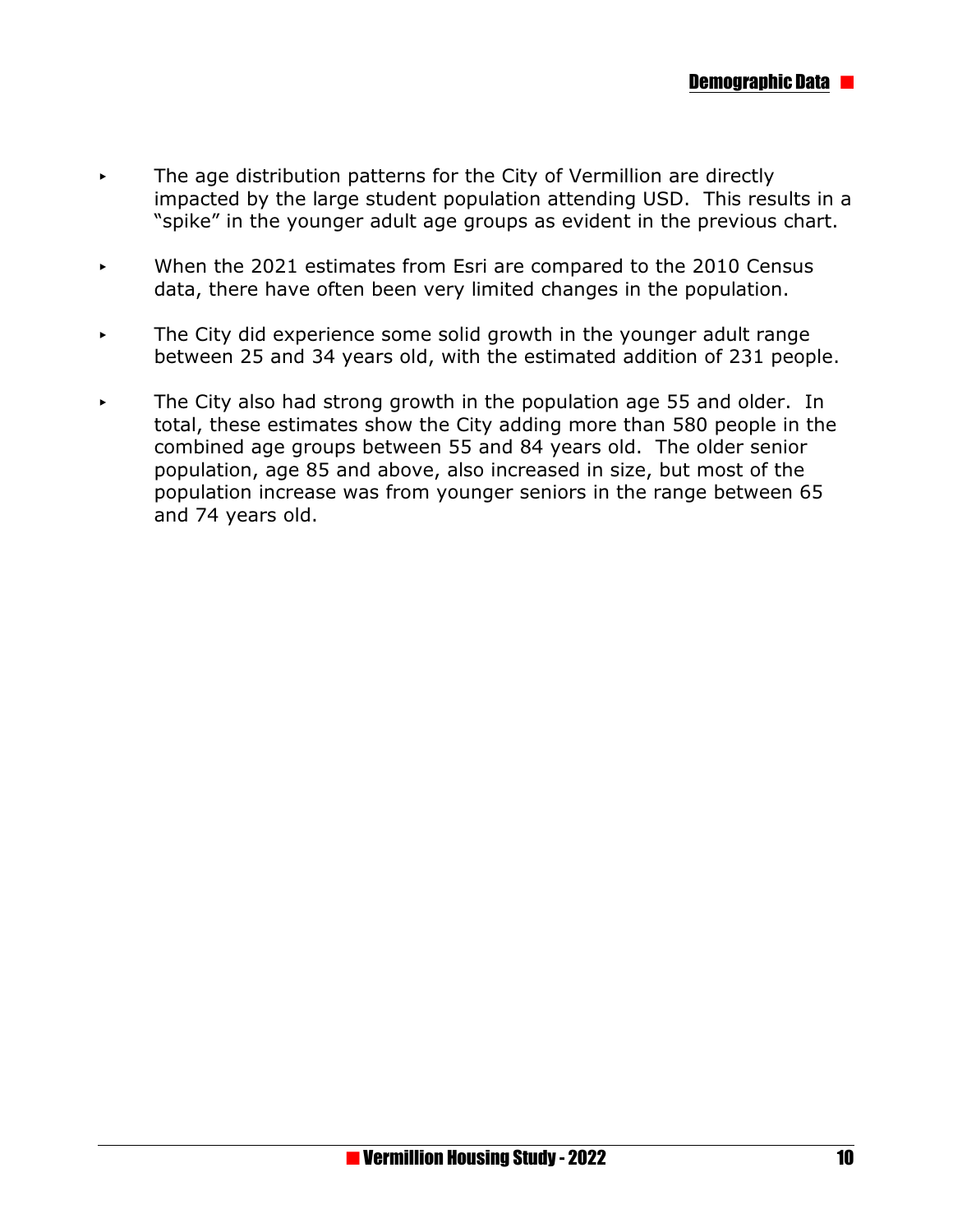| Table 5 Household Trends - 1990 to 2020                                                                                |       |       |       |       |      |       |  |
|------------------------------------------------------------------------------------------------------------------------|-------|-------|-------|-------|------|-------|--|
| 2020<br>2000<br>2010<br>% Change<br>1990<br>% Change<br>1990-2000<br>2000-2010<br>Census<br>Census<br>Census<br>Census |       |       |       |       |      |       |  |
| Vermillion                                                                                                             | 3,275 | 3,640 | 11.1% | 3,811 | 4.7% | 4,226 |  |
| Clay County<br>4,433<br>4,878<br>10.0%<br>5,110<br>4.8%<br>5,564                                                       |       |       |       |       |      |       |  |

#### **Household Estimates and Trends**

Source: U.S. Census

- < According to the Census, Vermillion had 4,226 permanent resident households in 2020, up by 415 households since 2010, for an increase of 10.9%.
- $\triangleright$  If viewed as an annual average, Vermillion added approximately 42 households per year over the past decade. This has continued a consistent pattern of adding households. In the 1990s the City added approximately 37 households per year. From 2000 to 2010, this average decreased to 17 households per year.
- $\blacktriangleright$  The 2021 estimate from Applied Geographic Solutions shows 4,134 households in Vermillion. Once again this estimate is lower than the 2020 Census count of 4,226 households living in the City.
- $\blacktriangleright$  The 2021 estimate from Esri shows 4,197 households in Vermillion. Esri's 2021 estimate appears to be too low, but the probable difference is less than 1% before adjusting for the difference in the effective dates.
- $\sim$  The 2020 Census counted 5,564 permanent resident households in Clay County. If Vermillion is removed, the remainder of the County added 39 households over the decade in the other combined jurisdictions.
- $\triangleright$  The 2021 estimate from AGS showed 5,352 households in Clay County, well below the Census count of 5,564 households in 2020.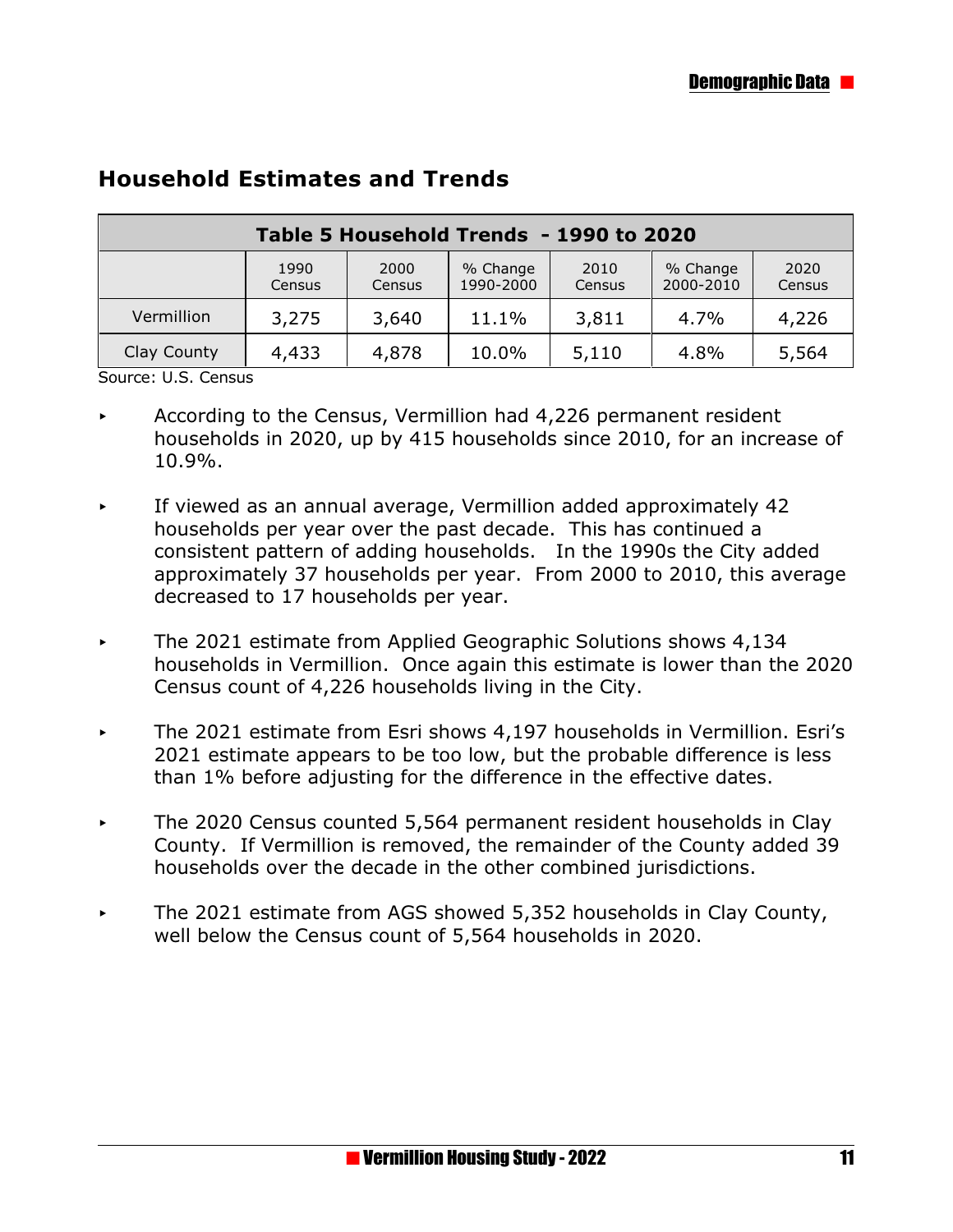#### **Household by Age Trends: 2010 to 2021**

| Table 6 Vermillion Households by Age of Householder - 2010 to 2021 |       |       |        |  |  |
|--------------------------------------------------------------------|-------|-------|--------|--|--|
| Age                                                                | 2010  | 2021  | Change |  |  |
| $15 - 24$                                                          | 1,073 | 1,034 | $-39$  |  |  |
| $25 - 34$                                                          | 822   | 930   | 108    |  |  |
| $35 - 44$                                                          | 438   | 426   | $-12$  |  |  |
| $45 - 54$                                                          | 468   | 435   | $-33$  |  |  |
| $55 - 64$                                                          | 443   | 543   | 100    |  |  |
| 65-74                                                              | 259   | 425   | 166    |  |  |
| $75+$                                                              | 308   | 404   | 96     |  |  |
| Total                                                              | 3,811 | 4,197 | 386    |  |  |

The following table compares households by age of householder in the 2010 Census and for 2021 from Esri for Vermillion, along with the numeric changes.

Source: U.S. Census; Esri

- < Consistent with the population by age data presented earlier, the household patterns show most of the net change occurring in the "baby boom" age groups. For the City of Vermillion, the largest net growth in households occurred in the 10-year age groups between 65 and 74 years old and between 55 and 64 years old. Citywide, there was an estimated increase of 362 households age 55 and older, but a net gain of only 24 households age 54 and younger.
- $\overline{\phantom{a}}$  There was strong estimated growth within the younger adult range between 25 to 34 year old. However, all of the other younger age groups decreased slightly in size.



Vermillion Households by Age of Householder: 2010 to 2021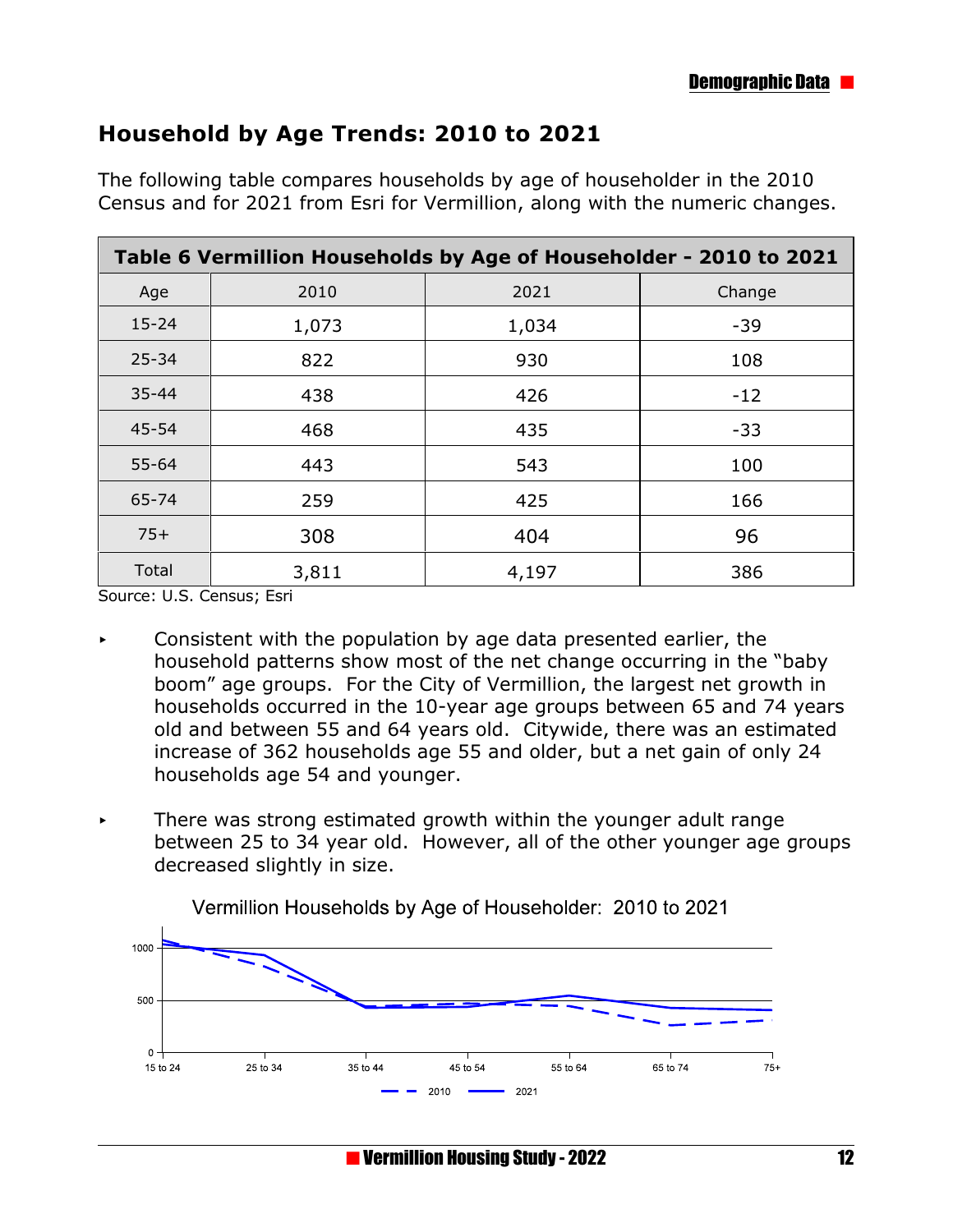#### **Average Household Size**

The following table provides information on average household size.

| Table 7 Average Number of Persons Per Household: 1990 to 2020 |      |      |      |      |  |  |  |
|---------------------------------------------------------------|------|------|------|------|--|--|--|
| 2010 Census<br>1990 Census<br>2000 Census<br>2020 Census      |      |      |      |      |  |  |  |
| Vermillion                                                    | 2.32 | 2.24 | 2.21 | 2.20 |  |  |  |
| Clay County                                                   | 2.56 | 2.32 | 2.28 | 2.24 |  |  |  |

Source: U.S. Census

- < Household formation has been occurring at a different rate than population change in recent decades due to a gradual decrease in average household size. This is typically caused by household composition changes, such as more single person and single parent families, fewer children per family, and more senior households due to longer life spans.
- < While Vermillion's average household size has been consistently decreasing, the reduction has been very small over the past 20 years, going from 2.24 persons per household in 2000 to 2.20 persons in 2020.



 $\triangleright$  Clay County has followed a similar pattern, reflecting the impact that Vermillion has on countywide totals. While consistently decreasing since 1990, the average household size for the County has remained larger than the average in the City.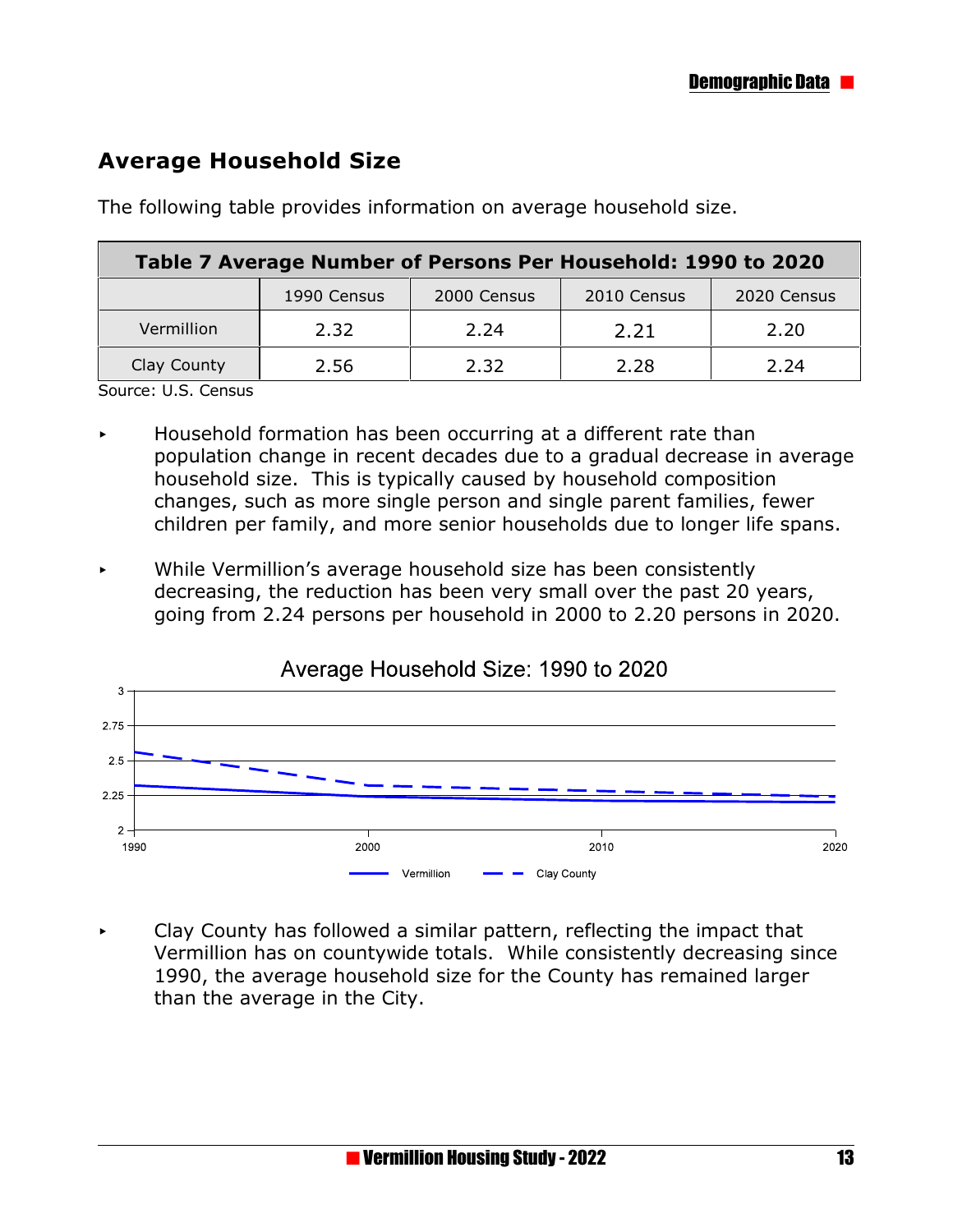#### **Housing Tenure**

The 2020 Census has not yet released any information on home owner and renter status. The 2019 American Community Survey does provide an estimate of the tenure distribution patterns. In the following table, the 2019 estimates have been presented, along with the 2010 Census data for comparison.

| Table 8 Households by Tenure - 2010 and 2019 |               |                |               |                |  |  |
|----------------------------------------------|---------------|----------------|---------------|----------------|--|--|
|                                              | 2010 Census   |                | 2019 ACS      |                |  |  |
|                                              | Percent Owned | Percent Rented | Percent Owned | Percent Rented |  |  |
| Vermillion                                   | 42.5%         | 57.5%          | 44.3%         | 55.7%          |  |  |
| Clay County                                  | 53.0%         | 47.0%          | 53.7%         | 46.3%          |  |  |

Source: U.S. Census; ACS

- According to the American Community Survey, the home ownership tenure rate in Vermillion increased over the past decade. However, most households in the City are renters, and the overall rental rate approached 56% in 2019.
- < In the opinion of the analysts, the American Community Survey estimate has probably overstated the tenure shift toward a higher rate of home ownership. Building permit issuance since 2010, which is provided later in this document, shows that many more rental units than owneroccupancy units have been built in the City, and it is unlikely that the rate of home ownership has been increasing.
- The American Community Survey estimates also show a slight increase in the home ownership rate Countywide, although this would probably be due to the estimate for Vermillion, which is the largest jurisdiction in Clay County.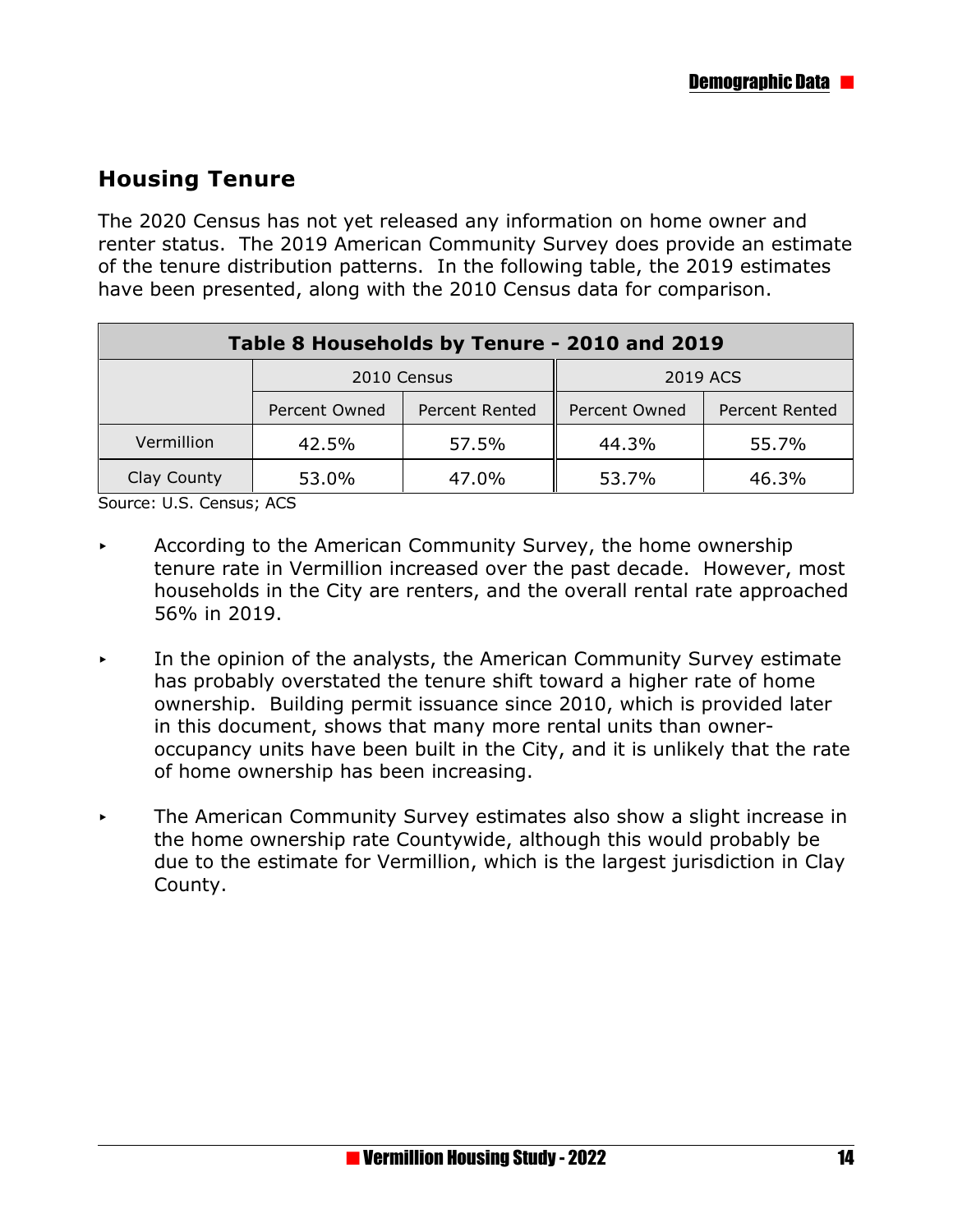## **Section Table of Contents**

|                                             | Page |
|---------------------------------------------|------|
| Population Projections to 2026              | 16   |
| Population by Age Projections               | 18   |
| Household Projections to 2026               | 20   |
| Household Projections by Age of Householder | 22   |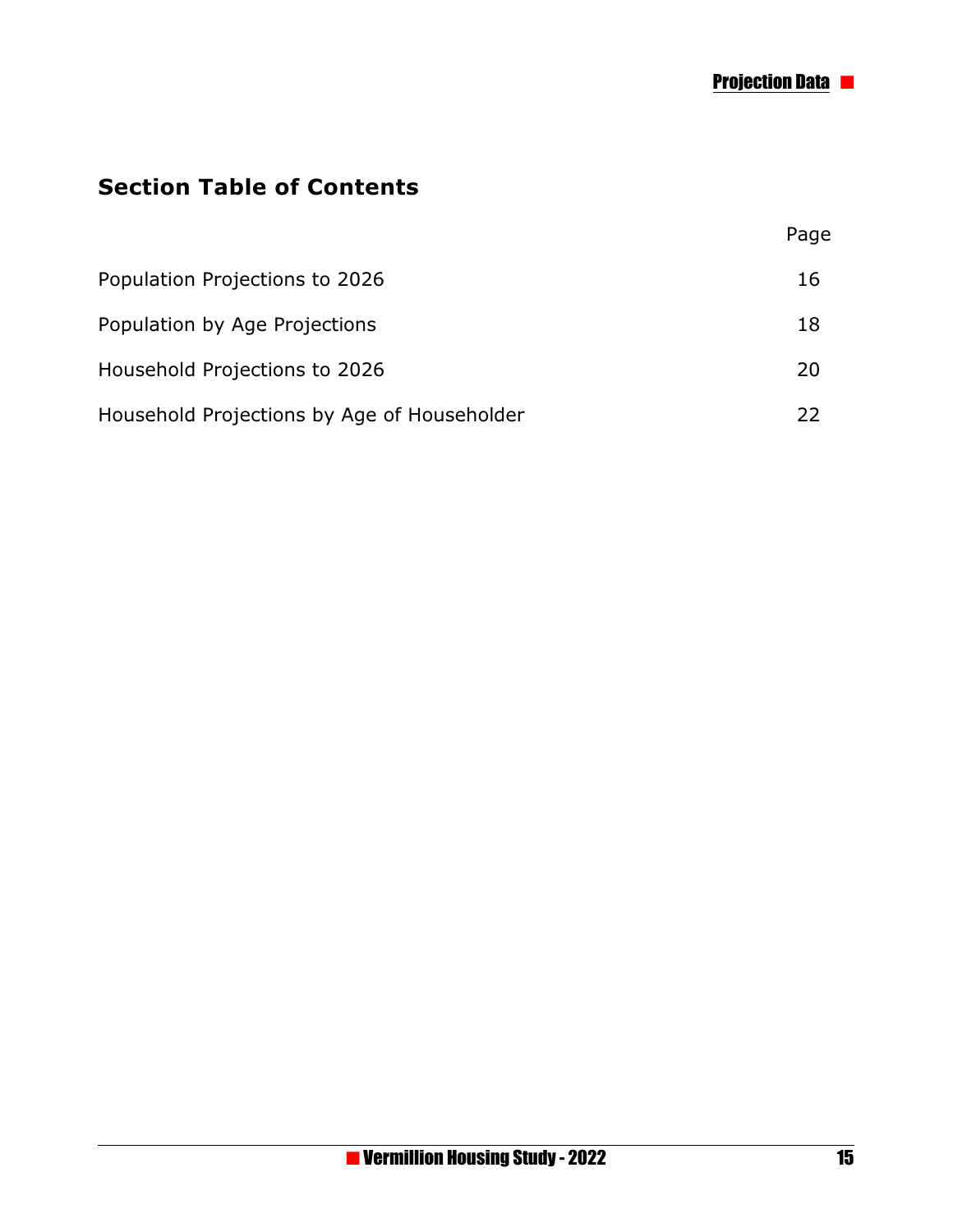## **Population Projections**

The following table presents population projections from Applied Geographic Solutions and Esri. These projections extend to the year 2026, and are based off of each company's 2021 estimates. The 2020 Census totals are provided for comparison.

| <b>Table 9 Population Projections Through 2026</b>                  |        |        |        |     |  |  |
|---------------------------------------------------------------------|--------|--------|--------|-----|--|--|
| 2020 Census<br>2021 Estimate<br>2026 Projection<br>Projected Change |        |        |        |     |  |  |
| Vermillion-AGS                                                      | 11,695 | 11,032 | 11,817 | 785 |  |  |
| Vermillion-Esri                                                     | 11,695 | 11,441 | 11,783 | 342 |  |  |
| Clay County-AGS                                                     | 14,967 | 13,987 | 14,842 | 855 |  |  |

Source: AGS; Esri

- < Based on the 2020 Census, AGS has underestimated the population level for the City of Vermillion in 2021. However, despite the under count of past growth, AGS expects the City to add 785 residents over the 5-year projection period, for an annual average of 157 additional residents per year. For comparison, the City averaged approximately 112 additional residents per year between 2010 and 2020.
- $\triangleright$  While the population projection from AGS appears to be somewhat high, growth in Vermillion will be impacted by students. Increased enrollment of Vermillion-based students could result in faster growth going forward.
- $\triangleright$  The population projection from Esri also starts from a lower base year (2021) estimate, although the difference between the 2020 Census and Esri's 2021 estimate was less than 2.2%, without an adjustment for the time difference. However, Esri is projecting less growth going forward, with the expected addition of 342 residents by 2026, or an annual average of 68 people per year. When compared to average growth over the prior decade, the Esri projection seems to be overly conservative.
- $\sim$  AGS is projecting that Clay County will add 885 people between 2021 and 2026, with most of this attributed to the City of Vermillion. If the City is removed, the remaining jurisdictions are projected to add only 70 residents over the next five years. While the projected growth outside of Vermillion is not large, it would still represent a change in patterns, as the remainder of Clay County has been losing population outside of Vermillion over the past two decades.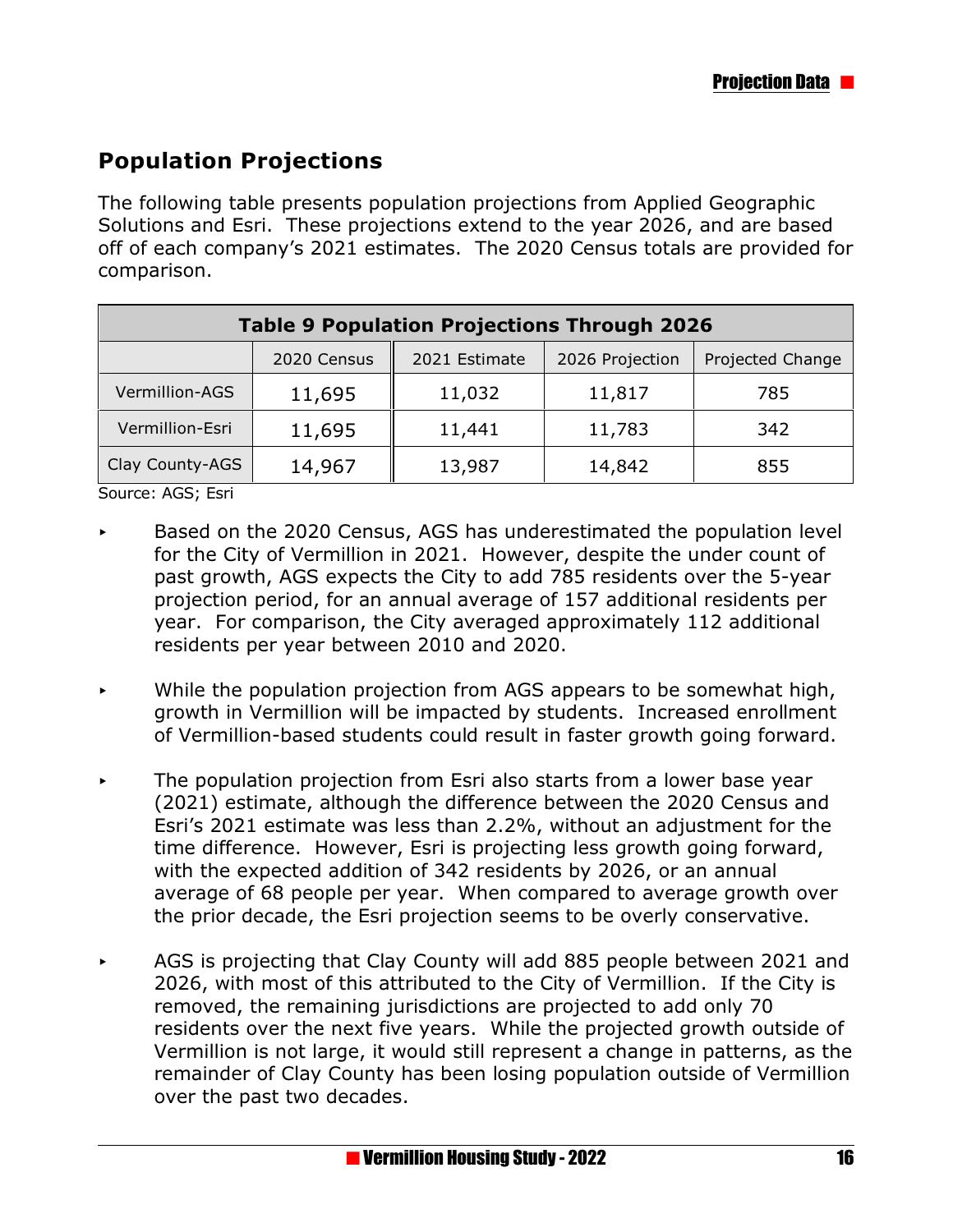In addition to the population forecasts obtained from Applied Geographic Solutions and Esri, trend-based projections have also been reviewed. Using the annualized growth rates between 2010 and 2020, it is possible to generate an approximate projection going forward to the year 2026.

| <b>Table 10 Trend-based Population Projections Through 2026</b> |        |        |                 |  |  |  |
|-----------------------------------------------------------------|--------|--------|-----------------|--|--|--|
| Average Annual Change<br>2026 Projection<br>2020 Census         |        |        |                 |  |  |  |
| Vermilion                                                       | 11,695 | 12,441 | 124 people/year |  |  |  |
| Clay County<br>119 people/year<br>15,681<br>14,967              |        |        |                 |  |  |  |

Source: U.S. Census; Community Partners Research, Inc.

- $\triangleright$  A trend-based projection method anticipates that Vermillion will have 12,441 residents by 2026, or an annual average increase of 124 people per year going forward. This forecast is between the AGS and Esri projections provided earlier.
- $\blacktriangleright$  A trend-based projection for all of Clay County indicates that there will be 15,681 people by 2026, or an annual average increase of 119 people per year going forward. This forecast expects that the remainder of Clay County, outside of the City of Vermillion, will see a minor loss of population by 2026, consistent with the trends over the past two decades.
- The AGS projection for Clay County, provided earlier, expected some minor growth in the County's population in the combined jurisdictions outside of Vermillion. However, even with some minor growth, AGS expected that most of the population change within the County would occur in Vermillion.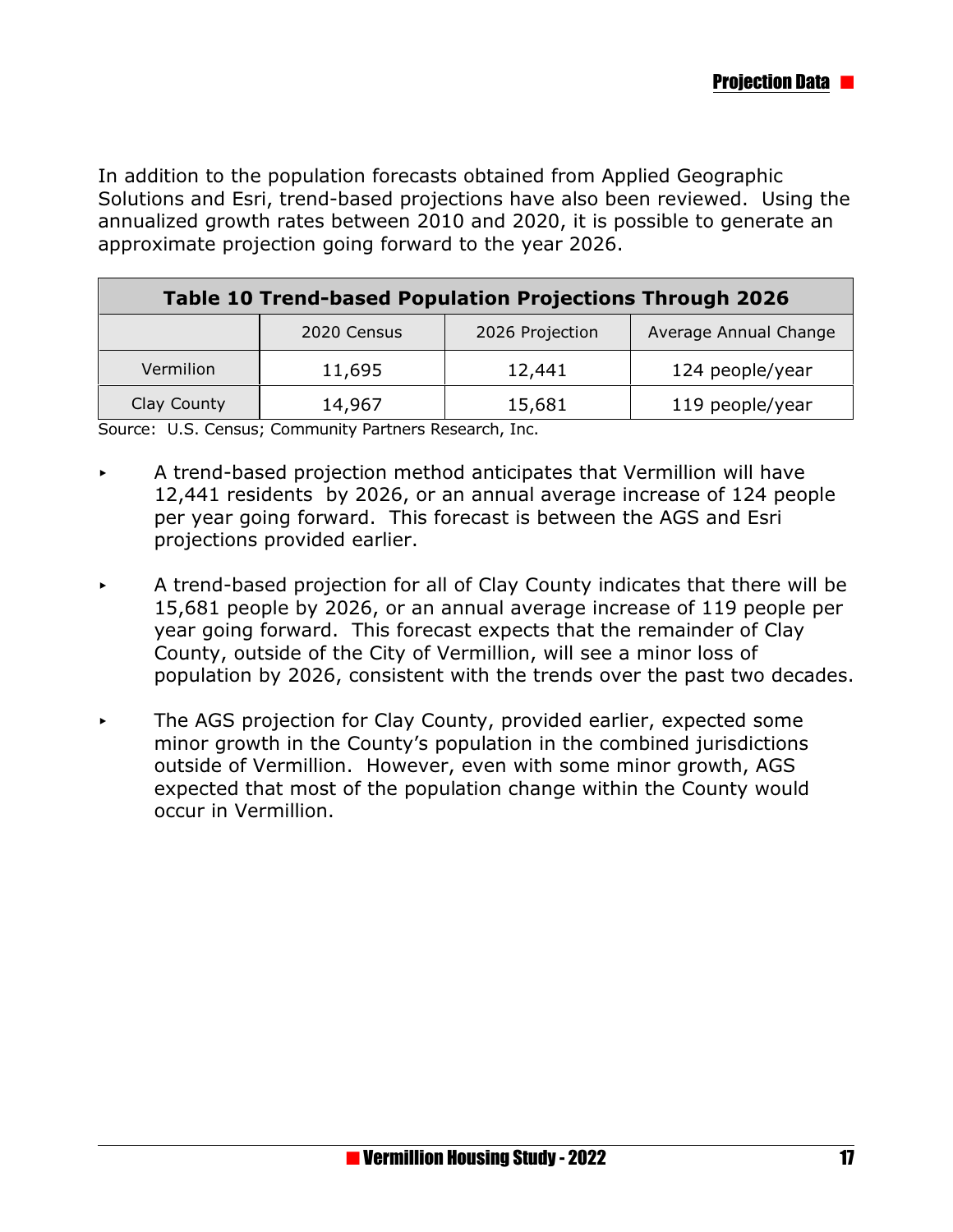#### **Population by Age Projections: 2021 to 2026**

Esri provides age-based projections for future population levels. These projections for Vermillion have been compared to the 2021 estimates from Esri to predict changes over the next few years. It is important to note that Esri does show the least amount of expected growth in population going forward of the three forecasting sources reviewed in this Study, and should be viewed as a conservative projection of future change.

| Table 11 Vermillion Projected Population by Age - 2021 to 2026 |               |                 |        |  |
|----------------------------------------------------------------|---------------|-----------------|--------|--|
|                                                                | 2021 Estimate | 2026 Projection | Change |  |
| $0 - 14$                                                       | 1,344         | 1,409           | 65     |  |
| $15 - 19$                                                      | 1,455         | 1,436           | $-19$  |  |
| $20 - 24$                                                      | 3,205         | 3,191           | $-14$  |  |
| $25 - 34$                                                      | 1,653         | 1,712           | 59     |  |
| $35 - 44$                                                      | 754           | 814             | 60     |  |
| 45-54                                                          | 781           | 765             | $-16$  |  |
| $55 - 64$                                                      | 897           | 891             | -6     |  |
| 65-74                                                          | 727           | 811             | 84     |  |
| 75-84                                                          | 390           | 496             | 106    |  |
| $85+$                                                          | 235           | 258             | 23     |  |
| Total                                                          | 11,441        | 11,783          | 342    |  |

Source: Esri

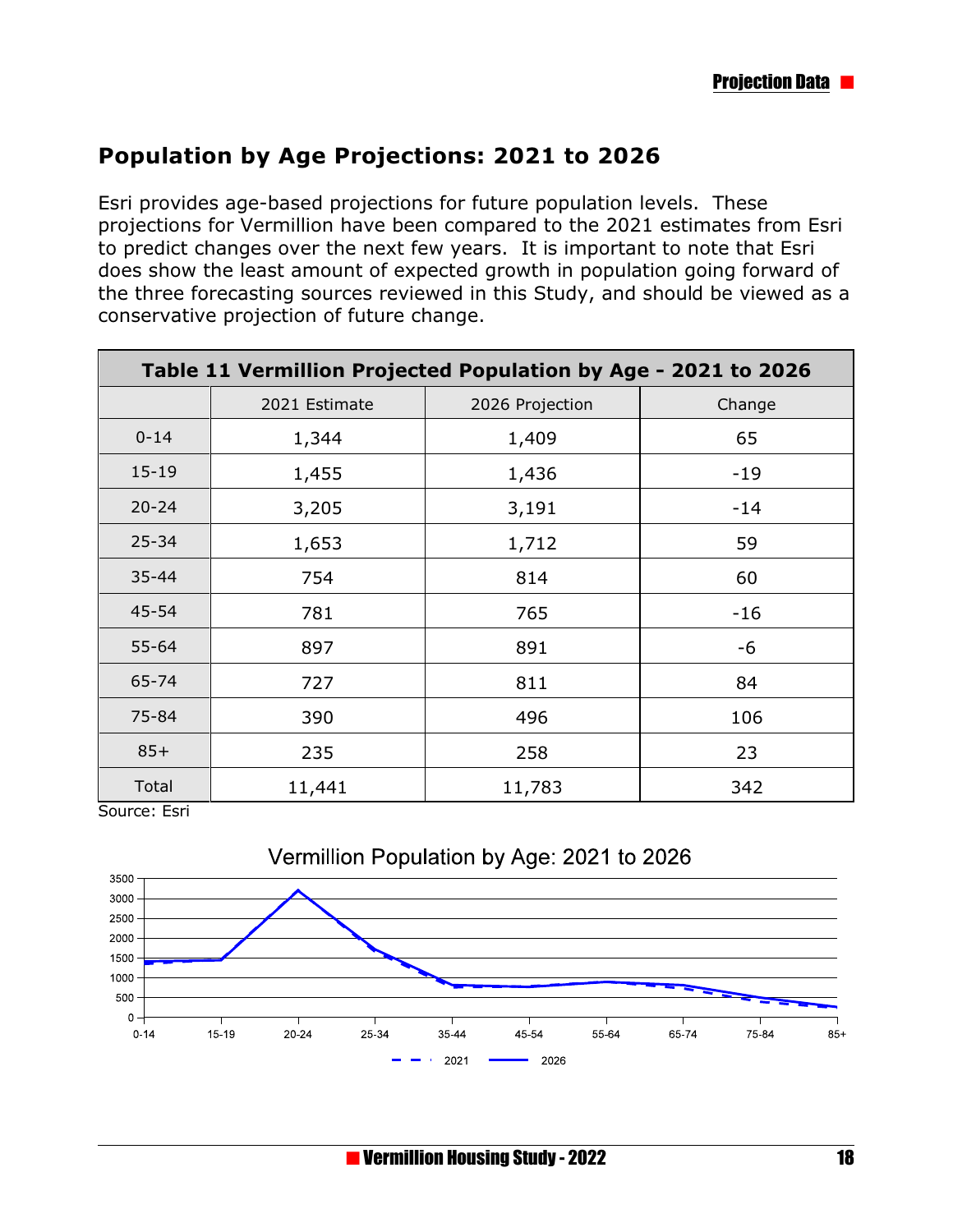- < Esri's population by age projections show only limited change in many of the defined age groups between 2021 and 2026.
- The largest numeric changes are projected within the senior citizen age groups, with an increase of 106 people age 75 to 84 years old, an increase of 84 people in the 65 to 74 year old range, and an increase of 23 people age 85 and older. Combined, these senior age groups are projected to add more than 220 people by 2026.
- $\overline{\phantom{a}}$  Esri does expect some minor growth among children age 14 and younger, with a projected increase of 65 people.
- Although there is a very large post-secondary student population living in Vermillion, the Esri projections expect very little change in the number of residents in the age ranges between 15 and 24 years old, with an expected decrease of 33 people in this 10-year age grouping.
- $\overline{\phantom{a}}$  Some growth is being projected within the younger adult age ranges between 25 and 34 years old, and between 35 and 44 years old. Combined, this 20-year age range is expected to add nearly 120 people.
- $\triangleright$  Only a very small reduction is expected in the middle-aged adult ranges between 45 and 64 years old.
- $\cdot$  If combined into larger aggregations, Esri is projecting that Vermillion will add 213 people age 65 and older, but only 129 people age 64 and younger between 2021 and 2026.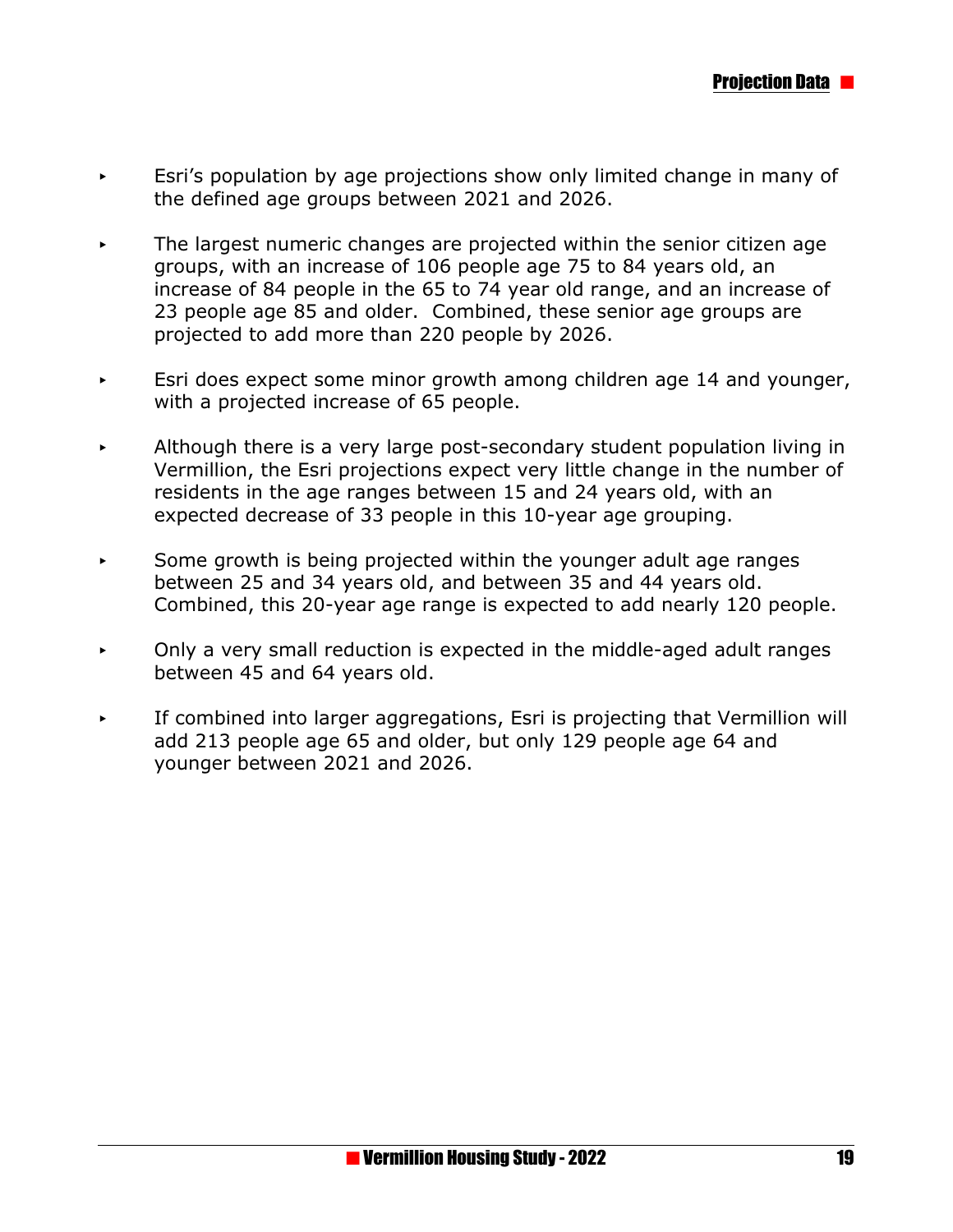#### **Household Projections**

Household projections are also available to the year 2026. Once again the 2020 Census count for households is provided for comparison.

In the opinion of the analysts, the household projections from Applied Geographic Solutions and Esri are overly conservative for Vermillion, thus, trend-based growth projections have also been reviewed. These trend-based forecasts have been generated by Community Partners Research, Inc., using annualized growth rates achieved in the past, and trended forward to the year 2026.

| Table 12 Trend-based Household Projections Through 2026 |       |       |                    |  |  |  |
|---------------------------------------------------------|-------|-------|--------------------|--|--|--|
| Average Annual Change<br>2026 Projection<br>2020 Census |       |       |                    |  |  |  |
| Vermillion                                              | 4,226 | 4,502 | 46 households/year |  |  |  |
| Clay County                                             | 5,564 | 5,861 | 49 households/year |  |  |  |

Source: U.S. Census; Community Partners Research, Inc.

- $\blacktriangleright$  A trend-based projection method anticipates that Vermillion will have approximately 4,500 total households by 2026, or an annual average increase of 46 households per year going forward. This forecast is significantly higher than the Esri projection showing 30 to 31 households in an average year.
- < A trend-based projection for Clay County expects 5,861 total households by 2026, or an annual average increase of 49 households per year going forward. The Clay County projection would include the expected increase within Vermillion, so excluding the City yields the expectation that only limited annual household growth will occur in the remainder of the County. This is generally consistent with the AGS projection provided earlier, showing nearly all of the Countywide growth occurring within the City of Vermillion.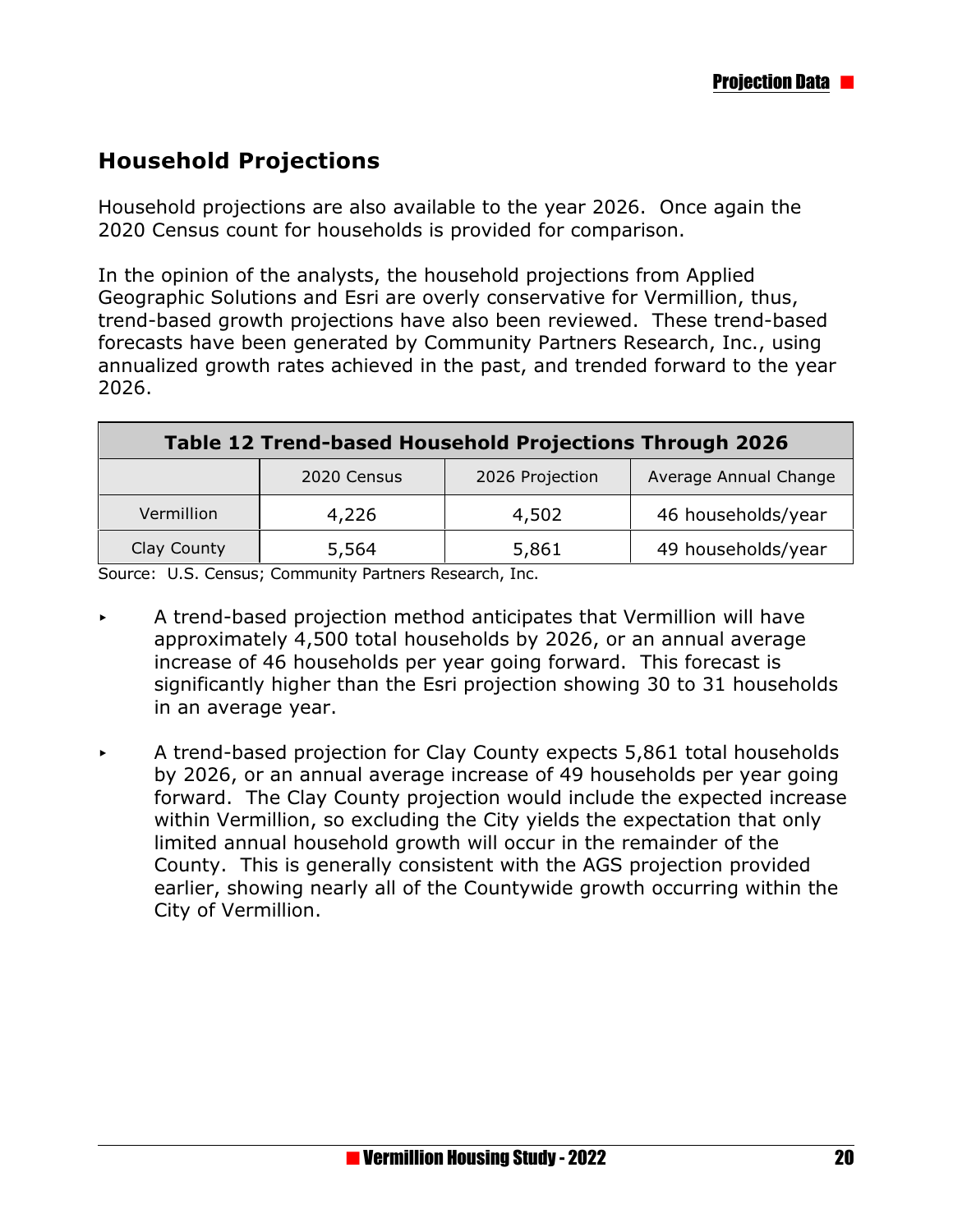| <b>Table 13 Household Projections Through 2026</b>        |       |       |       |     |  |  |  |
|-----------------------------------------------------------|-------|-------|-------|-----|--|--|--|
| 2021 Estimate<br>2026 Projection<br>2020 Census<br>Change |       |       |       |     |  |  |  |
| Vermillion - AGS                                          | 4,226 | 4,134 | 4,185 | 51  |  |  |  |
| Vermillion - Esri                                         | 4,226 | 4,197 | 4,349 | 152 |  |  |  |
| Clay County - AGS                                         | 5,564 | 5,352 | 5,356 |     |  |  |  |

The household forecasts from AGS and Esri have also been reviewed.

Source: U.S. Census; AGS; Esri

- $\triangleright$  When compared to the 2020 Census, the base-year estimate from AGS for 2021 was somewhat low. Going forward, this source is projecting that the City will only add 51 households over the 5-year time period, or an average of 10 households per year. Growth at this level would be much lower than achieved between 2010 and 2020, when Vermillion was averaging annual growth of approximately 42 households per year.
- It is important to note that the AGS population projection was high, while their household projection is low. This may imply that they are largely expecting near-term growth to be from a student population living in student housing.
- < The 2021 estimate from Esri was also somewhat low, but closer to the 2020 Census count. Going forward, Esri is projecting that Vermillion will add 152 households over the 5-year time period, or an average of 30 to 31 households per year. While this forecast does expect the City to continue growing, the rate of growth is also slower than in the past, and it would appear that the Esri forecast for future growth is overly conservative.
- $\triangleright$  The AGS forecast for all of Clay County is low, reflecting their belief that Vermillion will experience only limited household growth through 2026. If the City is removed, the remaining County jurisdictions are projected to lose 47 households by 2026.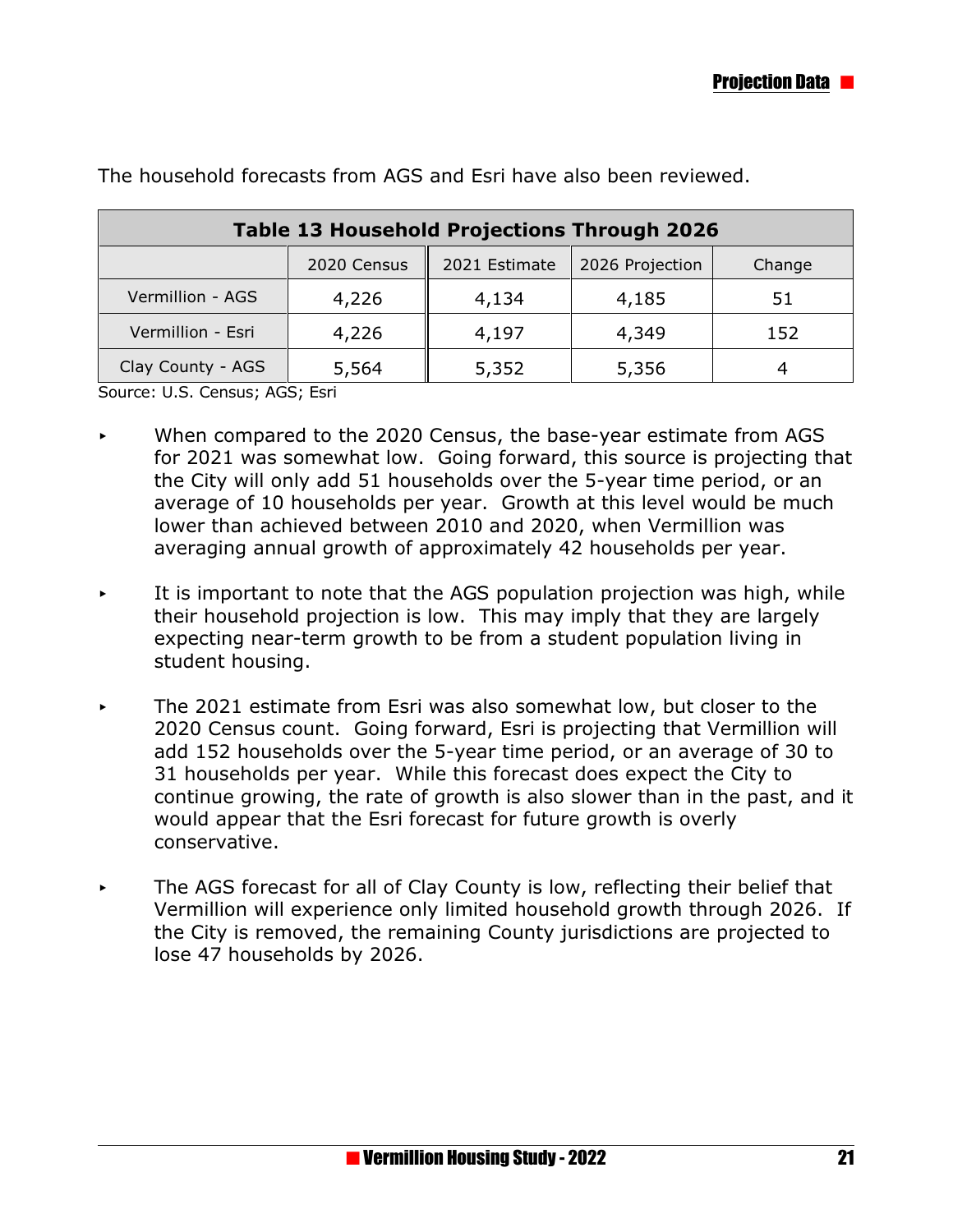#### **Household by Age Projections: 2021 to 2026**

Although Esri's projections for Vermillion area are viewed as conservative, Esri does provide data within defined 10-year age groups, which can be used to anticipate future changes in the demographic composition.

| Table 14 Vermillion Projected Households by Age - 2021 to 2026 |               |                 |        |  |  |
|----------------------------------------------------------------|---------------|-----------------|--------|--|--|
| Age                                                            | 2021 Estimate | 2026 Projection | Change |  |  |
| $15 - 24$                                                      | 1,034         | 1,026           | -8     |  |  |
| $25 - 34$                                                      | 930           | 953             | 23     |  |  |
| $35 - 44$                                                      | 426           | 461             | 35     |  |  |
| $45 - 54$                                                      | 435           | 426             | -9     |  |  |
| 55-64                                                          | 543           | 531             | $-12$  |  |  |
| 65-74                                                          | 425           | 471             | 46     |  |  |
| $75+$                                                          | 404           | 481             | 77     |  |  |
| Total                                                          | 4,197         | 4,349           | 152    |  |  |

Source: Esri

- $\overline{\phantom{a}}$  Esri's household by age projections show only limited changes in many of the defined age ranges. However, the largest net growth will be due to senior-headed households, age 65 and older, with an increase of 123 households.
- $\overline{\phantom{a}}$  Some growth is also being projected in the younger adult age ranges, with an expected addition of 58 households in the 20-year range between 25 and 44 years old. Relative stability is projected in the number of households age 24 and younger, which primarily reflects students.

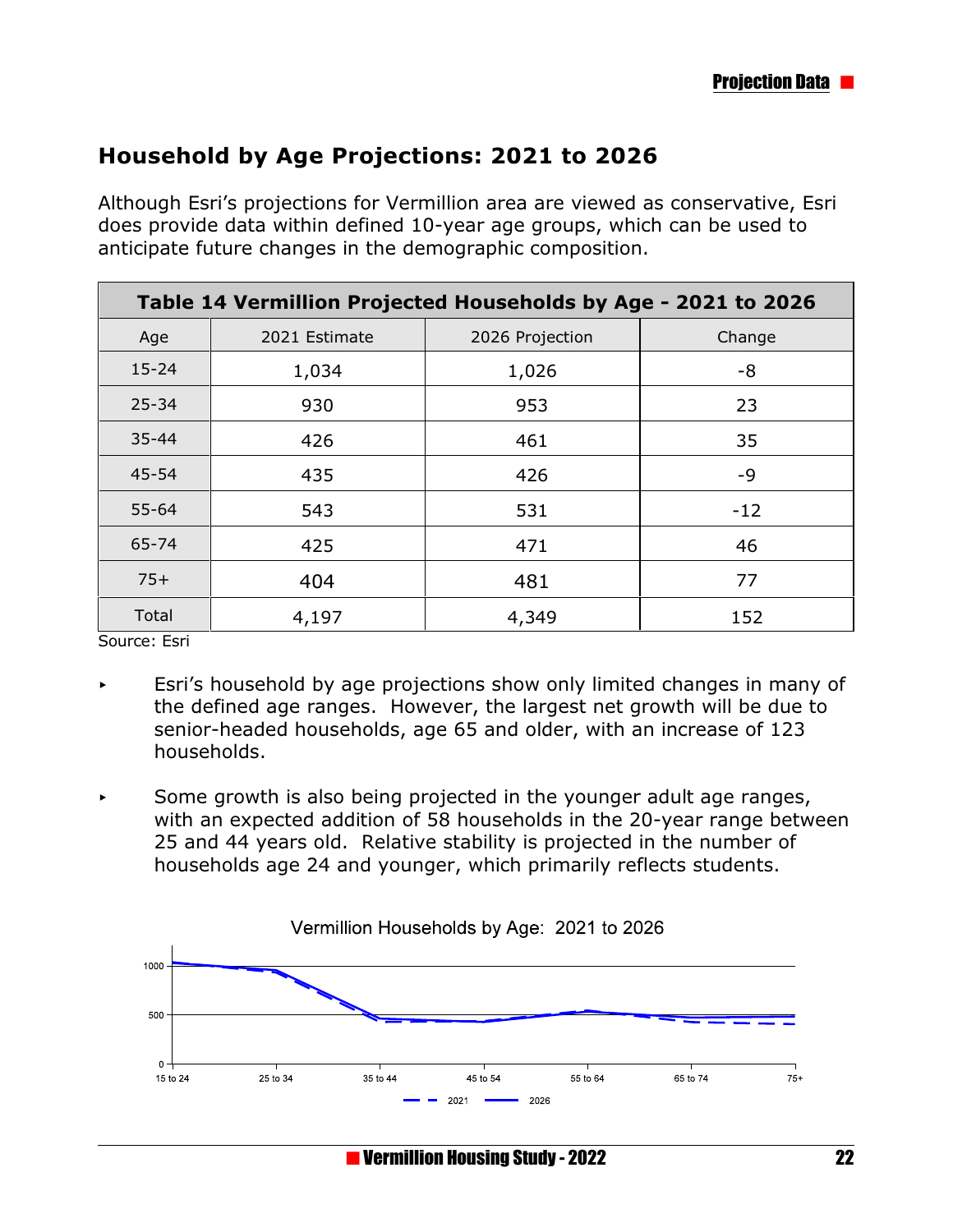Page

## **Section Table of Contents**

| Median Income Data                                    | 24 |
|-------------------------------------------------------|----|
| Vermillion Household Income Distribution by Tenure    | 26 |
| 2019 Estimated Income and Housing Costs - Renters     | 28 |
| 2019 Estimated Income and Housing Costs - Owners      | 30 |
| Rental Housing Costs and Comparison to Renter Incomes | 32 |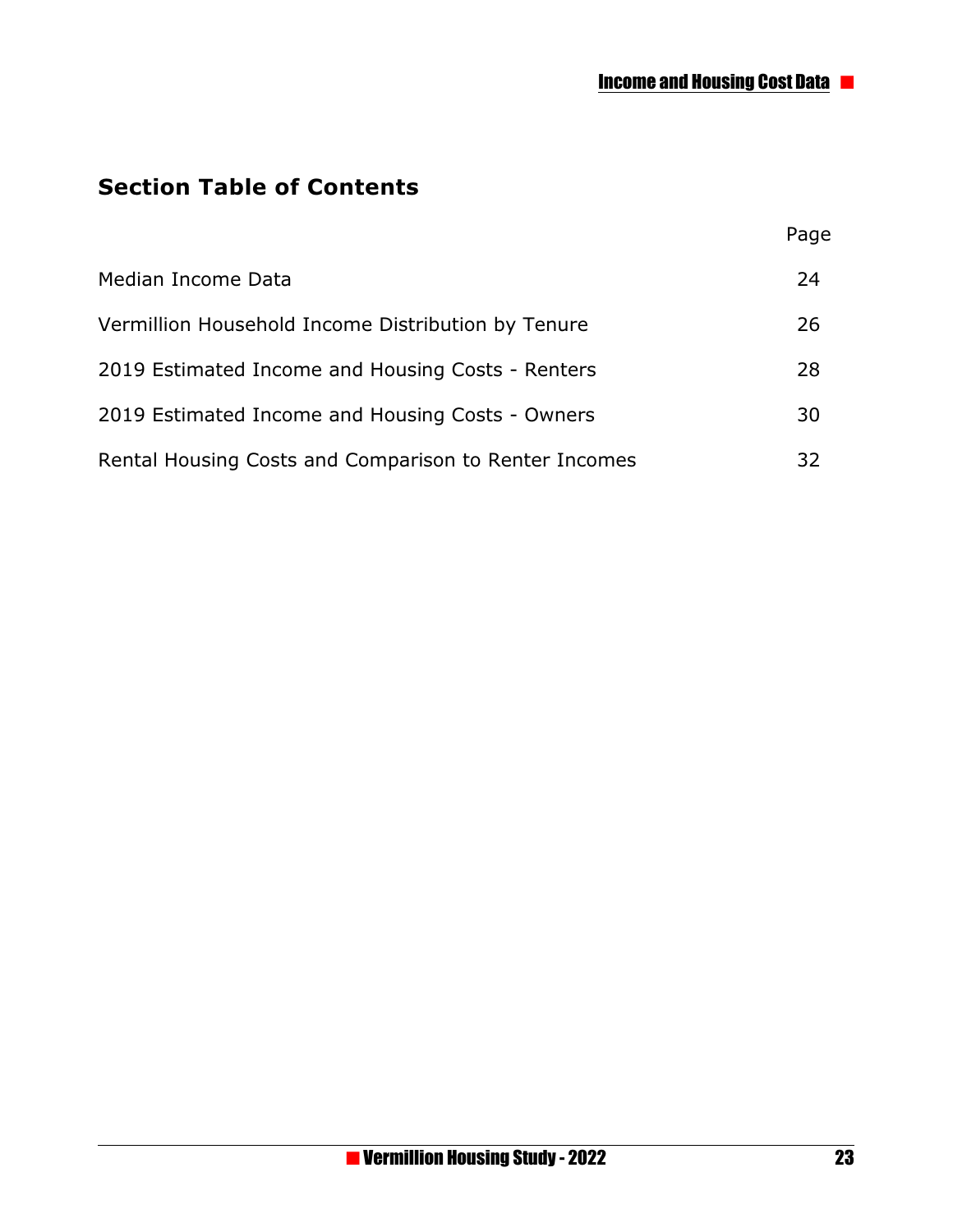#### **Median Income Data**

Annual income estimates are available through the Census Bureau's American Community Survey. The most recently released data are for 2019. Information from 2019 can be compared to 2010 to track changes over time.

Household income represents all independent households, including people living alone and unrelated individuals together in a housing unit. Families are a subset of households with two or more related individuals living together.

| Table 15 Median Household Income - 2010 to 2019 |                               |          |       |  |  |  |
|-------------------------------------------------|-------------------------------|----------|-------|--|--|--|
| 2019 Median<br>2010 Median<br>% Change          |                               |          |       |  |  |  |
| Vermillion                                      | \$30,534                      | \$40,874 | 33.9% |  |  |  |
| Clay County                                     | \$37,198                      | \$50,724 | 36.4% |  |  |  |
| South Dakota                                    | \$46,369<br>\$58,275<br>25.7% |          |       |  |  |  |

Source: ACS

- $\triangleright$  According to the American Community Survey, the median household income in the City of Vermillion increased by nearly 34% between 2010 and 2019, and was at \$40,874 in 2019. Despite the increase over the decade, the City's median household income was well below the comparable Statewide median.
- $\triangleright$  The median household income for all of Clay County had increased by more than 36% from 2010, but remained approximately \$7,550 lower than the median for South Dakota.

| Table 16 Median Family Income - 2010 to 2019 |                               |          |       |  |  |  |
|----------------------------------------------|-------------------------------|----------|-------|--|--|--|
| 2019 Median<br>2010 Median<br>% Change       |                               |          |       |  |  |  |
| Vermillion                                   | \$56,750                      | \$88,245 | 55.5% |  |  |  |
| Clay County                                  | \$61,159                      | \$88,307 | 44.4% |  |  |  |
| South Dakota                                 | \$58,958<br>\$75,168<br>27.5% |          |       |  |  |  |

Source: ACS

< The median family income in Vermillion was above \$88,000 in 2019, and had increased rapidly after 2010. Student households would not typically be classified as family households unless related students were living together.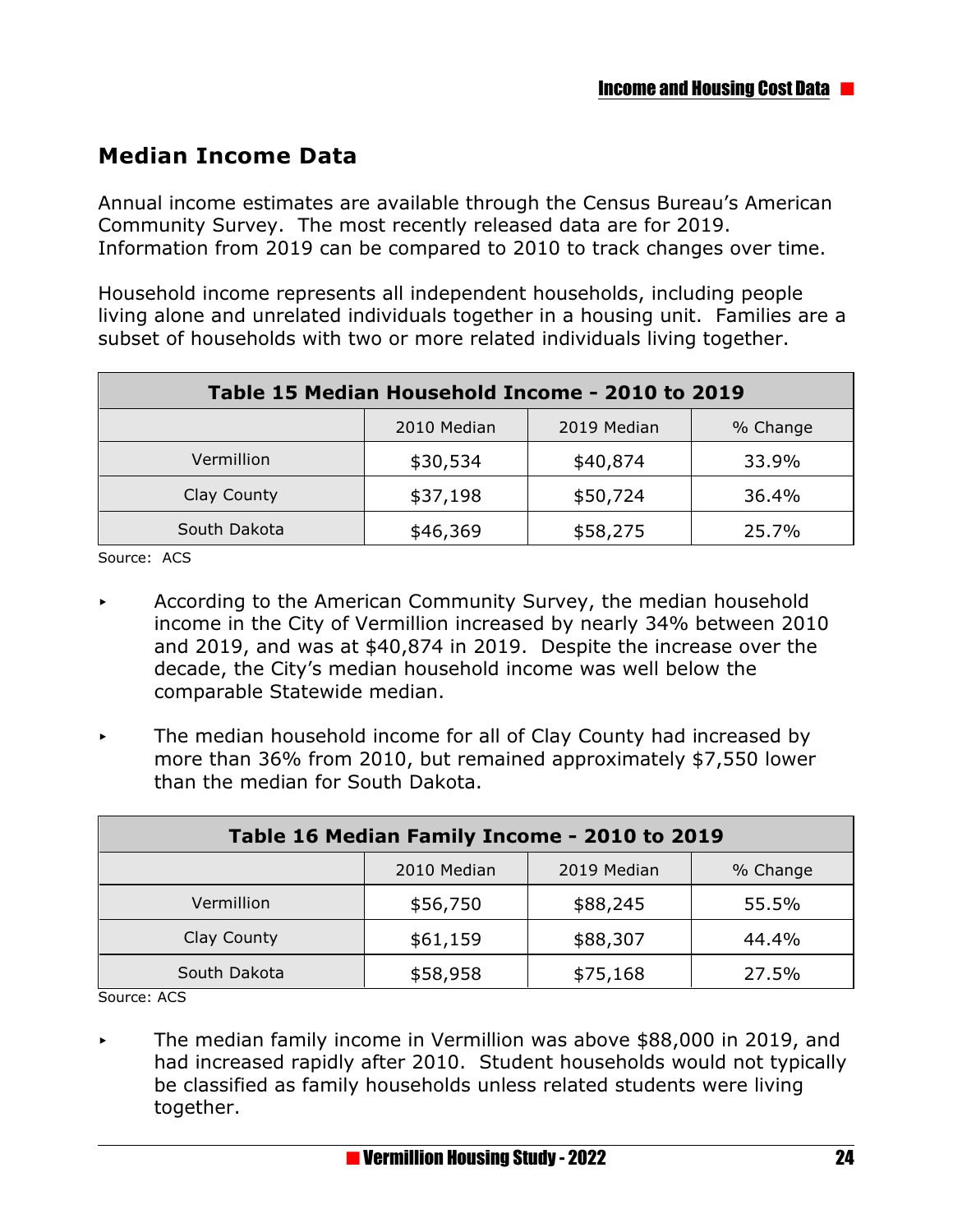- Reflecting the impact of Vermillion, the County's median family income was also relatively high and well above the comparable Statewide level in 2019.
- Family household incomes tend to be higher than the overall household median, as families have at least two household members, and potentially more income-earners, while non-family households may have only one household member.
- < Median income levels can also be used to establish a benchmark for affordable housing thresholds. Using the commonly accepted standard that up to 30% of gross income can be applied to housing expenses without experiencing a cost burden, a median income household in Vermillion could afford approximately \$1,022 per month for ownership or rental housing in 2019. However, as will be detailed later in this section, renter households tend to be below the overall median, while owner households tend to be above the overall median level.
- < A family in Vermillion at the median income level in 2019 could apply more than \$2,200 to housing costs without experiencing a cost burden.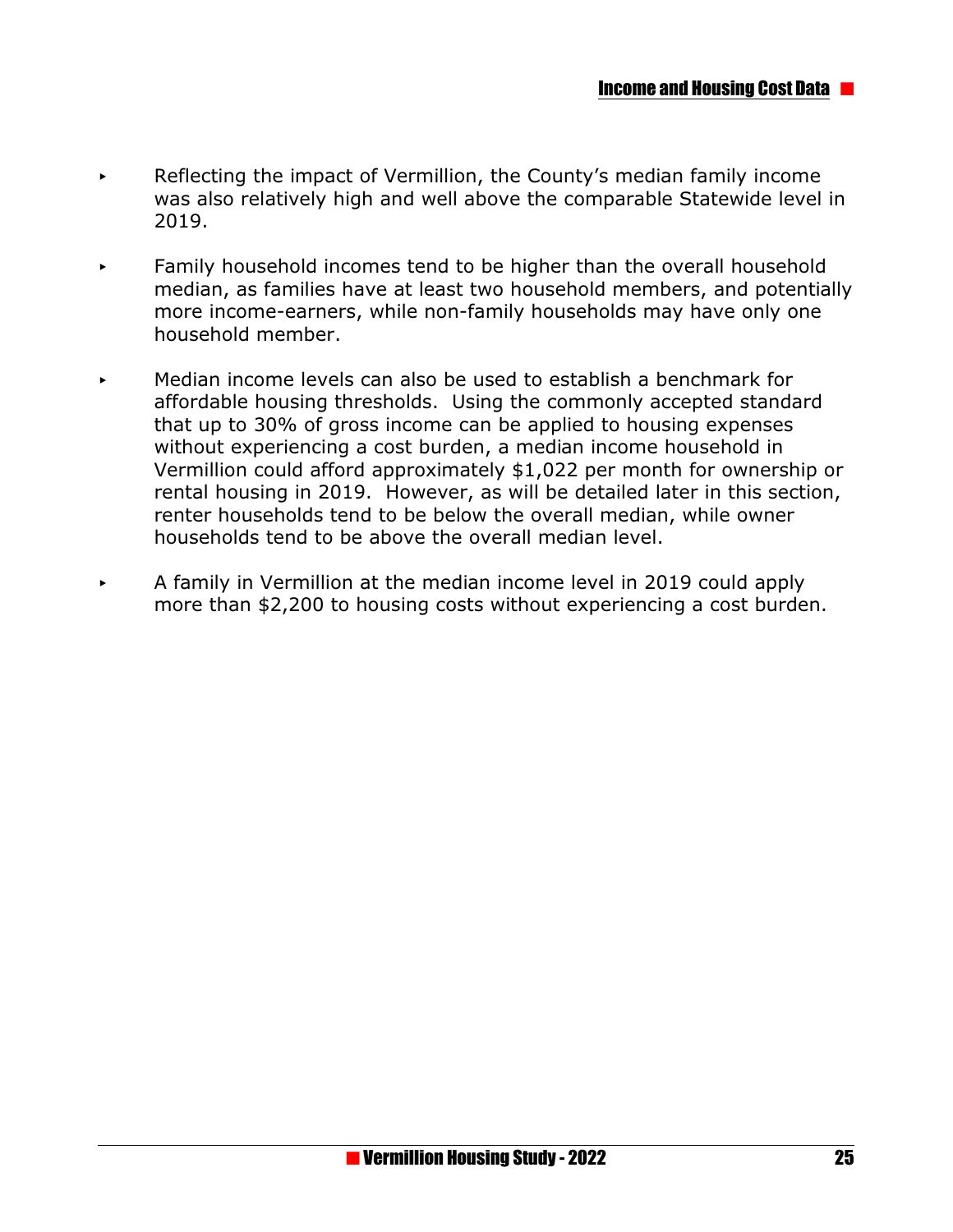## **Vermillion Income Distribution by Housing Tenure**

The American Community Survey provides an income estimate by owner and renter status. The following table examines income distribution within the City of Vermillion.

Since the estimates are based on limited sampling, there is a margin of error. For total households, the American Community Survey reported 3,895 households in the City in 2019, compared to 4,226 households counted in the 2020 Census, so the American Community Survey represents an undercount of households, but this source still represents the best information on income distribution by tenure.

| Table 17 Vermillion Household Income Distribution by Tenure - 2019 |                         |                          |                         |  |  |
|--------------------------------------------------------------------|-------------------------|--------------------------|-------------------------|--|--|
| Household Income                                                   | <b>Owner Households</b> | <b>Renter Households</b> | <b>Total Households</b> |  |  |
| $$0 - $14,999$                                                     | 43                      | 634                      | 677                     |  |  |
| $$15,000 - $24,999$                                                | 136                     | 513                      | 649                     |  |  |
| \$25,000 - \$34,999                                                | 155                     | 331                      | 486                     |  |  |
| \$35,000 - \$49,999                                                | 62                      | 273                      | 335                     |  |  |
| \$50,000 - \$74,999                                                | 266                     | 318                      | 584                     |  |  |
| \$75,000 - \$99,999                                                | 390                     | 54                       | 444                     |  |  |
| $$100,000+$                                                        | 673                     | 47                       | 720                     |  |  |
| Total                                                              | 1,725                   | 2,170                    | 3,895                   |  |  |

Source: American Community Survey

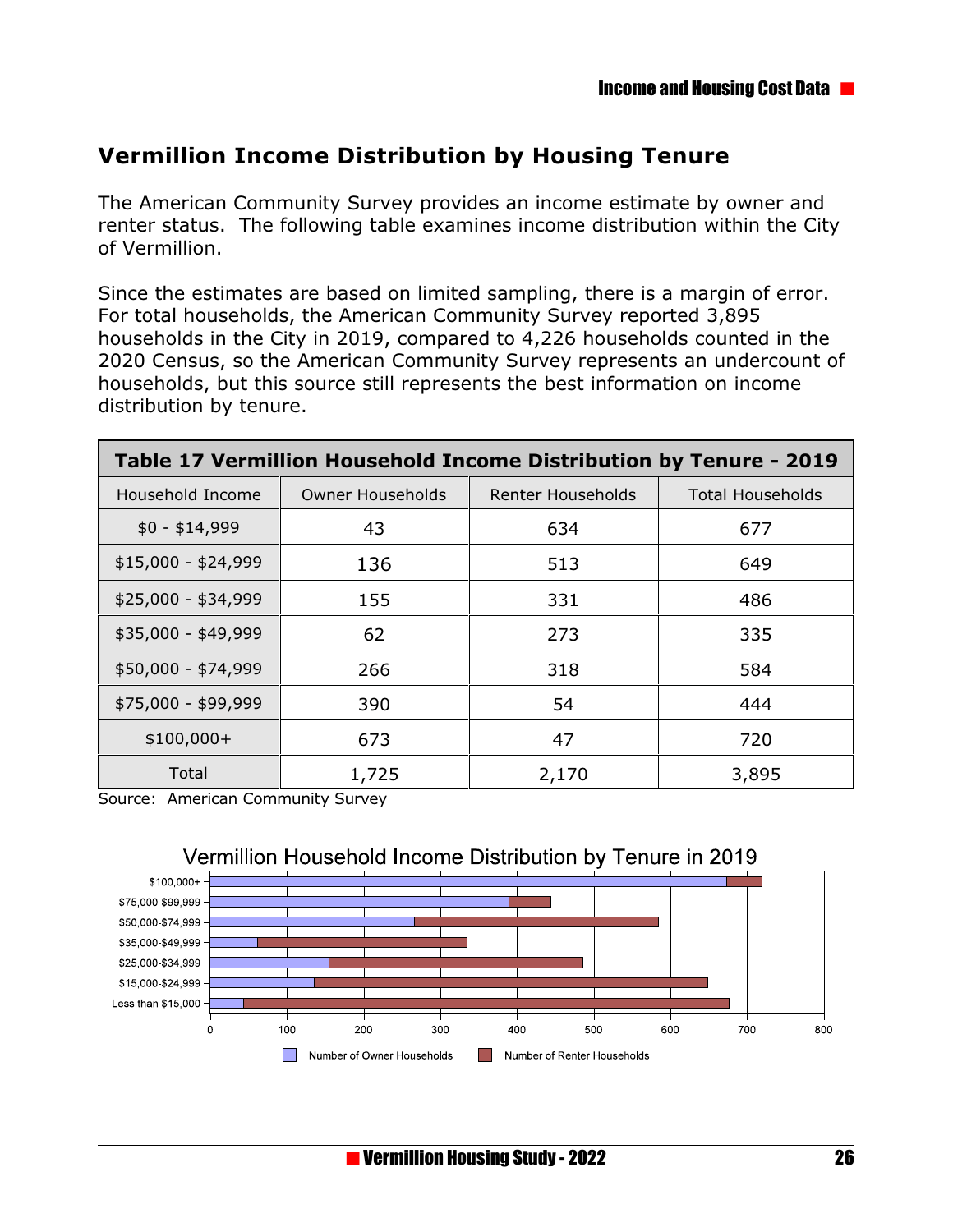- < Income and housing tenure are often linked for most households, with home owners generally having higher annual income levels, and renters having lower incomes.
- < In 2019, more than 68% of all renter households in Vermillion had an annual income below \$35,000. At 30% of income, these households would have \$875, or less, that could be applied to monthly housing costs. Although age details are not available, presumably many of these lower income renter households were students.
- < The median income for all renter households was \$24,134 in 2019. At 30% of income, a renter at the median level could afford approximately \$603 per month for housing costs.
- $\triangleright$  Conversely, most owner households had a substantially higher income level. Nearly 62% of all owner households had an annual income of \$75,000 or more. The estimated median household income for owners in 2019 was \$89,981. At 30% of income, an owner at the median level could afford approximately \$2,250 per month for housing costs.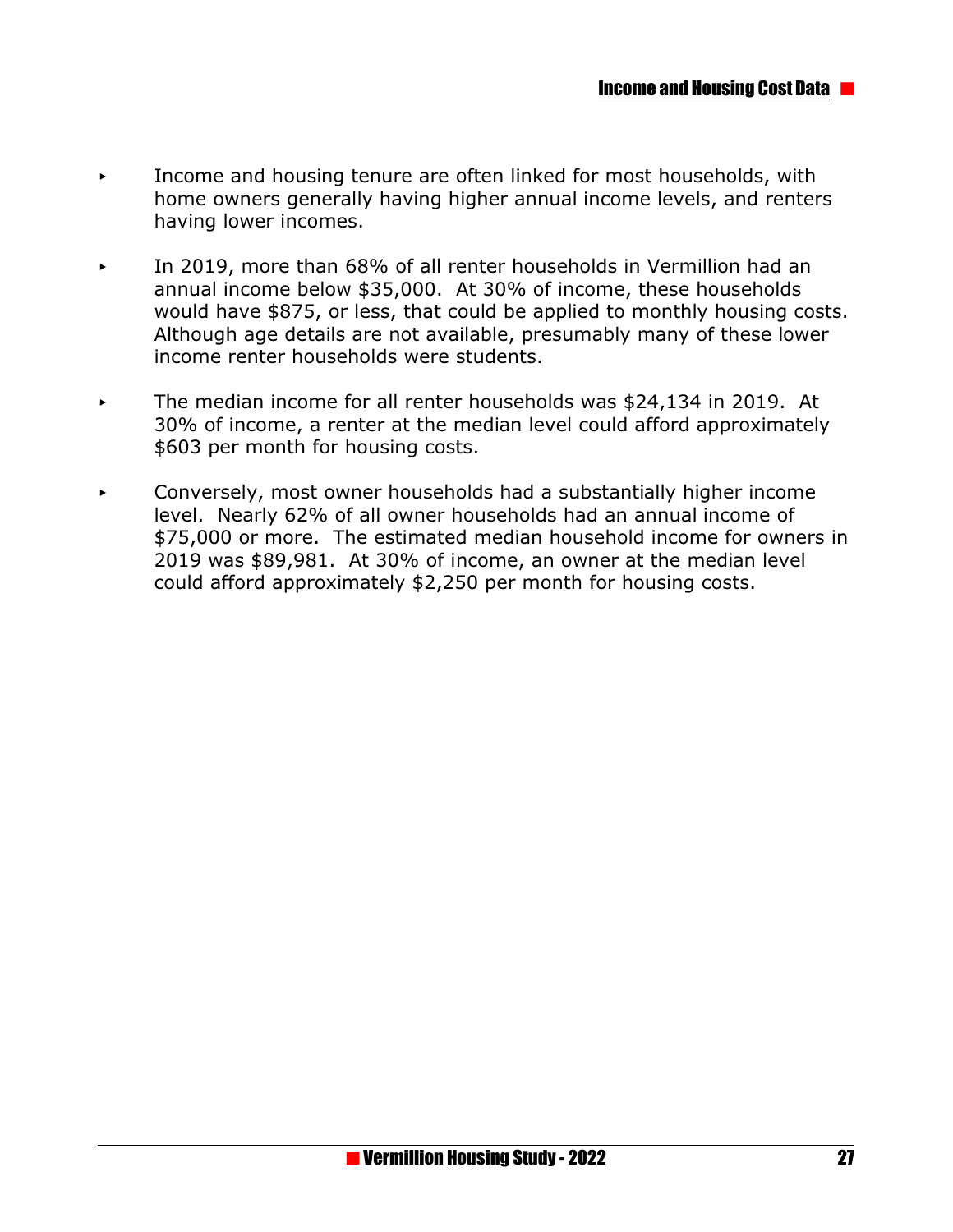#### **Estimated Income and Housing Costs - Renters**

The household income and tenure information in the American Community Survey can be analyzed to determine the number of lower income households that pay a disproportionate share of their income for housing.

The table provides information for households paying rent, and excludes those households where a percentage of income could not be computed. This is for renter households in the City of Vermillion in 2019, and is available within some broad age ranges.

The goal of most housing assistance programs is to keep housing costs at 30% or less of household income. When 30% or more of income is required, it is the generally defined as a "housing cost burden". Households applying 35% or more of their income for housing may have a "severe housing cost burden".

|          | Table 18 Vermillion Rental Housing Costs by Age - 2019 |            |            |             |                        |       |  |
|----------|--------------------------------------------------------|------------|------------|-------------|------------------------|-------|--|
| Age      | Less than 20%                                          | 20% to 29% | 30% to 34% | 35% or More | <b>Not</b><br>Computed | Total |  |
| 15 to 24 | 104                                                    | 211        | 72         | 706         | 28                     | 1,121 |  |
| 25 to 34 | 167                                                    | 99         | 24         | 253         | 27                     | 570   |  |
| 35 to 64 | 80                                                     | 161        | 10         | 129         | 0                      | 380   |  |
| $65+$    | 19                                                     | 36         | 16         | 21          | 7                      | 99    |  |
| Total    | 370/17.0%                                              | 507/23.4%  | 122/5.6%   | 1,109/51.1% | 62/2.9%                | 2,170 |  |

Source: American Community Survey



#### Rental Housing Cost Burden By Age - 2019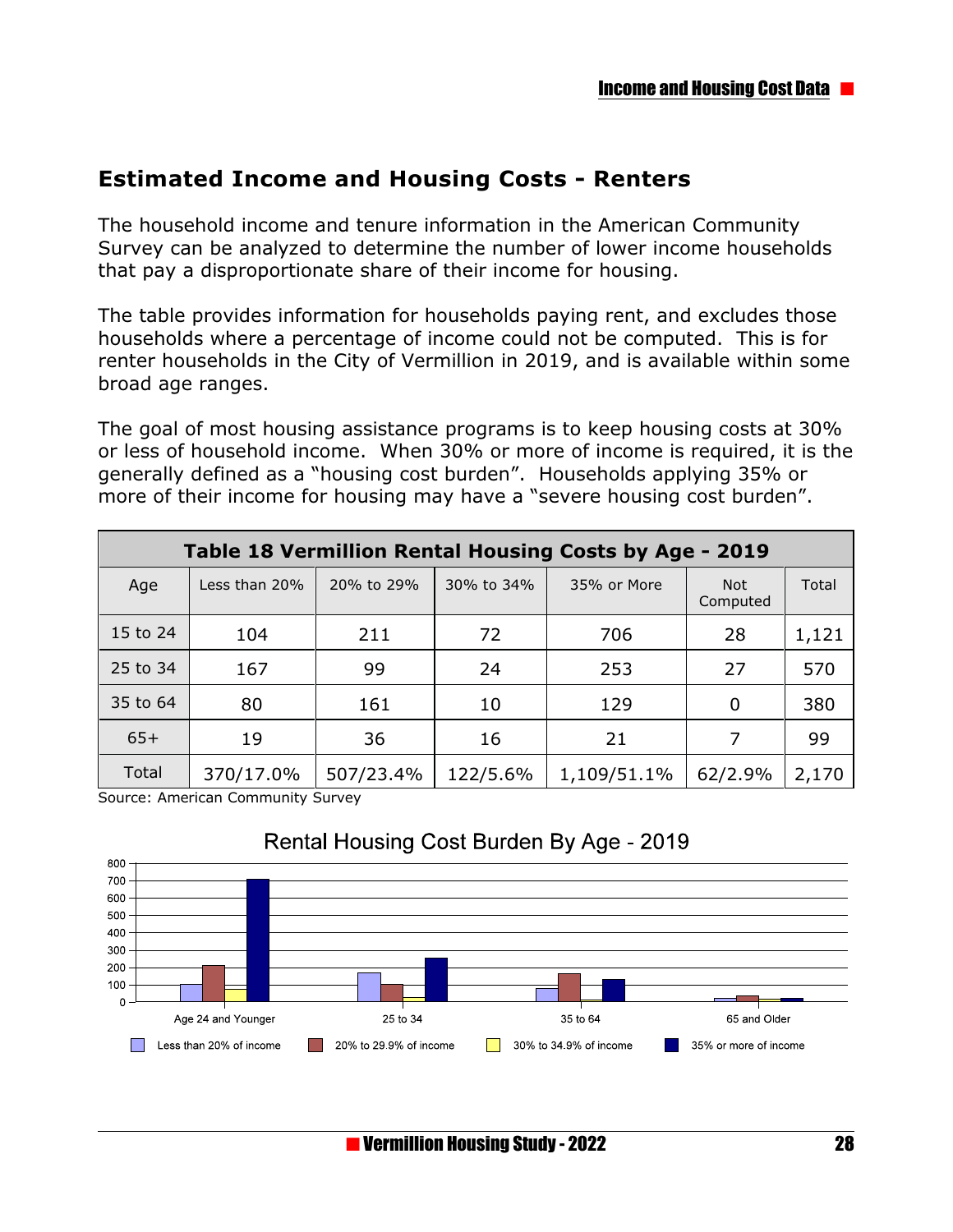- < A large percentage of renter households were experiencing a housing cost burden in 2019. Overall, nearly 57% of renters were applying 30% or more of their income for housing costs. Most of these households were actually using 35% or more of their income, and would be defined as having a "severe cost burden" for housing.
- While these percentages are very high, they are impacted by student households living in the community. The American Community Survey does not specifically define younger households as students, but more than 63% of all cost burdened renter households were age 24 or younger, and nearly 86% were age 34 or younger.
- Some housing cost burden did exist among older adult households, but approximately 37% of renters age 35 to 64 reported a cost burden, and 37% of senior-headed households were applying 30% or more of income to gross rent.
- $\triangleright$  The large majority of households reporting a cost burden had an annual income below \$35,000 in 2019.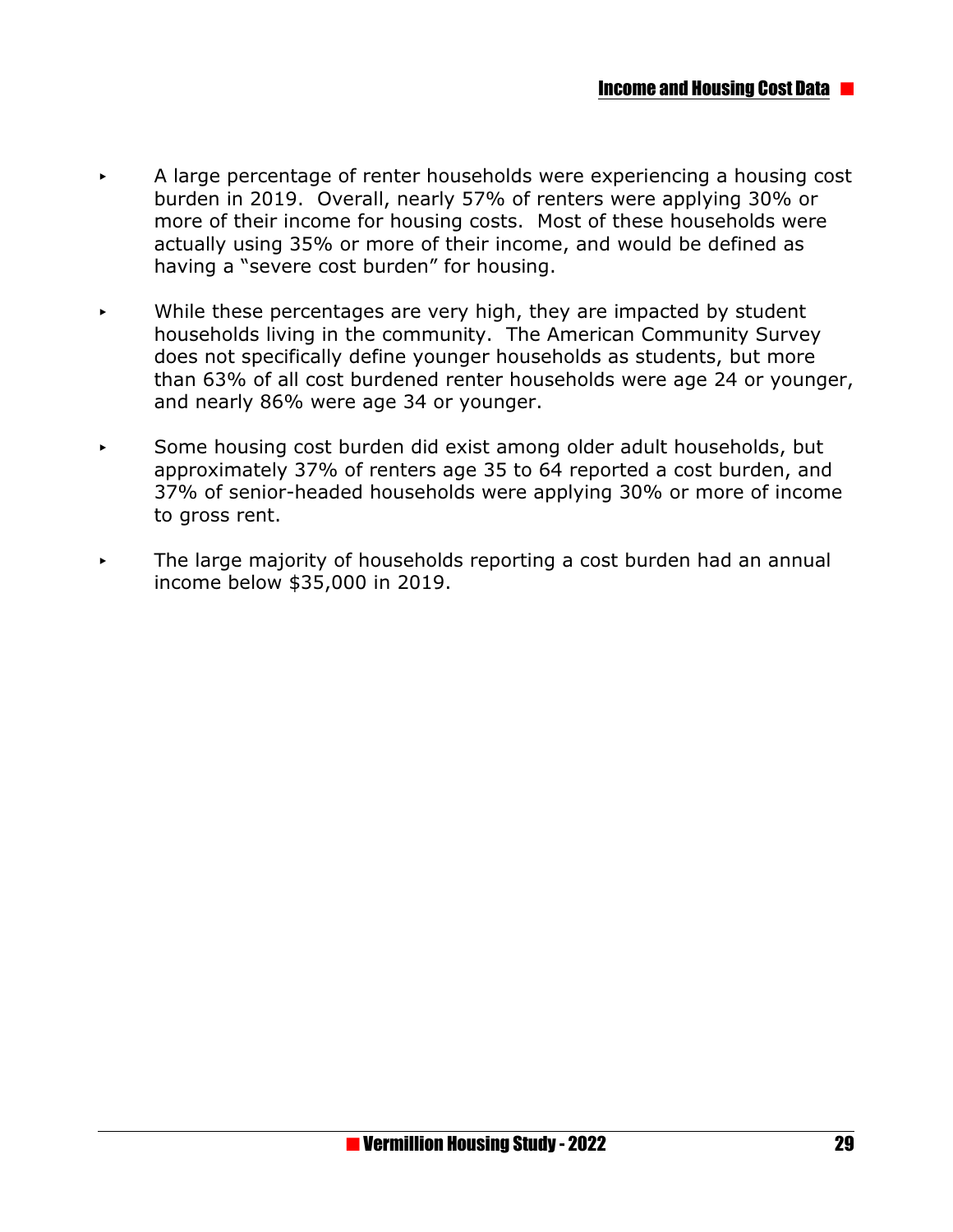#### **Estimated Income and Housing Costs - Owners**

The American Community Survey also provided housing cost estimates for owner-occupants. The following table provides estimates of the number of households in Vermillion that are paying different percentages of their gross household income for housing costs.

It is important to note that mortgage lending practices also tend to limit the amount of monthly income that can be used for mortgage repayment to less than 30%. The following table includes owner households both with and without a mortgage.

| Table 19 Vermillion Home Owner Income and Housing Costs - 2019 |                         |                      |                       |  |  |
|----------------------------------------------------------------|-------------------------|----------------------|-----------------------|--|--|
| Household Income                                               | Less than 20% of Income | 20% to 29% of Income | 30% or More of Income |  |  |
| $$0 - $19,999$                                                 | 5                       | 0                    | 83                    |  |  |
| $$20,000 - $34,999$                                            | 135                     | 23                   | 88                    |  |  |
| \$35,000 - \$49,999                                            | 30                      | 19                   | 13                    |  |  |
| $$50,000 - $74,999$                                            | 168                     | 73                   | 25                    |  |  |
| $$75,000 +$                                                    | 902                     | 150                  | 11                    |  |  |
| Total                                                          | 1,240 / 71.9%           | 265 / 15.4%          | 220 / 12.7%           |  |  |

Source: American Community Survey

#### Percentage of Income Applied to Ownership Housing Costs - 2019



 $\triangleright$  Most home owners have higher household income levels. Overall, nearly 62% of all owner-occupants in Vermillion in 2019 had an annual income of \$75,000 or more. This significantly increases the amount of monthly income that can be applied to housing costs, and lowers the chance of a cost burden.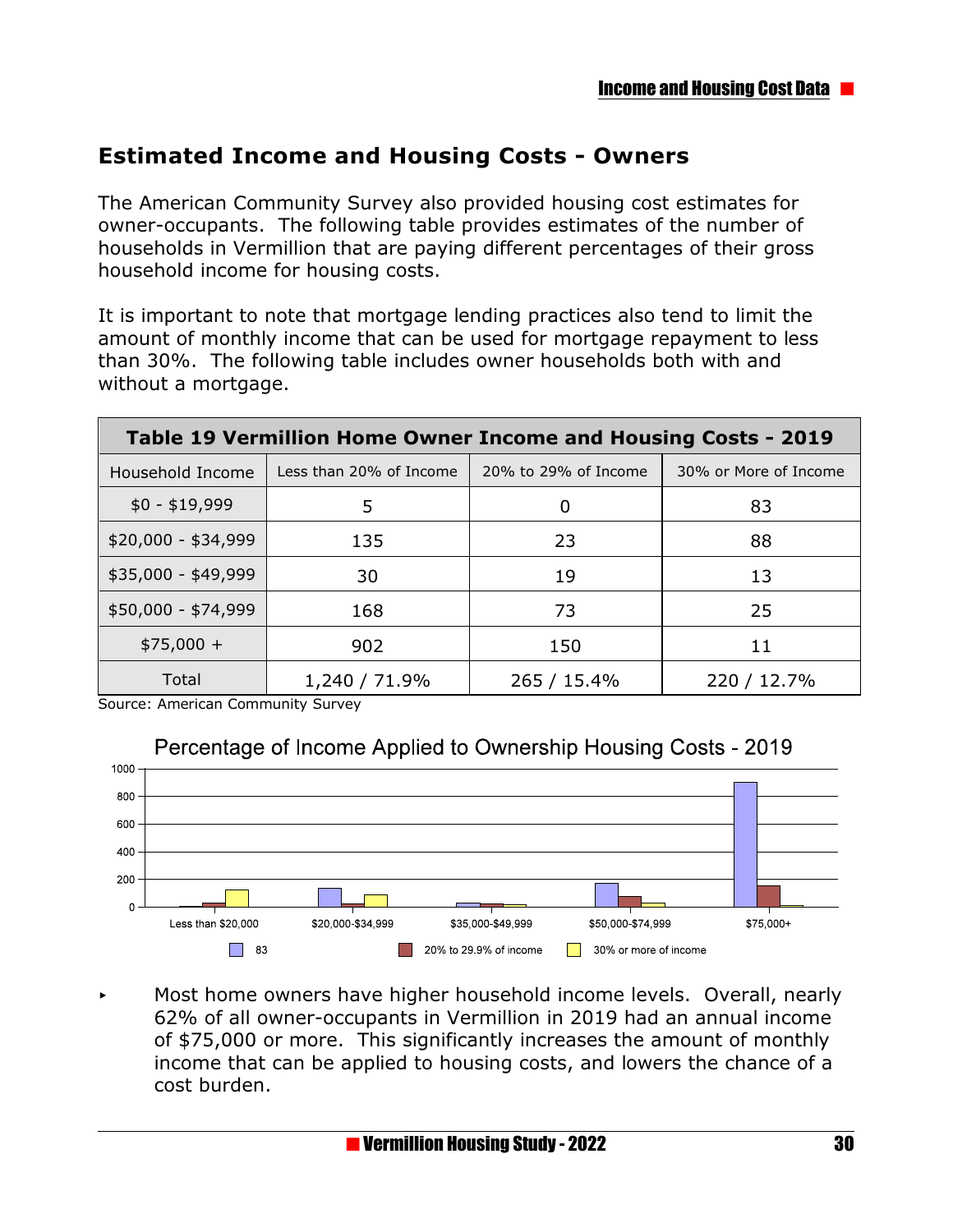- $\blacktriangleright$  Approximately 19% of all home owners had an annual income below \$35,000, according to the 2019 American Community Survey. These lower income households had the greatest frequency for a housing cost burden. More than 51% of home owners with an annual income below \$35,000 had to apply 30% or more of their income for housing.
- ► Fewer than 21% of households between \$35,000 and \$49,999 for annual income reported a housing cost burden. For households with an annual income of \$50,000 or more, the percentage paying 30% or more for housing dropped to less than 3%.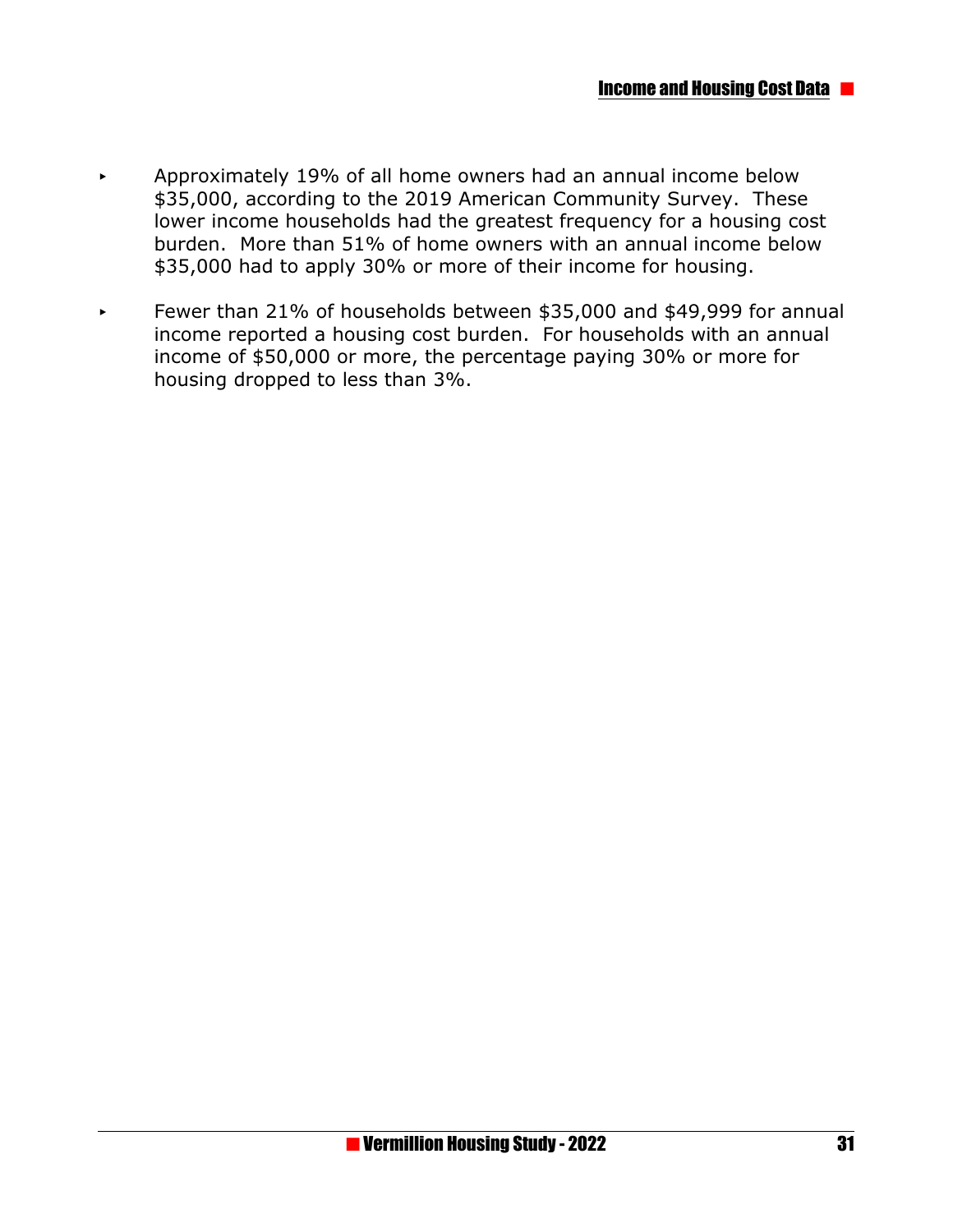#### **Rental Housing Costs and Comparison to Renter Incomes**

#### **American Community Survey Rental Inventory Data**

The 2019 American Community Survey provides estimates on rental units in Vermillion and the gross rents, including tenant-paid utilities, for these units.

| Table 20 Vermillion Rental Distribution by Bedrooms and Rent - 2019 |                         |                        |                        |                   |                 |                    |
|---------------------------------------------------------------------|-------------------------|------------------------|------------------------|-------------------|-----------------|--------------------|
| Unit Size                                                           | Rent less<br>than \$500 | Rent \$500<br>to \$749 | Rent \$750<br>to \$999 | Rent<br>$$1,000+$ | No cash<br>rent | <b>Total Units</b> |
| Efficiency/Studio                                                   | 64                      | 49                     | 0                      | 0                 | 0               | 113/5.2%           |
| 1 Bedroom                                                           | 130                     | 250                    | 48                     | 14                | 0               | 442/20.4%          |
| 2 Bedroom                                                           | 38                      | 479                    | 290                    | 43                | 38              | 888/40.9%          |
| 3+ Bedroom                                                          | 33                      | 48                     | 154                    | 485               | 7               | 727/33.5%          |
| Total                                                               | 265                     | 826                    | 492                    | 542               | 45              | 2,170              |

Source: American Community Survey



According to the American Community Survey, most of the rental housing units in Vermillion have two or more bedrooms. Two-bedroom rental units represented nearly 41% of all rental options in the City, while even larger units with three or more bedrooms accounted for nearly 34% of all rental housing. One-bedroom options represented more than 20% of the rental stock and efficiency/studio type units represented approximately 5% of the rental stock in 2019.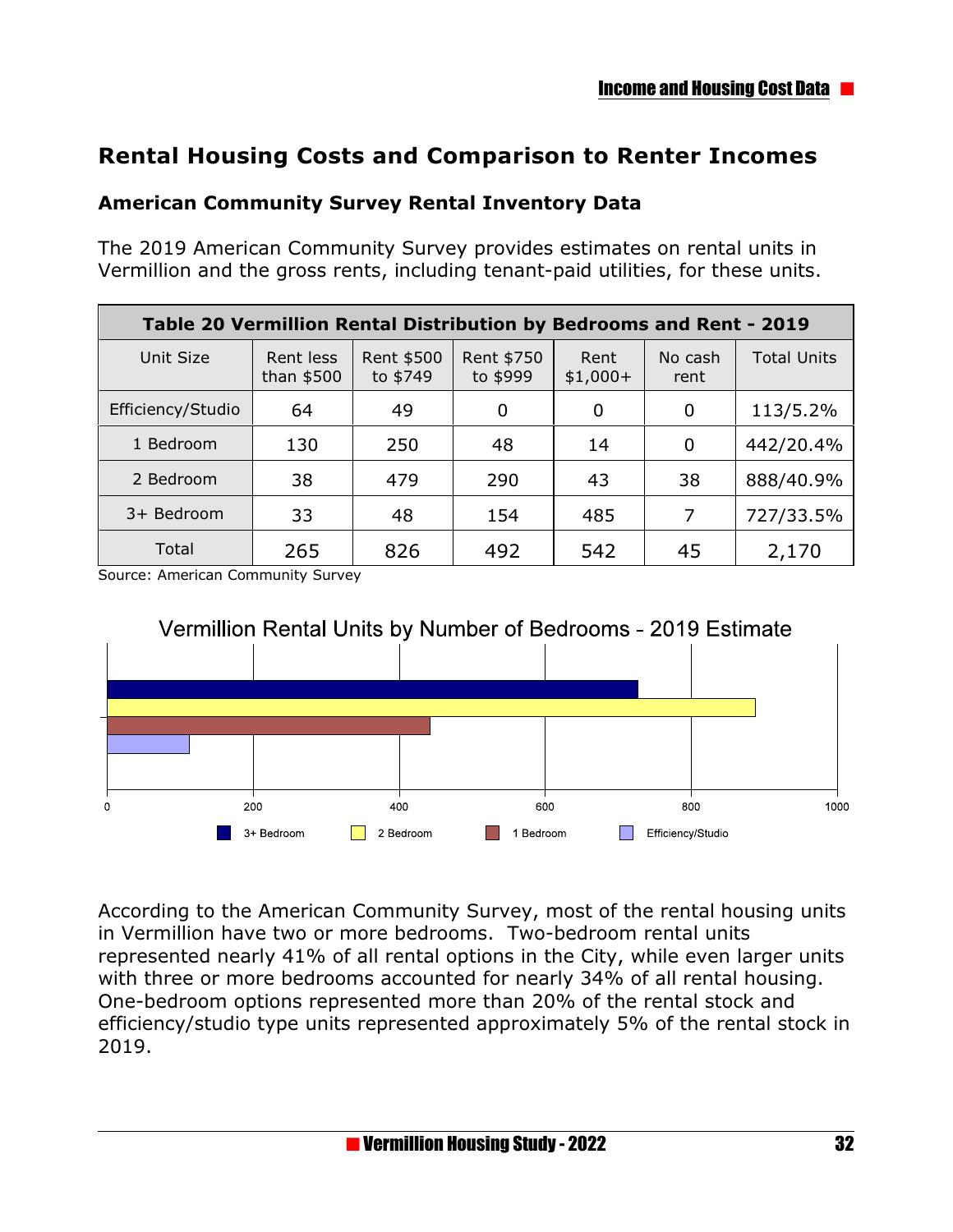

#### Vermillion Gross Rent Distribution by Bedroom Size - 2019

The American Community Survey also provided an estimate of the median gross rents in the City:

- \$740 median gross rent for all units in Vermillion
- < \$493 for studio/efficiency units
- < \$529 for one-bedrooms
- < \$715 for two-bedrooms
- \$980 for three-bedrooms
- < \$1,621 for four-bedrooms

The estimated median rent levels in 2019 were generally within a moderate range, especially for one and two-bedroom rental options. Rents increased substantially for larger units offering four or more bedrooms.

The median rents and rent distribution tables from the American Community Survey also do not differentiate between different segments of the market. Since all types of renter households are surveyed, the rent distribution should include subsidized units, tax credit units, and probably some specialized senior housing. However, the vast majority of units in Vermillion would represent conventional, market rate housing, including units oriented to the City's large student population.

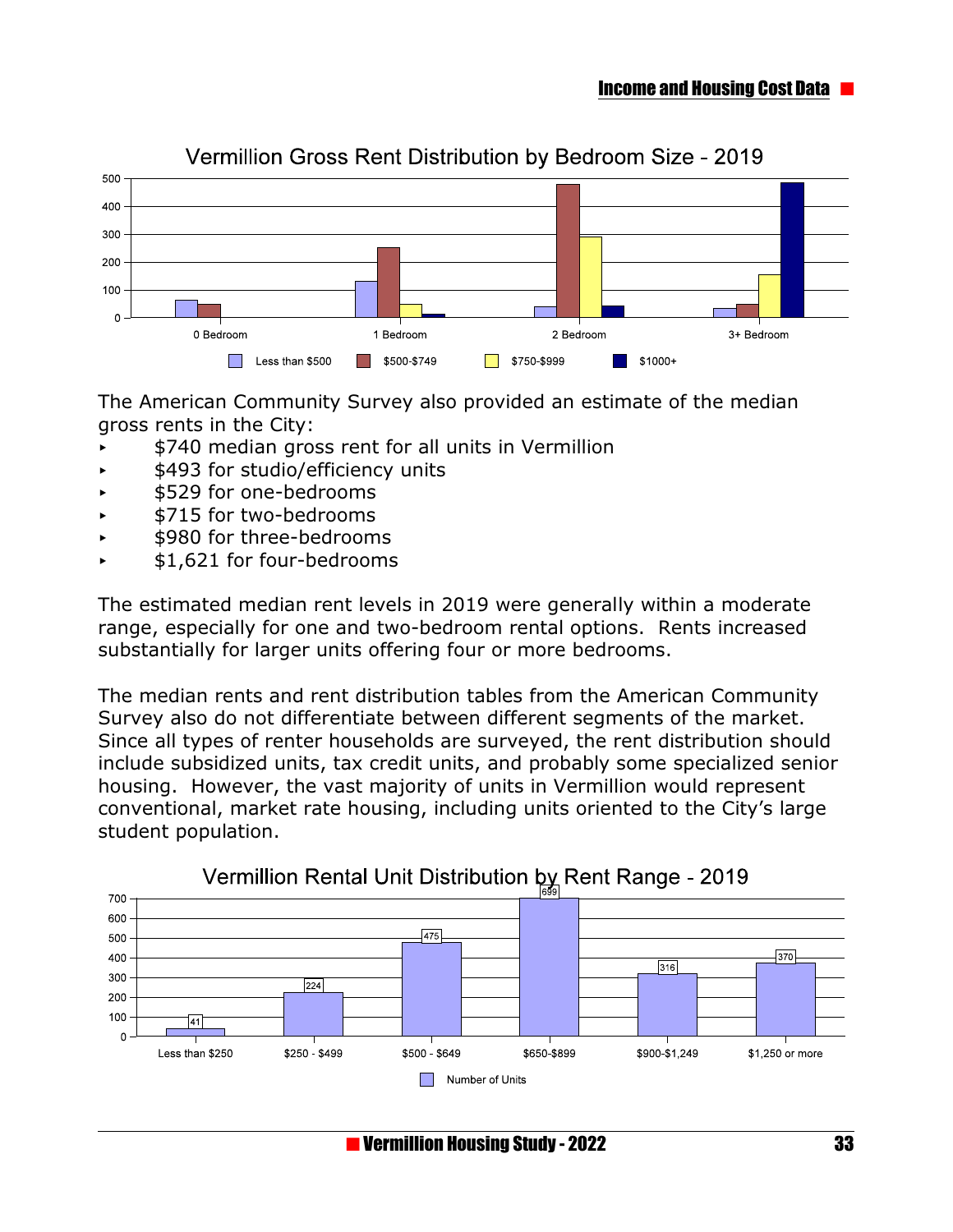Using the overall distribution of gross monthly rents and renter households by income, presented earlier in this Study, it is possible to compare rents and income. The following chart displays the overall rent distribution within defined price ranges as estimated for all rental units in Vermillion.

This information is then compared to the number of renter households that would need a unit within this same basic price range, using a standard that 30% of income can be applied to housing costs.



Comparison of Income to Unit Distribution by Rent Range - 2019

Comparing supply and demand, based on the price needed versus unit distribution, shows some distinct patterns. First, there were more lower income households that need a unit priced less than \$500 than there were units available in 2019. However, this disparity may have been caused by student households, with limited incomes while attending the University.

In the \$500 to \$899 price range than there were many more units than households within these basic income ranges. The overall median gross rent level in Vermillion in 2019 was \$740 per month, and a large number of rental options in the City exist within these moderate price ranges.

The supply of units in the \$900 and higher price ranges was generally well matched to the number of renter households with an annual income of \$36,000 or higher in 2019. The conventional rental market has been able to produce new units in this price range in recent years, expanding the local supply.

Since 2019, some new conventional rental housing may have been added to the local inventory and may have expanded the supply in the higher price ranges.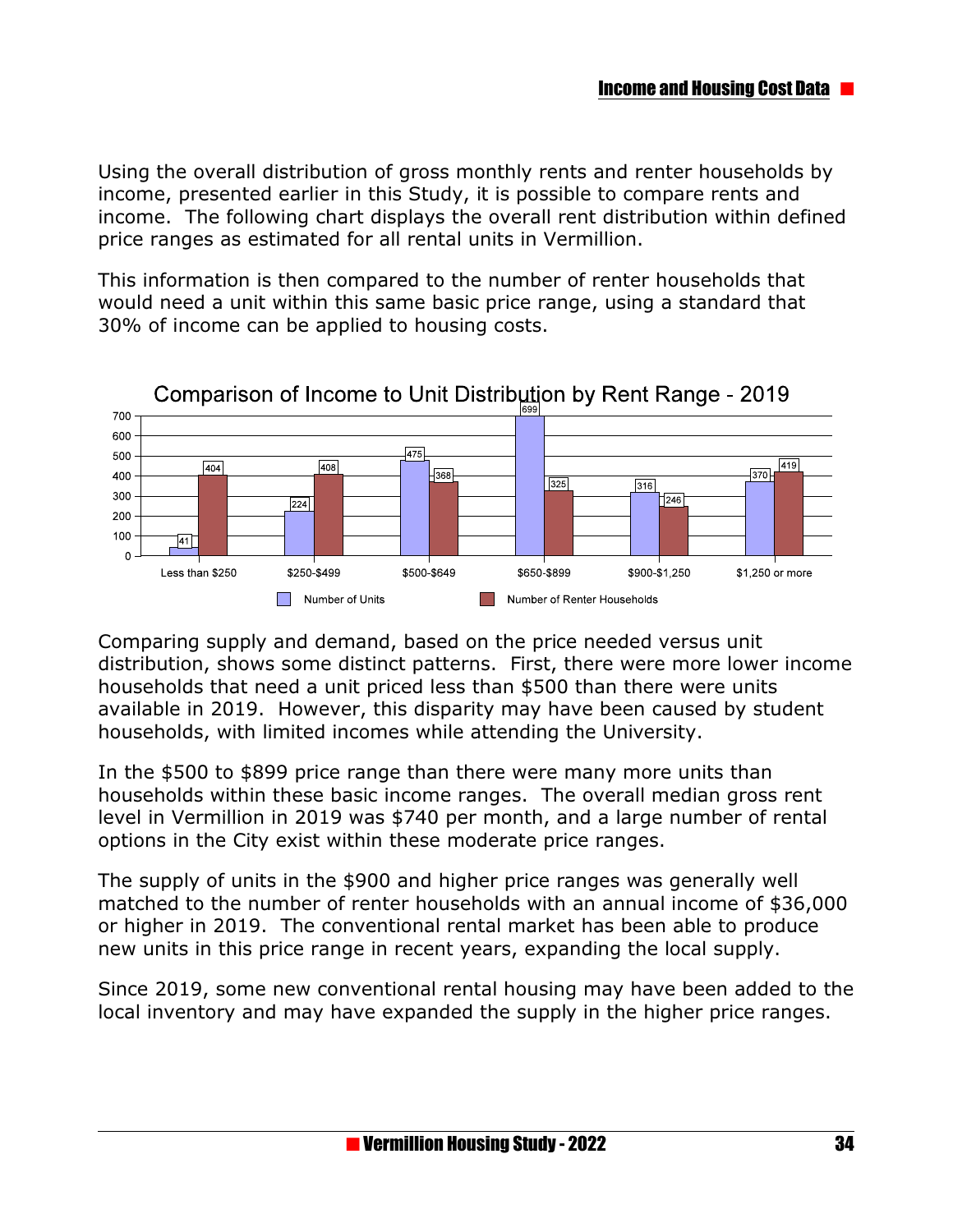## **Section Table of Contents**

|                                        | Page |
|----------------------------------------|------|
| <b>Building Permit Trends</b>          | 36   |
| 2020 Census Housing Unit Data          | 37   |
| American Community Survey Housing Data | 38   |
| <b>Existing Home Sales</b>             | 39   |
| Neighborhood Housing Condition Survey  | 41   |
| Mobile Home Condition Survey           | 43   |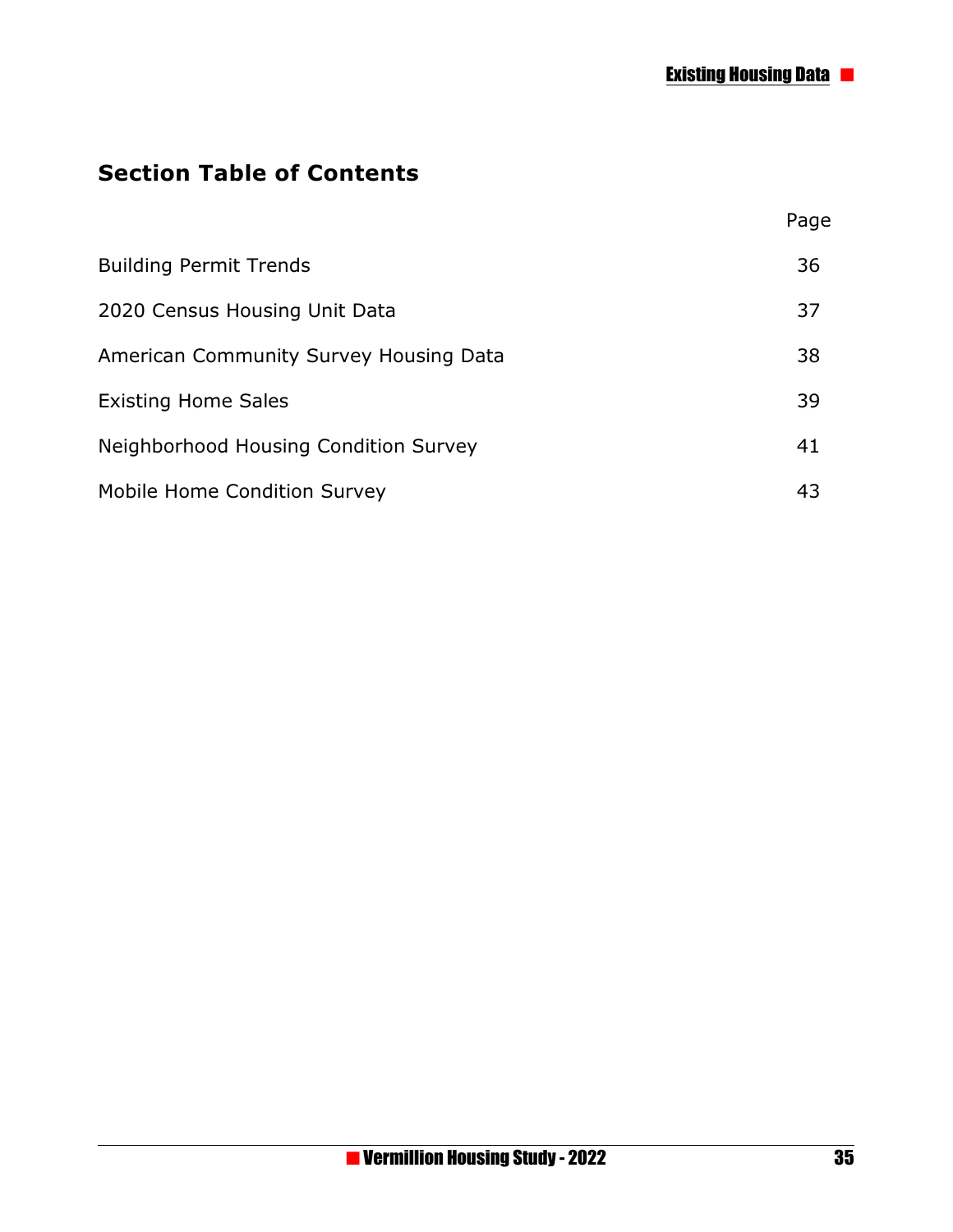# **Building Permit Trends**

The following table presents information on annual building permit reporting obtained from the City of Vermillion and the U.S. Census Bureau.

| Table 21 Vermillion Housing Unit Construction: 2010 to 2021 |                           |                           |                            |                    |  |  |  |
|-------------------------------------------------------------|---------------------------|---------------------------|----------------------------|--------------------|--|--|--|
| Year                                                        | Single Family<br>Detached | Single Family<br>Attached | Multifamily/<br>Apartments | <b>Total Units</b> |  |  |  |
| 2021*                                                       | 10                        | $\overline{2}$            | 16                         | 28                 |  |  |  |
| 2020                                                        | 14                        | 4                         | 40                         | 58                 |  |  |  |
| 2019                                                        | 17                        | 0                         | $\mathbf 0$                | 17                 |  |  |  |
| 2018                                                        | 10                        | 0                         | 243                        | 253                |  |  |  |
| 2017                                                        | 20                        | $\overline{4}$            | $\overline{0}$             | 24                 |  |  |  |
| 2016                                                        | 27                        | 8                         | $\overline{0}$             | 35                 |  |  |  |
| 2015                                                        | 13                        | 6                         | 44                         | 63                 |  |  |  |
| 2014                                                        | 12                        | 3                         | 25                         | 40                 |  |  |  |
| 2013                                                        | 12                        | 8                         | 16                         | 36                 |  |  |  |
| 2012                                                        | 18                        | 0                         | 46                         | 64                 |  |  |  |
| 2011                                                        | 13                        | 0                         | 30                         | 43                 |  |  |  |
| 2010                                                        | 15                        | $\overline{0}$            | 20                         | 35                 |  |  |  |
| <b>TOTAL</b>                                                | 181                       | 35                        | 480                        | 696                |  |  |  |

Source: City of Vermillion; Census Bureau

Over the past 12 years, from 2010 through 2021, 696 new housing units were constructed in Vermillion based on building permit issuance and Census Bureau reporting. Of this total, 181 units were in traditional single family detached houses and 35 units were in attached single family structures, including twin homes and town houses. There were 480 units created in multifamily structures, presumed to be for rental use.

From 2010 through 2015 the City averaged 47 new housing units per year. From 2016 through 2021, this annual average increased to 69 units per year. Much of the increase over the past six years was due to the construction of 243 rental housing units that were permitted in 2018.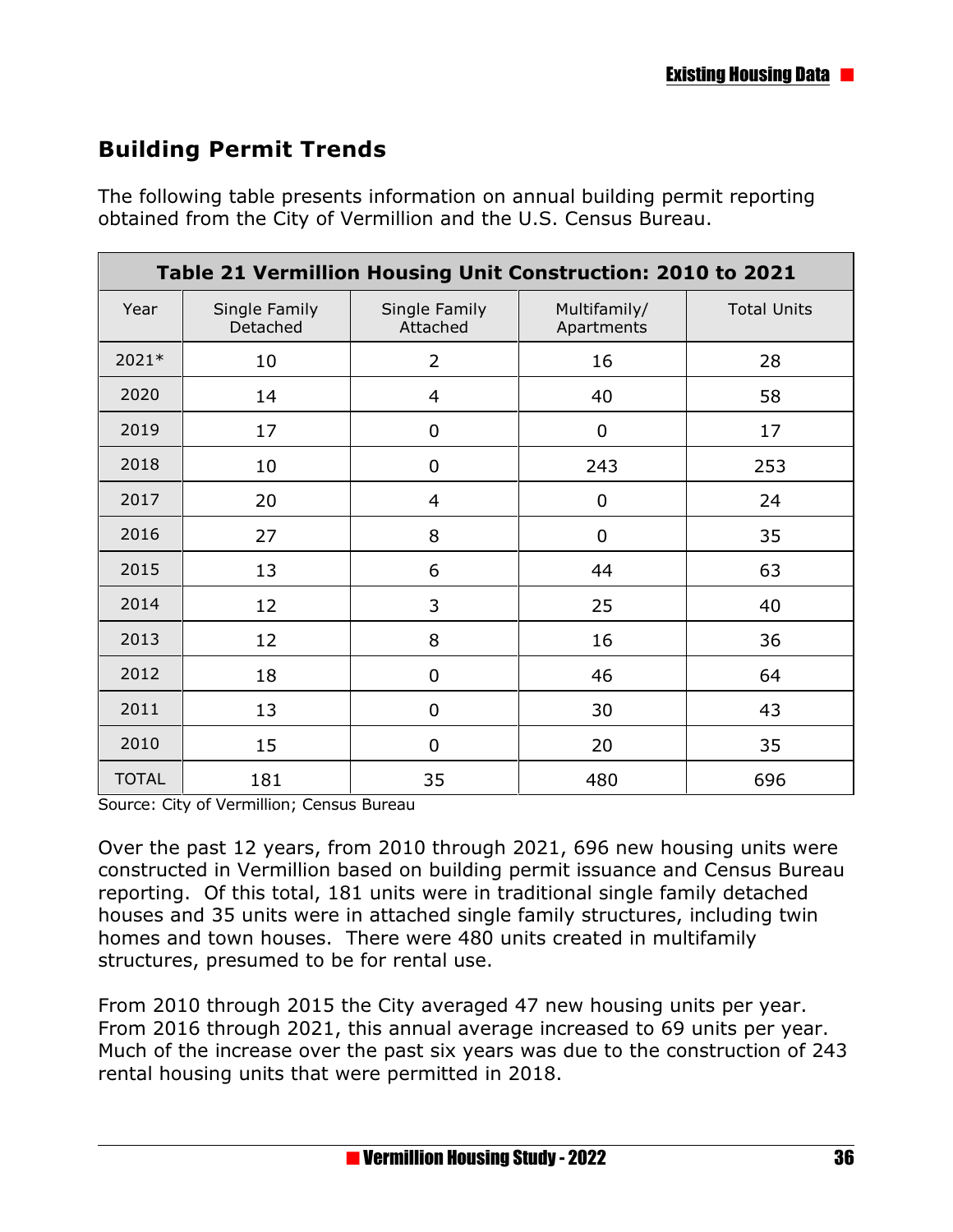## **2020 Census Housing Unit Data**

The first housing counts released from the 2020 Census included information on occupancy and vacancy. The following table compares information from 2010 and 2020 to track changes over the decade as reported by the Census.

| Table 22 Housing Units, Occupancy and Vacancy - 2020 |                            |       |        |                       |       |        |              |      |        |
|------------------------------------------------------|----------------------------|-------|--------|-----------------------|-------|--------|--------------|------|--------|
|                                                      | <b>Total Housing Units</b> |       |        | <b>Occupied Units</b> |       |        | Vacant Units |      |        |
| 2010                                                 |                            | 2020  | Change | 2010                  | 2020  | Change | 2010         | 2020 | Change |
| Vermillion                                           | 4,043                      | 4,631 | 588    | 3,811                 | 4,226 | 415    | 232          | 405  | 173    |

Source: U.S. Census

- < Comparing 2020 to 2010 Census housing totals, Vermillion added 588 housing units over the decade.
- $\sim$  On the previous page, annual building permits were reported. From 2010 through 2019, records indicate that approximately 610 new construction units were permitted, a number generally similar to the reported increase of 588 units in the City's housing stock over the decade.
- < The City added 415 occupied housing units between 2010 and 2020, along with 173 vacant units. No further details have been released on the type of housing that was vacant in 2020.
- It is important to note that the vacancy data collected by the 2020 Census may have been impacted by the Covid pandemic. Some units may have been vacated by April 1, 2020, the effective date of the Census tabulation.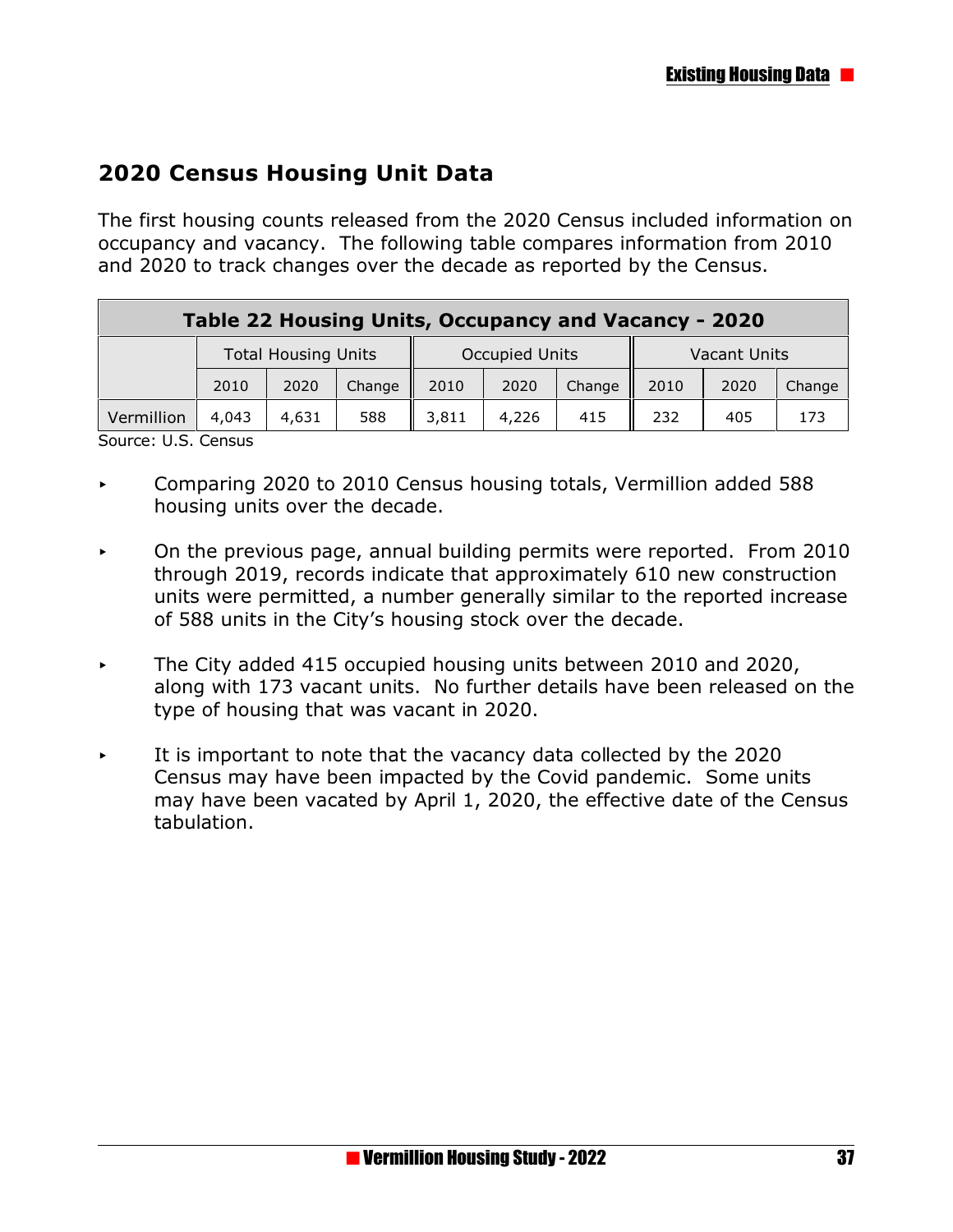### **American Community Survey Housing Data**

The Census Bureau's American Community Survey includes information on various housing topics. As stated previously, the estimates are based on limited sampling, which can result in a margin of error within the individual data being presented.

#### **Median Year of Construction - Owner-occupancy Housing**

For owner-occupancy units in Vermillion, the estimated median year of construction is 1972. More than 63% of all owner-occupancy houses in the City were constructed prior to 1980.

#### **Median Year of Construction - Renter-occupancy Housing**

For renter-occupancy units in Vermillion, the estimated median year of construction is 1980. Nearly 50% of all renter-occupancy units in the City were constructed prior to 1980.

#### **Mobile Homes**

According to the American Community Survey estimates there were 334 occupied mobile homes in the City of Vermillion in 2019. For the occupied mobile homes, 58% were listed as rental housing with the remaining 42% identified as owner-occupancy housing.

#### **Housing Value Data**

The American Community Survey includes information on housing values and costs.

For owner-occupied units in Vermillion, the estimated median home value was \$159,600 in 2019.

For all rental units, the estimated median gross rent in 2019 was \$740 per month, inclusive of tenant-paid utilities.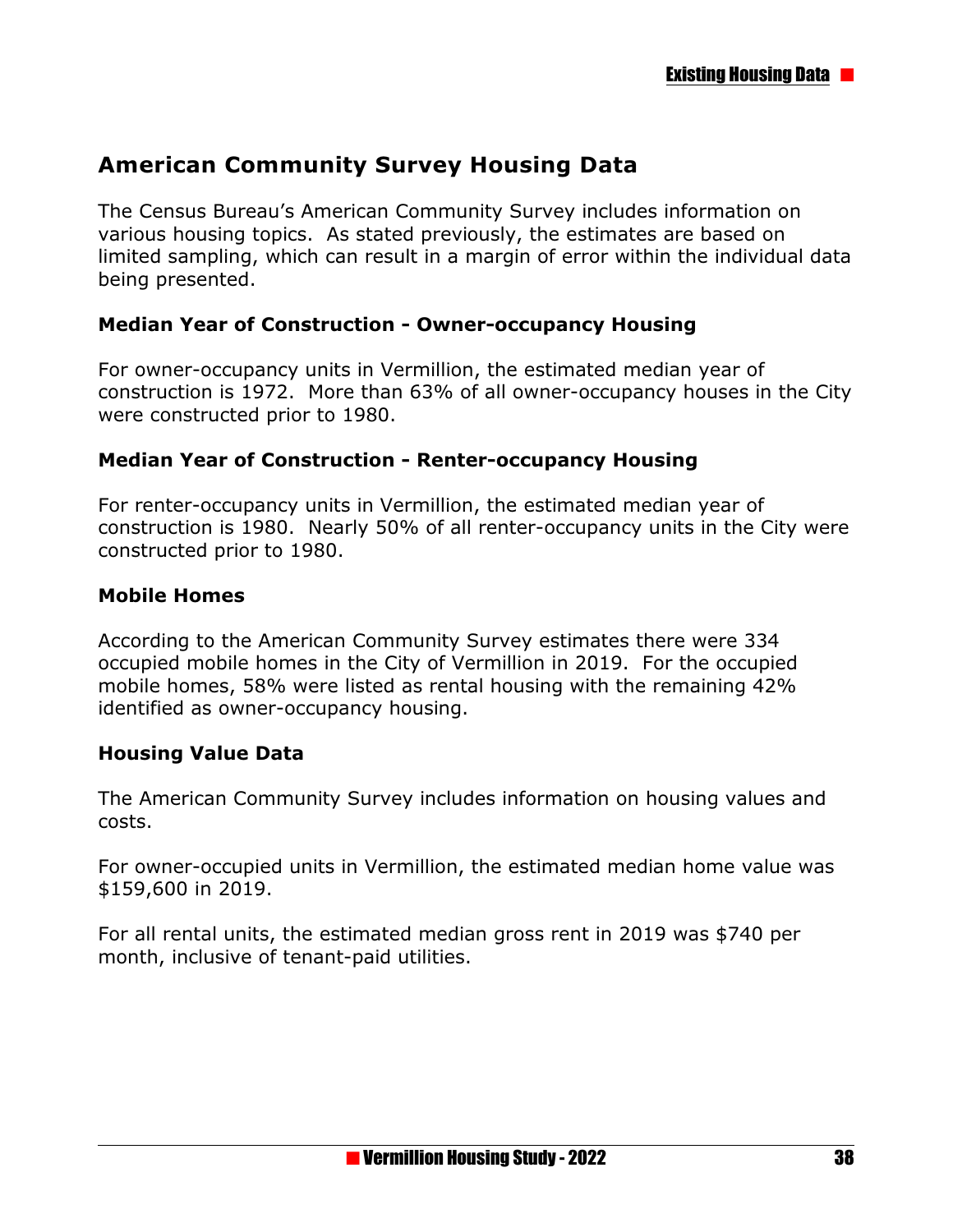# **Existing Home Sales**

This section examines houses that have been sold in Vermillion from 2016 through 2021. It is important to note that the number of houses that sell each year can vary and may not be an accurate indicator of overall home values in the City. However, this sample does provide some insight into those units that have turned-over during this time period.

The information was obtained from the South Dakota Department of Revenue website, based on sales reports submitted by the Clay County Equalization Office. The Equalization Office collects and utilizes information from residential sales for its annual sales ratio study. The County compares the actual sale price to the estimated taxable value for each property. As a result, the County information for sales primarily reflects existing homes that have an established tax value. New construction sales activity would generally not be recorded in the data that was used for this analysis, unless the house had been constructed some time ago and did have an established tax value from the prior year.

The County also sorts the residential sales into different groupings, rejecting certain sales. The primary reason that sales are rejected is because the house was not actively listed for sale in the open market. Only the "good" sales have been used in the analysis that follows.

| Table 23 Median Value of Recent Residential Sales - 2016 to 2021 |                 |                          |                     |             |  |  |  |
|------------------------------------------------------------------|-----------------|--------------------------|---------------------|-------------|--|--|--|
| Year                                                             | Number of Sales | <b>Median Sale Price</b> | <b>Highest Sale</b> | Lowest Sale |  |  |  |
| 2021                                                             | 142             | \$187,500                | \$605,000           | \$40,000    |  |  |  |
| 2020                                                             | 109             | \$169,900                | \$500,000           | \$55,000    |  |  |  |
| 2019                                                             | 112             | \$165,500                | \$435,000           | \$14,000    |  |  |  |
| 2018                                                             | 138             | \$162,450                | \$725,000           | \$16,000    |  |  |  |
| 2017                                                             | 134             | \$152,500                | \$490,000           | \$9,000     |  |  |  |
| 2016                                                             | 150             | \$144,500                | \$465,000           | \$24,000    |  |  |  |

The County's sale year differs slightly from a calendar year, and begins on November  $1^{st}$  and extends to October 31 $^{st}$ .

Source: SD Dept. of Revenue; Clay County Assessor; Community Partners Research, Inc.

As tracked by the median annual sales price, home values in Vermillion have been continually increasing over the past six years, with a rapid increase evident between 2020 and 2021. The median price for 2021, at \$187,500, had increased by approximately 10.4% from the 2020 median.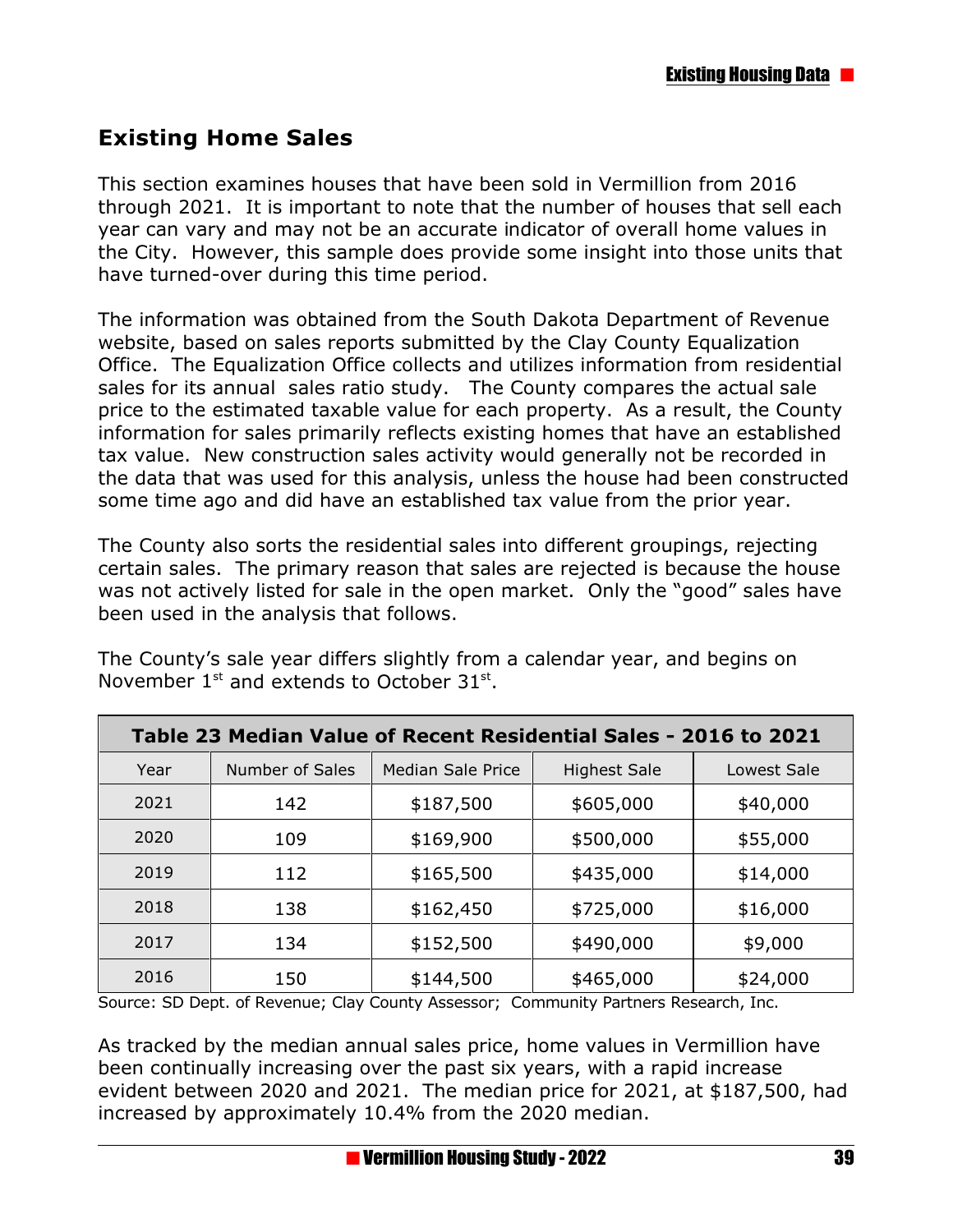

In each of the years reviewed at least one home has been sold for \$435,000 or more. There have also been some lower valued home sales, with at least one transaction for less than \$25,000 in four of the six years reviewed.

An alternate estimate of home values exists in the American Community Survey. In 2019, the estimated median value for all owner-occupied housing in Vermillion was \$159,600. This estimate was slightly lower than the median sale price recorded in 2019 of \$165,500.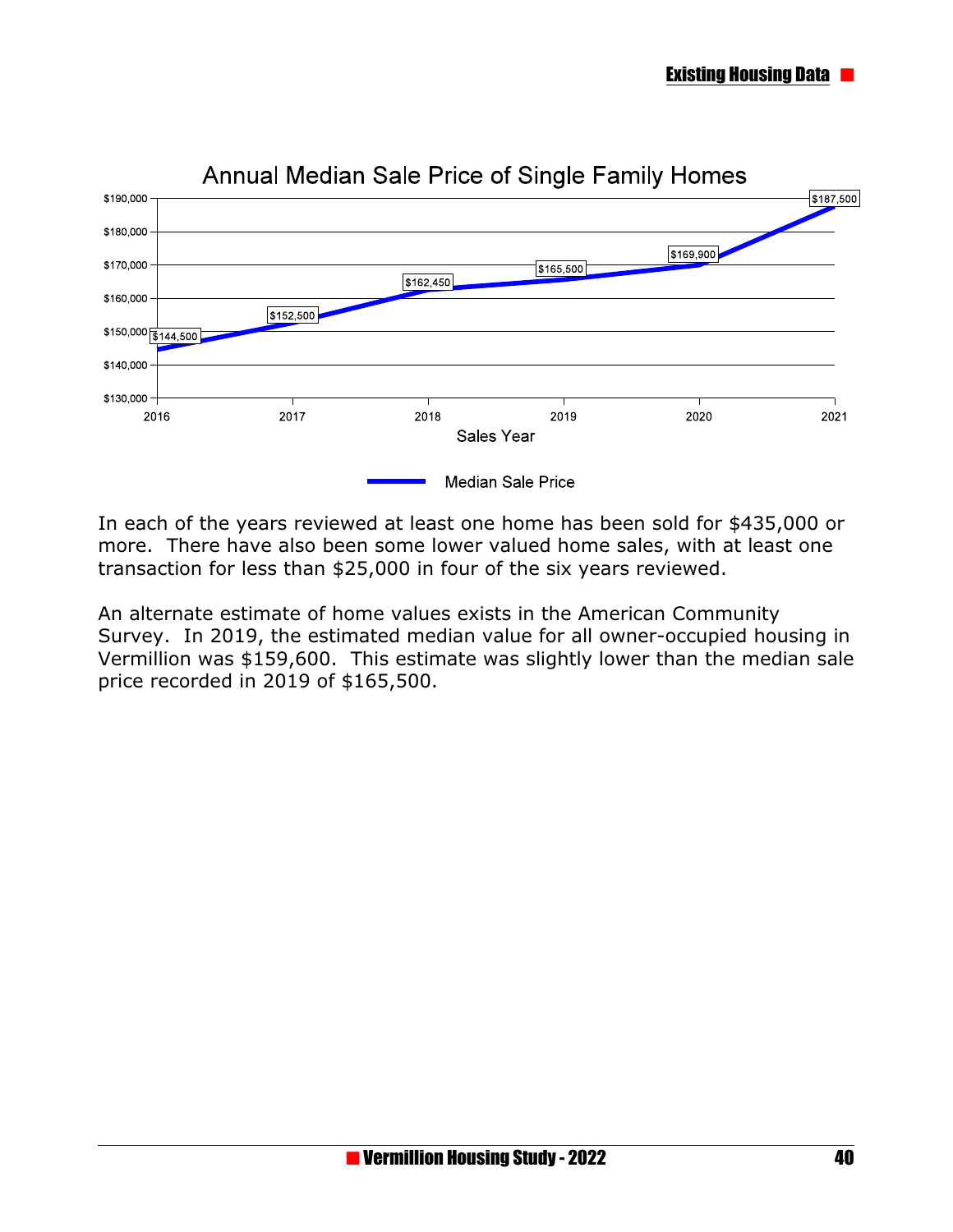### **Neighborhood Housing Condition Survey**

Community Partners Research, Inc., representatives conducted a visual 'windshield' survey of 308 single family/duplex houses in a defined older neighborhood in Vermillion. Structures that appeared to contain more than two units were not rated.

The boundaries of the neighborhood are:

North - Dartmouth Street South - Main Street East - Dakota Street West - Carr/Franklin Street

Houses were categorized in one of four levels of physical condition, Sound, Minor Repair, Major Repair, and Dilapidated as defined below. The visual survey analyzed only the physical condition of the visible exterior of each structure. Exterior condition is assumed to be a reasonable indicator of the structure's interior quality.

Dilapidated was the lowest rating used. Dilapidated houses need major renovation to become decent, safe and sanitary housing. Some Dilapidated properties may be abandoned and may be candidates for demolition and clearance.

Major Rehabilitation is defined as a house needing multiple major improvements such as roof, windows, sidings, structural/foundation, etc. Houses in this condition category may or may not be economically feasible to rehabilitate.

Minor Repair houses are judged to be generally in good condition and require less extensive repair, such as one major improvement. Houses in this condition category will generally be good candidates for rehabilitation programs because they are in a salable price range and are economically feasible to repair.

Sound houses are judged to be in good, 'move-in' condition. Sound houses may contain minor code violations and still be considered Sound.

| Table 24 Windshield Survey Condition Estimate - 2021 |       |                                       |              |             |       |  |
|------------------------------------------------------|-------|---------------------------------------|--------------|-------------|-------|--|
|                                                      | Sound | Minor Repair                          | Major Repair | Dilapidated | Total |  |
| Neighborhood                                         |       | 84 / 27.3%   130 / 42.2%   73 / 23.7% |              | 21 / 6.8%   | 308   |  |

Source: Community Partners Research, Inc.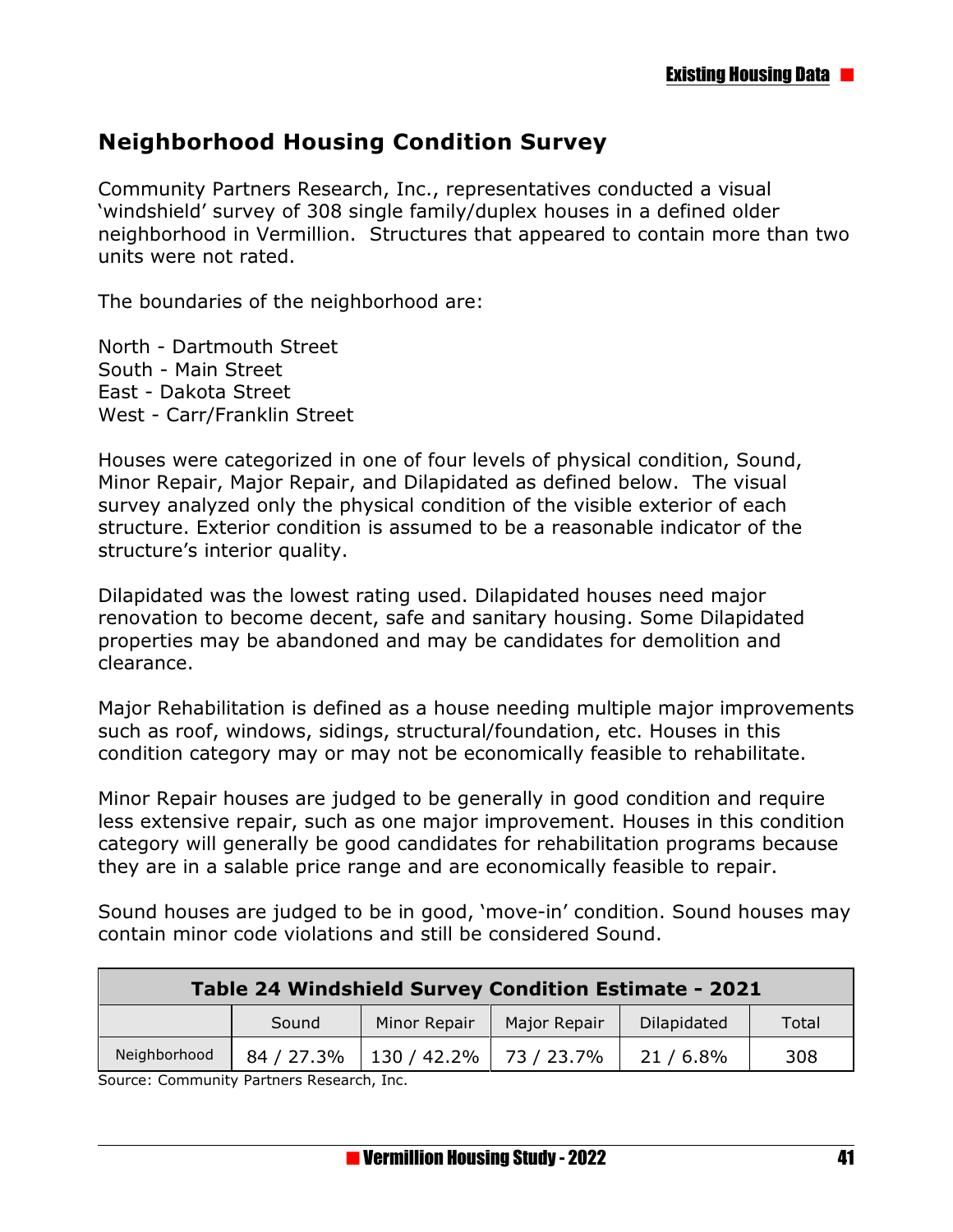- $\triangleright$  The existing housing stock in the defined older neighborhood is generally in good condition, although most houses do need some level of repair. More than 27% of the houses in the neighborhood were rated as Sound, the highest rating used, but nearly 73% of the houses were rated in one of the lower condition categories.
- $\blacktriangleright$  Approximately 42% of the houses were rated as Minor Repair.
- $\triangleright$  Nearly 24% of the houses were rated in the Major Repair category. These structures will generally require a significant investment in rehabilitation and repair to return to Sound condition.
- < There were 21 houses, or nearly 7% of all rated structures, that were given the lowest condition rating of Dilapidated. It may not be economically feasible to rehabilitate these houses, and they may be candidates for demolition and clearance.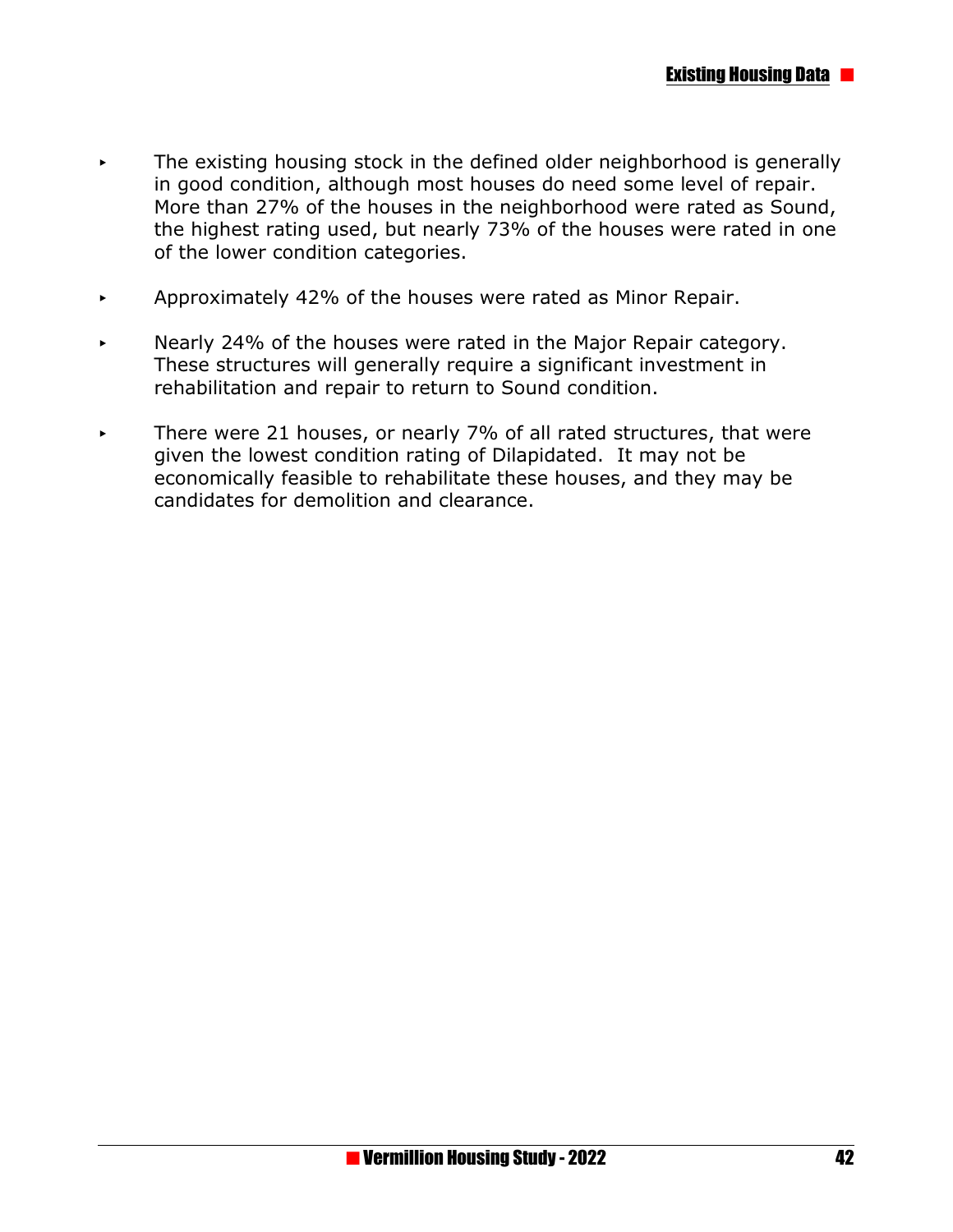## **Mobile Home Condition Survey**

Community Partners Research, Inc. representatives also viewed and rated 350 mobile homes in six mobile home parks in Vermillion. The same rating classifications were used as defined on the previous pages.

| Table 25 Mobile Home Survey Condition Estimate - 2021 |            |              |              |             |       |  |  |  |
|-------------------------------------------------------|------------|--------------|--------------|-------------|-------|--|--|--|
|                                                       | Sound      | Minor Repair | Major Repair | Dilapidated | Total |  |  |  |
| Suburban                                              | 36 / 50.7% | 11 / 15.5%   | 18 / 25.4%   | 6/8.4%      | 71    |  |  |  |
| Suburban Estates                                      | $7/26.0\%$ | 9/33.3%      | 9/33.3%      | 2/7.4%      | 27    |  |  |  |
| <b>Vermillion MHP</b>                                 | 3/23.1%    | $3/23.1\%$   | 5/38.4%      | 2/15.4%     | 13    |  |  |  |
| Westgate/Cherrywood                                   | 67 / 39.9% | 39 / 23.2%   | 36 / 21.4%   | 26 / 15.5%  | 168   |  |  |  |
| Midwest                                               | 33 / 64.7% | 16 / 31.4%   | 2/3.9%       | $0/0\%$     | 51    |  |  |  |
| Plum Vista                                            | $3/15.0\%$ | $9/45.0\%$   | $6/30.0\%$   | 2/10%       | 20    |  |  |  |
| Total                                                 | 149/42.6%  | 87/24.9%     | 76/21.7%     | 38/10.8%    | 350   |  |  |  |

Source: Community Partners Research, Inc.

- $\sim$  Between 7% and 8% of all housing units in the City of Vermillion exist in mobile homes. Units in six mobile home parks in the City were viewed and rated.
- < In Suburban Mobile Home Park nearly 51% of the units were rated as Sound, and more than 66% of all mobile homes were in one of the two highest condition categories. However, there were 18 units rated as needing Major Repair and 6 homes were rated as Dilapidated.
- In Suburban Estates, 26% of the units were rated as Sound, and more than 59% of all mobile homes were in one of the two highest condition categories. However, there were 9 units rated as needing Major Repair and 2 homes were rated as Dilapidated.
- $\sim$  In Vermillion Mobile Home Park approximately 23% of the units were rated as Sound, and approximately 46% of all mobile homes were in one of the two highest condition categories. Most units were in one of the lowest two condition categories with 5 units rated as needing Major Repair and 2 homes rated as Dilapidated.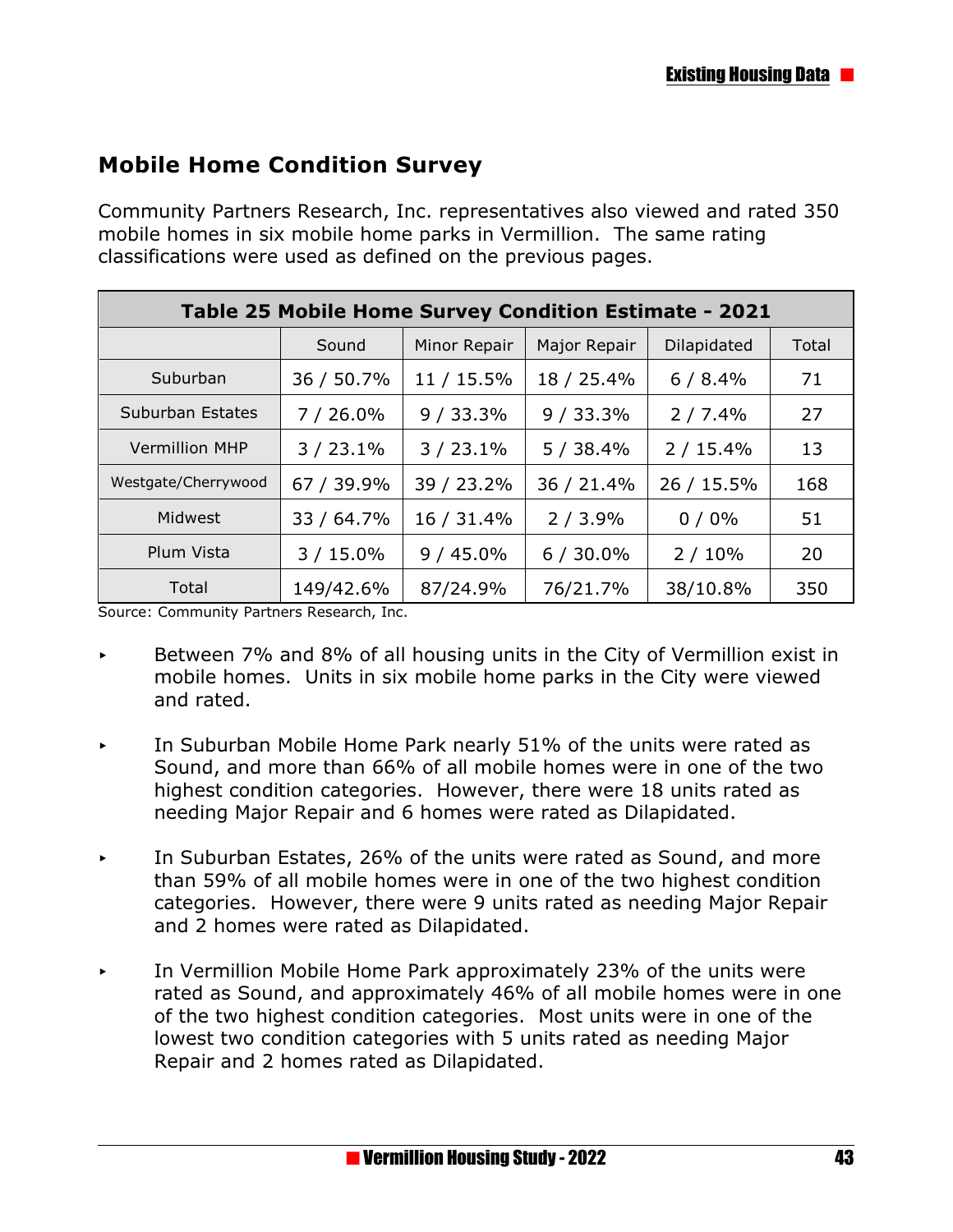- < Westgate/Cherrywood is the largest mobile home park in Vermillion and contains nearly 50% of the City's mobile home inventory. Approximately 40% of the units in this park were rated as Sound, and approximately 63% were in one of the two highest condition categories. However, there were 36 units rated as needing Major Repair and 26 mobile homes rated as Dilapidated, the lowest condition used.
- **Midwest Mobile Home Park had the largest percentage of Sound units** within the six parks that were surveyed, with nearly 65% of the mobile homes rated in the highest condition category. Approximately 96% of all mobile homes were in one of the two highest condition categories, with only 2 units rated as needing Major Repair and no homes were rated as Dilapidated.
- $\triangleright$  In Plum Vista Mobile Home Park only 15% of the units were rated as Sound, the smallest percentage of the six parks in the City. However, 45% of all mobile homes were in the Minor Repair category, placing 60% of all units within one of the two highest condition categories. There were 6 units rated as needing Major Repair and 2 homes were rated as Dilapidated.
- In the combined six mobile home parks in Vermillion nearly 43% of the units were rated as Sound and nearly 25% were in the Minor Repair category. Citywide there were 76 of all mobile homes that were rated as needing Major Repair and 38 homes rated as Dilapidated and probably beyond the point of economically feasible rehabilitation.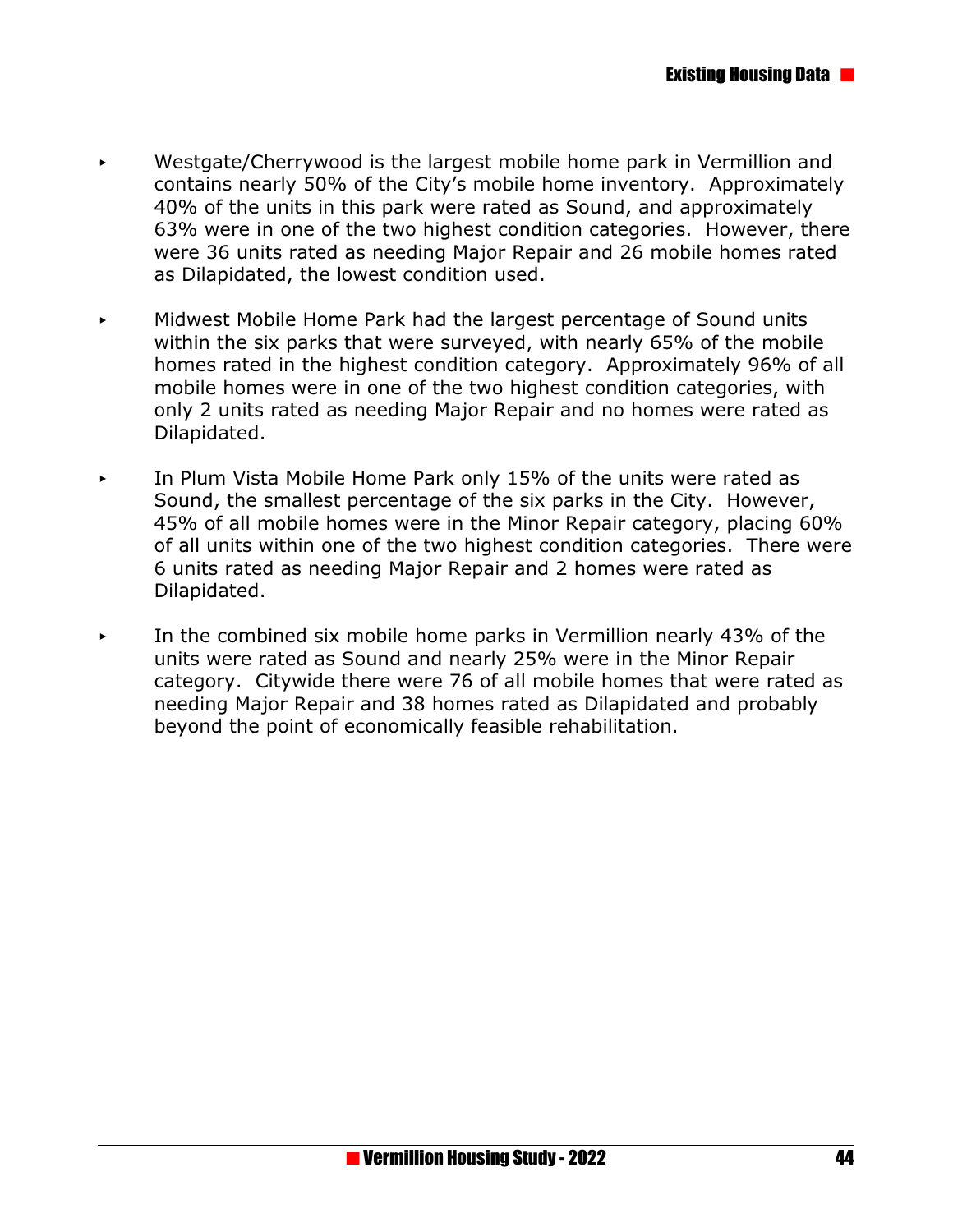## **Section Table of Contents**

|                                        | Page |
|----------------------------------------|------|
| Post-Secondary Student Population Data | 46   |
| University of South Dakota Data        | 48   |
| <b>On-Campus Student Housing</b>       | 50   |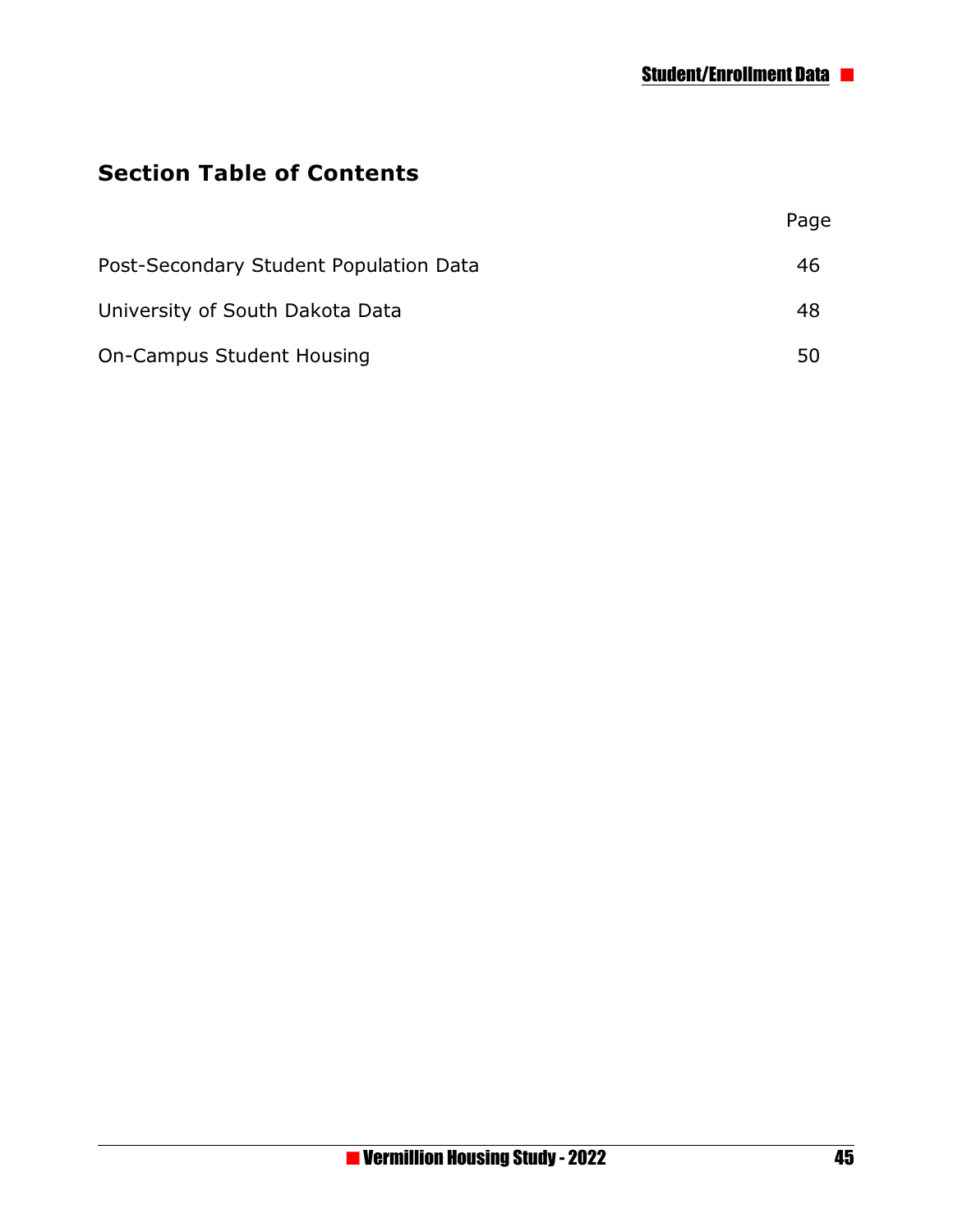### **Student Population Data**

Vermillion has a large population of post-secondary students, primarily attending the University of South Dakota (USD). Students have a major impact on the local housing market.

This section provides additional information about student populations and student housing. Information for this section was obtained from various sources, including the U.S. Census Bureau and from staff at USD.

#### **Student Populations in Vermillion - Census Bureau Data**

The Census Bureau has two data sources that provide some insight into postsecondary students living in Vermillion.

The 2020 Census identified 2,257 people living in "group quarters University housing". Although both Census data collection and reporting were impacted by the global pandemic, this student count should have reflected occupancy on April 1, 2020.

Based on the inventory of on-campus student housing at USD, the capacity would have been for approximately 2,361 students. This bed capacity appears to be very consistent with the Census student count. At the start of the fall 2019 term, there would have been a high rate of bed utilization. Throughout the academic year there would be some expected attrition. An occupancy rate of nearly 96% in April 2020 would therefore appear to be a reliable count of oncampus students.

Additional estimates of student populations exist in the annual American Community Survey, although the most recent data are for 2019. The American Community Survey is based on random sampling and does have a margin of error.

The American Community Survey estimated that there were 4,333 residents of Vermillion that were enrolled in college undergraduate or graduate/professional school programs in 2019. When compared to the total population estimate from this source, the post-secondary students represented approximately 40.3% of all Vermillion residents in 2019.

Some additional details were provided in the American Community Survey, including an estimate that 3,696 students were enrolled in undergraduate programs and 637 people were in graduate/professional schools.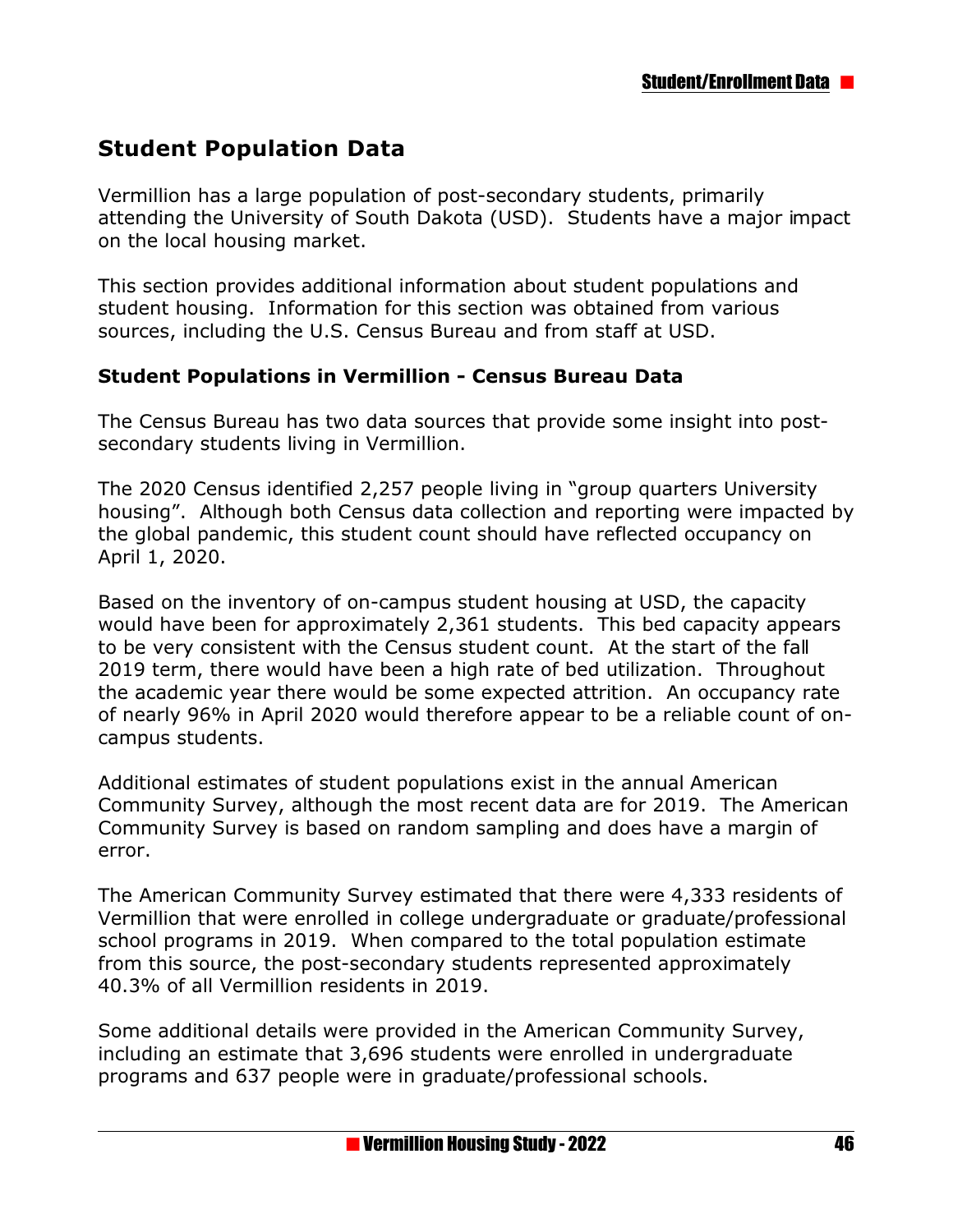Some age details were also included, with 3,937 of the post-secondary students in the age range between 18 and 24 years old. This "traditional student" age group represented nearly 91% of all post-secondary students living in Vermillion.

Since the American Community Survey estimates are produced annually, they can be compared over time.

| Table 26 ACS Post-Secondary Population Totals - 2015 to 2019 |       |       |       |       |       |  |  |
|--------------------------------------------------------------|-------|-------|-------|-------|-------|--|--|
| <b>Enrollment Status</b>                                     | 2015  | 2016  | 2017  | 2018  | 2019  |  |  |
| Undergraduate                                                | 3,737 | 3,918 | 3,652 | 3,758 | 3,696 |  |  |
| Graduate/Professional                                        | 1,037 | 869   | 864   | 874   | 637   |  |  |
| Total                                                        | 4,774 | 4,787 | 4,516 | 4,632 | 4,333 |  |  |

Source: American Community Survey



Based on the American Community Survey estimates, there had been a gradual decrease in the number of post-secondary students living in Vermillion. Between 2015 and 2019, there was a decrease of 9.2% in the overall student count. Much of this reduction was due to fewer residents enrolled in graduate/professional programs.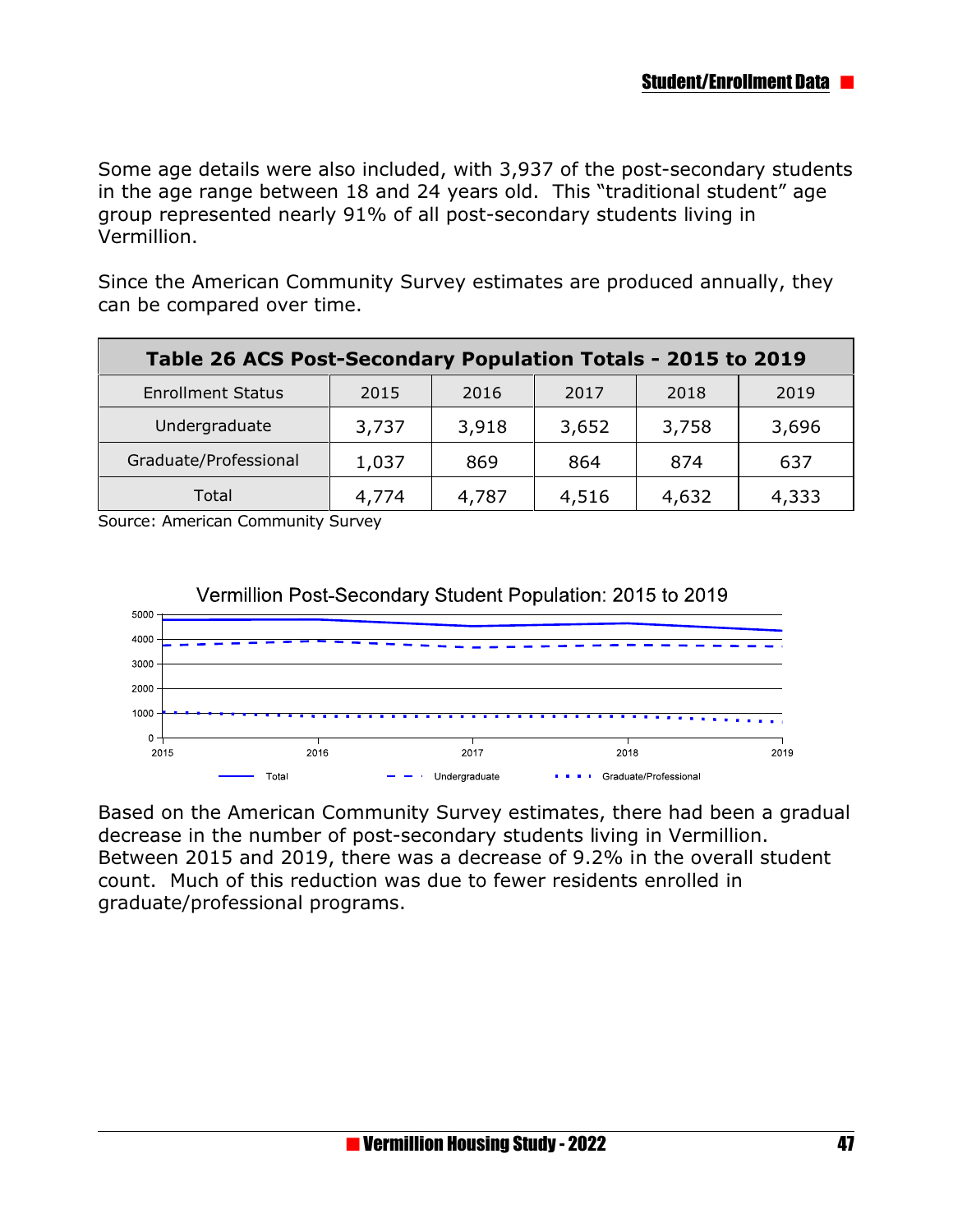# **University of South Dakota Data**

The Enrollment Dashboard on the USD website provides information on enrollment patterns for the past few years. The count is made in the fall, at the start of a new academic year, and includes both graduate and undergraduate students.

USD also offers classes at locations that are outside of Vermillion, including internet-based opportunities and remote campuses. The enrollment presented below is identified as "Students Taking a USD Main Campus Section".

| Table 27 USD Vermillion-based Enrollment - 2017 to 2021 |       |       |       |       |       |  |  |
|---------------------------------------------------------|-------|-------|-------|-------|-------|--|--|
|                                                         | 2017  | 2018  | 2019  | 2020  | 2021  |  |  |
| Enrollment                                              | 6,124 | 6,084 | 5,993 | 5,683 | 5,572 |  |  |

Source: University of South Dakota Enrollment Dashboard



### Vermillion-based Fall Enrollment: 2017 to 2021

Over the past five years there has been a gradual but consistent decrease in the number of USD students taking classes in Vermillion. It should be noted, however, that some of the decrease between 2020 and 2021 may be related to the global pandemic.

If the fall term for 2021 is compared to fall 2017, there were 552 fewer students, for a decrease of 9% on the Vermillion campus.

USD does not produce enrollment projections. However, initial information for the fall 2022 academic term is pointing to stable or increasing enrollment, with indications of enrolling a larger freshman class. Admissions staff did acknowledge demographic projections that show a trend of declining high school graduation numbers in the region over the next few years.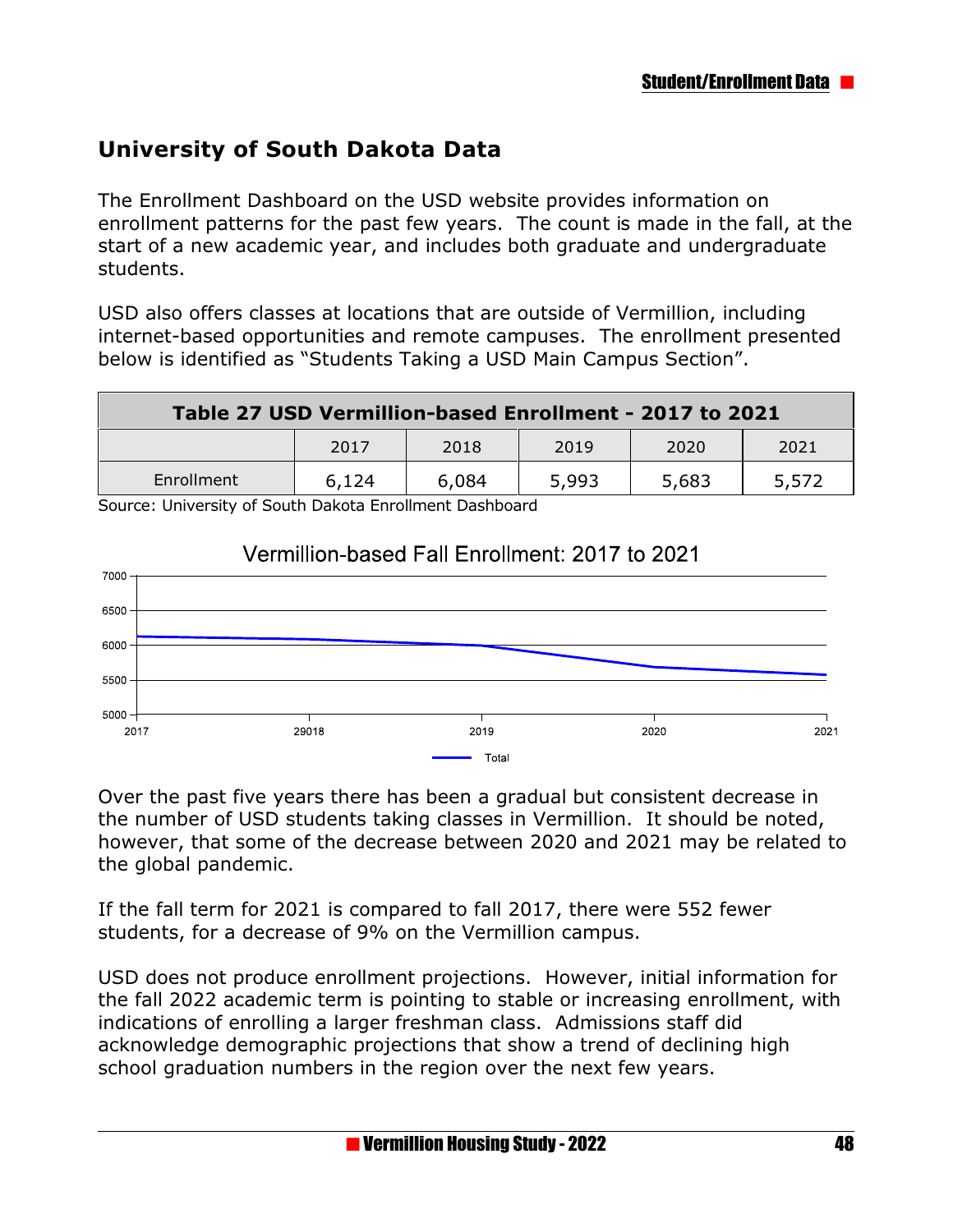### **Comparison of USD and ACS Data**

Although they are different data sources, the enrollment statistics from USD can be compared to the residency estimates from the American Community Survey.

In 2019, the enrollment total showed 5,993 students attending classes in Vermillion. The American Community Survey estimates showed 4,333 total post-secondary students living in Vermillion. This would imply that approximately 72% of the Vermillion-based students were also living in the City, including in on-campus housing options.

If this same calculation is applied to enrollment data for fall 2021, there were an estimated 4,029 post-secondary students living in the City.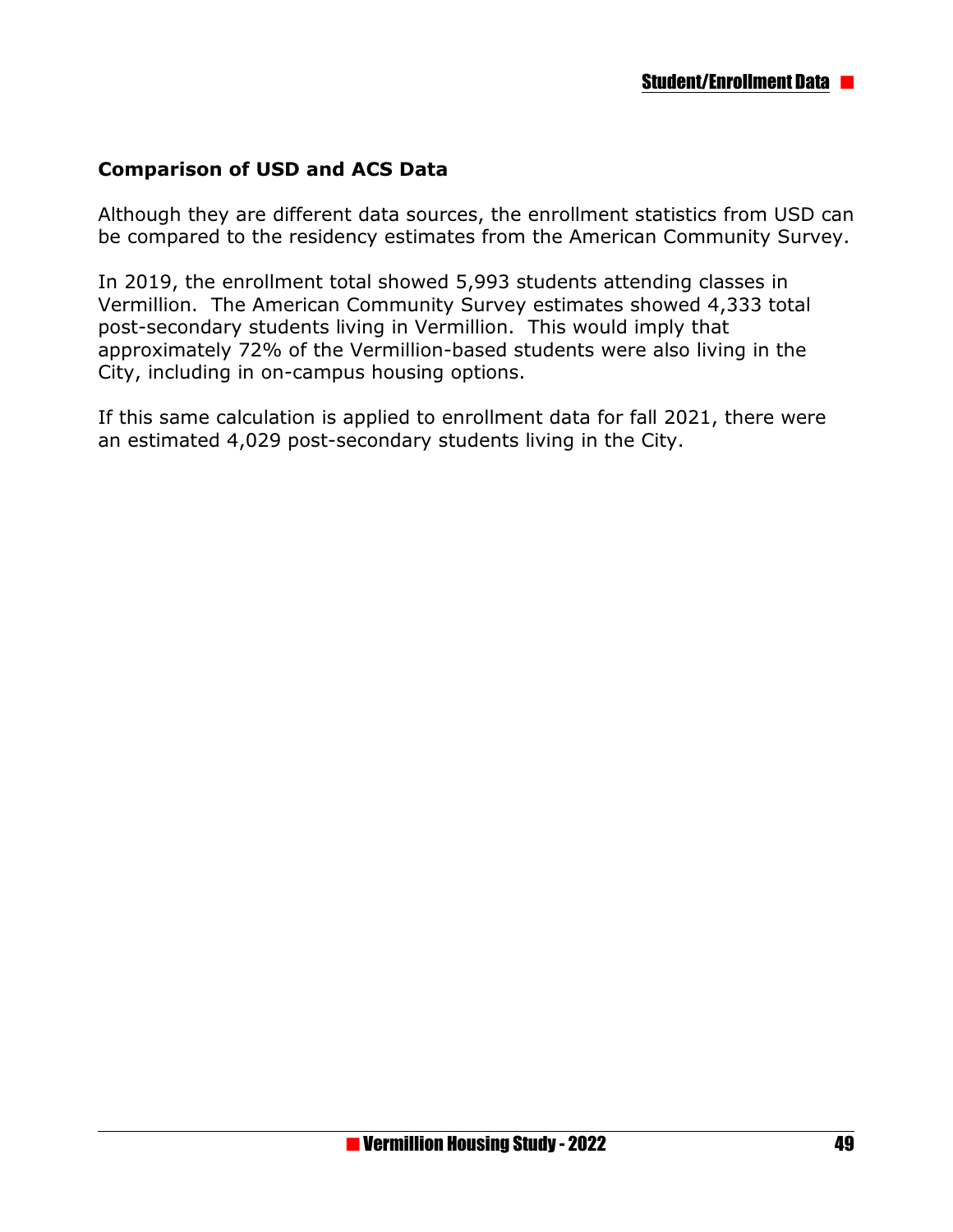## **On-Campus Student Housing**

The University of South Dakota has multiple options for on-campus living, ranging from traditional dormitories to apartment units. There is a requirement that most undergraduate students live on-campus for their freshman and sophomore years, but some limited exceptions apply.

The on-campus options with bed capacity are as follows:

- $\triangleright$  Traditional Dormitories 1,593 capacity
- $\triangleright$  Coyote Village Suites and Apartments 533 capacity
- **McFadden Apartments 101 capacity**
- $\triangleright$  Brookman Hall 134 capacity

In total, there is capacity for 2,361 students to live in University housing options in 2022. However, in the fall of 2022, Brookman Hall will be demolished and the dorm beds will not be replaced. For the 2022/23 academic year the on-campus housing capacity will be reduced to 2,227 students.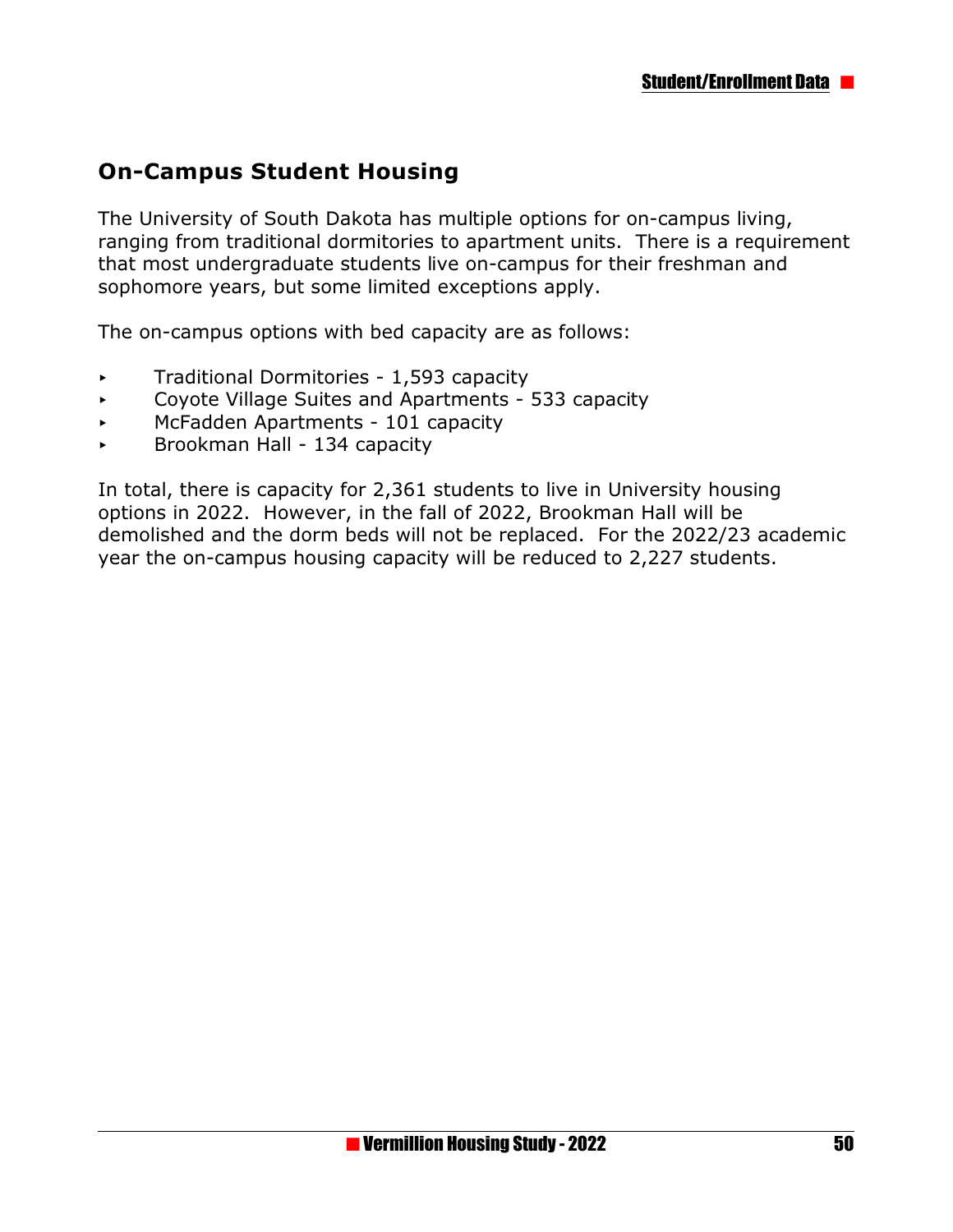# **Section Table of Contents**

|                                       | Page |
|---------------------------------------|------|
| Rental Housing Inventory Data         | 52   |
| <b>Rental Housing Survey</b>          | 53   |
| Market Rate Housing Summary           | 54   |
| Tax Credit/Moderate Rent Summary      | 56   |
| Subsidized Summary                    | 57   |
| Tenant-based Rent Assistance Vouchers | 59   |
| Senior Housing with Services Summary  | 60   |
| Housing for People with Disabilities  | 61   |
| <b>Multifamily Rental Tables</b>      | 62   |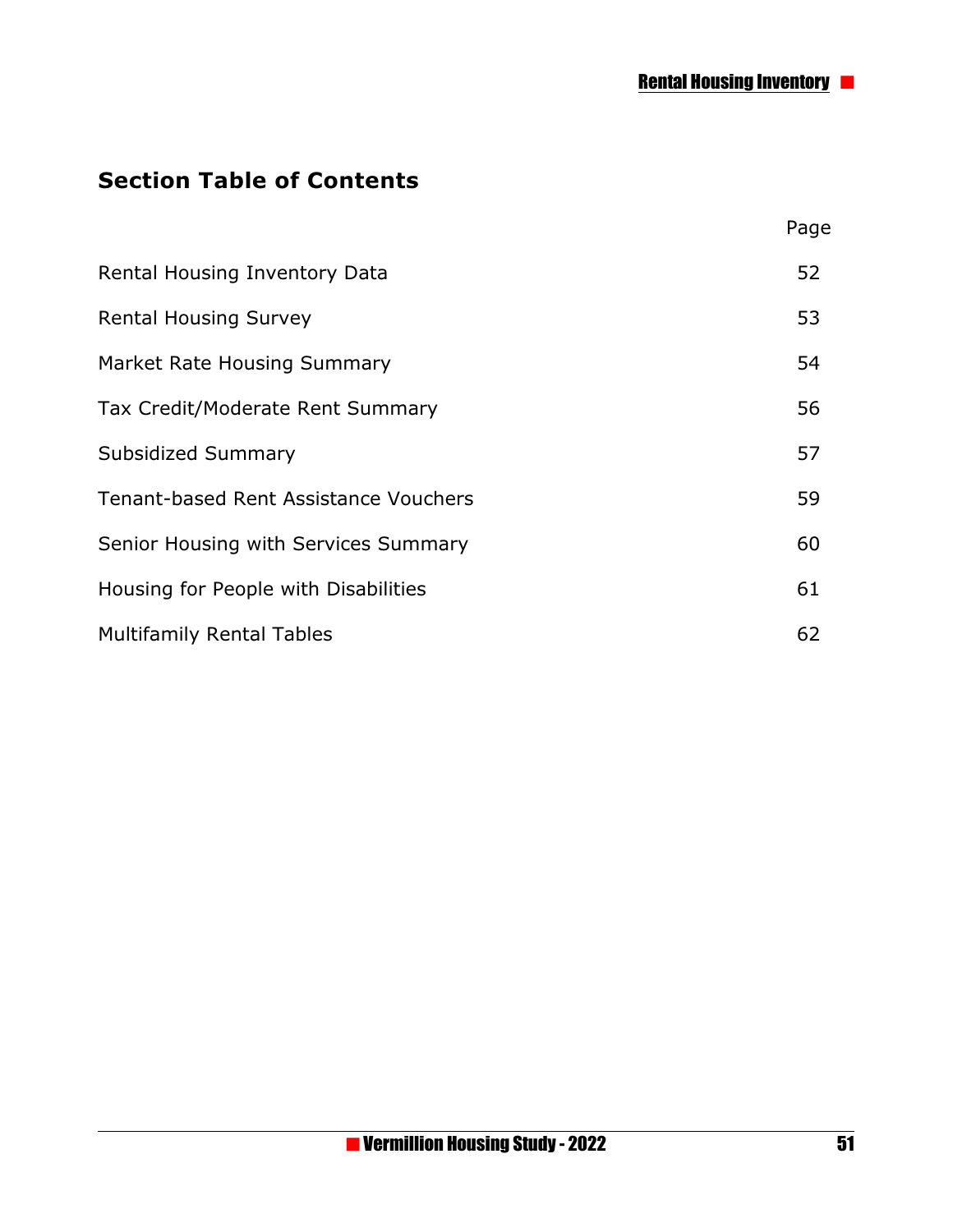## **Rental Housing Data**

#### **Census Bureau Rental Inventory**

The 2020 Census has not yet released the more detailed tables on housing occupancy patterns, including owner versus renter status. Estimates for 2019 do exist in the American Community Survey.

At the time of the 2010 U.S. Census, there were 2,190 occupied rental units and 126 unoccupied rental units in Vermillion, for a total estimated rental inventory of 2,316 units. The City's rental tenure rate in 2010 was 57.5%, significantly above the Statewide rental rate of 31.9%.

#### **Rental Unit Construction in Vermillion**

From 2010 to 2021, more than 460 rental units have been constructed in Vermillion. Over the past several years, from 2018 to 2021, 283 rental units have been constructed including:

- **EXECUTE:** The Quarters 169 units
- The Heights 72 units
- < Madison Park Townhomes II 40 units

A high percentage of the tenants in The Quarters and The Heights are students. Madison Park Townhomes II is a tax credit project that provides a rental option for moderate income households.

With the rental units that have been constructed from 2010 to 2021, it is estimated that Vermillion has approximately 2,600 rental units. Factoring in the owner-occupied units that have been constructed from 2010 to 2021, it is estimated that in 2022 approximately 56% of all units in the City of Vermillion are intended for renter-occupancy.

### **Pending Rental Projects**

We are not aware of any new rental projects that are currently in the planning phase. However, several developers and rental property owners have stated that they may construct additional rental units in the future.

Also, some level of tenure conversion is ongoing, as owner-occupancy homes are converted to rentals or vice versa.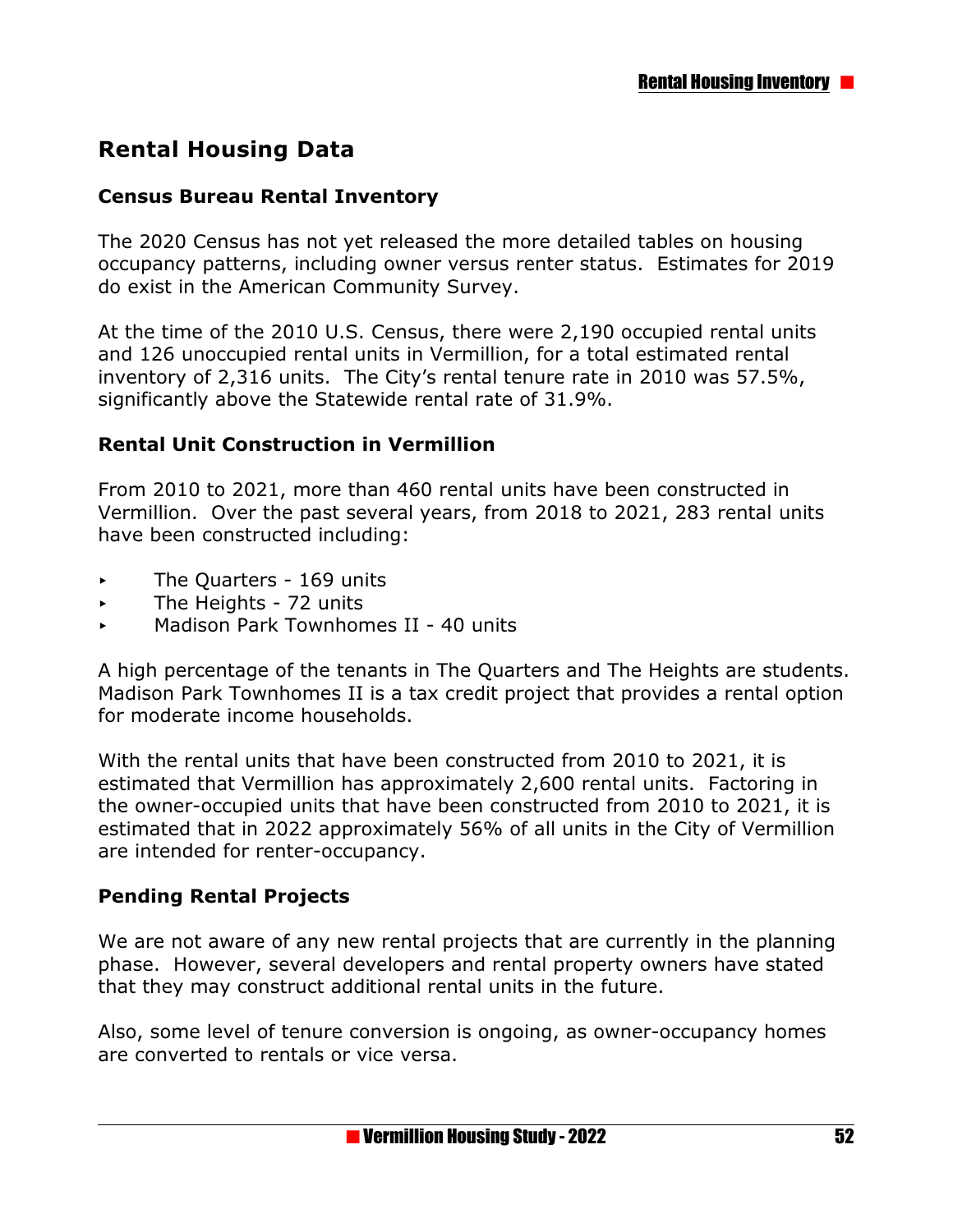## **Rental Housing Survey**

As part of this housing study, a telephone survey was conducted of multifamily projects in the City of Vermillion. The survey was conducted during the months of January and February, 2022.

Emphasis was placed on contacting properties that have 12 or more units. For the purpose of planning additional projects in the future, multifamily properties represent the best comparison of market potential.

Multiple attempts were made to contact each building. Information was tallied separately for different types of rental housing, including conventional market rate units, tax credit/moderate rent units, subsidized housing, student and senior with services housing. All of the tax credit/moderate rent, subsidized and senior with services projects were surveyed. Also, we attempted to survey all of the market rate rental projects with 12 or more units and information was obtained on a high percentage of these projects.

There were 1,420 rental units of all types that were contacted in the survey. The 66-bed skilled nursing home was also surveyed. The units that were successfully contacted include:

- $\sim 1,158$  conventional, market rate units
- 80 tax credit/moderate rent units
- $\sim$  158 subsidized units for general occupancy
- 24 senior assisted living units

The findings of the survey by unit type are provided below.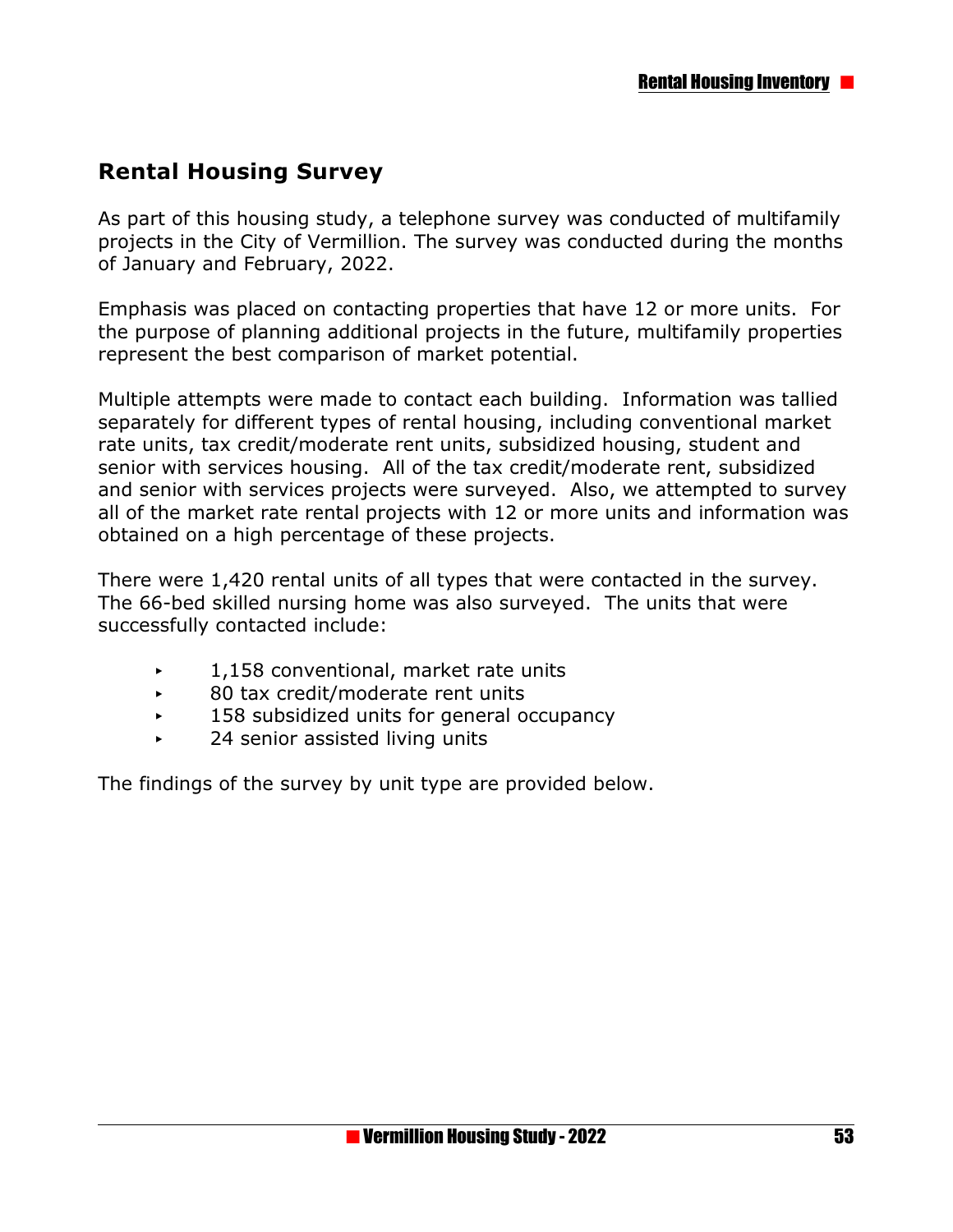## **Market Rate Summary**

Usable information was obtained from 28 market rate rental projects. Combined, these projects have 1,158 conventional rental units. All of the units in the survey were multifamily buildings or town homes. We have included student housing in the market rate section. Many market rate projects reported a high percentage of student tenants. However, only one project reported that they were exclusively student housing. Therefore, student housing is included in the market rate section.

### **Unit Mix**

We obtained unit size information on all of the 1,158 units from property owners/managers. The bedroom mix breakdown of the 1,158 units is as follows:

- $\blacktriangleright$  Studio 25 units (2.2%)
- $\sim$  One-bedroom 250 units (21.6%)
- $\sim$  Two-bedroom 567 units (49.0%)
- $\blacktriangleright$  Three-bedroom 273 units (23.5%)
- < Four-bedroom 43 units (3.7%)

### **Occupancy / Vacancy**

At the time of the survey, there were 16 vacant multi-family market rate units in the 1,158 market rate rental units that were surveyed. This represents an overall vacancy rate of 1.4%. The property owners/managers reported excellent occupancy rates. A 3% to 5% vacancy rate is considered a healthy vacancy rate. Nine of the 28 multi-family projects surveyed, reported no vacancies.

### **Rental Rates**

Rental units may include the primary utility payments within the contract rent, or the tenant may be required to pay some or all of the utilities separately, in addition to the contract rent.

In the following summary, Community Partners Research, Inc., has attempted to estimate the gross rents being charged, inclusive of an estimate for tenantpaid utilities.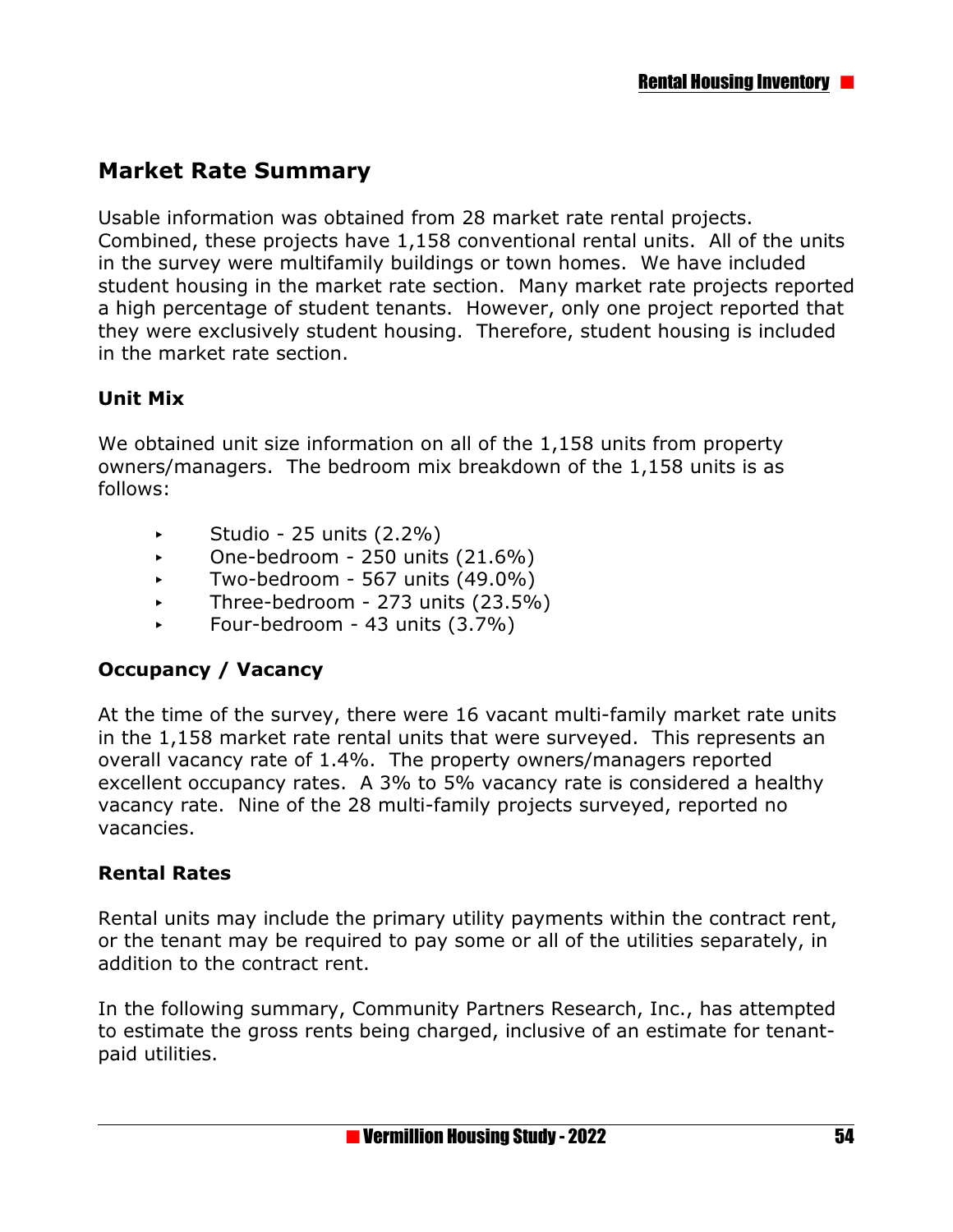The lowest and highest gross rents have been identified, as reported in the telephone survey.

| Unit Type                                             | Lowest/Highest<br><b>Gross Rents</b>                       |  |
|-------------------------------------------------------|------------------------------------------------------------|--|
| Studio<br>One-bedroom<br>Two-bedroom<br>Three-bedroom | \$450-\$550<br>\$520-\$700<br>\$650-\$950<br>\$900-\$1,450 |  |

In addition to the above rent ranges, several projects that were surveyed have targeted the student market and rent units by the bedroom. The per bedroom monthly rents in these projects range from \$435 to \$620.

#### **Student Tenants in Market Rate Housing**

Many of the market rate units that were surveyed have a significant number of student tenants. Three of the rental property management companies that provided information for this Study estimated that more than 70% of the units that are in their management portfolios are occupied by students. Several projects have the location, rent structure and amenities to specifically target the student market.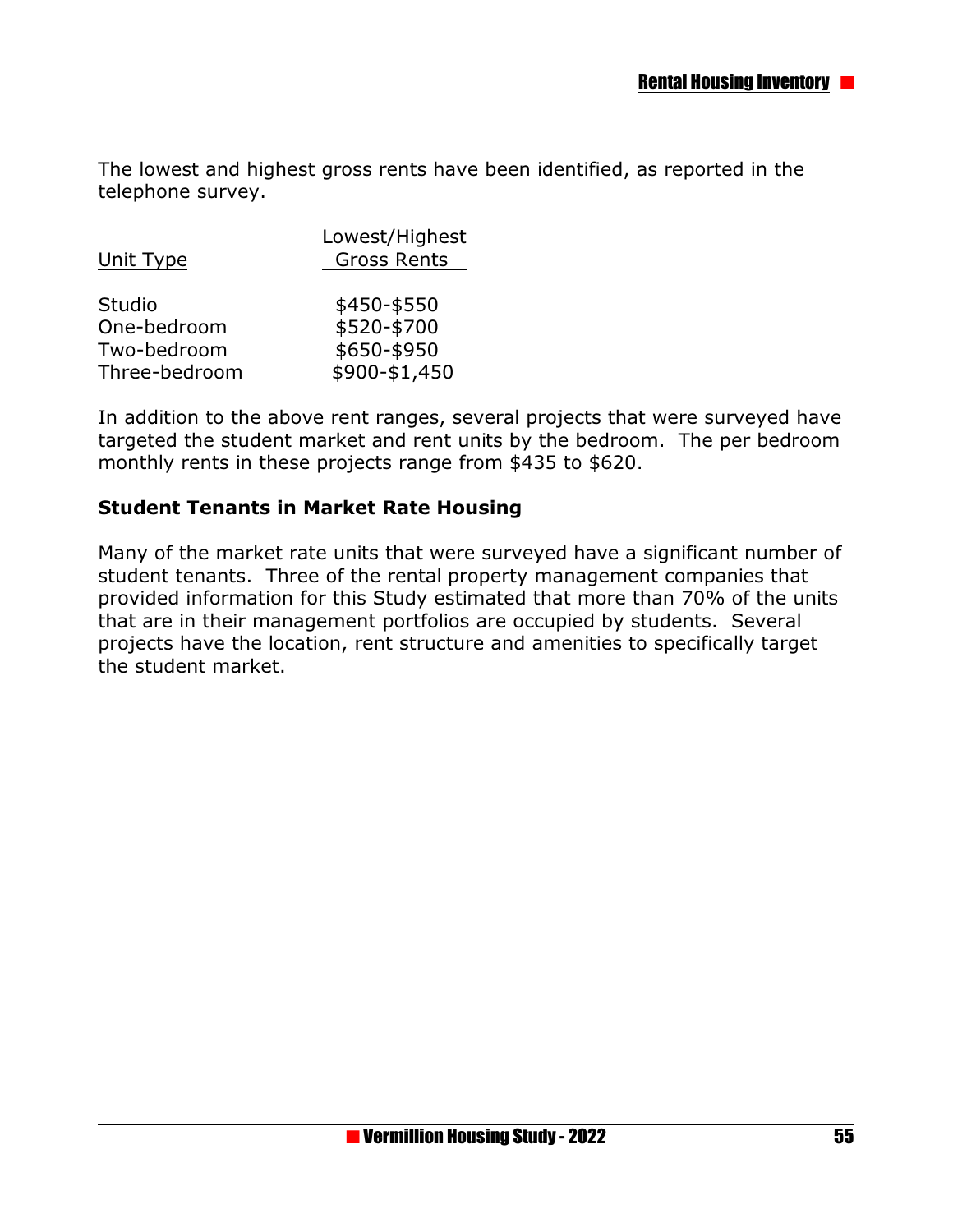### **Tax Credit/Moderate Rent Summary**

There are two rental projects in Vermillion with a total 80 units that have received an allocation of low income housing tax credits and provide affordable rental housing.

In South Dakota, tax credits are awarded annually on a competitive basis. Two rental projects have received a tax credit award. Madison Park Townhomes I used tax credits for the construction of 40 town home-style units in 2013. Madison Park Townhomes II opened in 2020, with 40 additional units. All units in Madison Park Townhomes I and II serve households at or below 60% of the median income level, with some units set-aside for households at 40% or 50% of the median income level.

Several other rental projects in Vermillion have received low income tax credits over the past 30 years. However, these projects also received another source of funding such as USDA Rural Development funds. Therefore, these projects are included in the following subsidized section or have converted to market rate housing and were included in the previous market rate section.

### **Unit Mix**

The following unit breakdown of the 80 tax credit units is based on the specific information obtained from the property manager:

- < Two-bedroom 45 units (56.3%)
- < Three-bedroom 35 units (43.7%)

Tax credit housing is often oriented to working-age families, and most units tend to have two or more bedrooms.

### **Occupancy / Vacancy**

At the time of the survey, there were no vacant units in the 80 tax credit units. The property manager reported high occupancy rates on an ongoing basis and high demand for the units. The projects have waiting lists.

### **Rental Rates**

The tax credit program has maximum rent limits that are set as part of the financial assistance package. The rents in Madison Park Townhomes I are \$682 for a two-bedroom unit and \$791 for a three-bedroom unit. The rents in Madison Park Townhomes II are \$1,018 for a two-bedroom unit and \$1,138 for a three-bedroom unit.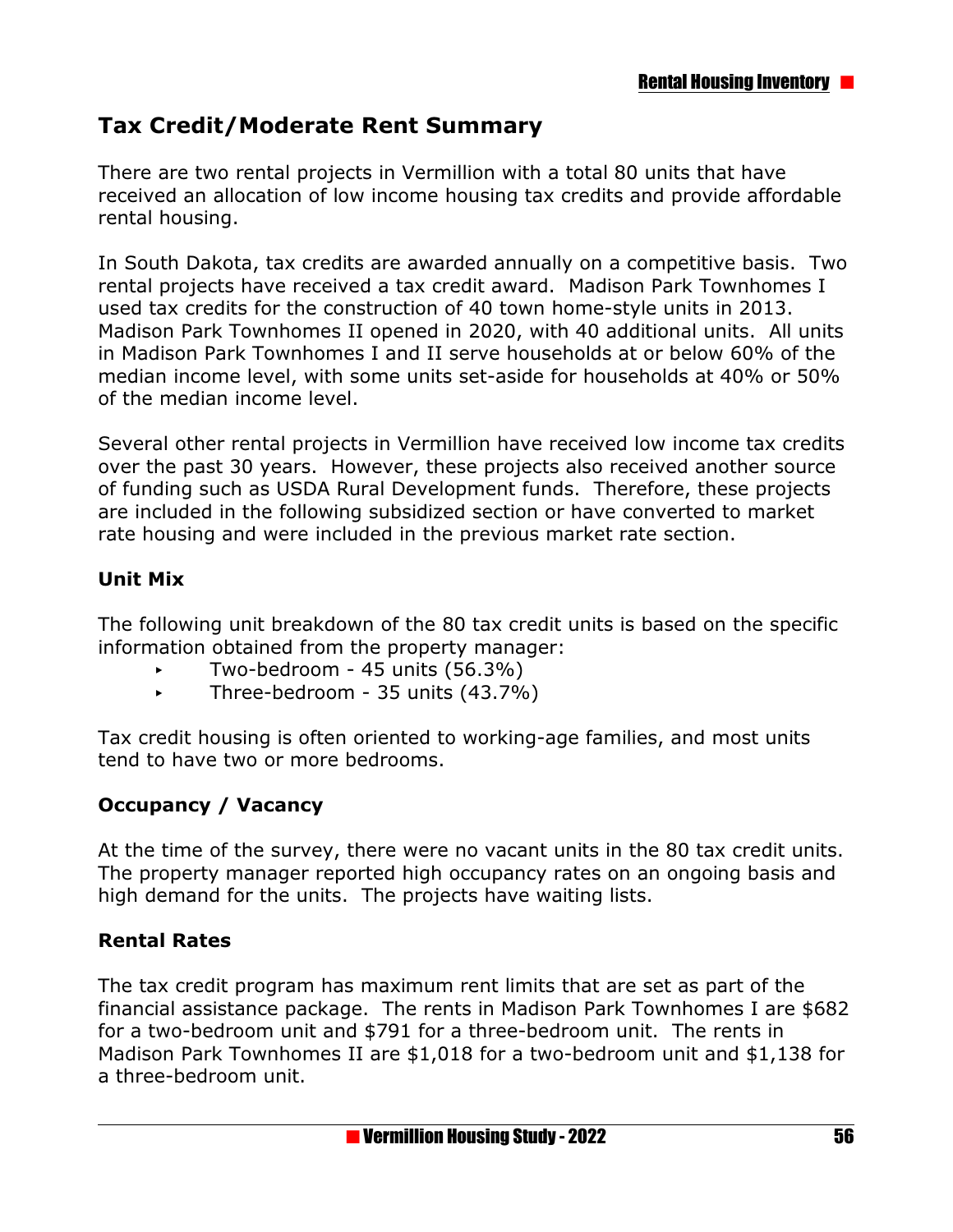## **Subsidized Summary**

The research completed for this Study surveyed the six federally subsidized projects in Vermillion that provide rental opportunities for lower income households. These projects have a combined 158 subsidized units. Three projects with 76 units are family/general occupancy and three projects with 82 units is senior housing. The subsidized projects were developed with HUD Section 8 assistance or USDA Rural Development assistance, and some projects also included low income housing tax credits.

The six subsidized rental projects in Vermillion include:

- < **Riverwood Apartments**  Riverwood Apartments is a 24-unit USDA Rural Development general occupancy project. The 24 units include six one-bedroom and 18 two-bedroom units.
- **EXAY** Parkwood Apartments Parkwood Apartments is a 24-unit HUD/Section 8 general occupancy project. The 24 units include six one and 18 two-bedroom units.
- < **Oakwood Apartments**  Oakwood Apartments is a 28-unit HUD Section 8 general occupancy project. The 28 units include 24 two-bedroom units and four three-bedroom units.
- **River Court Apartments** River Court Apartments is a 12-unit senior USDA Rural Development project. The 12 units include eight onebedroom and four two-bedroom units.
- **Town Square Apartments I** Town Square Apartments I is a 30-unit Section 8/Tax Credit project for senior occupancy. All of the units are one-bedroom.
- **Town Square Apartments II** Town Square Apartments II is a 40-unit Section 8/Tax Credit senior project. There are 36 one-bedroom units and four two-bedroom units.

### **Rental Rates**

The subsidized units have access to project-based rent assistance. These units charge rent based on 30% of the tenant's household income. The subsidized projects have a market rent and tenants do not pay more than the market rent.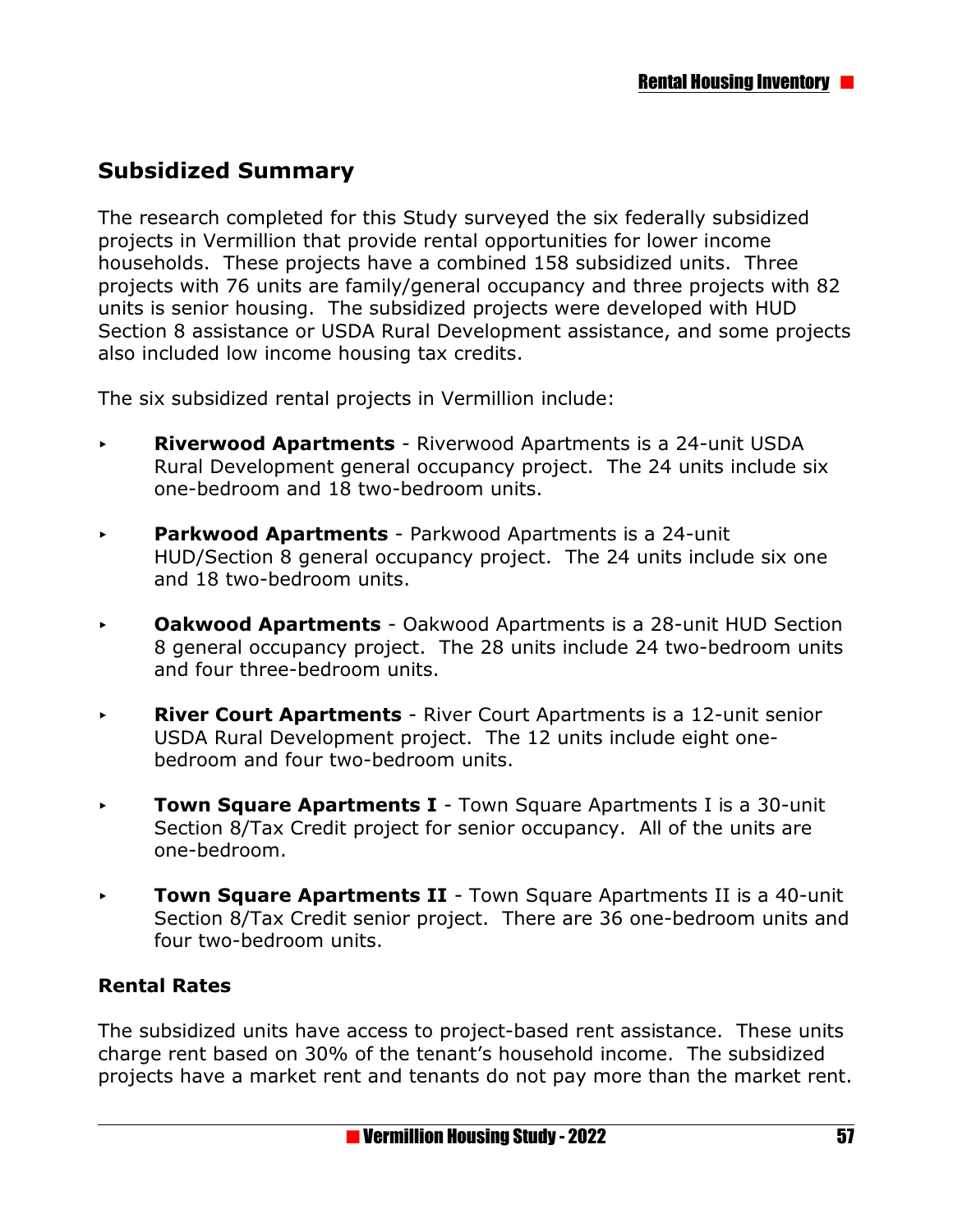### **Unit Mix**

The bedroom mix breakdown for the 158 subsidized units in Vermillion is as follows:

- $\sim$  One-bedroom 86 (54.4%)
- $\blacktriangleright$  Two-bedroom 68 (43.1%)
- Three-bedroom  $4(2.5\%)$
- $\triangleright$  Total 158

### **Occupancy / Vacancy**

There were 13 vacant units identified in the 158 subsidized units, for an 8.2% vacancy rate. At the time of the survey, Parkwood Apartments had five vacancies, Oakwood Apartments had four vacancies, Town Square Apartments II had two vacancies and Riverwood and River Court Apartments each had one vacancy.

#### **Subsidized Housing Gains/Losses**

Federal subsidy sources for low income rental housing have been very limited for the past few decades. Most subsidized projects were constructed in the 1960s, 1970s, 1980s and early 1990s. Some of these older projects may have completed their compliance requirements and have the opportunity to leave their subsidy program and convert to conventional rental housing. In communities with low vacancy rates, private property owners may have an incentive to convert subsidized units to conventional housing. The research for this Study identified five subsidized projects that have left its subsidy program in recent years and converted to market rate. These five projects have a total of 100 units. These projects are:

- < Dakota View I 24 units
- < Dakota View II 24 units
- ▶ River Court Apartments 12 units
- **EXECT:** Cressman Apartments 16 units
- < Applewood Apartments 24 units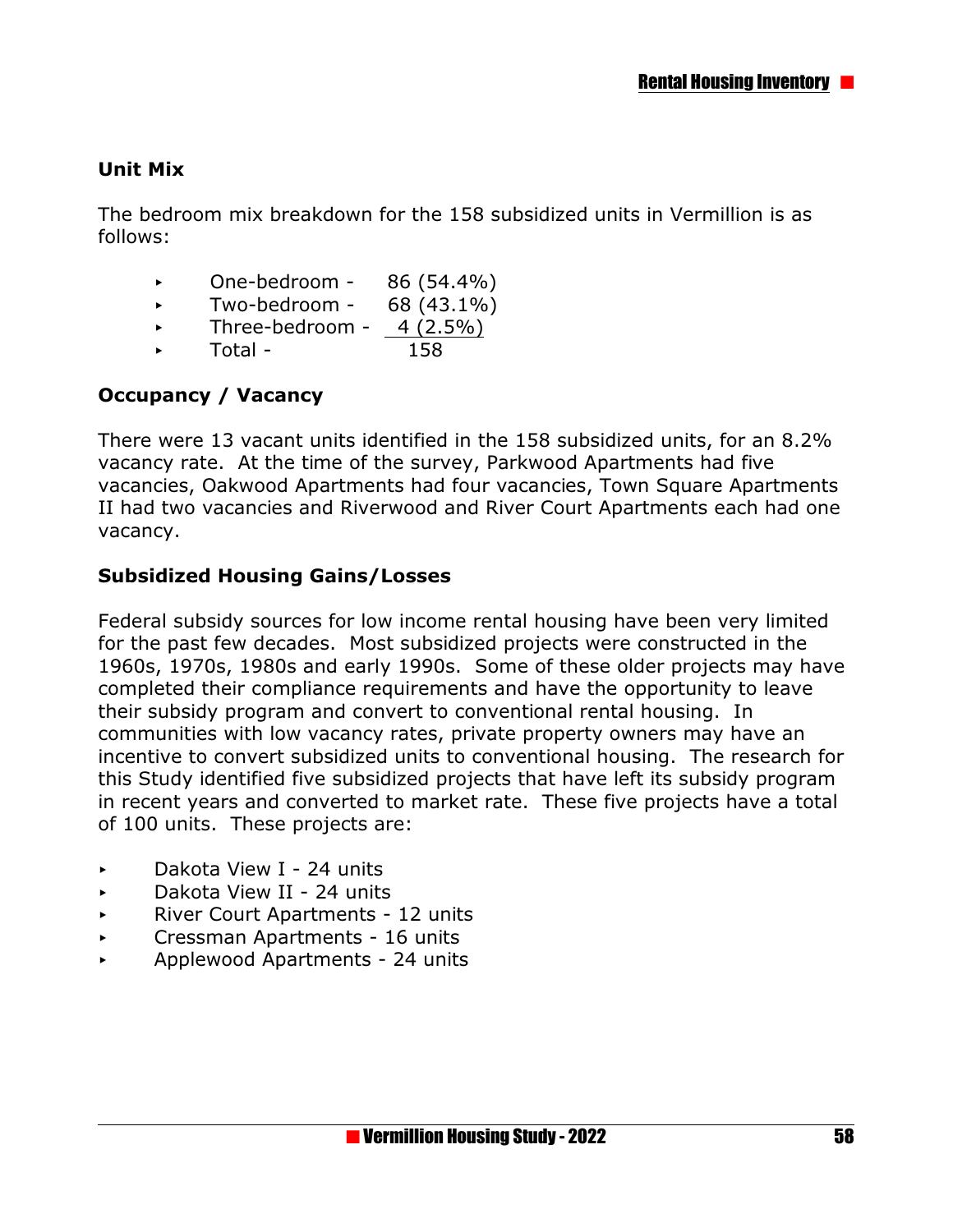### **Tenant-Based Housing Choice Vouchers**

There are also tenant-based rent assistance Housing Choice Vouchers available for Vermillion and Clay County tenants. The Voucher Program is administered by the Vermillion Housing and Redevelopment Commission. Housing Choice Voucher assistance is issued to income-eligible households for use in suitable, private market rental housing units. With the assistance, a household pays approximately 30% of their income for their rent, with the program subsidy paying any additional rent amounts.

In January 2022, there were approximately 150 renter households receiving Voucher assistance in Vermillion and Clay County. A significant majority of these households live in Vermillion. Since this rent assistance is tenant-based, and moves with the household, the actual number of participating households within the City can vary from month to month.

The waiting list for the Housing Choice Voucher is approximately three to four months.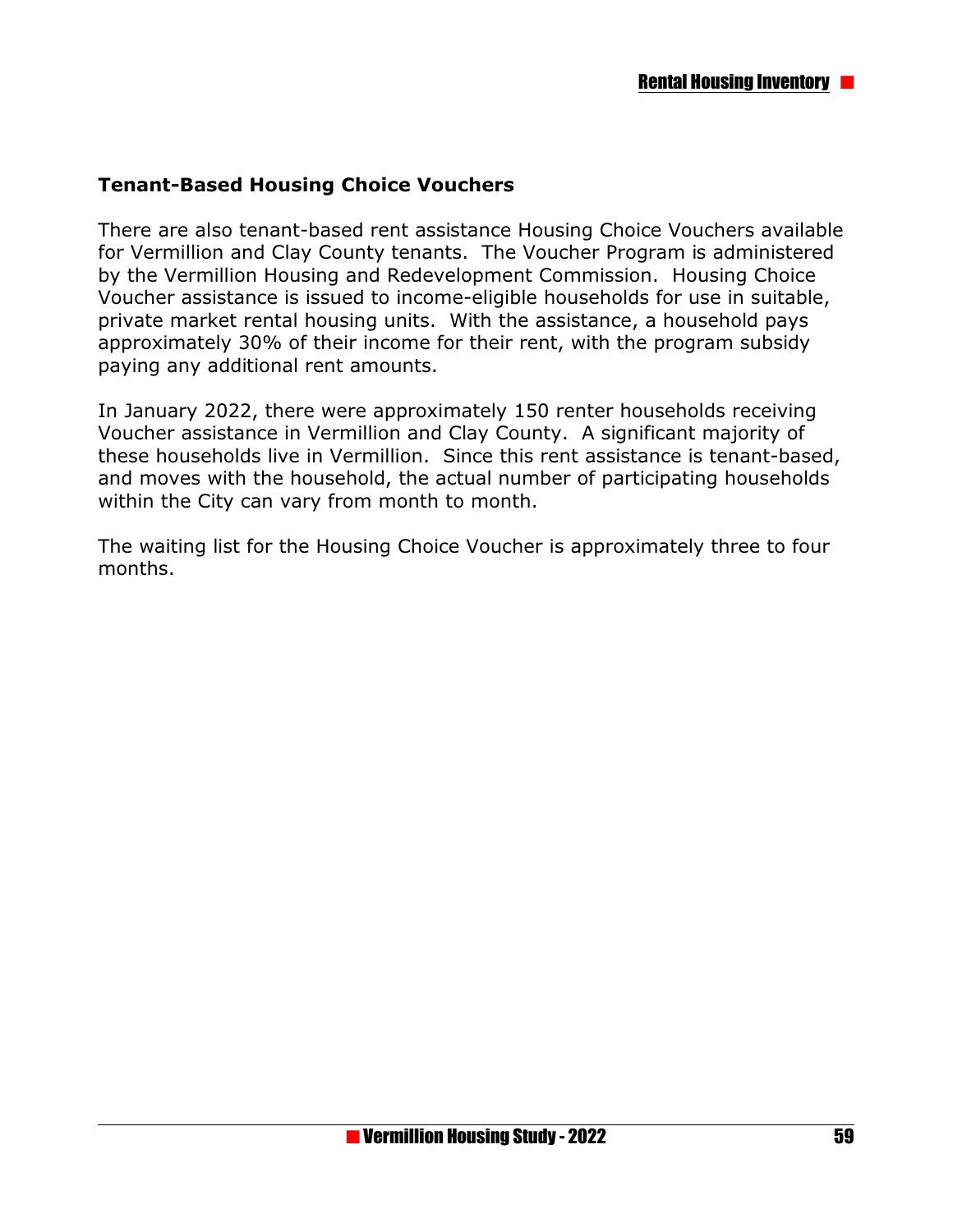### **Senior Housing with Services Summary**

There are two projects in Vermillion that provide senior housing with services:

- **Dakota Gardens** Dakota Gardens is a 24-room assisted living facility that is part of the Sanford Health campus. There are 20 single rooms and four double rooms, thus, the facility has a 28-resident capacity. The facility provides the full array of senior services, including meals, bathing, laundry, medication management, etc. There were several vacant beds at the time of the survey.
- **Sanford Health Care Center** Sanford Health Care Center is a 66-bed skilled nursing facility. Twelve beds are designated for memory care residents. There were several vacant beds at the time of the survey.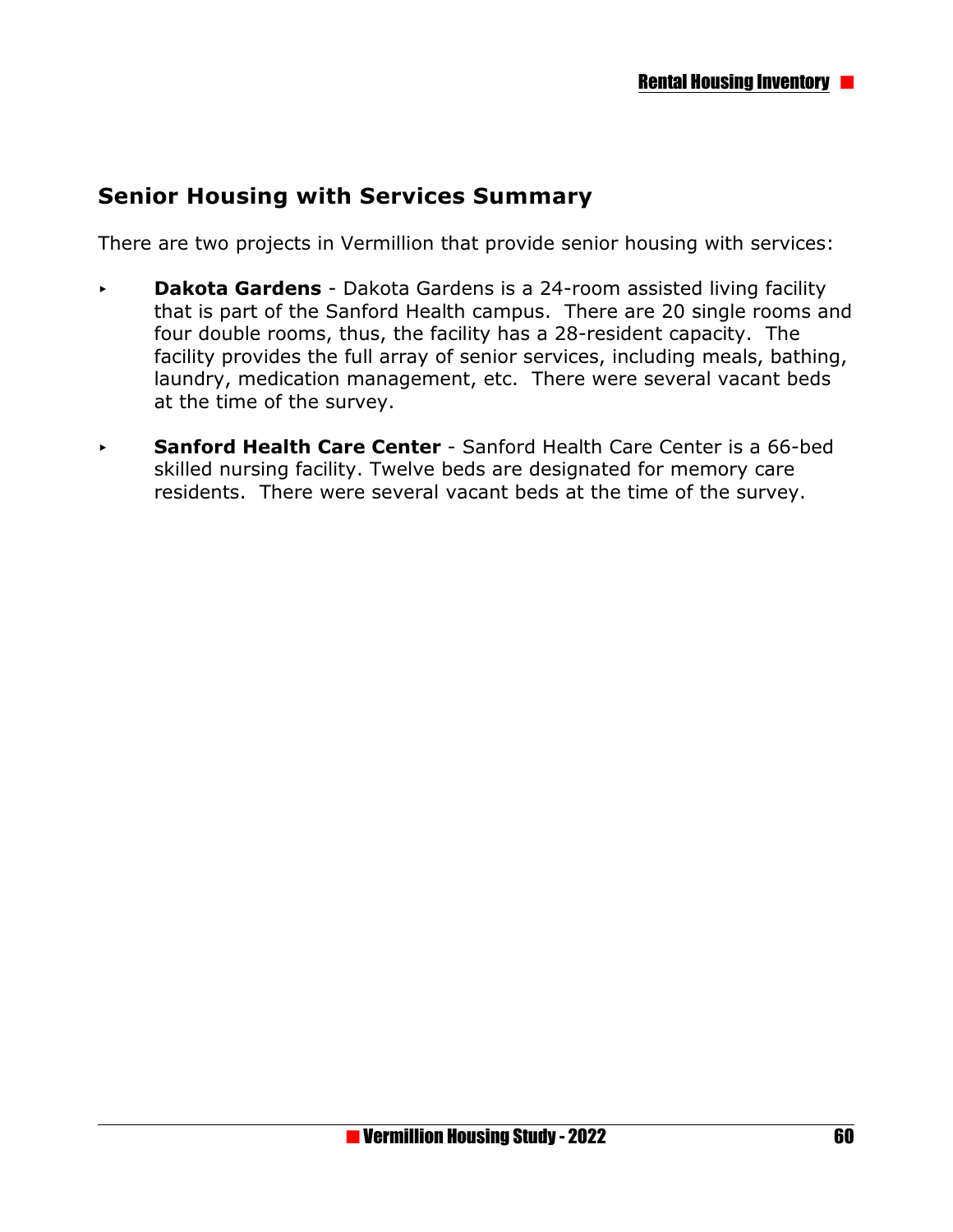### **Housing for People with Disabilities**

Sesdac (Services and Support for People with Disabilities) manages three rental housing projects for people with disabilities with a total of 30 units. The rental projects include:

- **Franklin St. Apartments** Franklin St. Apartments is a 14-unit project. All of the units are one-bedroom. The project was developed with USDA Rural Development funds.
- **Monroe House** Monroe House is a six-unit project. All of the units are one-bedroom. The project was developed with SDHDA Neighborhood Revitalization funds. The units were fully occupied at the time of the survey.
- < **Walnut St. Apartments** Walnut St. Apartments is a 10-unit project. All of the units are one-bedroom. The project was developed with HUD Section 8 funds. The units were fully occupied at the time of the survey.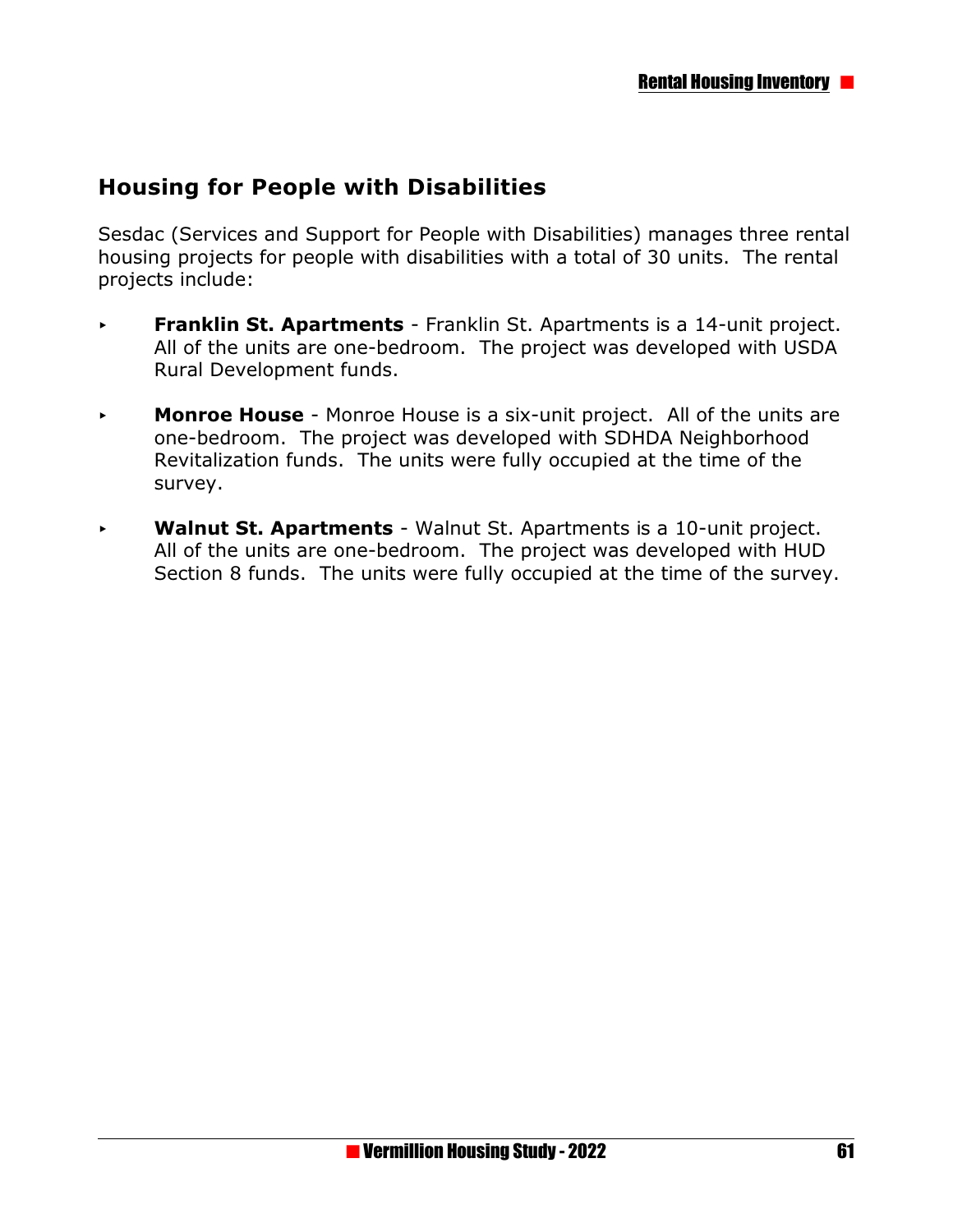| <b>Table 28 Vermillion Multifamily Rental Housing Inventory</b> |                                                                         |                                     |                              |                             |                                                                                                                                                                                                                                                                                                                                                                                                                                              |  |  |  |  |
|-----------------------------------------------------------------|-------------------------------------------------------------------------|-------------------------------------|------------------------------|-----------------------------|----------------------------------------------------------------------------------------------------------------------------------------------------------------------------------------------------------------------------------------------------------------------------------------------------------------------------------------------------------------------------------------------------------------------------------------------|--|--|--|--|
| <b>Name</b>                                                     | <b>Number of Units</b><br>/Bedroom Mix                                  | Rent                                | Vacancy/<br><b>Wait List</b> | <b>Tenant</b><br><b>Mix</b> | <b>Comments</b>                                                                                                                                                                                                                                                                                                                                                                                                                              |  |  |  |  |
|                                                                 | <b>Market Rate</b>                                                      |                                     |                              |                             |                                                                                                                                                                                                                                                                                                                                                                                                                                              |  |  |  |  |
| Campus<br>Crossing<br>Apartments                                | 12 - 3 bedroom<br>12 total units                                        | \$1,125                             | <b>No</b><br>vacancies       | General<br>occupancy        | Campus Crossing Apartments is a 12-unit general occupancy<br>market rate project that was constructed in 2008 and 2009. All<br>of the units are three-bedroom. The rent is \$1,125. There were<br>no vacancies at the time of the survey.                                                                                                                                                                                                    |  |  |  |  |
| Countryside<br>Apartments                                       | 24 - 3 bedroom<br>24 total units                                        | \$1,170                             | No<br>vacancies              | General<br>occupancy        | Countryside Apartments is a 24-unit market rate general<br>occupancy project that was constructed in 2014 and 2017. All of<br>the units are three-bedroom. The rent is \$1,170. The manager<br>reported that there were no vacancies at the time of the survey.                                                                                                                                                                              |  |  |  |  |
| <b>Hazel Heights</b>                                            | $36 - 1$ bedroom<br>$29 - 2$ bedroom<br>1 - 3 bedroom<br>66 total units | \$630<br>\$815<br>\$967             | <b>No</b><br>vacancies       | General<br>occupancy        | Hazel Heights is a 66-unit market rate project constructed in<br>2008, 2014 and 2015. There are 36 one-bedroom, 29 two-<br>bedroom units and one three-bedroom unit. Rent ranges from<br>\$630 to \$967. The manager reported no vacancies at the time of<br>the survey.                                                                                                                                                                     |  |  |  |  |
| Saracen Court<br>Apartments                                     | 44 - 1 bedroom<br>48 - 2 bedroom<br>92 total units                      | \$510<br>\$610                      | Several<br>vacancies         | General<br>occupancy        | Saracen Court Apartments is a 92-unit market rate general<br>occupancy project. There are 44 one-bedroom and 48 two-<br>bedroom units. Rent is \$510 for a one-bedroom unit and \$610<br>for a two-bedroom unit. Tenants also pay heat and electricity.<br>The manager reported that there were several vacancies at the<br>time of the survey.                                                                                              |  |  |  |  |
| Lamplighter<br>Apartments                                       | 23 - studio<br>12 - 1 bedroom<br>3 - 2 bedroom<br>38 total units        | \$395<br>\$475-\$525<br>\$525-\$800 | 1 studio<br>vacancy          | General<br>occupancy        | Lamplighter Apartments includes 38 market rate general<br>occupancy units. Three of the units are mobile homes. There are<br>23 studio, 12 one-bedroom and three two-bedroom units. The<br>one and two-bedroom units have a rent range based on unit type<br>and size. The utilities that tenants pay also vary. Approximately<br>70% of the tenants are students. The manager reported one<br>vacant studio unit at the time of the survey. |  |  |  |  |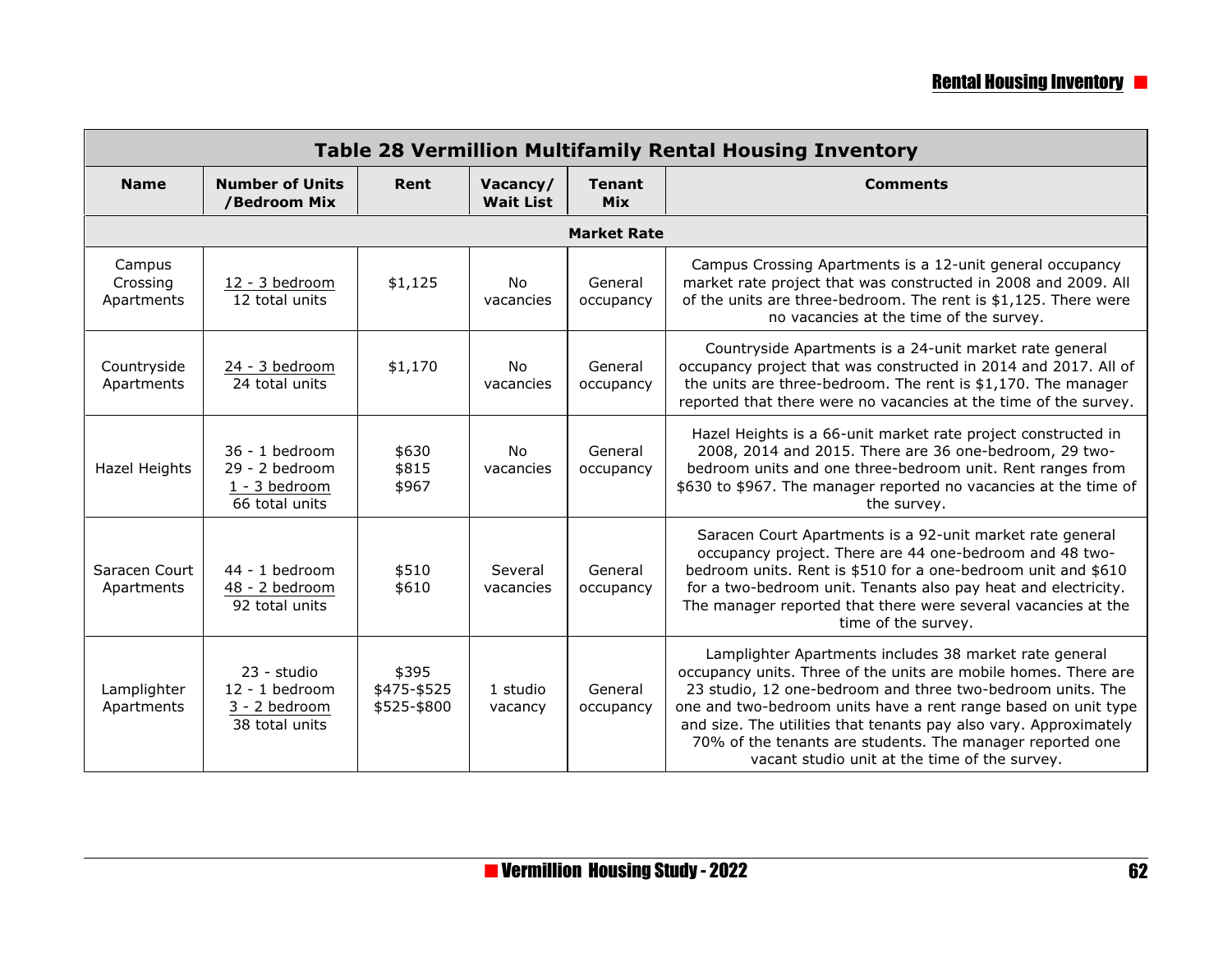| <b>Table 28 Vermillion Multifamily Rental Housing Inventory</b> |                                                      |                |                              |                             |                                                                                                                                                                                                                                                                                                                                                                   |  |  |
|-----------------------------------------------------------------|------------------------------------------------------|----------------|------------------------------|-----------------------------|-------------------------------------------------------------------------------------------------------------------------------------------------------------------------------------------------------------------------------------------------------------------------------------------------------------------------------------------------------------------|--|--|
| <b>Name</b>                                                     | <b>Number of Units</b><br>/Bedroom Mix               | Rent           | Vacancy/<br><b>Wait List</b> | <b>Tenant</b><br><b>Mix</b> | <b>Comments</b>                                                                                                                                                                                                                                                                                                                                                   |  |  |
|                                                                 |                                                      |                |                              | <b>Market Rate</b>          |                                                                                                                                                                                                                                                                                                                                                                   |  |  |
| Adams/<br>Prentis<br>Apartments                                 | 2 - studio<br>14 - 2 bedroom<br>16 total units       | \$475<br>\$650 | 88%<br>occupancy             | General<br>occupancy        | Adams/Prentis Apartments is a 16-unit market rate general<br>occupancy project constructed in 1963. There are two studio and<br>14 two-bedroom units. Rent is \$475 for a studio and \$650 for a<br>two-bedroom unit. The project had an 88% occupancy rate at<br>the time of the survey.                                                                         |  |  |
| Adams Street<br>Apartments                                      | 12 - 3 bedroom<br>12 total units                     | \$850          | No<br>vacancies              | General<br>occupancy        | Adams Street Apartments is a 12-unit general occupancy market<br>rate project. All of the units are three-bedroom. Rent is \$850 and<br>includes utilities. One unit was vacant at the time of the survey,<br>but the vacancy was due to remodeling.                                                                                                              |  |  |
| Applewood<br>Apartments                                         | $12 - 1$ bedroom<br>12 - 2 bedroom<br>24 total units | Not provided   | No<br>vacancies              | General<br>occupancy        | Applewood Apartments is a 24-unit market rate general<br>occupancy project. There are 12 one-bedroom and 12 two-<br>bedroom units. The project was a USDA Rural Development/Tax<br>credit project, but has converted from subsidized to market rate.<br>The manager did not provide rent information. At the time of the<br>survey, the project had no vacancies. |  |  |
| Austree<br>Apartments                                           | $3 - 1$ bedroom<br>19 - 2 bedroom<br>22 total units  | \$510<br>\$610 | <b>No</b><br>vacancies       | General<br>occupancy        | Austree Apartments is a 22-unit market rate general occupancy<br>project. There are three one-bedroom and 19 two-bedroom<br>units. Rent is \$510 for a one-bedroom unit and \$610 for a two-<br>bedroom unit. Tenants also pay electricity. At the time of the<br>survey, the manager reported no vacancies.                                                      |  |  |
| Cherry Lane<br>Apartments                                       | $24 - 1$ bedroom<br>24 - 2 bedroom<br>48 total units | \$560<br>\$715 | 98%<br>occupancy             | General<br>occupancy        | Cherry Lane Apartments is a 48-unit market rate general<br>occupancy project constructed in 1965. There are 24 one-<br>bedroom and 24 two-bedroom units. Rent is \$560 for a one-<br>bedroom unit. The manager reported a 98% occupancy rate at<br>the time of the survey.                                                                                        |  |  |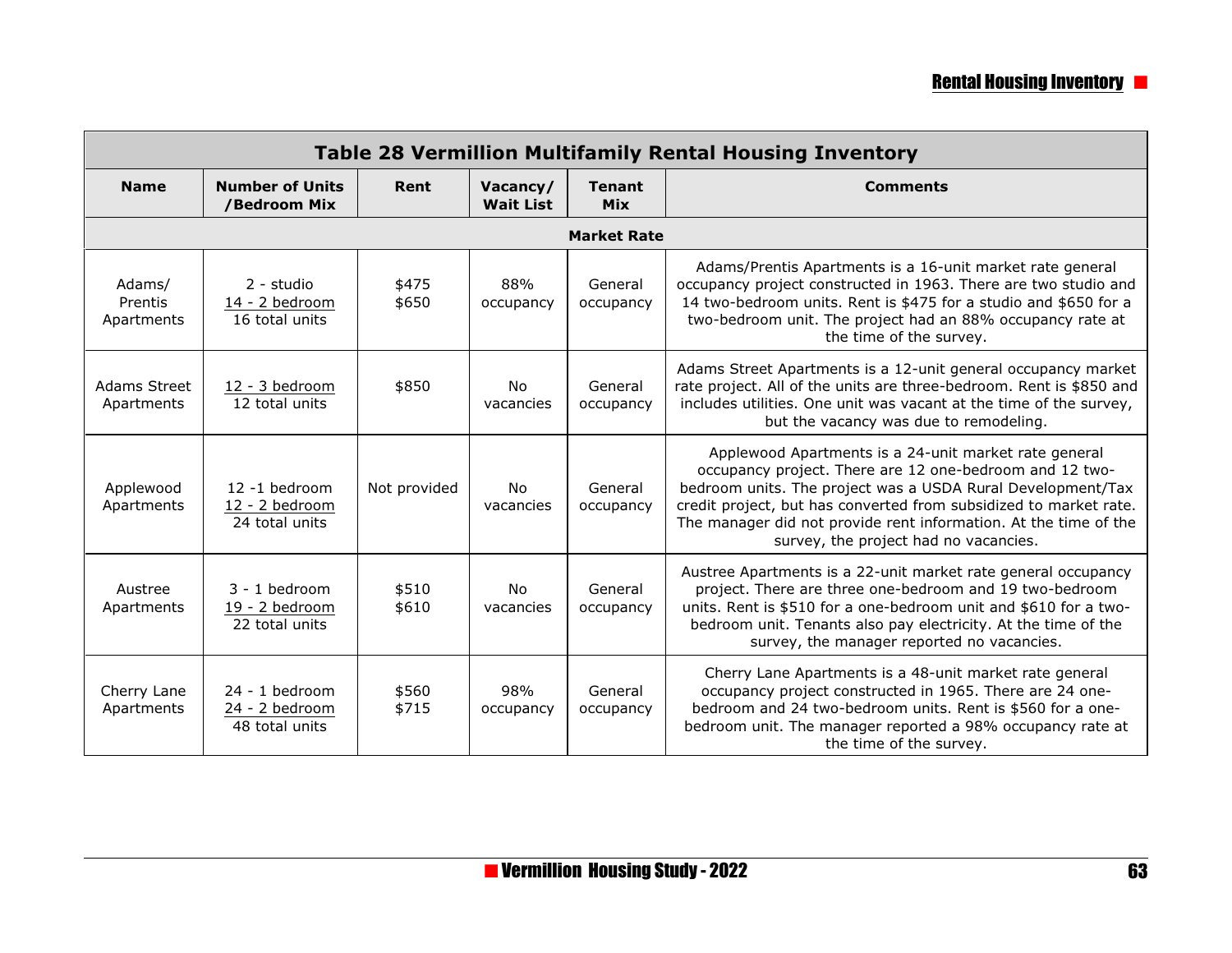|                                 | <b>Table 28 Vermillion Multifamily Rental Housing Inventory</b> |                                |                              |                                                 |                                                                                                                                                                                                                                                                                                                                                                                                              |  |  |  |  |  |
|---------------------------------|-----------------------------------------------------------------|--------------------------------|------------------------------|-------------------------------------------------|--------------------------------------------------------------------------------------------------------------------------------------------------------------------------------------------------------------------------------------------------------------------------------------------------------------------------------------------------------------------------------------------------------------|--|--|--|--|--|
| <b>Name</b>                     | <b>Number of Units</b><br>/Bedroom Mix                          | Rent                           | Vacancy/<br><b>Wait List</b> | <b>Tenant</b><br><b>Mix</b>                     | <b>Comments</b>                                                                                                                                                                                                                                                                                                                                                                                              |  |  |  |  |  |
|                                 |                                                                 |                                |                              | <b>Market Rate</b>                              |                                                                                                                                                                                                                                                                                                                                                                                                              |  |  |  |  |  |
| Clark's<br>Landing              | 46 - 3 bedroom<br>46 total units                                | \$1,185<br>\$395 per<br>person | <b>No</b><br>vacancies       | General<br>occupancy<br>- primarily<br>students | Clark's Landing is a 46-unit market rate general occupancy<br>project. The units are in six buildings. All of the units are three-<br>bedroom, three-bath. Rent is \$1,185/\$395 per person. Tenants<br>also pay gas, electricity and water. The tenants are primarily<br>students. At the time of the study, the manager reported no<br>vacancies. The six buildings were constructed from 2010 to<br>2014. |  |  |  |  |  |
| Cottonwood<br>Apartments        | 12 - 3 bedroom<br>12 total units                                | \$800-\$850                    | No<br>vacancies              | General<br>occupancy                            | Cottonwood Apartments is a 12-unit general occupancy market<br>rate project. All of the units are three-bedroom. Rents range<br>from \$800 to \$850. Tenants also pay utilities. There were no<br>vacancies at the time of the survey.                                                                                                                                                                       |  |  |  |  |  |
| Cressman<br>Court<br>Apartments | $8 - 1$ bedroom<br>8 - 2 bedroom<br>16 total units              | \$595<br>\$695                 | No<br>vacancies              | General<br>occupancy                            | Cressman Court Apartments is a 16-unit market rate general<br>occupancy project that was previously a HUD Section 8 project.<br>There are eight one-bedroom and eight two-bedroom units. The<br>rent for a one-bedroom unit is \$595 and includes utilities. The<br>rent for a two-bedroom unit is \$695 plus electric. The manager<br>reported no vacancies at the time of the survey.                      |  |  |  |  |  |
| Elm Street<br>Apartments        | 48 - 2 bedroom<br>48 total units                                | \$600                          | 1 vacancy                    | General<br>occupancy                            | Elm Street Apartments is a 48-unit general occupancy market<br>rate project. All of the units are two-bedroom and are in four 12-<br>plexes. Rent is \$600 and tenants pay electricity. Approximately<br>70% of the tenants are students. The manager reported one<br>vacancy at the time of the survey. Elm St. Apartments was a<br>subsidized HUD HOME project, but has converted to market.               |  |  |  |  |  |
| 110 Forest<br>Ave               | $12 - 2$ bedroom<br>6 - 3 bedroom<br>18 total units             | \$650<br>\$850                 | <b>No</b><br>vacancies       | General<br>occupancy                            | 110 Forest Ave. is an 18-unit general occupancy market rate<br>project. There are 12 two-bedroom and six three-bedroom units.<br>Rents are \$650 for a two-bedroom and \$850 for a three-<br>bedroom. Tenants also pay utilities. The manager reported no<br>vacancies at the time of the survey.                                                                                                            |  |  |  |  |  |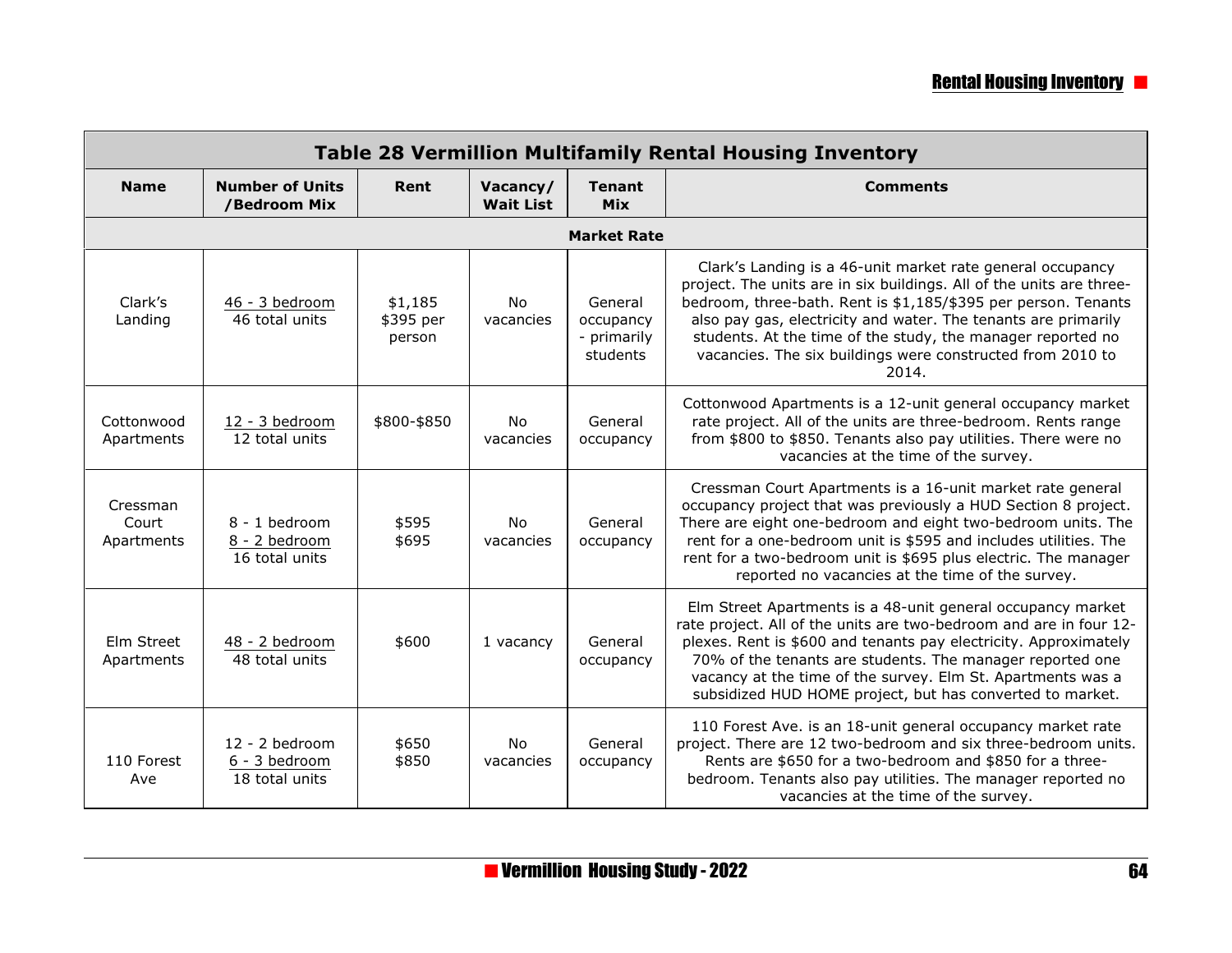| <b>Table 28 Vermillion Multifamily Rental Housing Inventory</b> |                                                                        |                                       |                                                     |                             |                                                                                                                                                                                                                                                                                                                                                                                                                                                                                               |  |  |  |
|-----------------------------------------------------------------|------------------------------------------------------------------------|---------------------------------------|-----------------------------------------------------|-----------------------------|-----------------------------------------------------------------------------------------------------------------------------------------------------------------------------------------------------------------------------------------------------------------------------------------------------------------------------------------------------------------------------------------------------------------------------------------------------------------------------------------------|--|--|--|
| <b>Name</b>                                                     | <b>Number of Units</b><br>/Bedroom Mix                                 | Rent                                  | Vacancy/<br><b>Wait List</b>                        | <b>Tenant</b><br><b>Mix</b> | <b>Comments</b>                                                                                                                                                                                                                                                                                                                                                                                                                                                                               |  |  |  |
| <b>Market Rate</b>                                              |                                                                        |                                       |                                                     |                             |                                                                                                                                                                                                                                                                                                                                                                                                                                                                                               |  |  |  |
| Harvard<br>House                                                | 12 - 2 bedroom<br>12 total units                                       | \$600                                 | <b>No</b><br>vacancies                              | General<br>occupancy        | Harvard House is a 12-unit general occupancy market rate<br>project. All of the units are two-bedroom. Rent is \$600 plus heat<br>and electric. The manager reported no vacancies at the time of<br>the survey.                                                                                                                                                                                                                                                                               |  |  |  |
| The Heights                                                     | 1 bedroom<br>2 bedroom<br>3 bedroom<br>4 bedroom<br>74 total units     | \$950<br>\$455-\$550<br>per bedroom   | 2 vacant<br>units/<br>several<br>vacant<br>bedrooms | Primarily<br>students       | The Heights is a 74-unit student housing project constructed in<br>2019. There are one, two, three and four-bedroom units. The<br>units are furnished. Rent ranges from \$980 for a one-bedroom<br>unit to \$450 to \$550/bedroom a two, three or four-bedroom<br>units. Tenants also pay utilities. The facility includes amenities<br>such as a pool and workout facility. At the time of the survey, the<br>manager reported two vacant four-bedroom units and several<br>vacant bedrooms. |  |  |  |
| <b>Hidden Acres</b><br>Apartments                               | 12 - 1 bedroom<br>12 total units                                       | \$450                                 | No<br>vacancies                                     | General<br>occupancy        | Hidden Acre Apartments is a 12-unit general occupancy market<br>rate project. All of the units are one-bedroom. Rent is \$450 plus<br>heat and electricity. The manager reported no vacancies at the<br>time of the survey.                                                                                                                                                                                                                                                                   |  |  |  |
| Madison<br>Court &<br>Madison<br>Heights                        | $6 - 1$ bedroom<br>$10 - 2$ bedroom<br>8 - 3 bedroom<br>24 total units | \$625-\$695<br>\$730-\$930<br>\$1,215 | No<br>vacancies                                     | General<br>occupancy        | Madison Court and Madison Heights includes 24 units in two 12-<br>plexes. There are six one-bedroom, 10 two-bedroom and eight<br>three-bedroom units. There is a rent range for one and two-<br>bedroom units as there is a variation in unit sq. ft., type of<br>garage, etc. Tenants pay all utilities. The manager reported no<br>vacancies at the time of the survey.                                                                                                                     |  |  |  |
| Marble Arch<br>Lincoln<br>Apartments                            | 24 - 1 bedroom<br>12 - 2 bedroom<br>36 total units                     | \$420<br>\$550                        | Two<br>vacancies                                    | General<br>occupancy        | Marble Arch Lincoln Apartments is a 36-unit market rate general<br>occupancy project. There are 24 one-bedroom and 12 two-<br>bedroom units. Rents average \$420 for a one-bedroom unit and<br>\$550 for a two-bedroom unit. Tenants also pay utilities. There<br>were two vacancies at the time of the survey.                                                                                                                                                                               |  |  |  |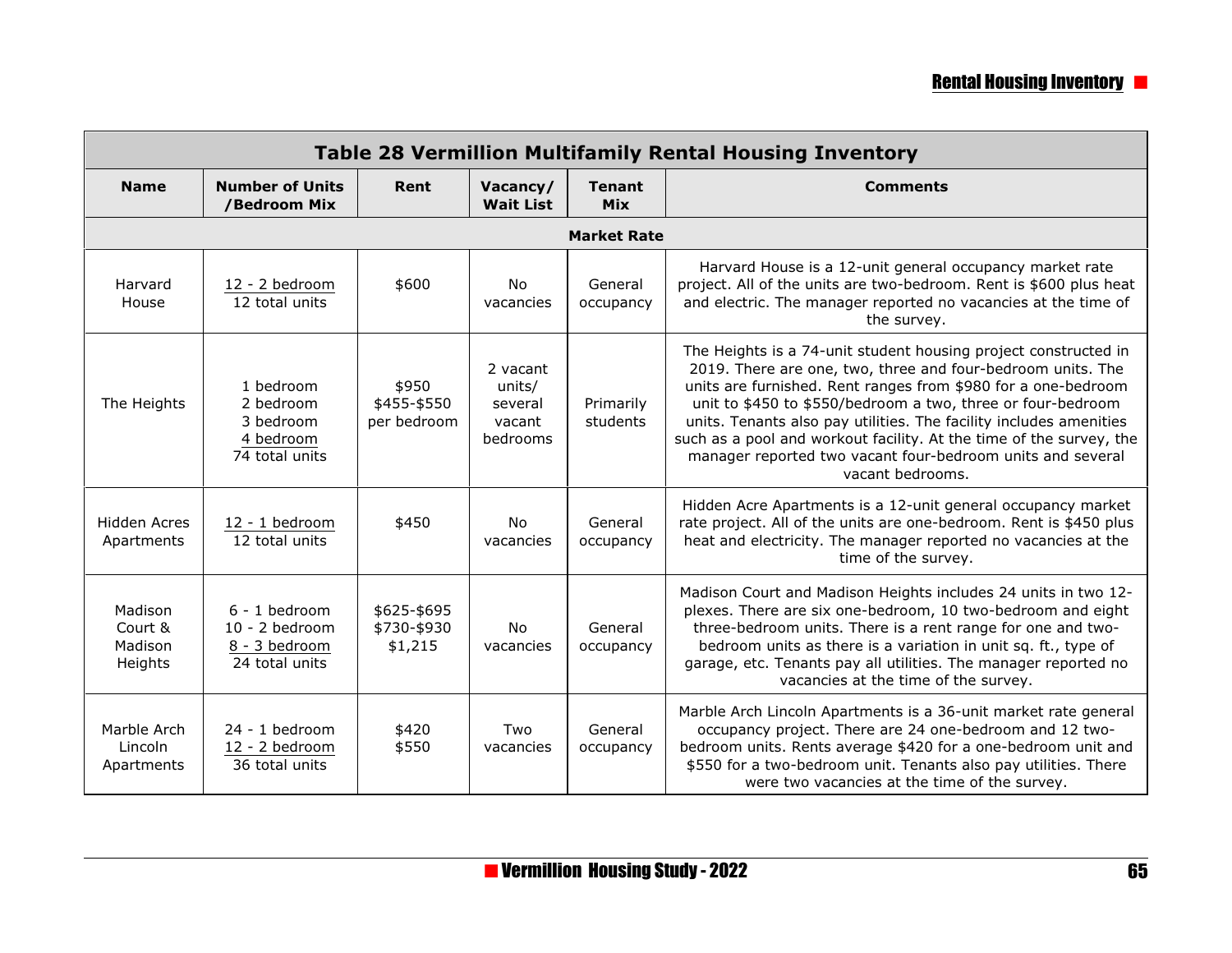| <b>Table 28 Vermillion Multifamily Rental Housing Inventory</b> |                                                                       |                                                           |                                                         |                             |                                                                                                                                                                                                                                                                                                                                                                                                                                                                                                                                                                                  |  |  |  |  |
|-----------------------------------------------------------------|-----------------------------------------------------------------------|-----------------------------------------------------------|---------------------------------------------------------|-----------------------------|----------------------------------------------------------------------------------------------------------------------------------------------------------------------------------------------------------------------------------------------------------------------------------------------------------------------------------------------------------------------------------------------------------------------------------------------------------------------------------------------------------------------------------------------------------------------------------|--|--|--|--|
| <b>Name</b>                                                     | <b>Number of Units</b><br>/Bedroom Mix                                | Rent                                                      | Vacancy/<br><b>Wait List</b>                            | <b>Tenant</b><br><b>Mix</b> | <b>Comments</b>                                                                                                                                                                                                                                                                                                                                                                                                                                                                                                                                                                  |  |  |  |  |
|                                                                 |                                                                       |                                                           |                                                         | <b>Market Rate</b>          |                                                                                                                                                                                                                                                                                                                                                                                                                                                                                                                                                                                  |  |  |  |  |
| Plum Villa<br>Apartments                                        | 60 - 2 bedroom<br>60 total units                                      | \$550-\$785<br>(lower rate<br>is single<br>occupancy)     | No<br>vacancies                                         | General<br>occupancy        | Plum Villa Apartments is a 60-unit market rate general<br>occupancy project. Rent ranges from \$550 to \$785 plus utilities.<br>Some of the units have one tenant and pay a lower rate. The<br>majority of the tenants are students. The manager reported no<br>vacancies at the time of the survey.                                                                                                                                                                                                                                                                             |  |  |  |  |
| Quarters<br>Apartments                                          | 45 - 2 bedroom<br>90 - 3 bedroom<br>34 - 4 bedroom<br>169 total units | \$510<br>\$435-\$535<br>\$450<br>(rent is per<br>bedroom) | 5 vacant<br>bedrooms<br>- no totally<br>vacant<br>units | General<br>occupancy        | Quarters Apartments is a market rate general occupancy 169-<br>unit project. The project was constructed in 2019. There are 45<br>two-bedroom, 90 three-bedroom and 34 four-bedroom units. The<br>units have multiple bathrooms and other amenities. The project<br>also has amenities including a pool and workout facility. Units are<br>rented by the bedroom, thus, the stated rents are the per<br>bedroom rents. The majority of the tenants are students. At the<br>time of the survey, there were no totally vacant units, but five<br>vacant bedrooms in several units. |  |  |  |  |
| <b>River Court</b><br>Townhomes                                 | 12 - 3 bedroom<br>12 total units                                      | \$900                                                     | No<br>vacancies                                         | General<br>occupancy        | River Court Townhomes is a 12-unit general occupancy market<br>rate project. All of the units are three-bedroom. Rent is \$900 and<br>tenants also pay water and sewer. At the time of the survey,<br>there were no vacancies.                                                                                                                                                                                                                                                                                                                                                   |  |  |  |  |
| Sprucewood<br>Apartments                                        | 62 - 2 bedroom<br>2 - 3 bedroom<br>64 total units                     | \$625<br>\$695                                            | No<br>vacancies                                         | Primarily<br>students       | Sprucewood Apartments is a 64-unit market rate project. There<br>are 62 two-bedroom units. The tenants are primarily students.<br>The rent ranges from \$625 to \$695. The tenants also pay all<br>utilities. Sixteen units are new units, thus, these units have the<br>higher rents. The manager reported no vacancies at the time of<br>the survey.                                                                                                                                                                                                                           |  |  |  |  |
| Stacy K's<br>Apartments<br>214 Bower                            | 12 - 2 bedroom<br>12 - 3 bedroom<br>24 total units                    | \$700<br>\$900                                            | No<br>vacancies                                         | General<br>occupancy        | Stacy K's Apartments is a 24-unit market rate general occupancy<br>project. There are 12 two-bedroom and 12 three-bedroom units.<br>Rent is \$700 for a two-bedroom unit and \$900 for a three-<br>bedroom unit. Tenants also pay heat and electricity. The<br>manager reported no vacancies at the time of the survey.                                                                                                                                                                                                                                                          |  |  |  |  |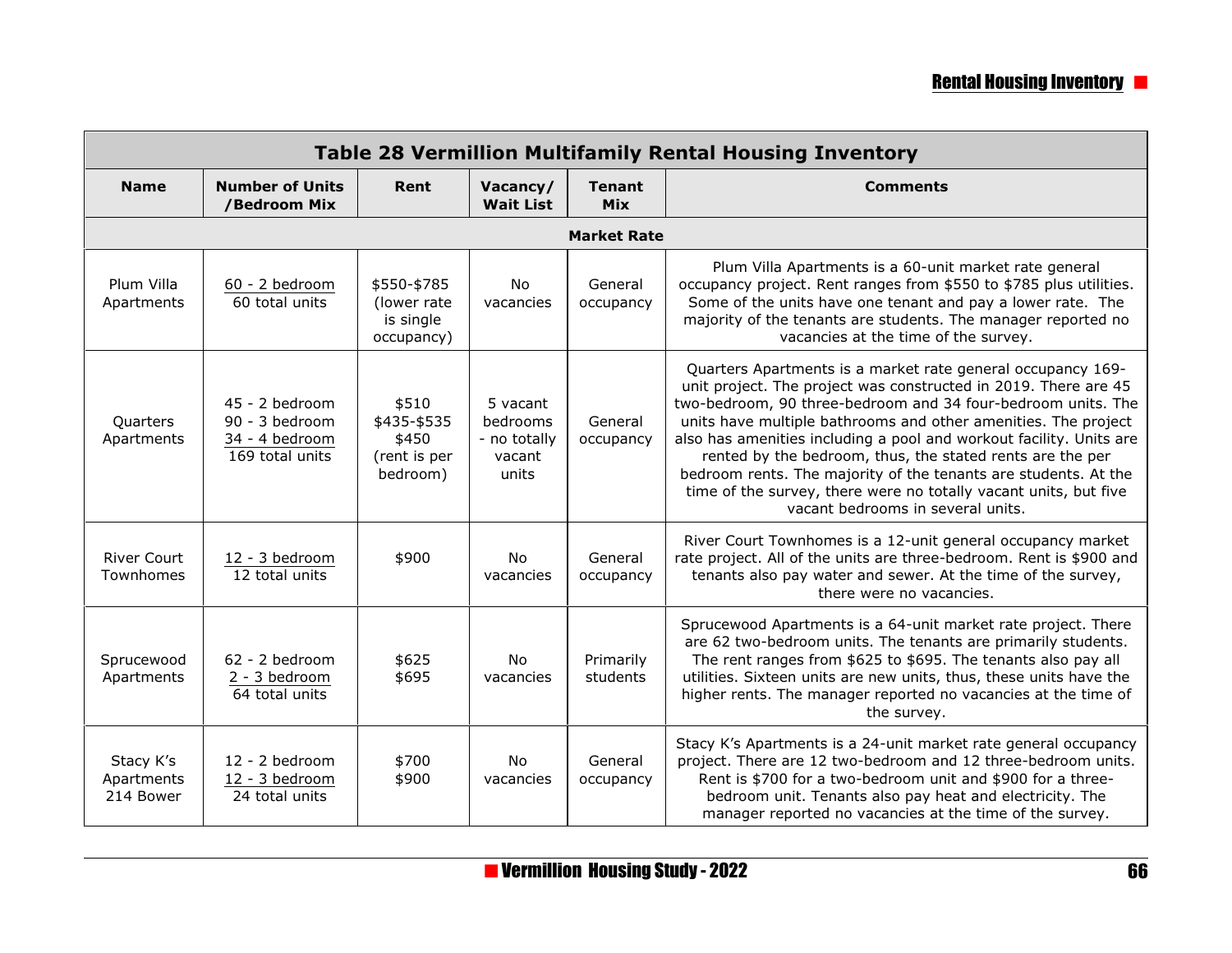| <b>Table 28 Vermillion Multifamily Rental Housing Inventory</b> |                                                                           |                         |                              |                             |                                                                                                                                                                                                                                                                                                                                                                |  |  |
|-----------------------------------------------------------------|---------------------------------------------------------------------------|-------------------------|------------------------------|-----------------------------|----------------------------------------------------------------------------------------------------------------------------------------------------------------------------------------------------------------------------------------------------------------------------------------------------------------------------------------------------------------|--|--|
| <b>Name</b>                                                     | <b>Number of Units</b><br>/Bedroom Mix                                    | Rent                    | Vacancy/<br><b>Wait List</b> | <b>Tenant</b><br><b>Mix</b> | <b>Comments</b>                                                                                                                                                                                                                                                                                                                                                |  |  |
|                                                                 |                                                                           |                         |                              | <b>Market Rate</b>          |                                                                                                                                                                                                                                                                                                                                                                |  |  |
| Stringfellow<br>Apartments                                      | $48 - 1$ bedroom<br>12 - 1 bdrm large<br>24 - 2 bedroom<br>84 total units | \$510<br>\$575<br>\$650 | 1 vacancy                    | General<br>occupancy        | Stringfellow Apartments is an 84-unit market rate general<br>occupancy project. There are 48 one-bedroom units, 12 large<br>one-bedroom units and 24 two-bedroom units. Tenants pay<br>electricity in addition to rent. Approximately 70% of the tenants<br>are students and faculty. The manager reported 1 one-bedroom<br>vacancy at the time of the survey. |  |  |
| Sunset<br>Apartments                                            | 32 - 2 bedroom<br>32 total units                                          | \$675                   | No.<br>vacancies             | General<br>occupancy        | Sunset Apartments is a 32-unit market rate general occupancy<br>project. All of the units are two-bedroom. Rent is \$675 plus all<br>utilities. The manager reported no vacancies at the time of the<br>survey.                                                                                                                                                |  |  |
| Sycamore<br>Apartments                                          | $52 - 2$ bedroom<br>8 - 3 bedroom<br>60 total units                       | \$650<br>\$770          | 97%<br>occupancy             | General<br>occupancy        | Sycamore Apartments is a 60-unit market rate general<br>occupancy project constructed in 1965 and 1966. There are 52<br>two-bedroom and eight three-bedroom units. Rent is \$650 for a<br>two-bedroom unit and \$770 for a three-bedroom unit. The<br>manager reported a 97% occupancy rate.                                                                   |  |  |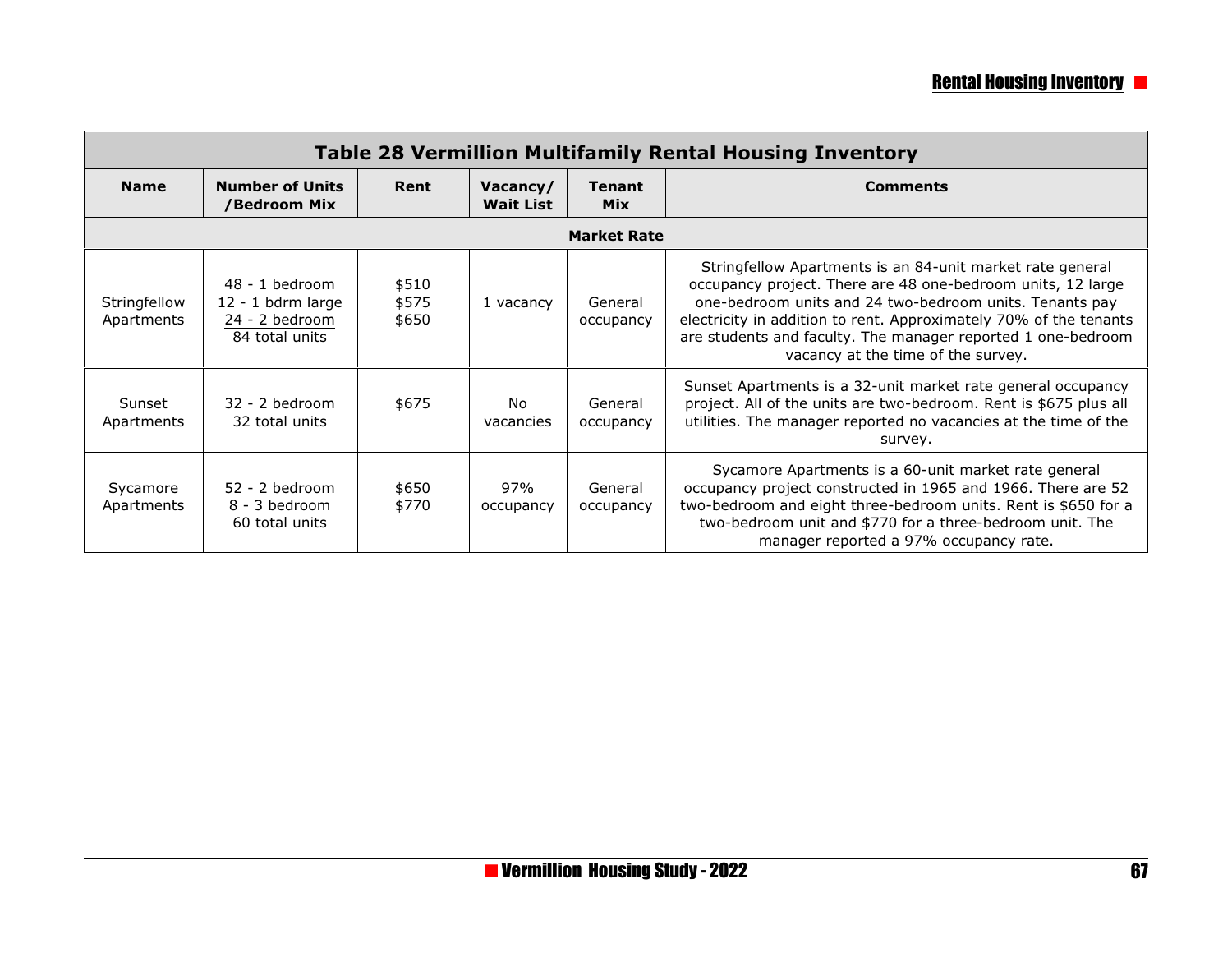## **Rental Housing Inventory <b>P**

| <b>Table 28 Vermillion Multifamily Rental Housing Inventory</b> |                                                        |                  |                                   |                             |                                                                                                                                                                                                                                                                                                                                                                                                                                                  |  |  |  |  |
|-----------------------------------------------------------------|--------------------------------------------------------|------------------|-----------------------------------|-----------------------------|--------------------------------------------------------------------------------------------------------------------------------------------------------------------------------------------------------------------------------------------------------------------------------------------------------------------------------------------------------------------------------------------------------------------------------------------------|--|--|--|--|
| <b>Name</b>                                                     | <b>Number of Units</b><br>/Bedroom Mix                 | Rent             | Vacancy/<br><b>Wait List</b>      | <b>Tenant</b><br><b>Mix</b> | <b>Comments</b>                                                                                                                                                                                                                                                                                                                                                                                                                                  |  |  |  |  |
|                                                                 | <b>Tax Credit/Moderate Rent</b>                        |                  |                                   |                             |                                                                                                                                                                                                                                                                                                                                                                                                                                                  |  |  |  |  |
| Madison Park<br>Townhomes I                                     | $20 - 2$ bedroom<br>20 - 3 bedroom<br>40 total units   | \$682<br>\$791   | No.<br>vacancies,<br>waiting list | General<br>occupancy        | Madison Park Townhomes I is a 40-unit tax credit project<br>constructed in 2013. There are 20 two-bedroom and 20 three-<br>bedroom units. Tenants must meet income limits. Rent is \$682<br>for a two-bedroom unit and \$791 for a three-bedroom unit.<br>Tenants also pay heat and electricity. Students can rent a unit if<br>they meet income limits. At the time of the survey, there were<br>no vacancies and there is a waiting list.      |  |  |  |  |
| Madison Park<br>Townhomes<br>П                                  | $25 - 2$ bedroom<br>$15 - 3$ bedroom<br>40 total units | \$1018<br>\$1138 | No<br>vacancies,<br>waiting list  | General<br>occupancy        | Madison Park Townhomes II is a 40-unit tax credit project<br>constructed in 2020. There are 25 two-bedroom and 15 three-<br>bedroom units. Tenants must meet income limits. Rent is \$1,018<br>for a two-bedroom unit and \$1,138 for a three-bedroom unit.<br>Tenants also pay heat and electricity. Students can rent a unit if<br>they meet income limits. At the time of the survey, there were<br>no vacancies and there is a waiting list. |  |  |  |  |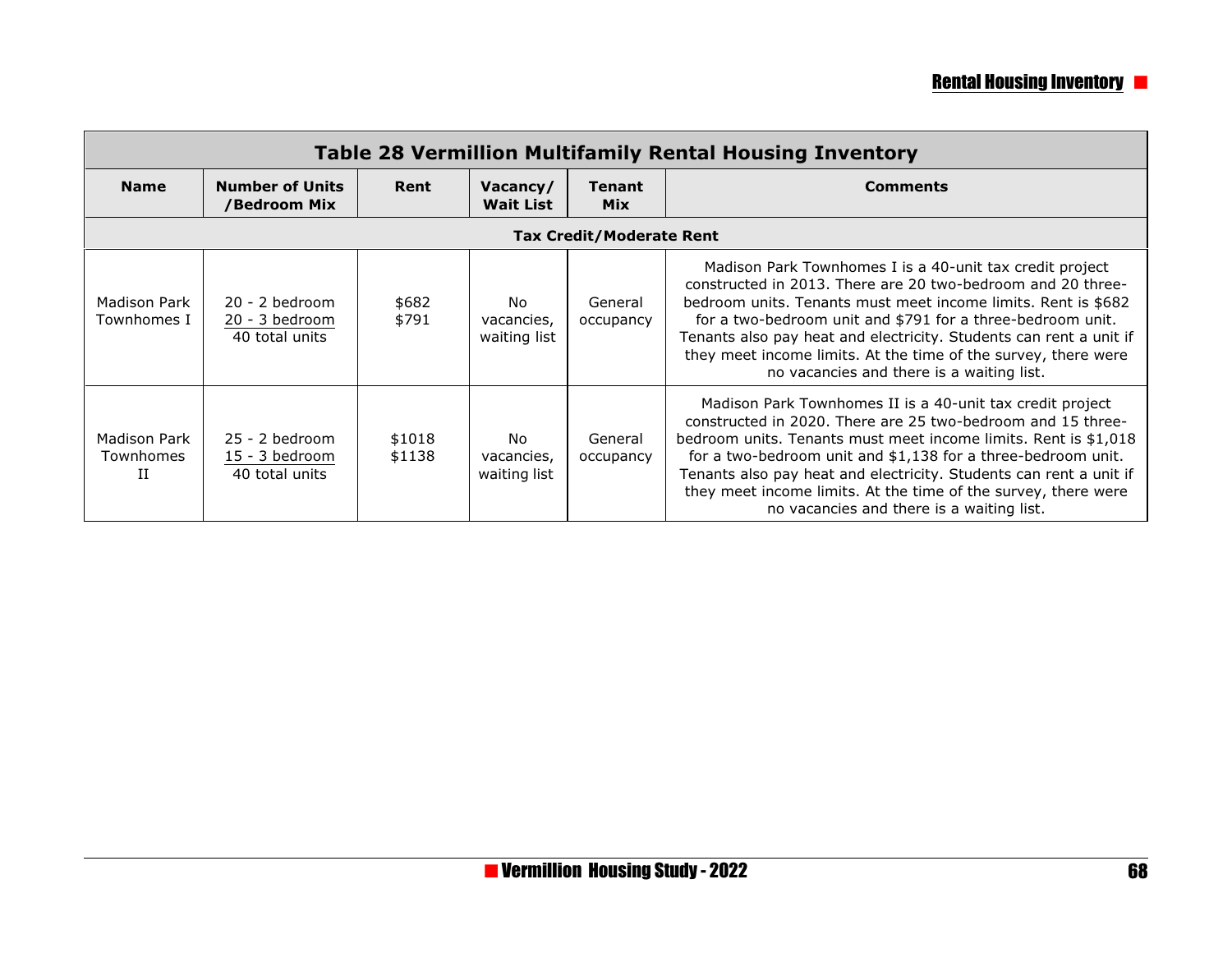| <b>Table 28 Vermillion Multifamily Rental Housing Inventory</b> |                                                    |                                    |                              |                             |                                                                                                                                                                                                                                                                                              |  |  |
|-----------------------------------------------------------------|----------------------------------------------------|------------------------------------|------------------------------|-----------------------------|----------------------------------------------------------------------------------------------------------------------------------------------------------------------------------------------------------------------------------------------------------------------------------------------|--|--|
| <b>Name</b>                                                     | <b>Number of Units</b><br>/Bedroom Mix             | Rent                               | Vacancy/<br><b>Wait List</b> | <b>Tenant</b><br><b>Mix</b> | <b>Comments</b>                                                                                                                                                                                                                                                                              |  |  |
|                                                                 |                                                    |                                    |                              |                             | <b>Subsidized - Senior/Disabled Occupancy</b>                                                                                                                                                                                                                                                |  |  |
| <b>River Court</b><br>Apartments                                | $8 - 1$ bedroom<br>4 - 2 bedroom<br>12 total units | \$575<br>\$610<br>30% of<br>income | 1 vacancy                    | Senior<br>designated        | River Court Apartments is a 12-unit Senior USDA Rural<br>Development project. Tenants pay 30% of their income up to the<br>market rent. The project has eight one-bedroom and four two-<br>bedroom units. The manager reported one vacancy at the time of<br>the survey.                     |  |  |
| Town Square<br>I Apartments                                     | 30 - 1 bedroom<br>30 total units                   | \$854<br>30% of<br>income          | No.<br>vacancies             | Senior<br>designated        | Town Square I Apartments is a Section 8/Tax Credit 30-unit<br>project. All of the units are one-bedroom. Tenants must meet<br>income requirements and pay 30% of their income for rent up to<br>the market rent of \$854. The manager reported no vacancies at<br>the time of the survey.    |  |  |
| Town Square<br>Π<br>Apartments                                  | 36 - 1 bedroom<br>4 - 2 bedroom<br>40 total units  | \$848<br>\$953<br>30% of<br>income | vacancies                    | Senior<br>designated        | Town Square II Apartments is a 40-unit Section 8/Tax Credit<br>project. There are 36 one-bedroom and four two-bedroom units.<br>Tenants must meet income requirements and pay 30% of their<br>income up to the market rent. The manager reported two<br>vacancies at the time of the survey. |  |  |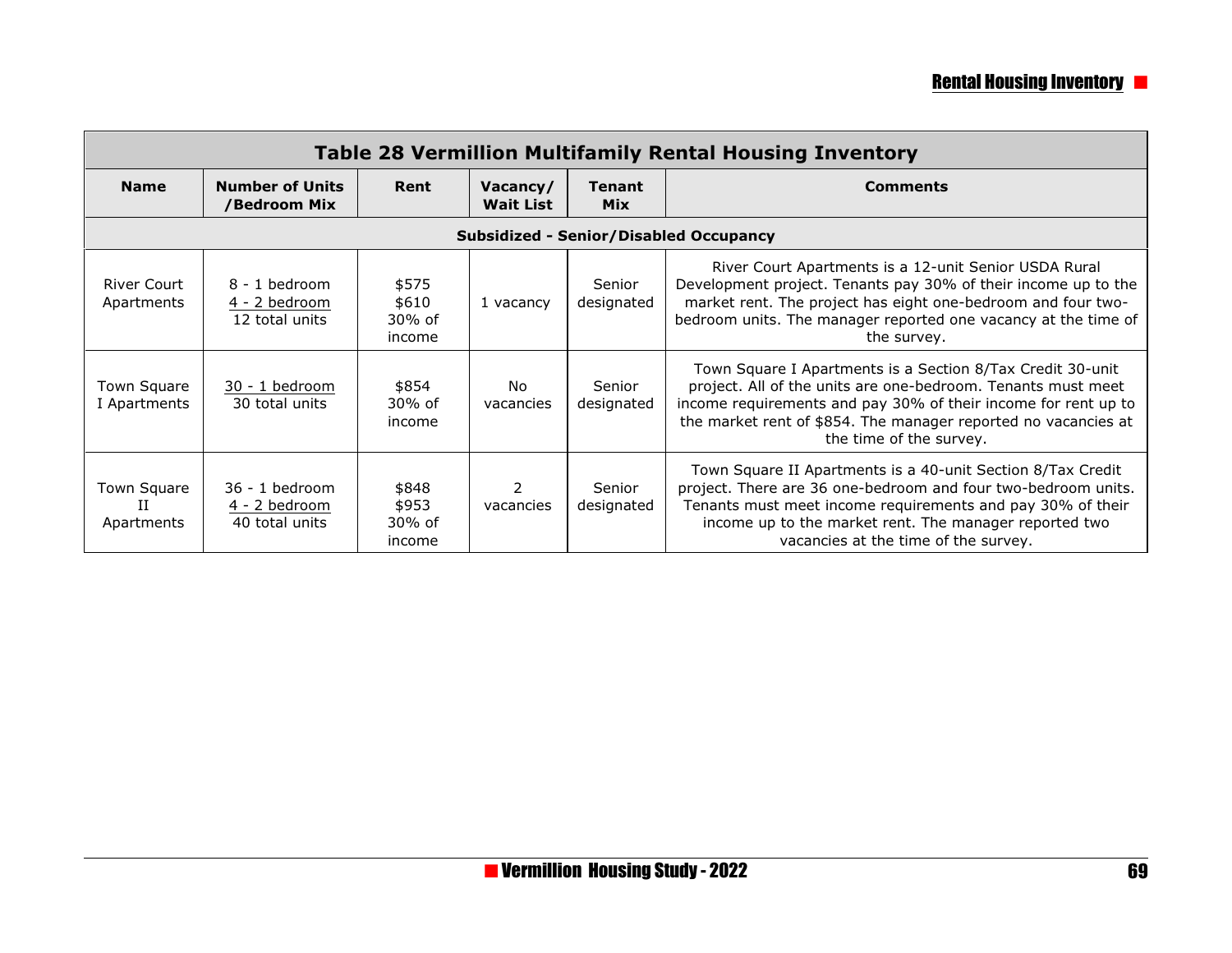| <b>Table 28 Vermillion Multifamily Rental Housing Inventory</b> |                                                       |                                    |                              |                                       |                                                                                                                                                                                                                                                                                                                   |  |  |  |
|-----------------------------------------------------------------|-------------------------------------------------------|------------------------------------|------------------------------|---------------------------------------|-------------------------------------------------------------------------------------------------------------------------------------------------------------------------------------------------------------------------------------------------------------------------------------------------------------------|--|--|--|
| <b>Name</b>                                                     | <b>Number of Units</b><br>/Bedroom Mix                | Rent                               | Vacancy/<br><b>Wait List</b> | <b>Tenant</b><br><b>Mix</b>           | <b>Comments</b>                                                                                                                                                                                                                                                                                                   |  |  |  |
|                                                                 |                                                       |                                    |                              | <b>Subsidized - General Occupancy</b> |                                                                                                                                                                                                                                                                                                                   |  |  |  |
| Oakwood<br>Apartments                                           | 24 - 2 bedroom<br>4 - 3 bedroom<br>28 total units     | \$786<br>\$996<br>30% of<br>income | 4<br>vacancies               | General<br>occupancy                  | Oakwood Apartments is a 28-unit subsidized HUD Section 8<br>project. There are 24 two-bedroom and four three-bedroom<br>units. Tenants pay 30% of their income up to the market rent.<br>The manager reported four vacancies at the time of the survey<br>and there typically are vacancies.                      |  |  |  |
| Parkwood<br>Apartments                                          | $6 - 1$ bedroom<br>18 -2 bedroom<br>24 total units    | \$837<br>\$910<br>30% of<br>income | 5<br>vacancies               | General<br>occupancy                  | Parkwood Apartments is a 24-unit general occupancy USDA Rural<br>Development/Tax Credit project. There are six one-bedroom and<br>18 two-bedroom units. Tenants pay 30% of their income up to<br>the market rent. The manager reported five vacancies at the<br>time of the survey.                               |  |  |  |
| Riverwood<br>Apartments                                         | $6 - 1$ bedroom<br>$18 - 2$ bedroom<br>24 total units | \$805<br>\$900<br>30% of<br>income | 1 vacancy                    | General<br>occupancy                  | Riverwood Apartments is a 24-unit USDA Rural Development<br>general occupancy project. There are six one-bedroom units and<br>18 two-bedroom units. The project was constructed in 1996.<br>Tenants pay 30% of their income up to the market rent. The<br>manager reported one vacancy at the time of the survey. |  |  |  |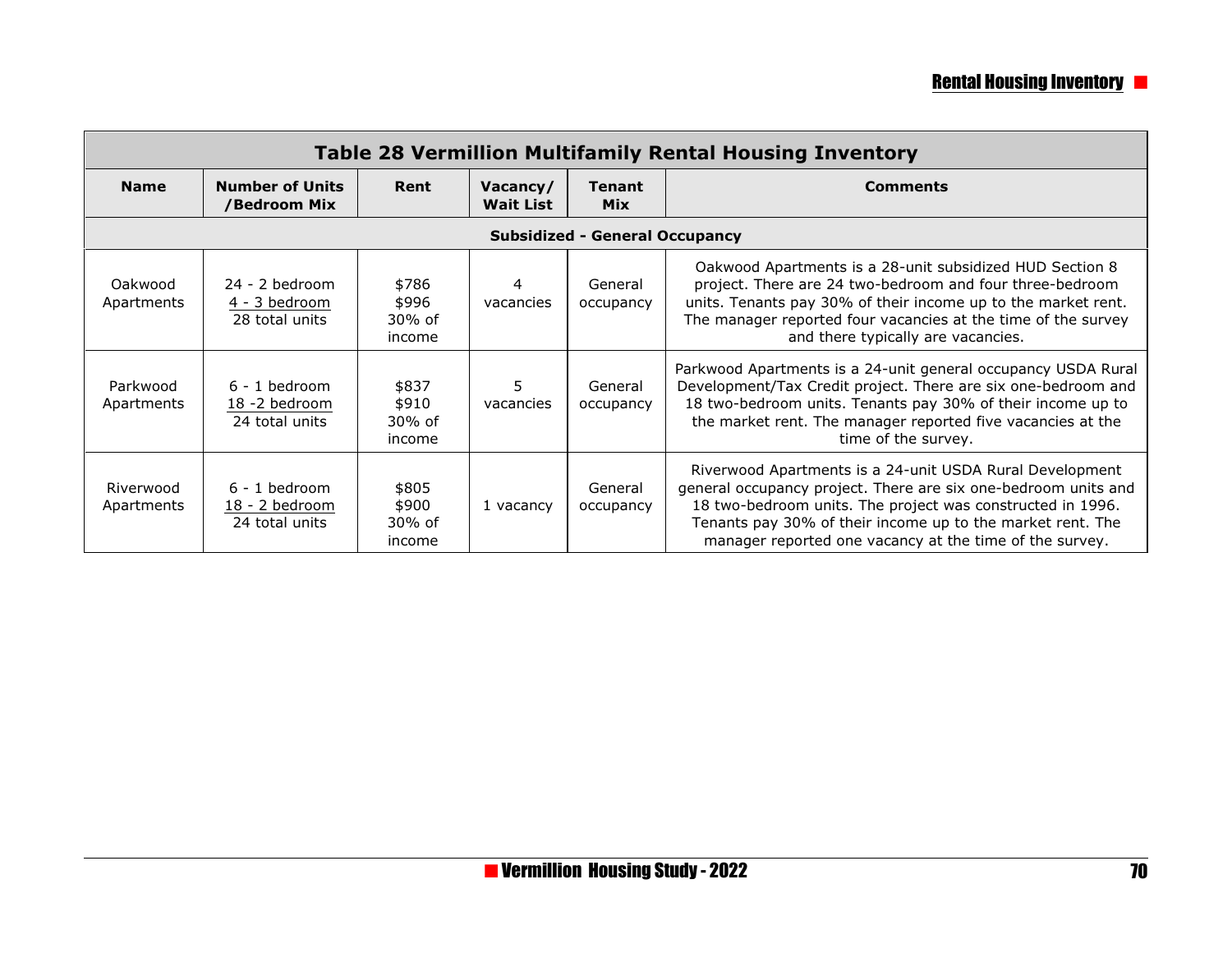| <b>Table 28 Vermillion Multifamily Rental Housing Inventory</b> |                                                   |                                                   |                              |                                      |                                                                                                                                                                                                                                                                                               |  |  |  |  |  |
|-----------------------------------------------------------------|---------------------------------------------------|---------------------------------------------------|------------------------------|--------------------------------------|-----------------------------------------------------------------------------------------------------------------------------------------------------------------------------------------------------------------------------------------------------------------------------------------------|--|--|--|--|--|
| <b>Name</b>                                                     | <b>Number of Units</b><br>/Bedroom Mix            | Rent                                              | Vacancy/<br><b>Wait List</b> | <b>Tenant</b><br><b>Mix</b>          | <b>Comments</b>                                                                                                                                                                                                                                                                               |  |  |  |  |  |
|                                                                 | <b>Senior Housing with Services</b>               |                                                   |                              |                                      |                                                                                                                                                                                                                                                                                               |  |  |  |  |  |
| Dakota<br>Gardens<br>Sanford<br>Health                          | 20 - single rooms<br>4 - double rooms<br>24 total | Based on<br>level of<br>services and<br>room type | Several<br>vacant<br>rooms   | Assisted<br>Livina<br>Center         | Dakota Gardens is an assisted living facility that provides the full<br>array of senior services including bathing, meals, laundry,<br>medication management, etc. The facility has 24 rooms, 20<br>singles and 4 doubles. There were several vacant rooms/beds at<br>the time of the survey. |  |  |  |  |  |
| Sanford Care<br>Center                                          | 66 resident<br>capacity                           | Based on<br>level of<br>services                  | Several<br>vacant<br>units   | Skilled<br>nursing<br>home           | Sanford Care Center is a 66-bed skilled nursing facility. Twelve<br>of the beds are designated for memory care residents. At the<br>time of the survey, there were several vacant beds.                                                                                                       |  |  |  |  |  |
|                                                                 |                                                   |                                                   |                              | Housing for people with disabilities |                                                                                                                                                                                                                                                                                               |  |  |  |  |  |
| Franklin<br><b>Street Homes</b>                                 | 14 - 1 bedroom<br>14 total units                  | N/A                                               | No<br>vacancies              | People<br>with<br>disabilities       | Franklin Street Homes is a 14-unit USDA Rural Development<br>project for people with disabilities. All 14 units are one-bedroom.<br>Tenants receive rental assistance. The units were fully occupied<br>at the time of the survey.                                                            |  |  |  |  |  |
| Monroe<br>House                                                 | 6 - 1 bedroom<br>6 total units                    | N/A                                               | No<br>vacancies              | People<br>with<br>disabilities       | Monroe House is a six-unit project for people with disabilities. All<br>of the units are one-bedroom. The project was constructed<br>utilizing SDHDA Neighborhood Stabilization Program funds. The<br>units were totally occupied at the time of the survey.                                  |  |  |  |  |  |
| <b>Walnut Street</b><br>Apartments                              | 10 - 1 bedroom<br>10 total units                  | N/A                                               | No<br>vacancies              | People<br>with<br>disabilities       | Walnut Street Apartments is a 10-unit project for people with<br>disabilities. All of the units are one-bedroom. The project was<br>constructed utilizing HUD Section 8 funds. The units were totally<br>occupied at the time of the study.                                                   |  |  |  |  |  |

Source: Community Partners Research, Inc.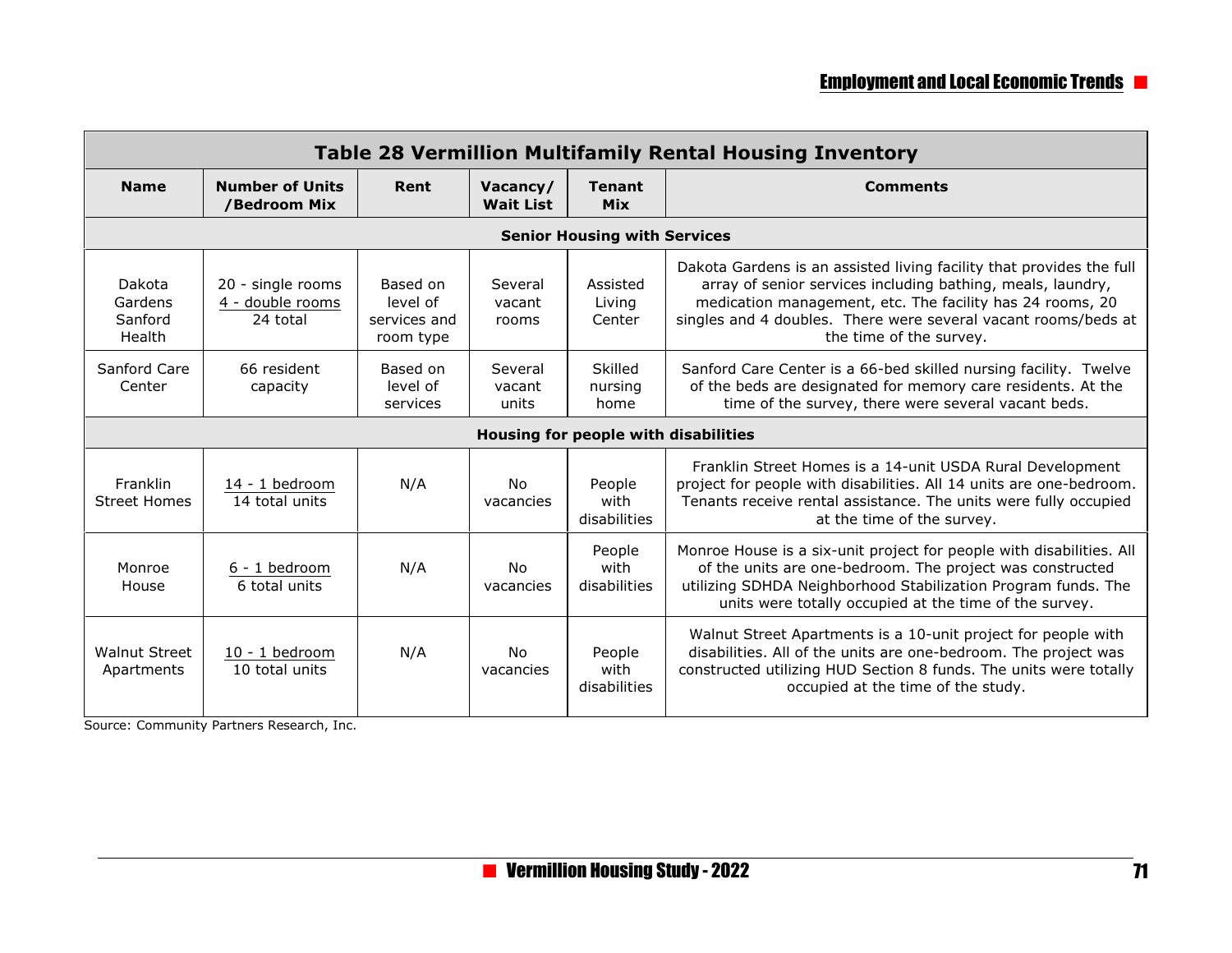Page

## **Section Table of Contents**

| <b>Employment and Local Economic Trends Analysis</b> | 73 |
|------------------------------------------------------|----|
| Labor Force and Unemployment                         | 74 |
| <b>Employment and Wages by Sector</b>                | 76 |
| <b>Annual Covered Employment</b>                     | 78 |
| Commuting Patterns of Area Workers                   | 79 |
| Census On The Map                                    | 80 |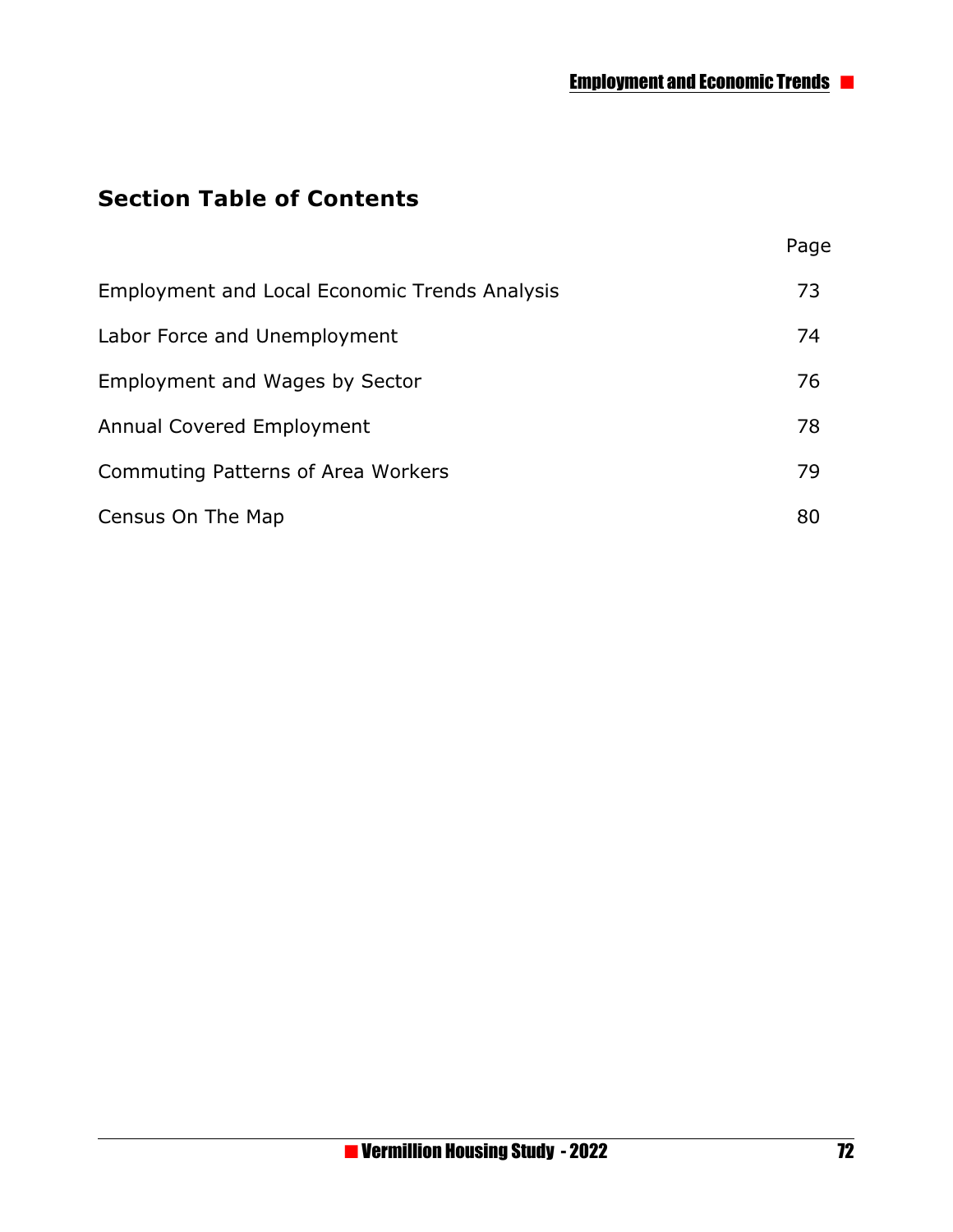## **Employment and Local Economic Trends Analysis**

While many factors influence the need for housing, employment opportunities represent a predominant demand generator. Without jobs and corresponding wages, the means to pay for housing is severely limited.

Employment opportunities may be provided by a broad range of private and public business sectors. Jobs may be available in manufacturing, commercial services, agriculture, public administration, and other industries. The type of employment, wage level, and working conditions will each influence the kind of housing that is needed and at what level of affordability.

The City of Vermillion and the Vermillion Area Chamber and Development Company have been aggressively pursuing economic development and job growth. While working on attracting new business to the area, the City has also worked with existing businesses to facilitate job expansion.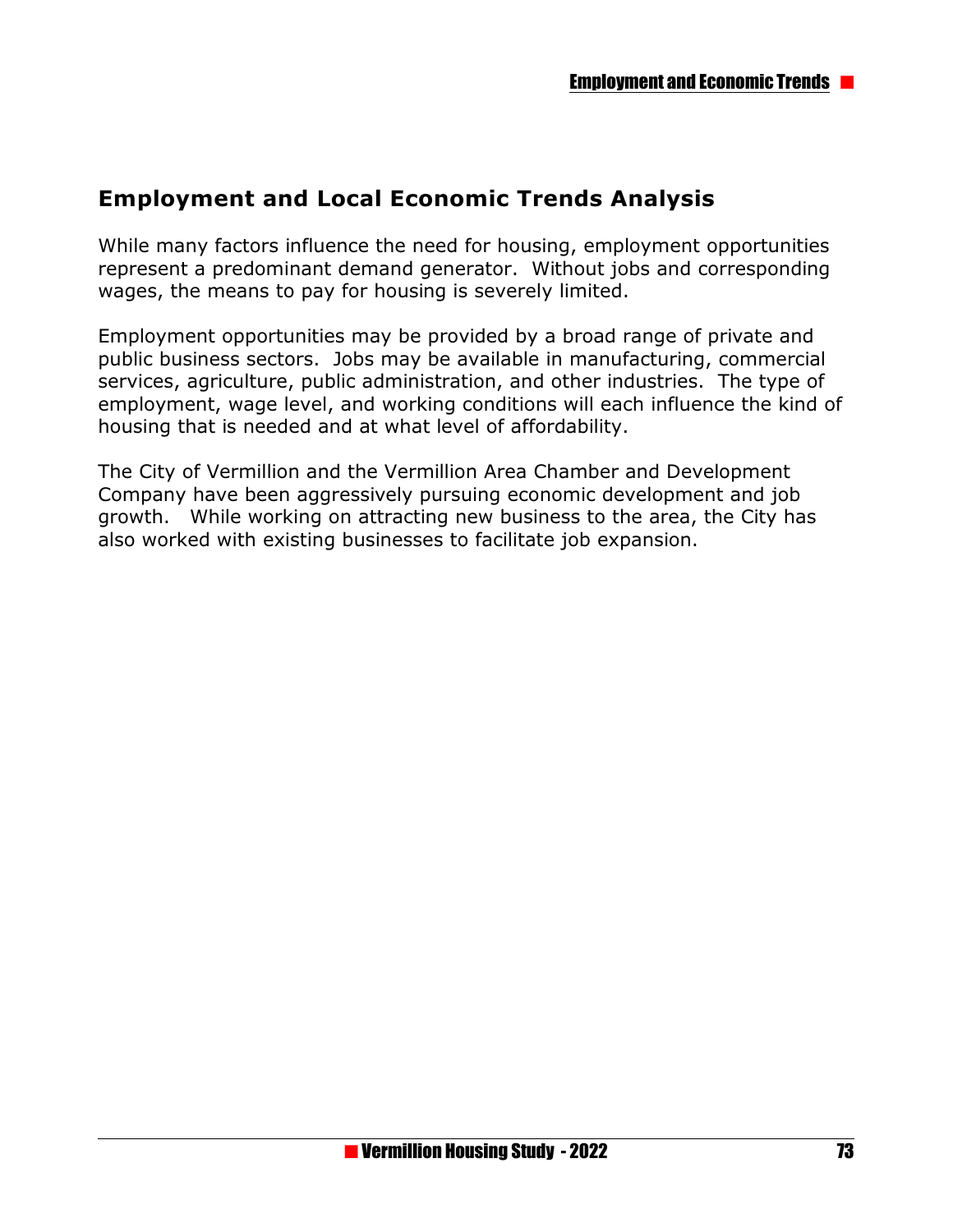## **Labor Force and Unemployment**

Employment information is available at the County level. The labor force statistics in the tables below track people by place of residence, rather than place of employment.

| Table 29 Clay County Average Annual Labor Statistics: 2010 to 2021 |                |          |            |                               |                           |                           |
|--------------------------------------------------------------------|----------------|----------|------------|-------------------------------|---------------------------|---------------------------|
| Year                                                               | Labor<br>Force | Employed | Unemployed | Unemployment<br>Rate - County | Unemployment<br>Rate - SD | Unemployment<br>Rate - US |
| 2010                                                               | 7,427          | 7,117    | 310        | 4.2%                          | 5.0%                      | 9.6%                      |
| 2011                                                               | 7,568          | 7,270    | 298        | 3.9%                          | 4.6%                      | 8.9%                      |
| 2012                                                               | 7,507          | 7,235    | 272        | 3.6%                          | 4.1%                      | 8.1%                      |
| 2013                                                               | 7,132          | 6,874    | 258        | 3.6%                          | 3.7%                      | 7.4%                      |
| 2014                                                               | 7,138          | 6,898    | 240        | 3.4%                          | 3.3%                      | 6.2%                      |
| 2015                                                               | 7,055          | 6,842    | 213        | 3.0%                          | 3.0%                      | 5.3%                      |
| 2016                                                               | 7,023          | 6,810    | 213        | 3.0%                          | 3.0%                      | 4.9%                      |
| 2017                                                               | 7,135          | 6,916    | 219        | 3.1%                          | 3.1%                      | 4.4%                      |
| 2018                                                               | 7,248          | 7,049    | 199        | 2.7%                          | 2.9%                      | 3.9%                      |
| 2019                                                               | 7,414          | 7,190    | 224        | 3.0%                          | 3.0%                      | 3.7%                      |
| 2020                                                               | 7,157          | 6,834    | 323        | 4.5%                          | 4.6%                      | 8.1%                      |
| 2021                                                               | 7,223          | 7,023    | 200        | 2.8%                          | 2.8%                      | 5.3%                      |

Source: South Dakota Department of Labor & Regulation - Not seasonally adjusted

For the first half of the last decade Vermillion had experienced some decrease in the available labor force. However, in the years immediately preceding the pandemic, the County's labor force had generally been growing, and most of the prior loss had been recovered. If 2019 is compared to 2010, the Clay County labor force had decreased by only 13 people.

The County's labor force then decreased again between 2019 and 2020, presumably due to the global pandemic. However, some of this loss was then recovered between 2020 and 2021.

The County's work force has generally followed a similar pattern, with a decrease of employed County residents, followed by an increase until the start of the pandemic.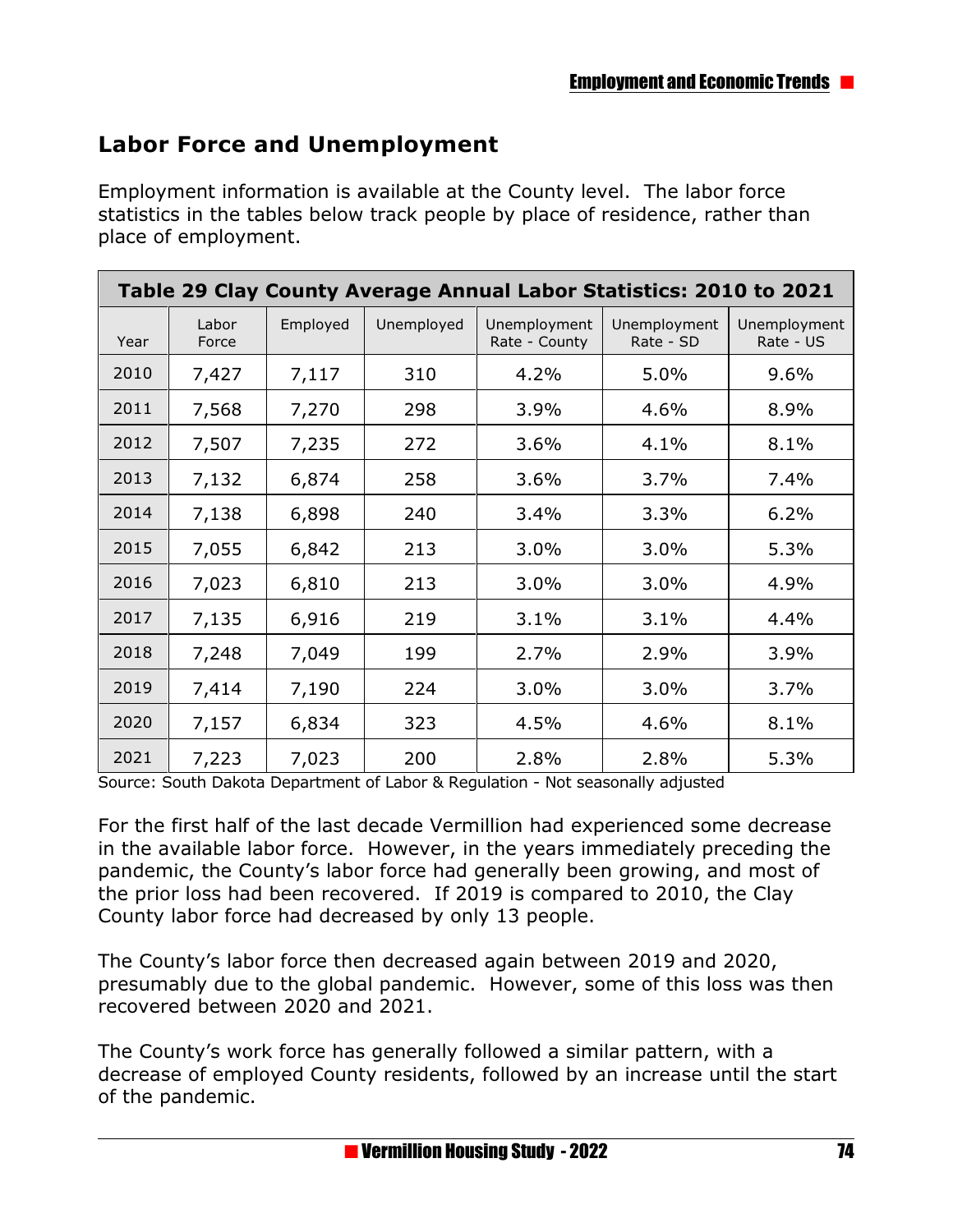

#### Clay County Labor Force and Employed Work Force

If 2019 is compared to 2010, the County had added 73 employed residents. The employed work force then decreased between 2019 and 2020, before recovering some of this loss between 2020 and 2021.



Throughout the time period reviewed, the unemployment rate in Clay County has remained well below the national rate, and has generally been similar to the rate for all of South Dakota. The Covid pandemic in 2020 did cause a spike in the County's unemployment rate, but by 2021, the rate had dropped again to only 2.8%.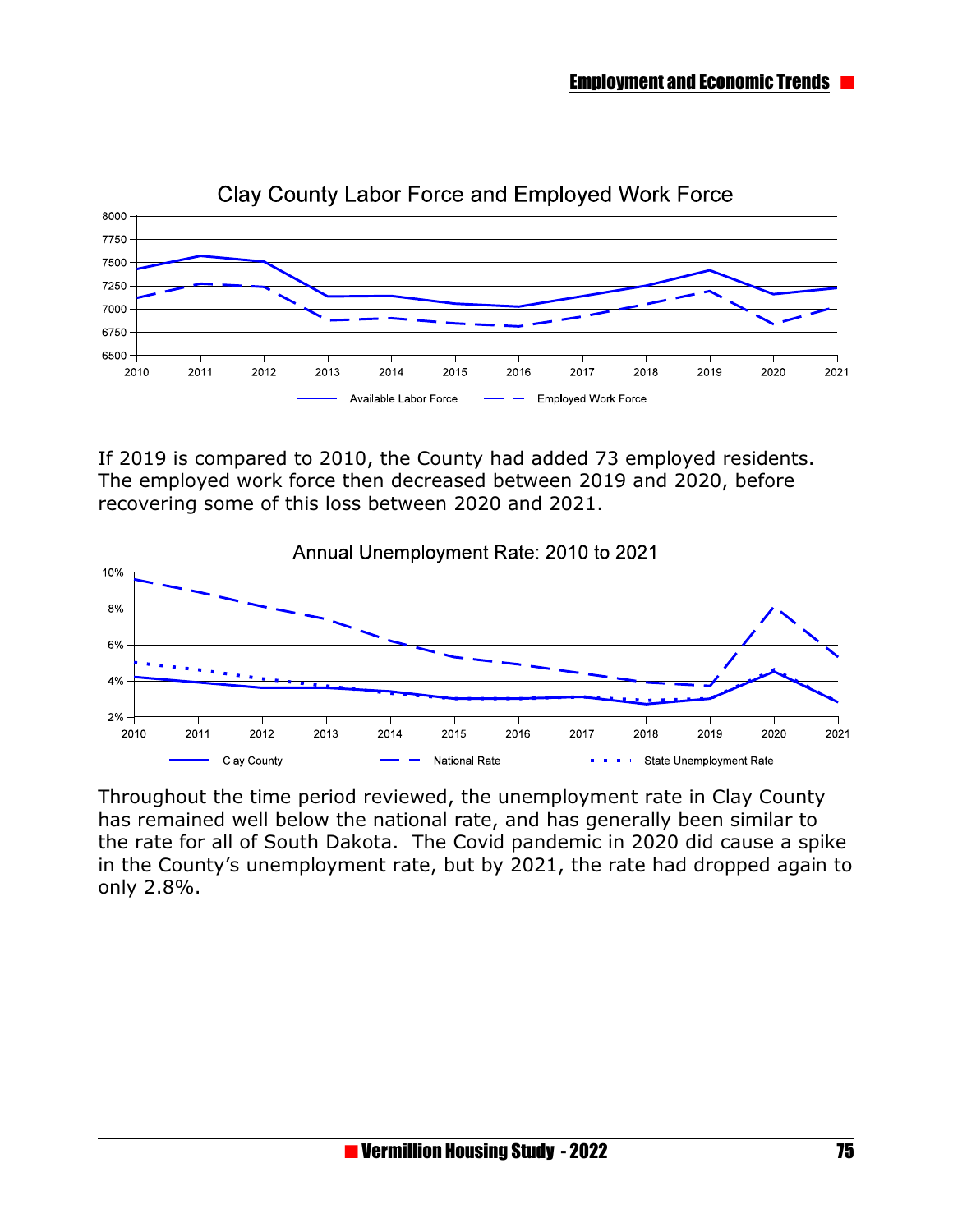## **Employment and Wages by Industry Sector**

The following table shows the annual employment and average annual wages by major employment sector in 2020, the last full year of data. Covered employment and wages are based on the location of the job, not the residency of the worker. This information is for all of Clay County. It is important to note that the major employment sectors listed do not represent all employment in the County.

Please note that the industry sector details in the following table only display information for private employers. No similar information could be obtained from this source on public or government employers. However, the total for all industries does include both public and private employment.

| Table 30 Clay County Average Wages by Industry Detail: 2020 |            |                     |  |  |
|-------------------------------------------------------------|------------|---------------------|--|--|
| Industry                                                    | Employment | Average Weekly Wage |  |  |
| <b>Total All Industry</b>                                   | 5,643      | \$810               |  |  |
| Natural Resources, Mining                                   | 19         | \$814               |  |  |
| Construction                                                | 159        | \$848               |  |  |
| Manufacturing                                               | 220        | \$1,052             |  |  |
| Trade, Transportation, Utilities                            | 1,046      | \$667               |  |  |
| Information                                                 | 17         | \$860               |  |  |
| <b>Financial Activities</b>                                 | 157        | \$1,103             |  |  |
| Professional and Business Services                          | 208        | \$840               |  |  |
| <b>Education and Health Services</b>                        | 644        | \$779               |  |  |
| Leisure and Hospitality                                     | 742        | \$269               |  |  |
| <b>Other Services</b>                                       | 87         | \$683               |  |  |

Source: South Dakota Department of Labor & Regulation

The average weekly wage for all industry (both private and public) in 2020 was \$810. At full-time employment this would yield an average annual wage of \$42,120.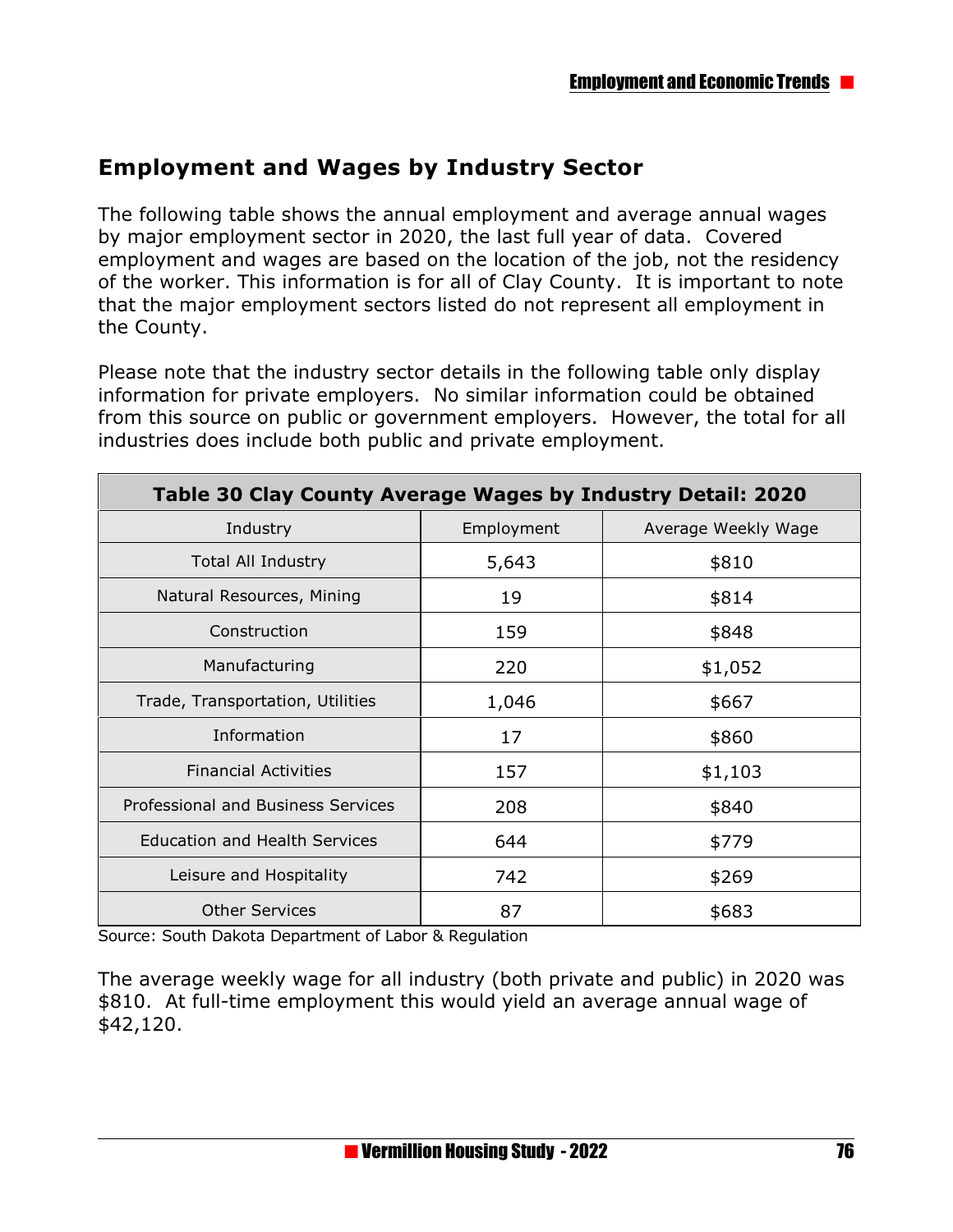The highest paying private industry sector was Financial Activities, with an annual weekly wage above \$1,100. At full-time employment this sector would have annual wages of above \$57,350.

The private industry sector with the largest number of employees was Trade, Transportation and Utilities. The average annual wage for this sector was approximately \$34,700.

The lowest paying wage sector was Leisure and Hospitality, with an average annual wage of approximately \$14,000.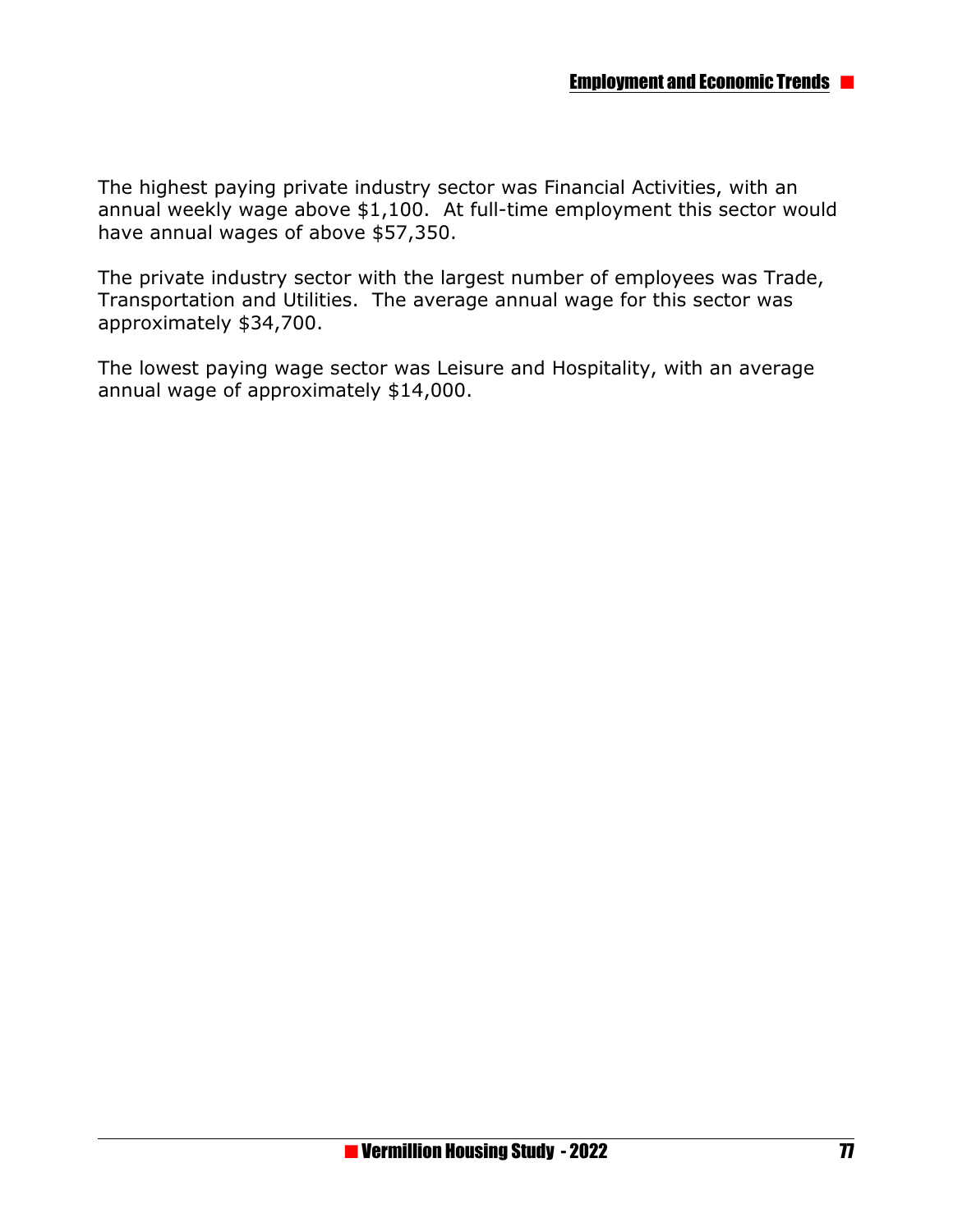## **Annual Covered Employment**

Since the Quarterly Census of Covered Workers (QCEW) tracks employees covered by unemployment insurance by location of the worker, it is possible to examine longer-term patterns in the local employment level. The following table displays the total number of workers reported in the County back to the year 2010.

| <b>Table 31 Clay County Average Annual Employment</b> |                                 |         |                                 |  |
|-------------------------------------------------------|---------------------------------|---------|---------------------------------|--|
| Year                                                  | <b>Total Covered Employment</b> | Year    | <b>Total Covered Employment</b> |  |
| 2010                                                  | 5,797                           | 2016    | 5,664                           |  |
| 2011                                                  | 5,970                           | 2017    | 5,824                           |  |
| 2012                                                  | 5,990                           | 2018    | 5,978                           |  |
| 2013                                                  | 5,650                           | 2019    | 6,101                           |  |
| 2014                                                  | 5,683                           | 2020    | 5,643                           |  |
| 2015                                                  | 5,655                           | $2021*$ | 5,855                           |  |

Source: SD Department of Labor & Regulation



#### After some decrease in employment between 2012 and 2016, there had been a pattern of growing employment in Clay County to 2019, as tracked by reporting for unemployment compensation. If total employment in 2019 is compared to the year 2010, there had been an increase of more than 300 jobs.

There was then some reduction between 2019 and 2020, probably caused by the Covid pandemic. But partial-year information for 2021 indicates that some of these lost jobs may be starting to recover.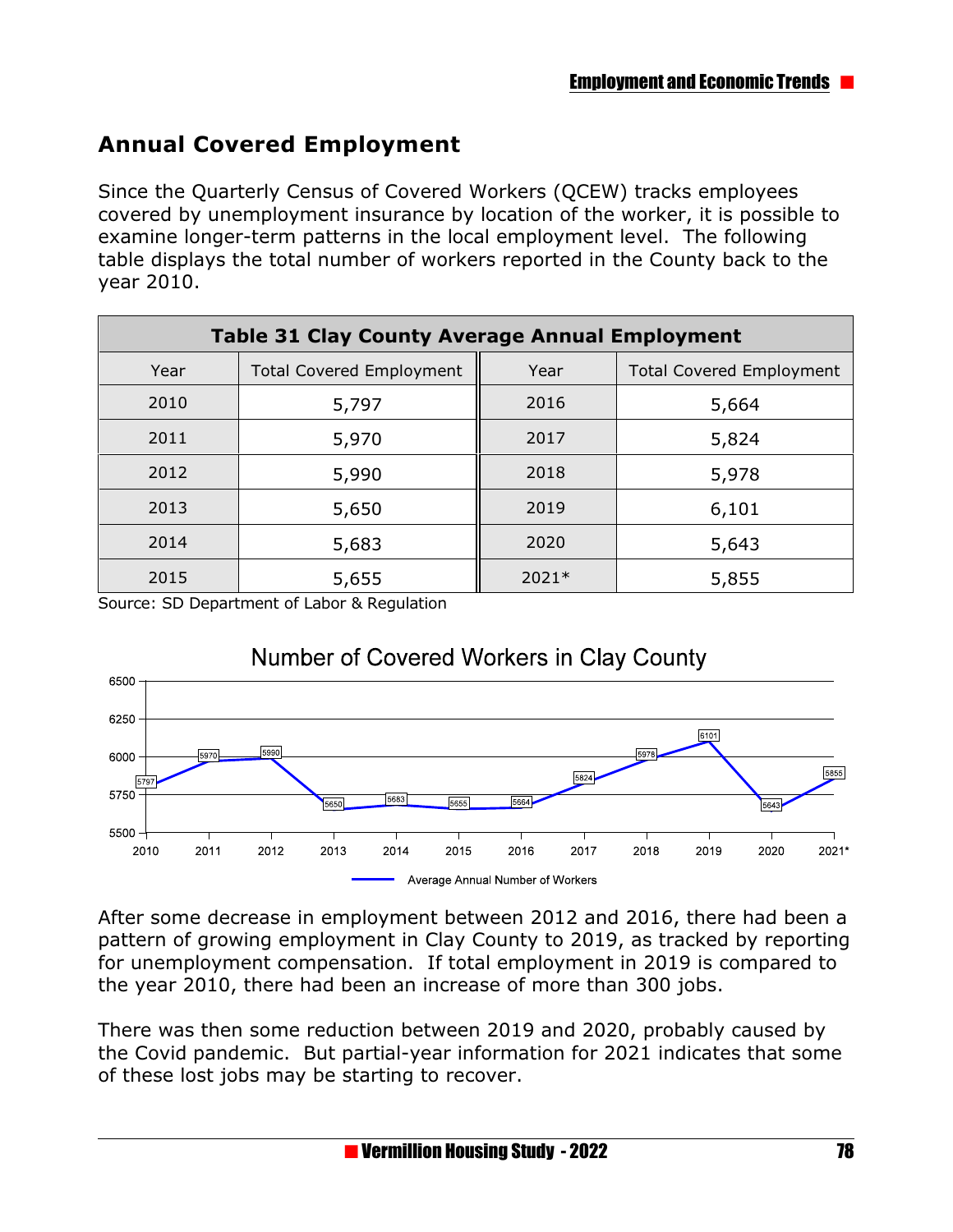## **Commuting Patterns of Area Workers**

Information is available through the American Community Survey on area workers that commute for employment. The first table examines travel time for Vermillion residents, and excludes people that work at home.

| Table 32 Commuting Times for Vermillion Residents - 2019 |        |         |  |
|----------------------------------------------------------|--------|---------|--|
| <b>Travel Time</b>                                       | Number | Percent |  |
| Less than 10 minutes                                     | 3,081  | 56.9%   |  |
| 10 to 19 minutes                                         | 1,034  | 19.1%   |  |
| 20 to 29 minutes                                         | 434    | 8.0%    |  |
| 30 minutes $+$                                           | 870    | 16.1%   |  |
| Total                                                    | 5,419  | 100%    |  |

Source: American Community Survey

The large majority of Vermillion's residents were commuting less than 20 minutes to work in 2019. Overall, 76% of residents commuted 19 minutes or less for their primary employment. However, more than 16% of the City's residents had a longer-distance commute of 30 minutes or more.

The American Community Survey also identifies travel time by location of the job. For people that worked in Vermillion, the following travel times were identified. This would include people that both lived and worked in the City.

| Table 33 Commuting Times for Vermillion Employees - 2019 |               |         |  |
|----------------------------------------------------------|---------------|---------|--|
| <b>Travel Time</b>                                       | <b>Number</b> | Percent |  |
| Less than 10 minutes                                     | 2,784         | 58.0%   |  |
| 10 to 19 minutes                                         | 1,055         | 22.0%   |  |
| 20 to 29 minutes                                         | 401           | 8.3%    |  |
| 30 minutes $+$                                           | 564           | 11.7%   |  |
| Total                                                    | 4,804         | 100%    |  |

Source: American Community Survey

Overall, 80% of the people that were employed within Vermillion had a travel time of 19 minutes or less. This would include a large number of people that both live and work in the City. However, more than 960 people traveled to Vermillion from greater distances and had a drive time of 20 minutes or more.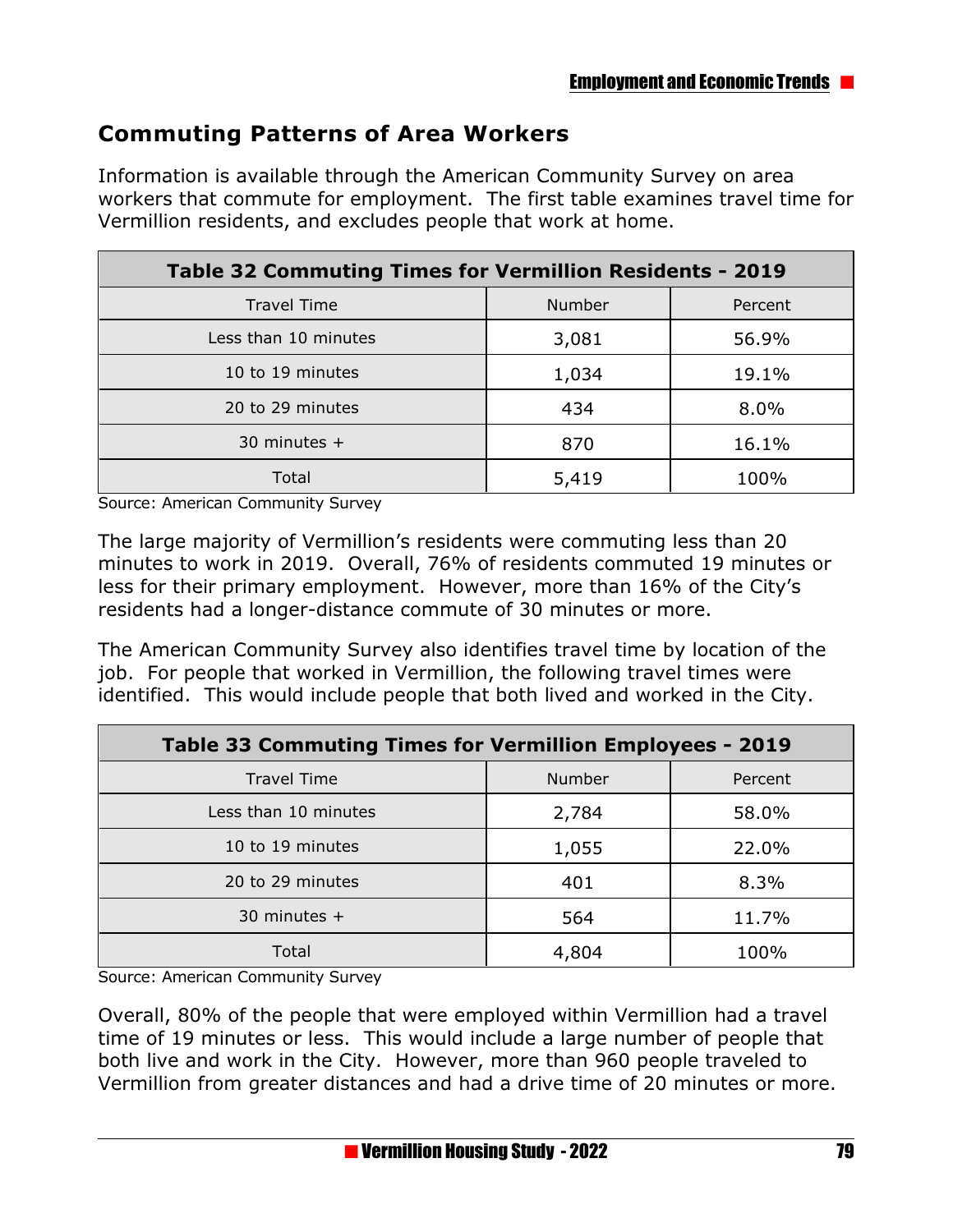## **Census On the Map**

The Census Bureau also produces commuter reports through its Center for Economic Studies division. This information is also based on reports for the year 2019, and provides a further breakdown of worker movement patterns.

According to the report for Vermillion, there were 4,509 people that were employed within the city limits in 2019. Approximately 43% of these Vermillion-based employees also lived within the City, but 2,552 employees lived outside the City limits and commuted in daily. Sioux Falls, Yankton, Vermillion Township, Fairview Township, Elk Point and Sioux City were the primary identified locations that were supplying workers to Vermillion.

Although most Vermillion residents also worked within the City, 1,839 residents were leaving in 2019 for their primary job. Among the primary destinations for commuting residents were Sioux Falls, Yankton and Sioux City.

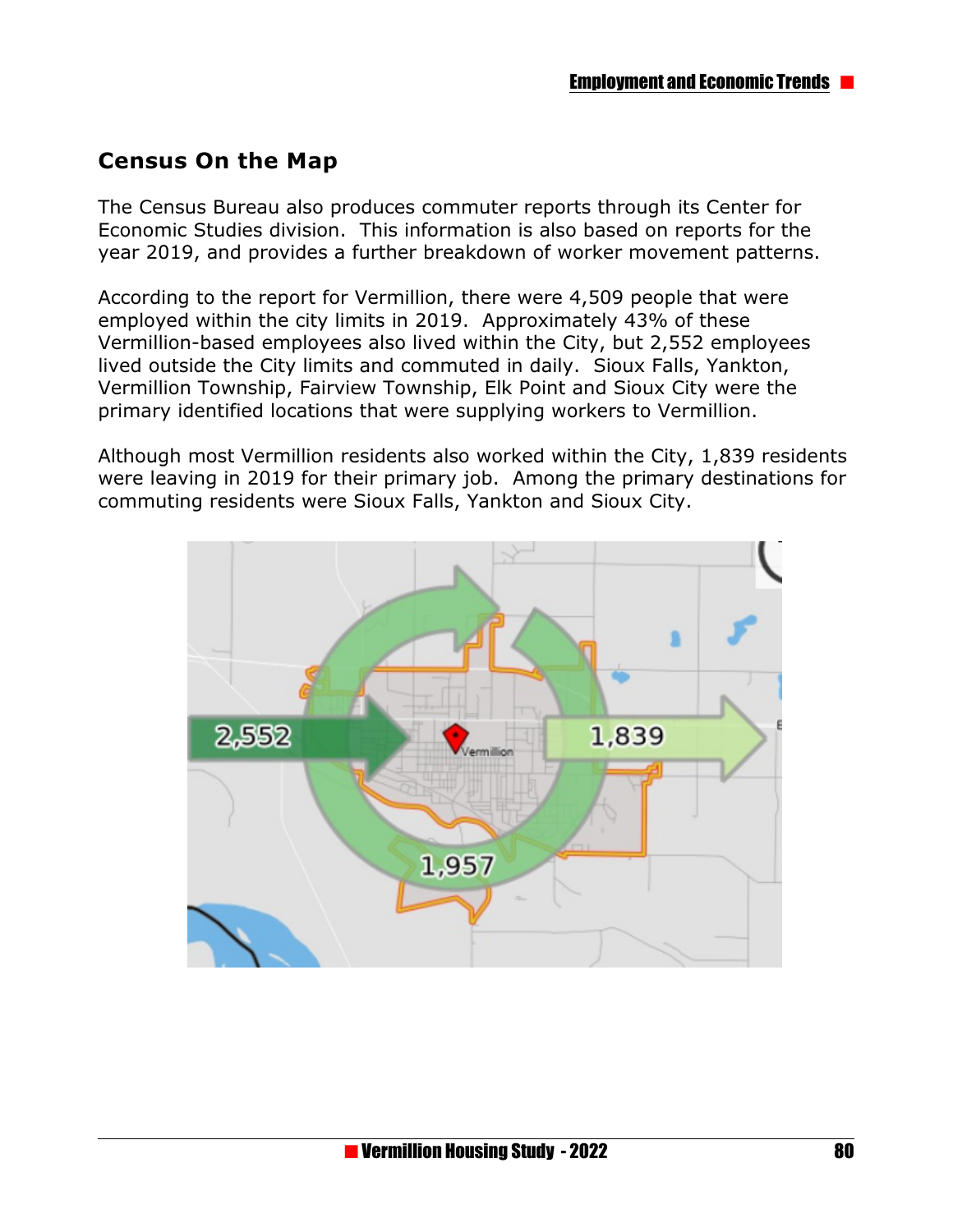Page

## **Section Table of Contents**

| Summary of Growth Trends                               | 82  |
|--------------------------------------------------------|-----|
| Summary of Growth Projections                          | 83  |
| Summary of Growth Projections by Age Group             | 84  |
| Findings on Unit Demand by Age and Type of Housing     | 85  |
| Strengths for Housing Development                      | 87  |
| Barriers or Limitations to Housing Activities          | 89  |
| Recommendations, Strategies and Market Opportunities   | 90  |
| Summary of Findings and Recommendations                | 92  |
| <b>Rental Housing Recommendations</b>                  | 94  |
| Home Ownership Recommendations                         | 110 |
| New Single Family Housing Construction Recommendations | 114 |
| <b>Rehabilitation Recommendations</b>                  | 124 |
| <b>Other Housing Issues</b>                            | 129 |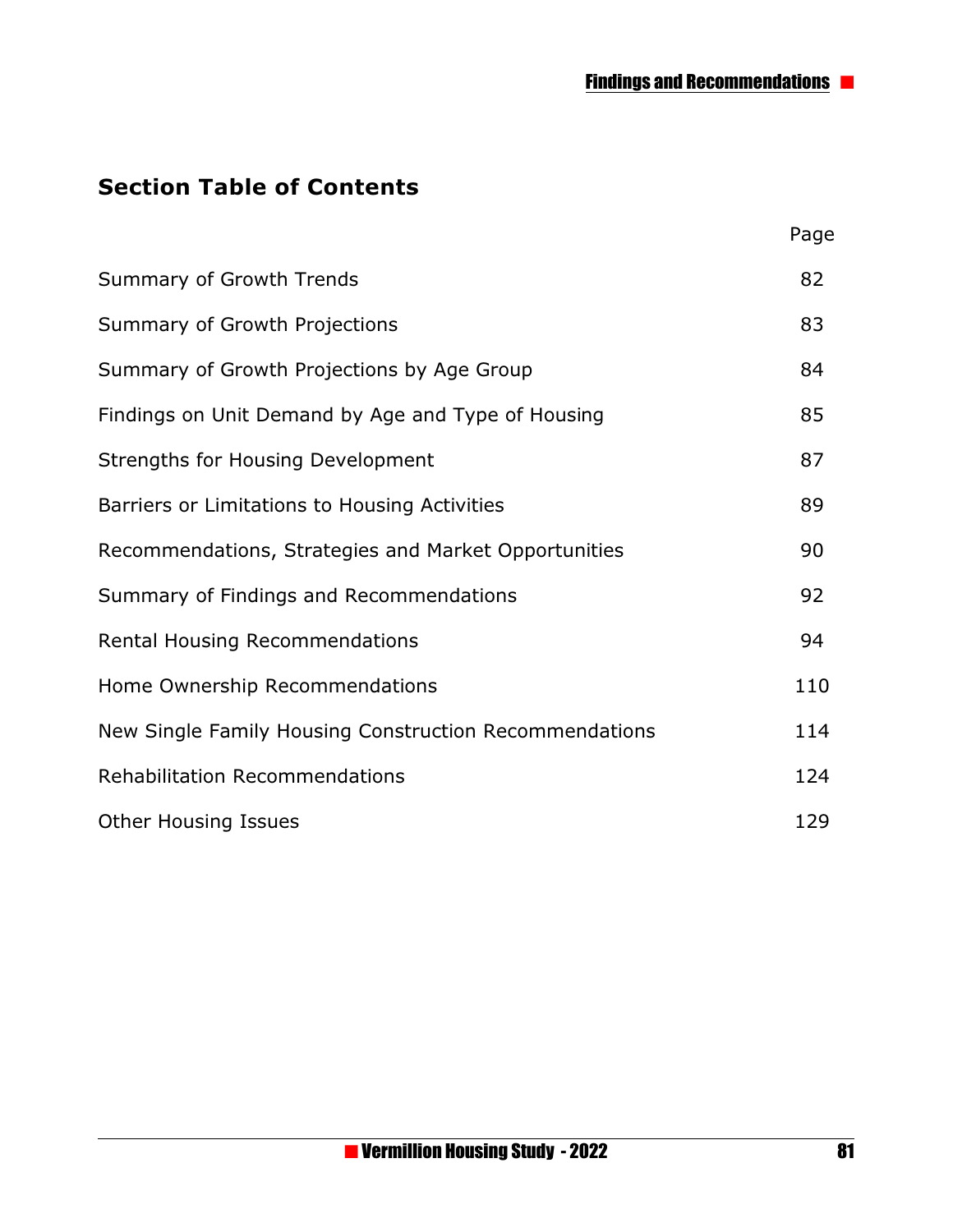## **Summary of Growth Trends**

The Demographic section of this report has presented information on the recent estimates and past trends for the City of Vermillion and Clay County. Over the past three decades, Vermillion has demonstrated a consistent pattern of growth, adding households in each decade.

The 2020 Census established a new benchmark to measure the rate of recent growth. Between 2010 and 2020, the City had average growth of 42 households per year. This rate of average numeric growth has been increasing. From 2000 to 2010, this average was 37 households per year. In the 1990s the City added approximately 17 households per year.

The City's population has also increased since the year 2000. However, as home to the University of South Dakota, some of the past population growth may have been due to post-secondary students, including people living in university housing or dormitories.

Age-based demographic data have not yet been released from the 2020 Census, and estimates have been used instead. These estimates continue to show a large number of young adult residents in the City, consistent with USD students.

Vermillion is the largest single jurisdiction in Clay County, and directly impacts Countywide totals. Based on the 2020 Census, the remainder of Clay County outside of Vermillion has added a few households over the past decade, but actually had a small decrease in population, as fewer people tend to live in the average household.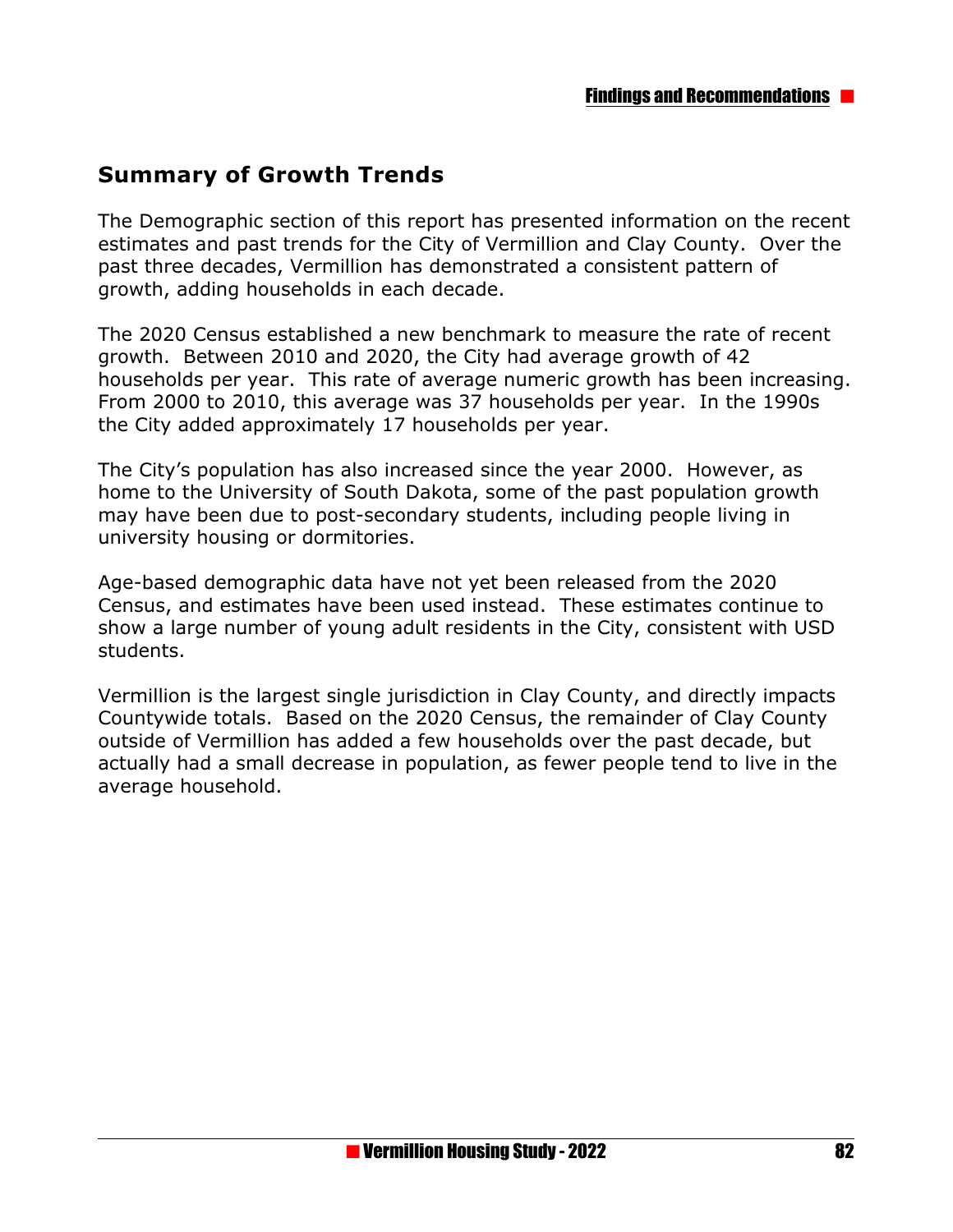## **Summary of Growth Projections**

Although demographic projection information exists from different sources, a primary method for projecting future household growth is based on the continuation of past patterns.

The analysts have examined projection data from national sources such as Applied Geographic Solutions and Esri, but in general these forecasts underestimate the growth potential of the City. As a result, trend-based calculations have been used for anticipating future growth.

Going forward, the analysts have proceeded with the assumption that the City of Vermillion has the potential to add an average of 48 households per year through the year 2026. Some additional growth is possible for the remaining jurisdictions in Clay County, but most of the added households will be within the City of Vermillion.

The City will continue to have a large number of younger adult households, as many USD students live in conventional housing options in the City. However, age-based projections from Esri expect that the household count within most of the younger and middle-aged adult households will remain relatively stable through the year 2026.

There is some projected growth in the senior age ranges, age 65 and older. However, compared to most communities in South Dakota, Vermillion has a small distribution of senior citizens as a percentage of all households.

It is important to state that enrollment patterns for Vermillion-based students at USD will have the single greatest impact of future growth in Vermillion.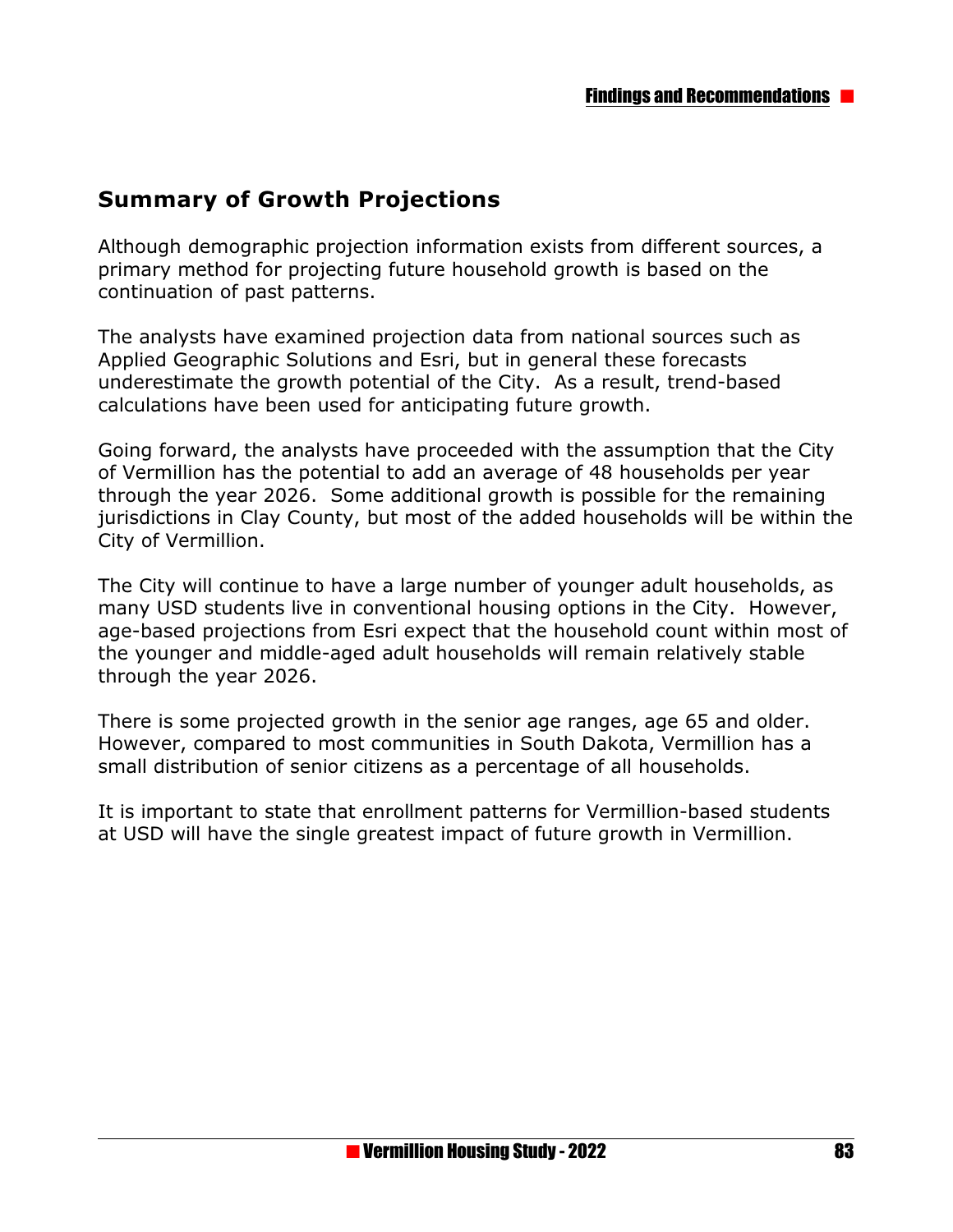## **Summary of Vermillion Growth Projections by Age**

The Demographic section of this Study presented Vermillion projection information on anticipated changes by age group from 2021 to 2026. This information can be informative in determining new housing that may be needed due to age patterns of the area population. The projections are based on past growth trends.

Growth is projected in four of the age ranges. The largest household growth from 2021 to 2026 will occur among households in the 65 and older age ranges with an increase of 204 households. From 2021 to 2026, Vermillion is also projected to gain 113 households in the 25 to 44 age ranges.

The 15 to 24 age range is projected to lose 12 households. Also, the 45 to 64 age ranges are forecast to lose 29 households.

While projections can be informative in planning for change, it is important to note that they may be altered in the future. To the extent that Vermillion can continue to attract in-migration, the demographic profile of future residents may not always match historical patterns, and it is possible that more young adults will move to the area.

|              | Projected Change in Households |
|--------------|--------------------------------|
| Age Range    | 2021 to 2026                   |
|              |                                |
| 15 to 24     | $-12$                          |
| 25 to 34     | 55                             |
| 35 to 44     | 58                             |
| 45 to 54     | $-13$                          |
| 55 to 64     | $-16$                          |
| 65 to 74     | 76                             |
| 75 and older | 128                            |
| Total        | 276                            |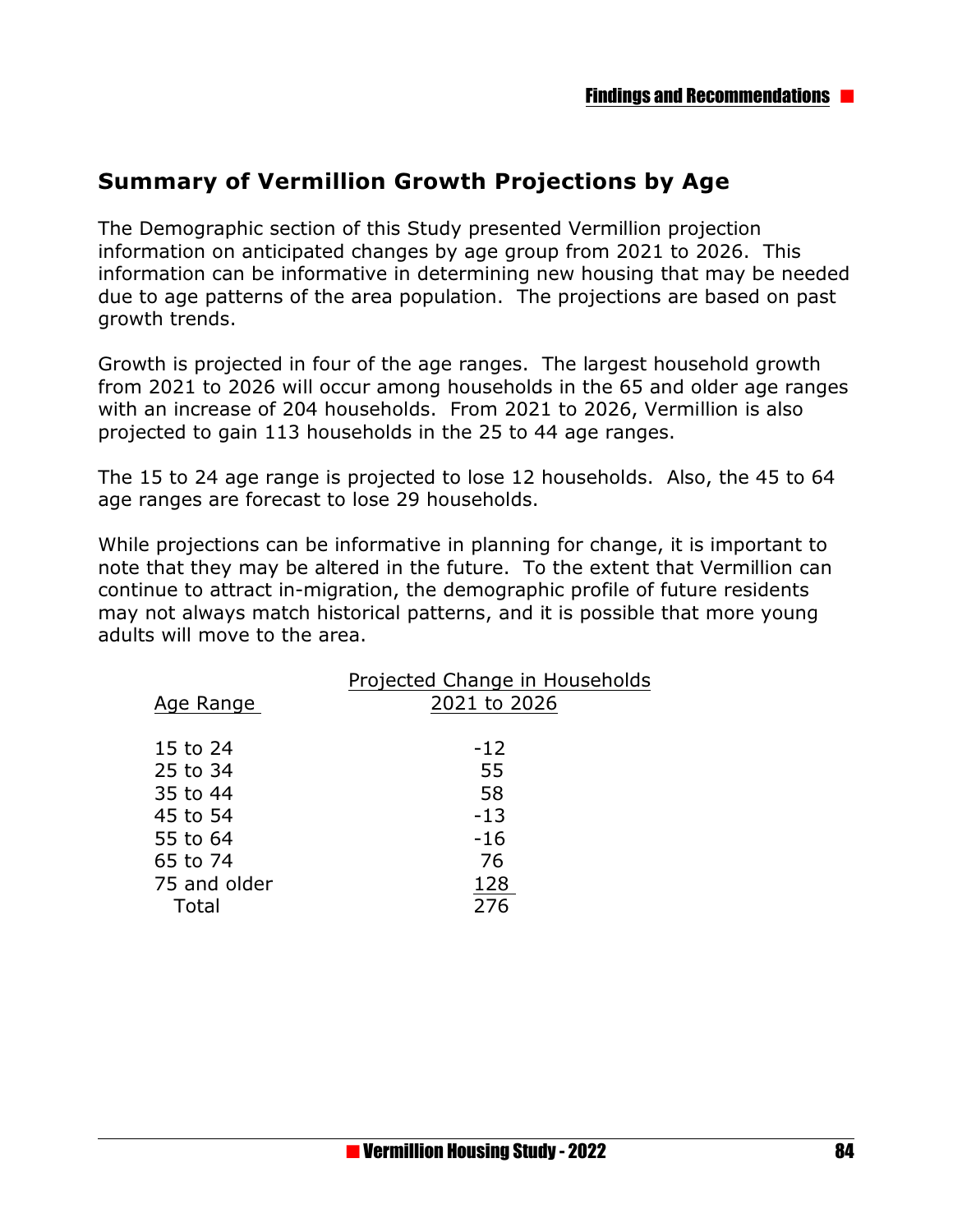## **Findings on Unit Demand by Age and Type of Housing**

Based on the household by age projections presented earlier, the changing age composition of Vermillion's population through the five-year projection period will have an impact on demand for housing.

*Age 24 and Younger* - The projections used for this Study expect a decrease of 12 households in the 15 to 24 age range through the year 2026. Past tenure patterns indicate that a significant majority of these households in Vermillion will rent their housing. A small loss of households in this age range should mean that rental demand from younger households will remain relatively stable during the projection period.

*25 to 34 Years Old* - The projections show a substantial increase in this age cohort of 55 households by 2026. Within this age range households often move from rental to ownership housing. An increase in the number of households within this age range will mean additional demand for both first-time home buyer and rental opportunities.

*35 to 44 Years Old* - This 10-year age cohort has a projected gain of 58 households between 2021 and 2026 in Vermillion. In the past, this age group had a high rate of home ownership in Vermillion. Households within this range often represent both first-time buyers and households looking for trade-up housing, selling their starter home for a more expensive home.

*45 to 54 Years Old* - The projections for this age range show a loss of 13 households through 2026. This age group historically has had a high rate of home ownership, and will often look for trade-up housing opportunities. With marginal household losses in this age group, the demand for trade-up housing from this age range will remain relatively stable.

*55 to 64 Years Old* - The projections show a decrease of 16 households in this 10-year age range by the year 2026. This age range has traditionally had a rate of home ownership in Vermillion. Age-appropriate housing, such as town house or twin home units, is often well suited to the life-cycle preferences of this age group, as no maintenance/low maintenance housing has become a popular option for empty-nesters. Also, a percentage of households in this age range will seek trade-up housing.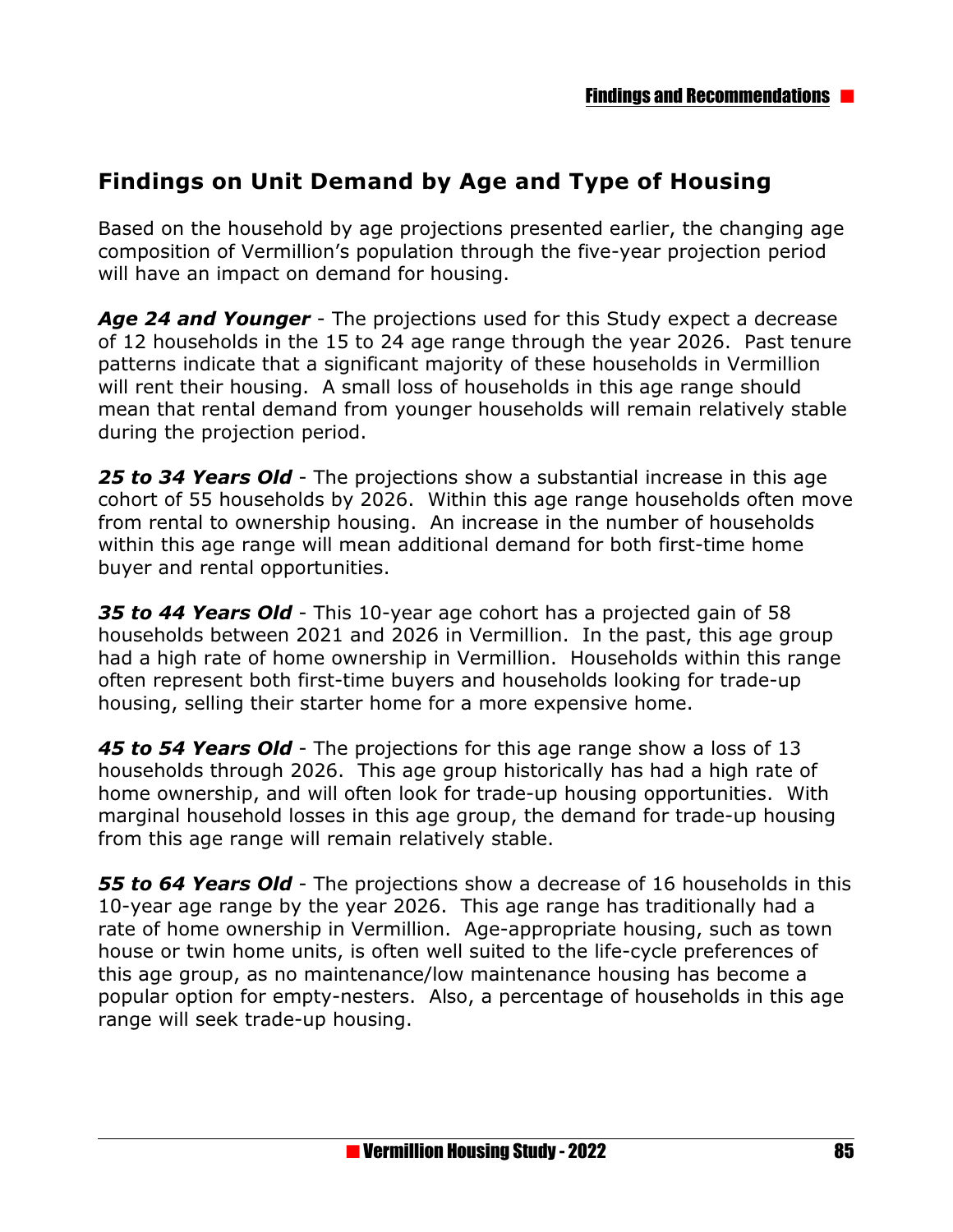*65 to 74 Years Old* - Strong household growth is expected in Vermillion within this age range, with the projections showing an increase of 76 households by the year 2026. While this group will begin moving to life-cycle housing options as they age, the younger seniors are still predominantly home owners. Once again, preferences for age-appropriate units should increase from household growth within this age cohort.

*75 Years and Older* - A very substantial gain of 128 households is projected among seniors. Seniors in this age range often seek senior maintenance-free independent housing or senior housing with services options.

These demographic trends will be incorporated into the recommendations that follow later in this section.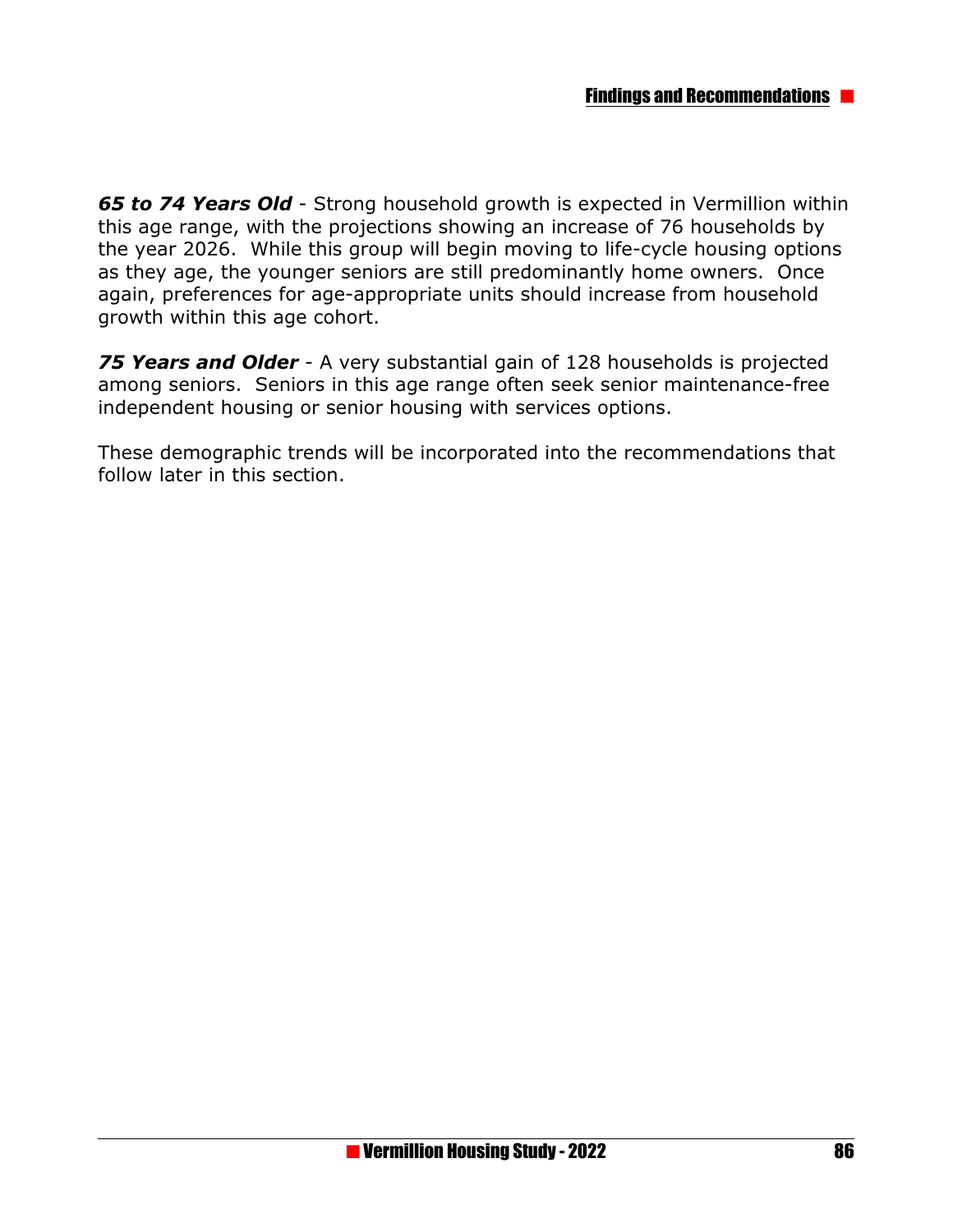## **Strengths for Housing Development**

The following strengths for the City of Vermillion were identified through statistical data, local interviews, research and an on-site review of the existing housing stock.

- **Vermillion serves as a regional center for the area The City of** Vermillion provides employment opportunities, retail/commercial options, health facilities, education opportunities, governmental services, recreational opportunities and housing options for a geographical area that surrounds the City.
- < **Vermillion is located near Sioux Falls, Sioux City and Yankton, which are also regional centers** - Vermillion is approximately 64 miles from Sioux Falls, 37 miles from Sioux City and 26 miles from Yankton. These larger communities also provide employment opportunities, retail/service options, government services, health and professional services, and cultural amenities to a large surrounding trade area.
- **Increasingly diverse housing stock** The City has a good mix of housing options, including rental housing units for lower income, moderate income, market rate and student households. The City also has town houses, twin homes, and senior with services facilities.
- **Median home price** Vermillion's median priced home, based on 2021 sales activity, is approximately \$187,500. This matches well with new homes, which is an incentive for new home construction.
- **Adequate land for development** The City has adequate land available for residential development.
- **Population and household growth for the City The City has** sustained strong population and household growth over the past two decades and the City is projected to continue to grow in the future.
- **Active housing developers in the City** Vermillion has housing developers that are willing to invest in housing projects in the community. Developers have been active in rental housing, attached ownership housing and single family development.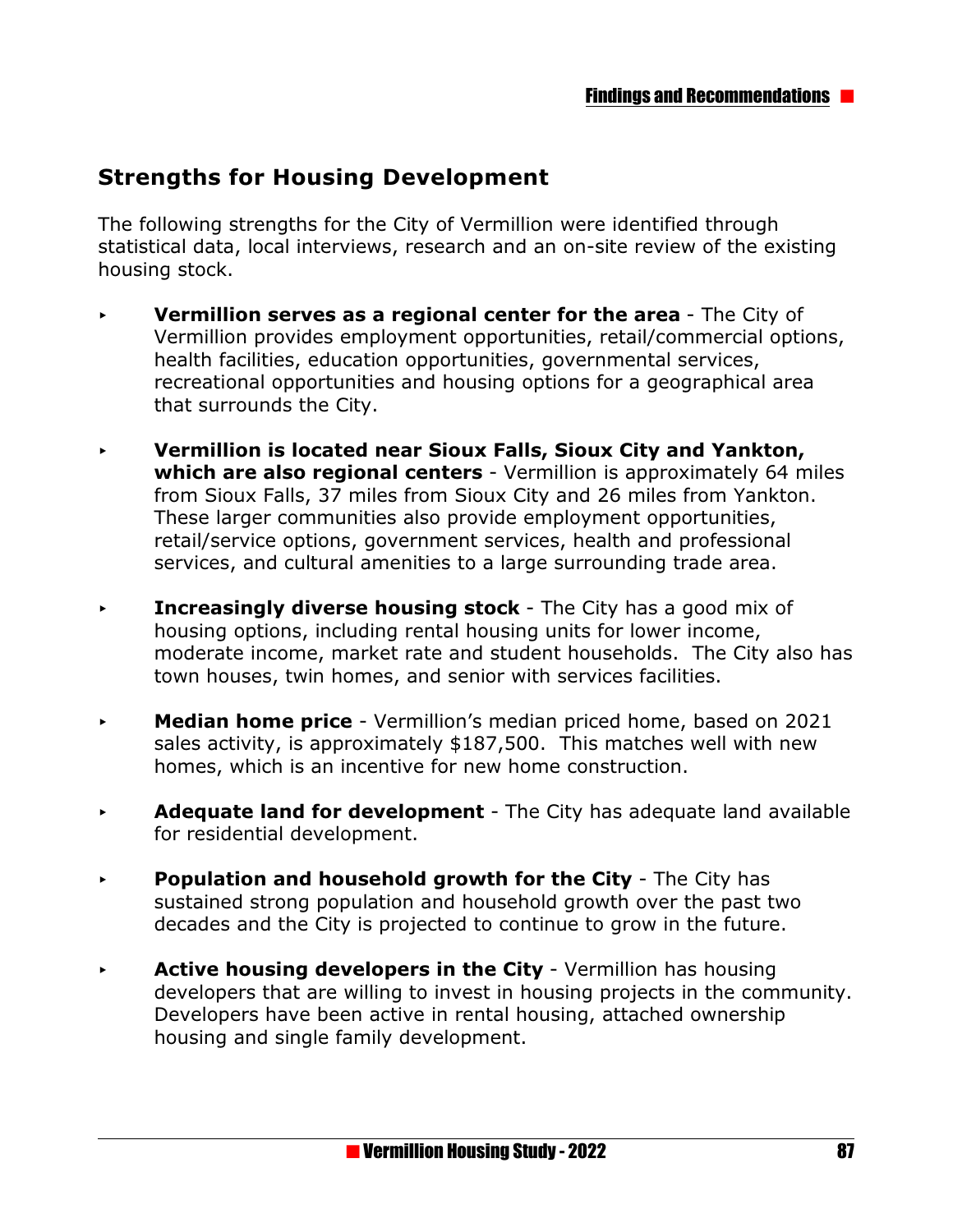- **School system** The City has a public K-12 school and a K-5 parochial school.
- < **University of South Dakota**  The University of South Dakota is located in Vermillion and provides excellent educational opportunities, cultural and recreational opportunities, sports activities, employment, etc.
- **Infrastructure** The City's public utilities and infrastructure are in good condition and can facilitate future expansion.
- **Recreational opportunities** The City has developed attractive parks and recreational opportunities that make the community a desirable place to live.
- **Commercial development** Vermillion's commercial districts are adequate to meet daily needs and new commercial development is ongoing.
- < **Available lots and lot development** The City currently has available lots for housing. Also, subdivision and lot development is ongoing.
- < **Vermillion Area Chamber and Development Company**  The Vermillion Area Chamber and Development Company is very active in promoting industrial, commercial and housing development.
- < **Vermillion Housing and Redevelopment Commission**  The Vermillion Housing and Redevelopment Commission is active in promoting housing in Vermillion and administers the Housing Choice Voucher Program.
- **Commuters** Approximately 2,552 people are commuting into Vermillion daily for employment. These commuters are a potential market for future housing construction.
- **Health facilities** Vermillion has excellent health facilities including a hospital, medical clinics and senior with services facilities.
- **Job creation** New jobs are being created in several sectors.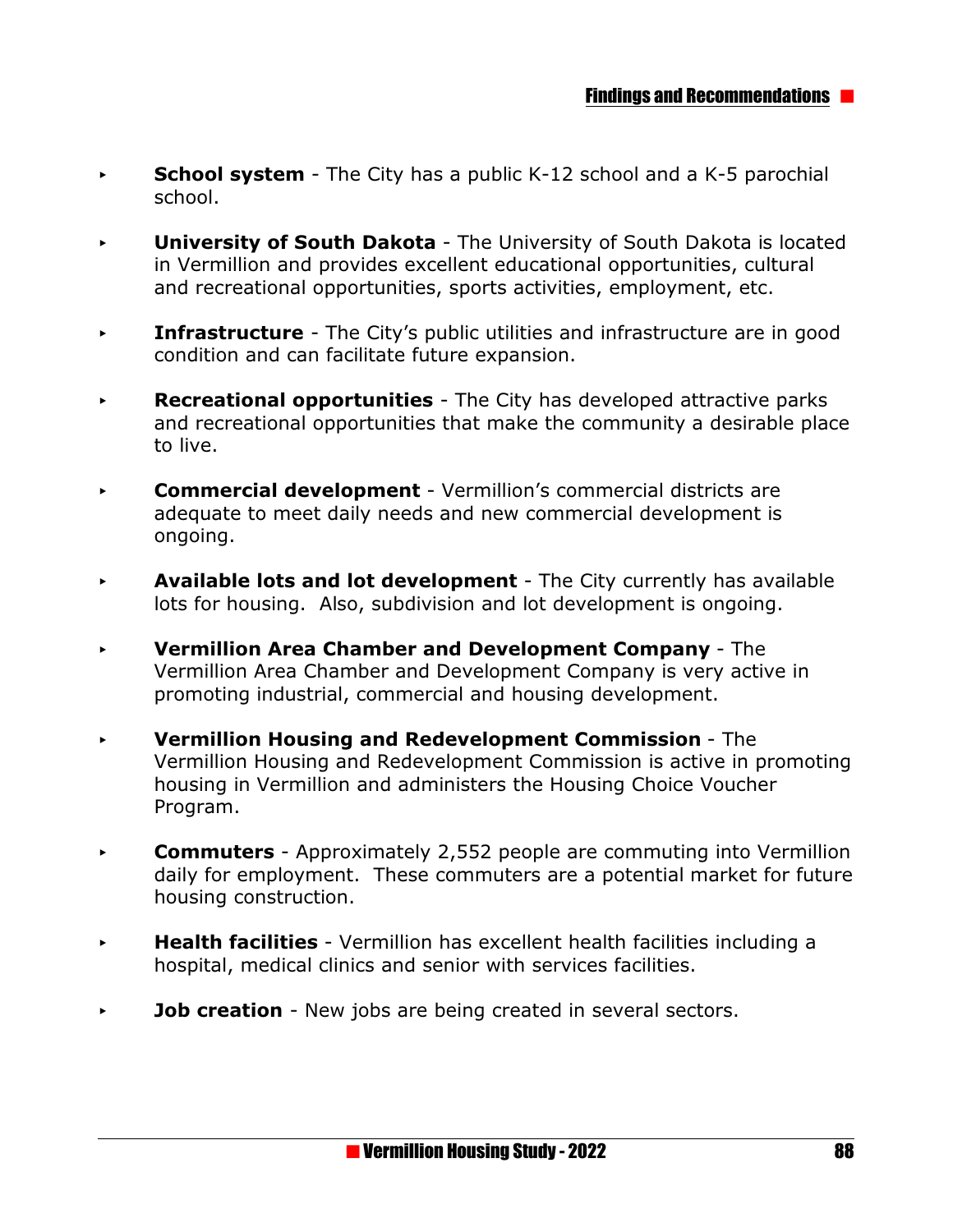## **Barriers or Limitations to Housing Activities**

Our research also identified the following barriers or limitations that hinder or prevent certain housing activities in the City of Vermillion.

- **Proximity to Yankton** Although it is a strength to be located in close proximity to Yankton, it is also a barrier as Vermillion must compete with Yankton, which also offers attractive residential opportunities and other amenities and services.
- **Age and condition of the housing stock** While most of the housing stock is in good to excellent condition, some of Vermillion's existing stock is in need of improvements to meet expectations of potential buyers.
- < **Multi-family lots/parcels available for development** It appears that there are a limited number of lots that are available for multi-family development. However, large tracts of undeveloped land do exist.
- **Lower-paying jobs** Although Vermillion has job opportunities, some jobs are at the lower end of the pay scale and employees with these jobs have limited housing choices.
- **Competition with rural lots** The Vermillion area has rural lot opportunities, which may compete with available lots within the city limits of Vermillion.
- **Cost of new construction** The cost of land, infrastructure and housing unit construction make it difficult to develop affordable work force housing.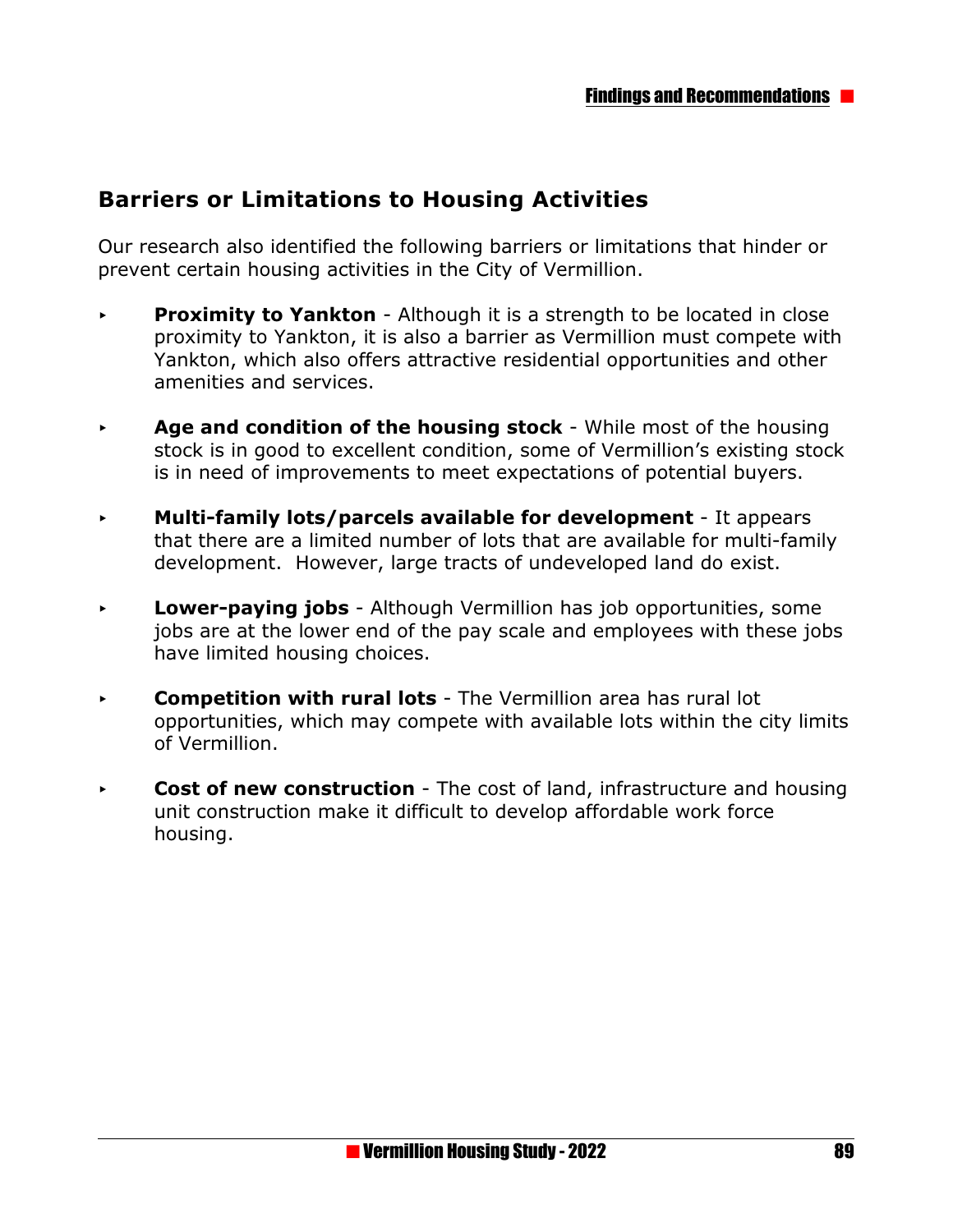## **Recommendations, Strategies and Market Opportunities**

Based on the research contained in this Study and the housing strengths and barriers identified above, we believe that the following recommendations are realistic options for Vermillion. They are based on the following strategies:

- **Develop life cycle housing** It is vital for a self-contained community to provide housing opportunities for all ages and household types. These housing opportunities enable a community to thrive, and allow households to live in the community throughout their lives.
- **Promote new construction** New construction provides housing opportunities, stimulates the economy and upgrades the community's housing stock. Both new owner-occupied single family homes and rental units are needed to provide households in Vermillion with housing options and to assure a healthy housing stock into the future.
- < **Maintenance and improvement of the housing stock that already exists** - While significant housing construction will occur in coming years, most of the housing opportunities will continue to be provided by the housing stock that is already on the ground. This is especially important for affordable housing opportunities, as it will almost always be less expensive to offer an affordable unit through rehabilitation versus new construction. Units that are lost due to deterioration and obsolescence cannot be replaced for a similar price. Evidence suggests that the majority of the existing stock is generally being well maintained, however, some of the housing needs repair. Emphasis on continued housing rehabilitation will be important to meet future housing needs.
- **Promote home ownership** Home ownership is the preferred option for most households. Home ownership assists in creating community stability and commitment to the community. There are many younger families that are renting their housing. These households may be interested in home ownership, if an affordable opportunity is available.
- **Prioritize community housing goals** Many of the recommendations in the Study will require staff-intensive efforts. The City should prioritize its housing goals and establish a plan to achieve its goals.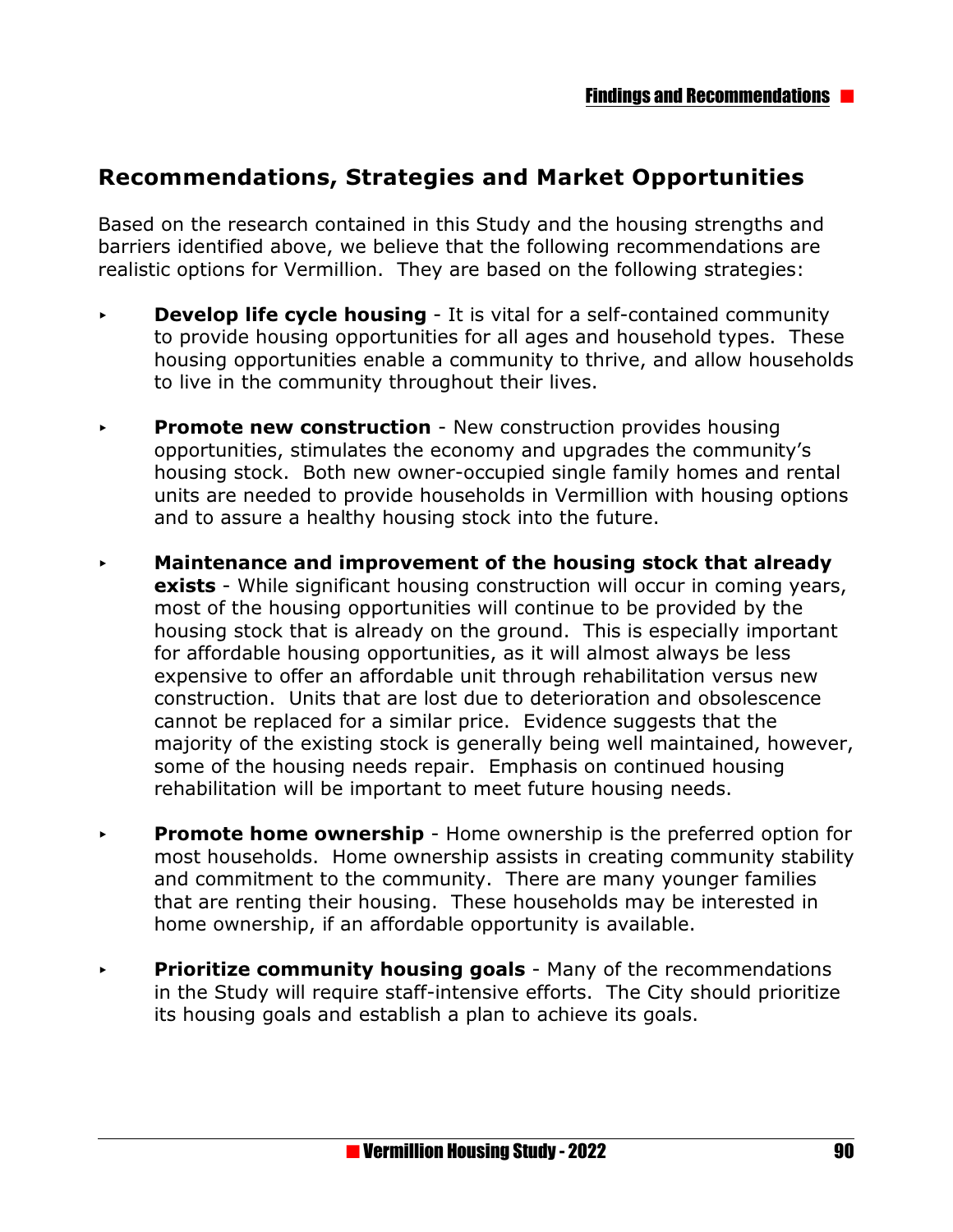It is very difficult to meet all of the objectives as the balance of the objectives are very sensitive. An overly aggressive or overly passive approach to any of the objectives can cause problems in achieving the other objectives. For example, overbuilding new rental housing units could lead to vacancy problems in older, less marketable units in the community, causing these units to deteriorate in quality. The recommendations of this section attempt to provide a balanced approach to addressing the housing needs of Vermillion.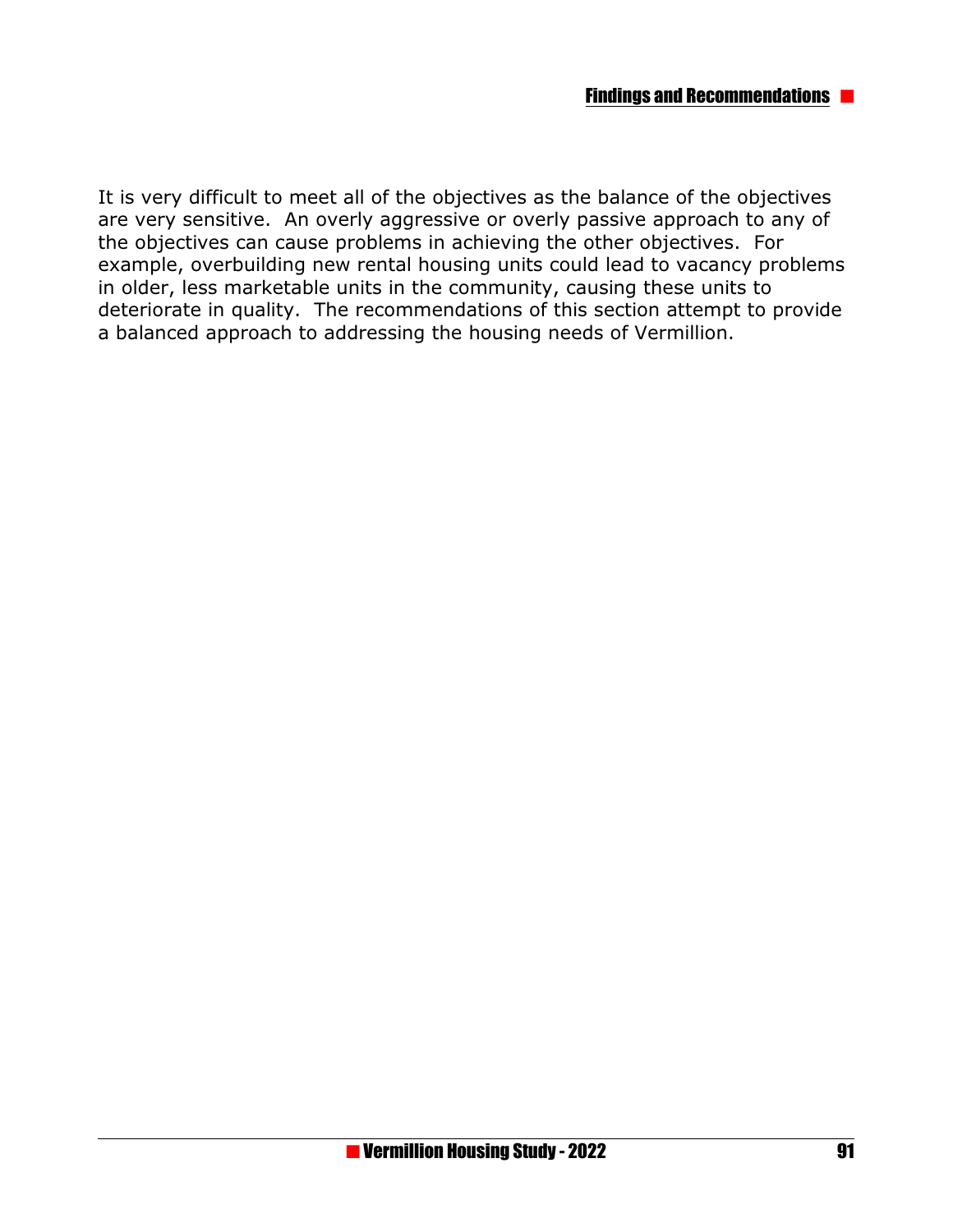## **Summary of Findings/Recommendations**

The findings/recommendations for the City of Vermillion have been formulated through the analysis of the information provided in the previous sections. The 2022 Vermillion Housing Study includes a total of 24 recommendations divided into the following five categories:

- < **Rental Housing Development**
- < **Home Ownership**
- < **Single Family New Construction**
- < **Housing Rehabilitation**
- < **Other Housing Initiatives**

The findings/recommendations for each category are as follows:

|                       | <b>Findings and Recommendations for the City of Vermillion</b>                          |  |  |  |
|-----------------------|-----------------------------------------------------------------------------------------|--|--|--|
|                       | <b>Rental Housing Development</b>                                                       |  |  |  |
| 1.                    | Develop 56 to 60 market rate rental units                                               |  |  |  |
| 2.                    | Consider the development of 40 to 44 additional tax credit units                        |  |  |  |
| 3.                    | Develop 12 to 14 subsidized rental housing units                                        |  |  |  |
| 4.                    | Develop 16 to 20 additional senior housing service intensive (assisted living<br>units) |  |  |  |
| 5.                    | Develop 30 to 34 senior independent/light services market rate units                    |  |  |  |
| 6.                    | Develop mixed-use commercial/housing projects                                           |  |  |  |
| 7.                    | Continue to utilize the Housing Choice Voucher Program                                  |  |  |  |
| 8.                    | Findings on student-oriented housing                                                    |  |  |  |
| <b>Home Ownership</b> |                                                                                         |  |  |  |
| 9.                    | Utilize and promote all programs that assist with home ownership                        |  |  |  |
| 10.                   | Monitor the need to develop a purchase/rehabilitation program                           |  |  |  |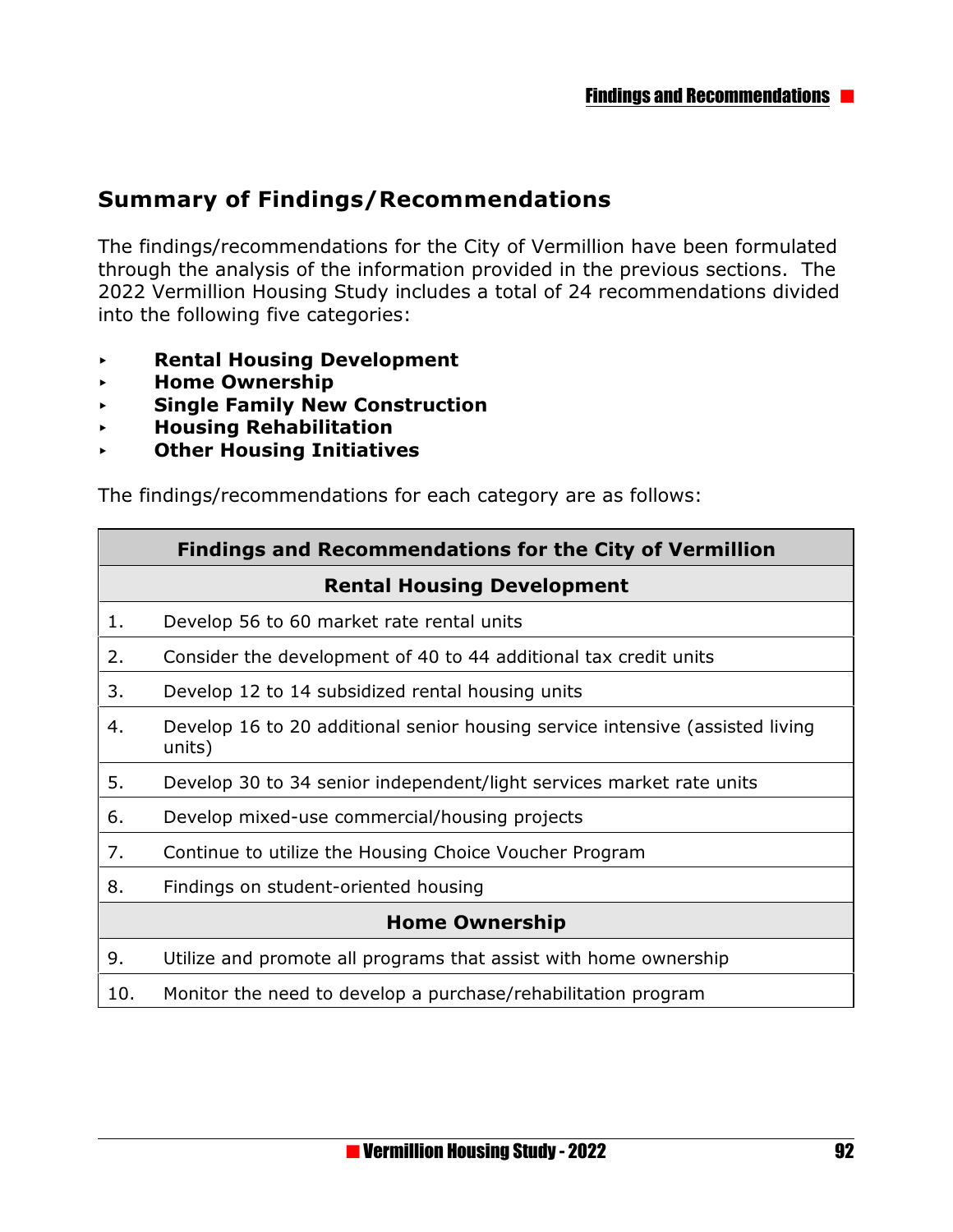#### **Findings and Recommendations for the City of Vermillion**

#### **New Construction**

- 11. Lot availability and development
- 12. Develop additional residential lots and subdivisions
- 13. Promote townhouse and twin home development
- 14. Strategies to encourage continued residential lot sales and new home construction in Vermillion
- 15. Coordinate with agencies/nonprofits that develop affordable housing

#### **Housing Rehabilitation**

- 16. Promote rental housing rehabilitation programs
- 17. Promote owner-occupied housing rehabilitation programs
- 18. Continue the Rental Registration and Inspection Program

#### **Other Housing Initiatives**

- 19. Encourage employer involvement in housing programs
- 20. Acquire and demolish dilapidated structures
- 21. Develop mobile home park improvement programs
- 22. Create a plan and continue coordination among housing agencies
- 23. Strategies for Downtown Redevelopment and Commercial Development
- 24. Develop home ownership and new construction marketing programs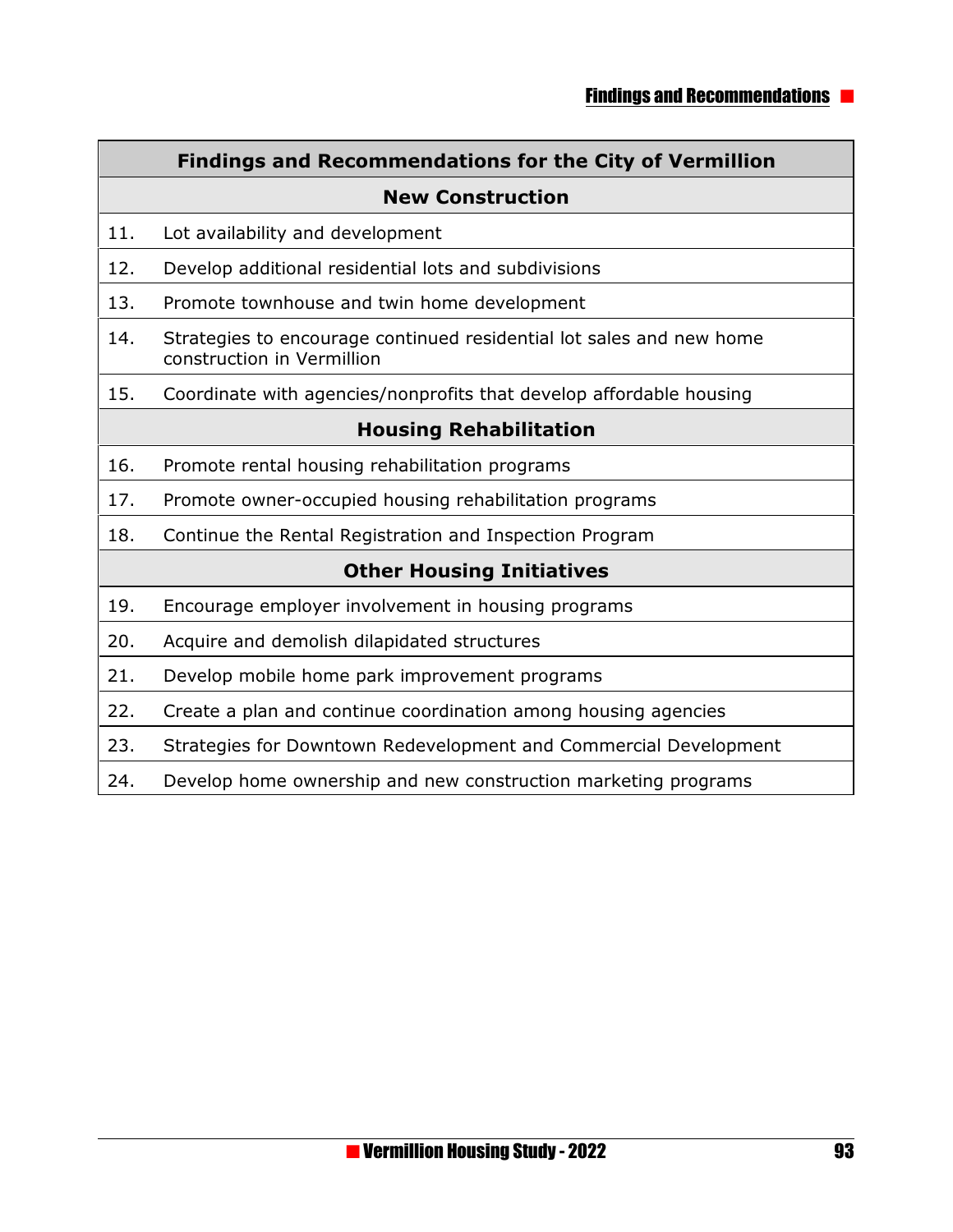Findings and Recommendations

# **Vermillion - Recommendations Rental Housing Development**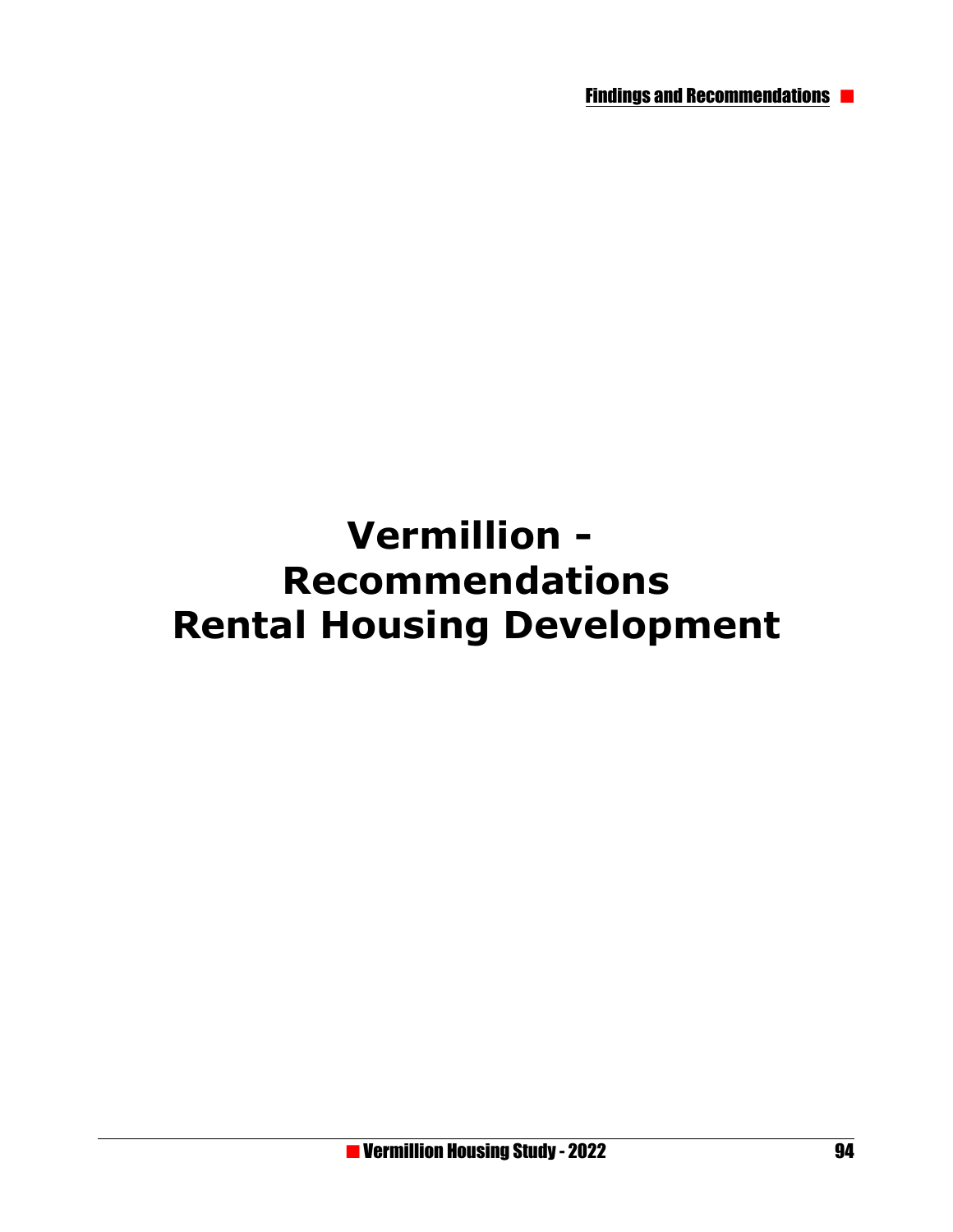## **Rental Housing Development**

#### **Overview**

The City of Vermillion has been successful in attracting new rental housing construction activity. From 2010 to 2021, approximately 480 rental units have been constructed or are under construction in Vermillion. Of the total 480 rental units constructed since 2010, 400 units are conventional market rate housing and 80 units are moderate rent tax credit units.

With the rental housing construction in Vermillion from 2010 to 2021, the City's rental tenure rate has probably been increasing, it is estimated that the rental rate in Vermillion may be as high as 60% in 2022.

Demand for new rental housing in Vermillion is generated from three factors:

- **EXECUTE:** Growth from new households
- < Replacement of lost units
- $\rightarrow$  Pent-up demand from existing households

Household projections for Vermillion expect significant household growth. From 2021 to 2026, it is projected that there will be a gain of approximately 276 households in Vermillion. Approximately 50% of these households will be rental households, thus, there will be growth-generated demand for 138 additional rental units over the next five years.

Demand created by replacement of lost units is more difficult to determine, but the best available evidence suggests that the City will lose only three to four rental units per year from 2021 to 2026. As a result, approximately 15 to 20 additional units will be needed over the next five years to replace lost units. In some cases, this unit replacement will be necessary as existing units are removed from the inventory through demolition or conversion. Also, in some cases, the unit replacement may be due to single family rental houses converting to owner-occupancy.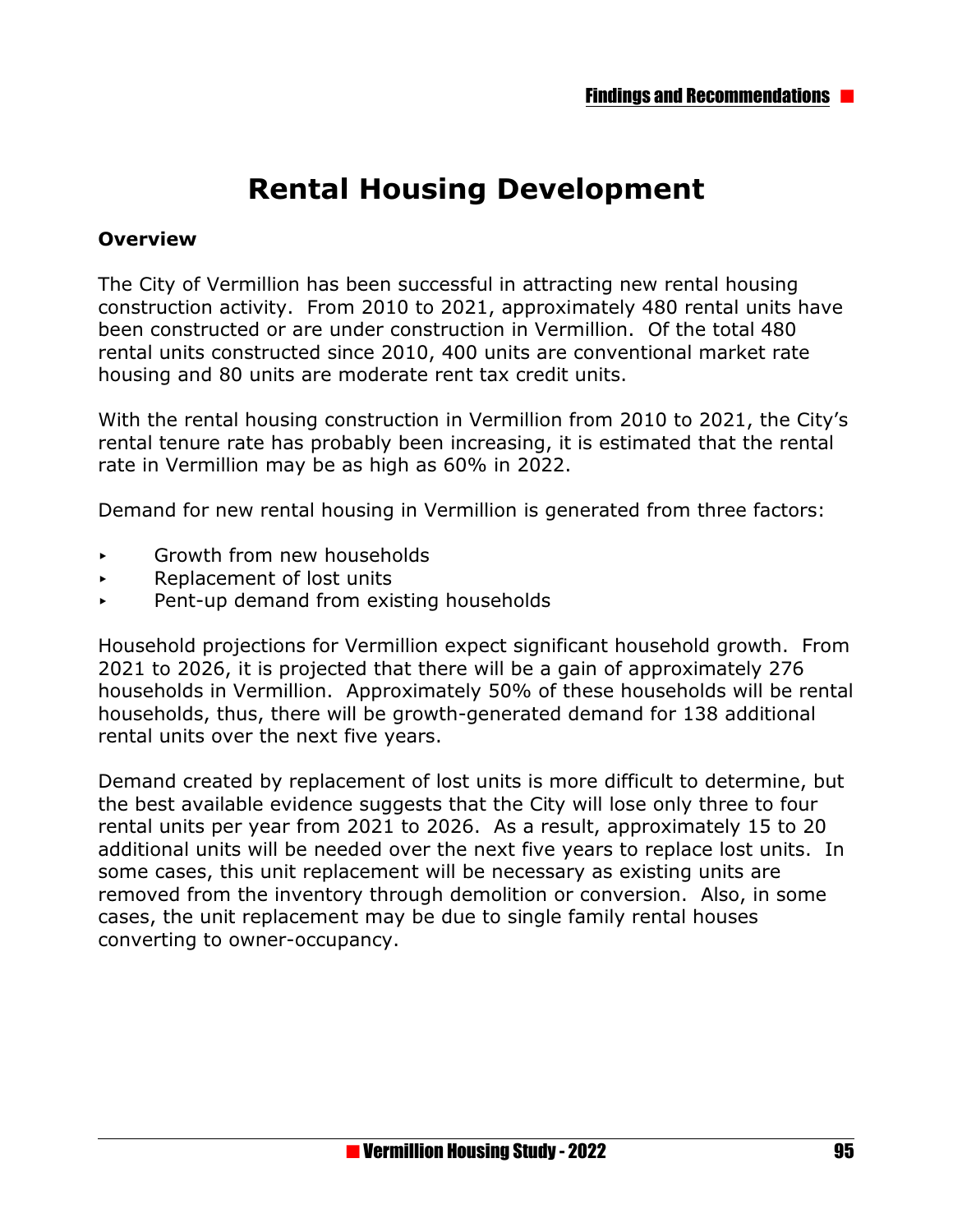Pent-up demand also exists. As part of this study, a rental survey was conducted. There were 1,420 rental units that were contacted and surveyed. The survey found a 1.4% vacancy rate in general occupancy market rate units, no vacancies in the moderate rent tax credit units, and an 8.2% vacancy rate in the City's subsidized projects. The senior with services project reported several vacant beds, although this may have been due in part to staffing limitations.

Based on low rates of vacancy in certain segments, we identified pent-up demand for market rate units, tax credit/moderate rent units, subsidized units, senior independent/light services units and assisted living in Vermillion.

These three demand generators, after factoring current vacancy rates, show a need for 154 to 172 rental units in Vermillion over the next five years. Based on the factors stated above, we recommend the development of the following new rental units from 2022 to 2026.

| $\blacktriangleright$ | <b>General Occupancy Market Rate</b>               | 56-60 units   |
|-----------------------|----------------------------------------------------|---------------|
| $\blacktriangleright$ | Tax Credit/Moderate Rent                           | 40-44 units   |
| $\blacktriangleright$ | Subsidized                                         | 12-14 units   |
| $\blacktriangleright$ | Senior (Independent/Light Services) 30-34 units    |               |
| $\blacktriangleright$ | Senior with Services (Assisted Living) 16-20 units |               |
|                       | Total                                              | 154-172 units |
|                       |                                                    |               |

For 154 to 172 additional rental units to be developed over the next five years, affordable land and infrastructure must be available for multi-family construction. Additionally, the City of Vermillion should continue to develop amenities that make Vermillion an attractive residential option for households. Also, student enrollment will continue to have a significant impact on rental housing demand in the future.

#### **1. Develop 56 to 60 general occupancy market rate rental units**

**Findings:** Approximately 87% of the rental housing in the City of Vermillion can be classified as general occupancy market rate housing. These units are free of any specific occupancy restrictions such as financial status, age, or student enrollment. Market rate housing does not have any form of rent controls, other than those imposed by the competitive marketplace. Compared to other similar sized cities, Vermillion's percentage of market rate rental housing is relatively high.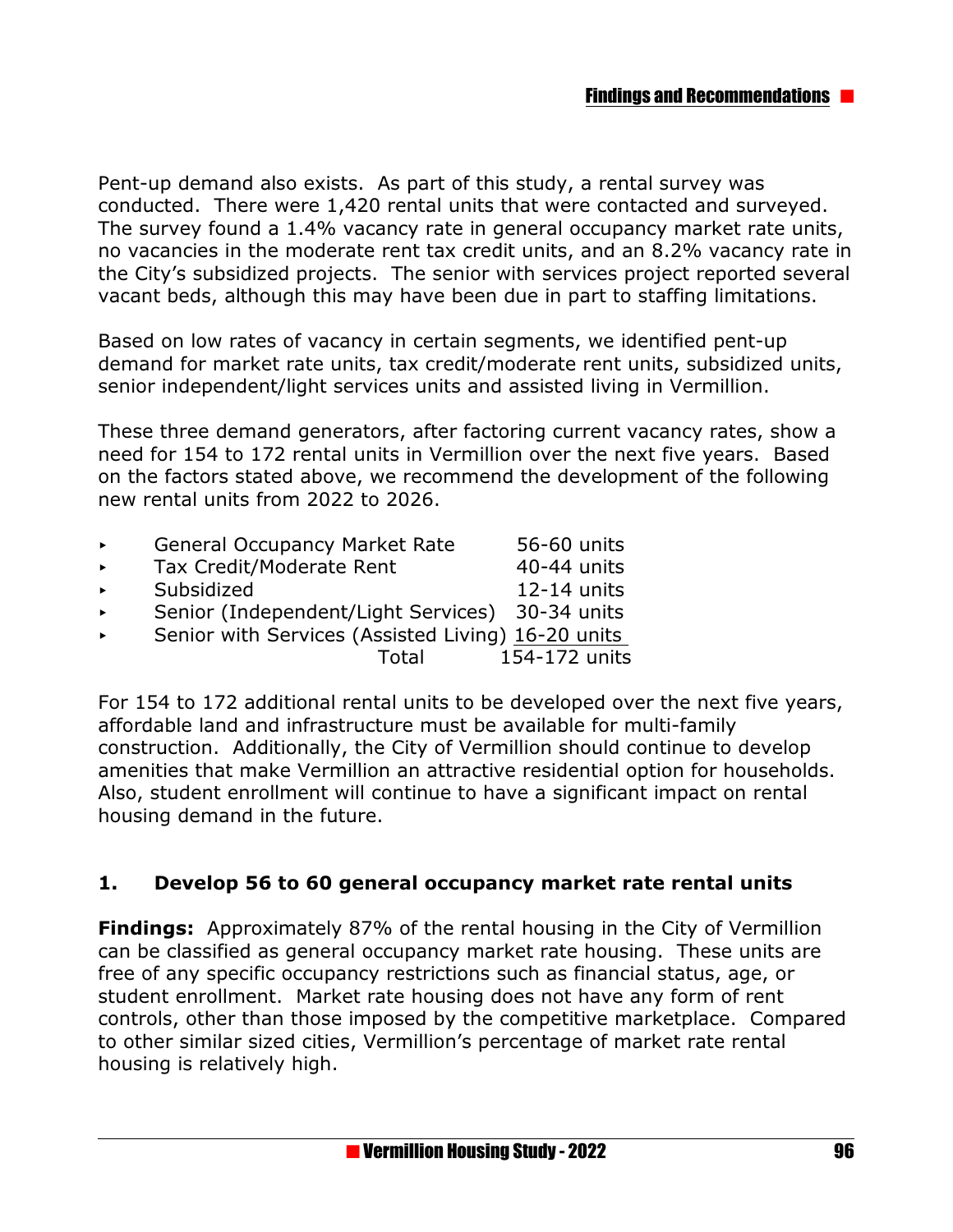The entire rental inventory in the City included approximately 2,600 total units in 2021. We believe that approximately 2,264 of these units are best described as market rate rental housing. It should be noted that although a high percentage of the rental housing in Vermillion is considered market rate, it is estimated that 60% to 70% of the market rate units are occupied by students.

Of the 1,158 market rate rental units we surveyed, we found 16 vacancies for a vacancy rate of 1.4%, which is significantly below the healthy market range of 3% to 5%. The rental property owners and managers reported high occupancy rates and good demand for market rate housing.

There is a wide variation in rental rates in the market rate segment in the City of Vermillion. The prevailing gross rent range is \$450 to \$550 for a studio unit, \$520 to \$700 for a one-bedroom unit, \$650 to \$950 for a two-bedroom unit and \$900 to \$1,450 for a three-bedroom unit.

**Recommendation:** As stated earlier in this section, rental housing demand is based on household growth, pent-up demand and replacement of housing units that have been demolished or converted. Based on this combination of demand generators, we believe that it is reasonable to plan for the production of 56 to 60 market rate rental units over the next five years from 2022 to 2026.

Based on our research, there is a need for all sizes of rental units, thus, the new units constructed over the next five years should be one, two and threebedroom units.

Town home-style units or high quality apartment buildings are both options in addressing the need for market rate units. The projects, to be successful, should have 'state of the art' amenities. It may be advantageous for new units to be constructed in smaller project phases. This strategy allows the new units to be absorbed into the market.

There are two market rate rental segments in Vermillion. One segment is seeking a high quality unit and can afford a higher rent. The second segment is seeking work force housing and a more modest rent. This segment may not qualify for subsidized or tax credit rental units, but affordability is still an issue.

There is a continued need to construct both types of market rate rental housing, thus, there is a wide rent range in the following table reflecting the two segments. To construct the workforce housing and charge affordable rents, land donations, financial assistance, tax increment financing and other resources may be needed.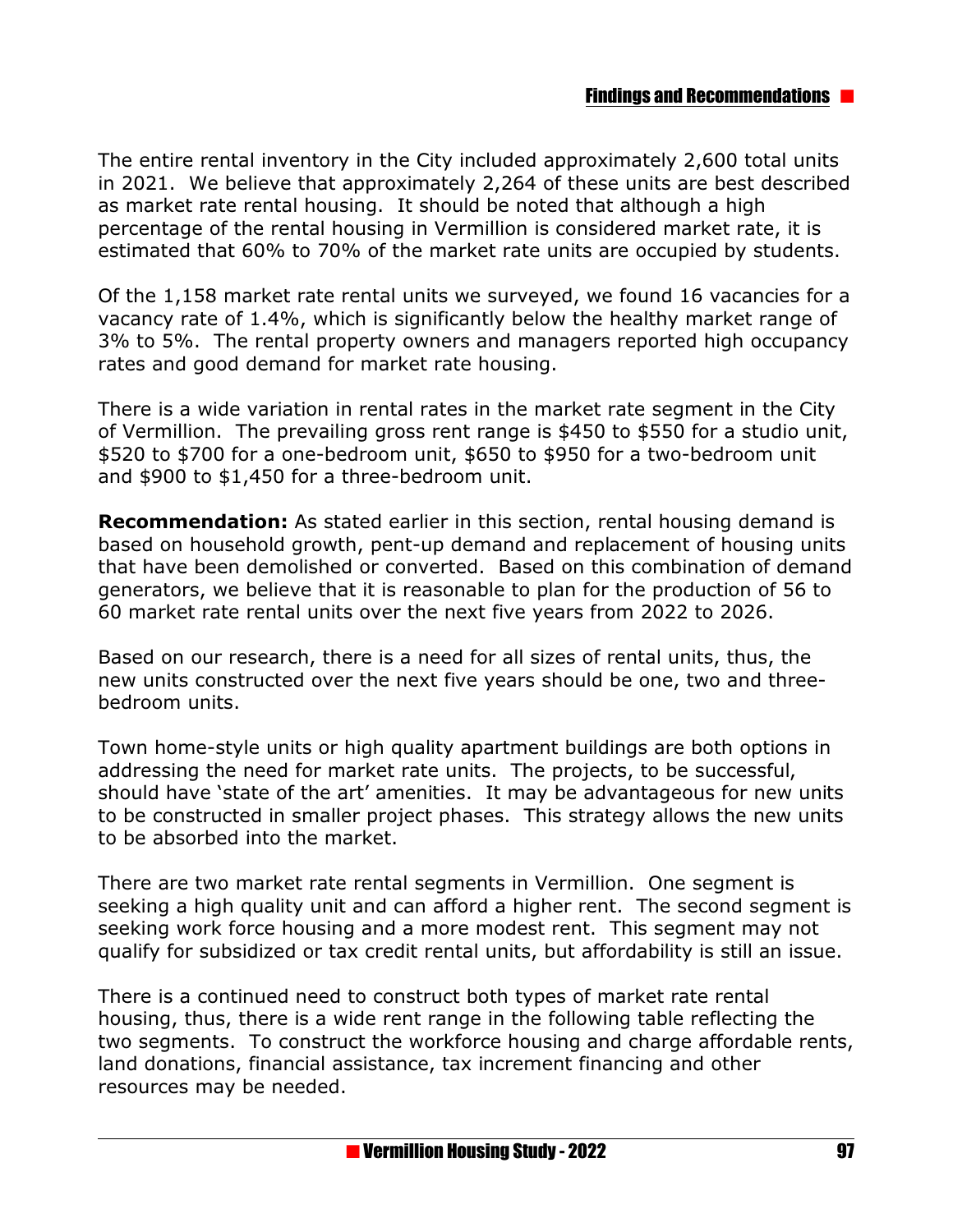There are developers that have constructed rental units in Vermillion and may have an interest in continuing to develop rental housing in Vermillion. Also, SDHDA has programs available for rental housing development including the DakotaPlex Program.

We recommend the development of 56 to 60 rental units over the next five years, with a unit mix and rent levels as follows:

#### **Recommended unit mix, sizes and rents for the Vermillion Market Rate Housing Units:**

| Unit Type     | No. of Units | Size/Sq. Ft.    | Rent              |
|---------------|--------------|-----------------|-------------------|
| One Bedroom   | $10 - 11$    | $650 - 800$     | $$800 - $1,050$   |
| Two Bedroom   | $34 - 36$    | $850 - 1,050$   | $$900 - $1,400$   |
| Three Bedroom | $12 - 13$    | $1,100 - 1,250$ | $$1,200 - $1,600$ |
| Total         | $56 - 60$    |                 |                   |

**Note:** The recommended rents are gross rents including all utilities. The rents are quoted in 2022 dollars.

If possible, it would be advantageous for some of the units to have a rent structure at or below the rent limits for the Housing Choice Voucher Program. This would allow lower income renter households to use a Voucher and expand the number of households that could afford the proposed rents.In 2022, the rent limits that apply to the Voucher Program are:

- $\cdot$  1 bedroom \$656
- $\sim 2$  bedroom \$863
- $\sim$  3 bedroom \$1,207

#### **2. Consider the development of 40 to 44 tax credit/moderate rent housing units**

**Findings:** Vermillion has two tax credit projects, Madison Park Townhomes I and II, with a total of 80 units. The projects have no vacancies and waiting lists. There have been additional rental projects in Vermillion that have also utilized tax credits, but these projects have also utilized funding sources that have enabled the projects to have a deep subsidy rent structure. We continue to see unmet need for more affordable/moderate rent units. Federal low income housing tax credits are the most available development financing resource that is available for more affordable rental housing development. The tax credit projects in Vermillion were constructed in 2013 and 2020.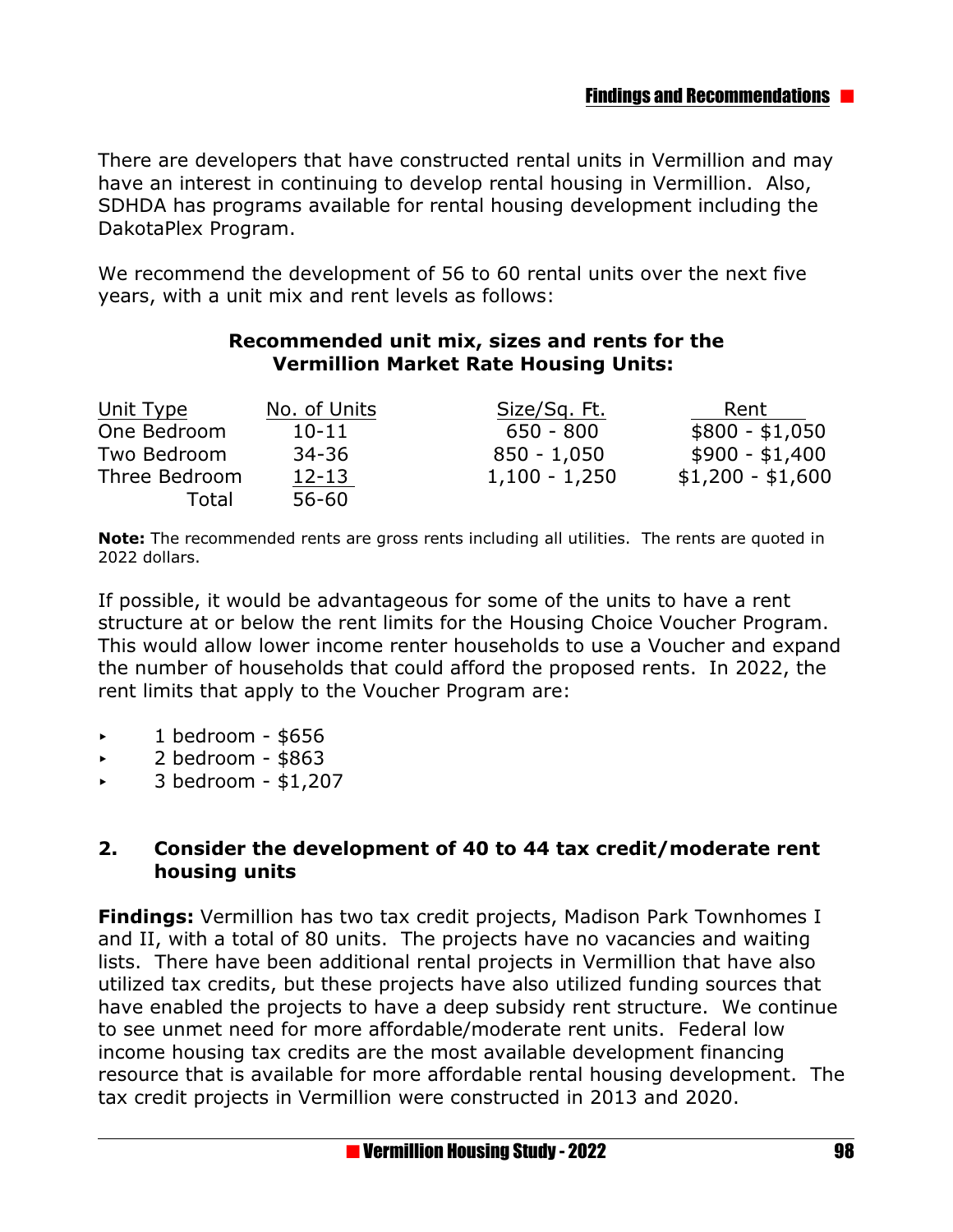Tax credit rental housing cannot serve all renter households. There are occupancy restrictions concerning household composition. There are also income limits that apply to all tax credit-assisted units. Households earning more than 60% of the HUD median income level, as adjusted by family size, cannot reside in a tax credit unit.

Since nearly all tax credit units have a moderate gross rent, there is also a higher effective income limit, as households below 30% of the HUD median may not be able to afford the monthly rent. This lower limit can be eliminated if the household has a rent assistance Housing Choice Voucher or some form of project-based rent assistance. A Housing Choice Voucher enables rental households to pay approximately 30% of their income for rent.

Most of the renter households currently residing in Vermillion are in the moderate to lower income ranges. Although some of Vermillion's renter households have a very low income, and can not afford a moderate rent unit without rent assistance, a significant percentage of all renters have an annual income between \$20,000 and \$45,000. These basic income ranges are typically targeted by tax credit projects.

The growth projections provided earlier expect the City to add as many as 138 renter households over the next five years. Over half of these households would potentially be income-qualified for a tax credit unit. However, this growth-generated demand will gradually be added over the five-year period. Additional demand would be generated from existing Vermillion and Clay County households that would move into a newly constructed affordable unit and from the pent-up demand that currently exists for moderate income rental housing in Vermillion and Clay County.

**Recommendation:** We recommend the development of 40 to 44 tax credit units in Vermillion during the next five years based on the following:

- $\triangleright$  The City of Vermillion currently has 80 tax credit/moderate rent units. There were no vacant units at the time of the survey and the manager reported that the projects have waiting lists.
- $\triangleright$  Vermillion is projected to add approximately 138 new renter households from 2022 to 2026. Past history indicates that a high percentage of these households will be in a moderate to lower income range.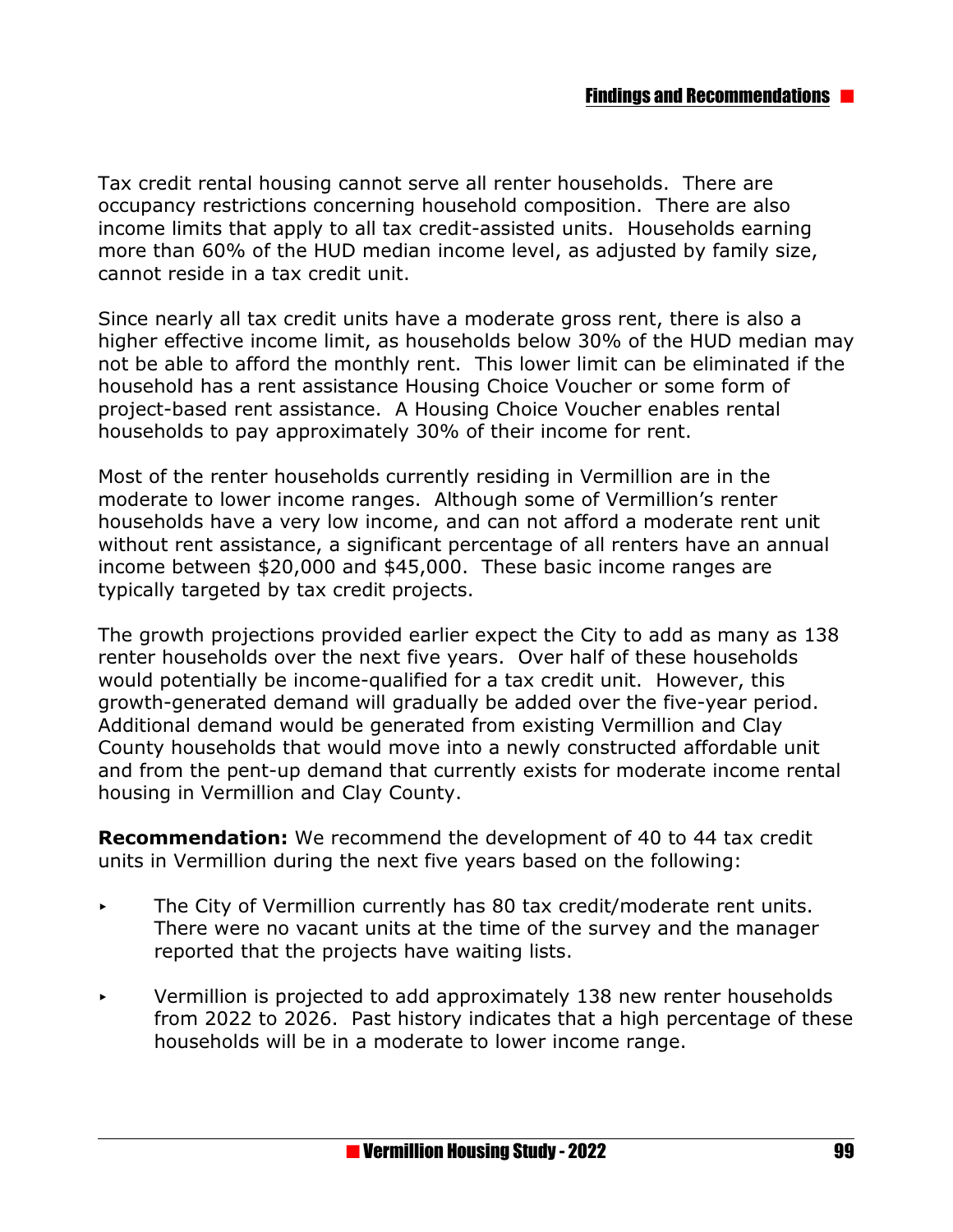- < Approximately 57% of all renter households are within the income range from approximately \$20,000 to \$45,000. These households will generally be income-qualified for a moderate rent tax credit unit. Some of these moderate income renter households cannot afford a market rate unit, but also do not qualify to live in a subsidized unit.
- $\rightarrow$  Approximately 57% of the renter households in Vermillion are paying more than 30% of their income for rent. A majority of these households are actually paying more than 35% of their income for rent.
- $\triangleright$  Vermillion is experiencing industrial and commercial growth and adding employees. Some of these employees have moderate incomes and a tax credit rental project would address their housing needs.

The 40 to 44 tax credit/moderate rent units should be primarily two and threebedroom units and serve families. It should be noted that if a local developer received financial assistance such as tax increment financing and/or land at a reduced price, rental units could potentially be developed with a rent that serves some moderate income households without utilizing tax credits.

The State of South Dakota awards tax credits annually based on a point system. Therefore, it would be necessary for the City of Vermillion to work with a developer to successfully develop a competitive tax credit project.

#### **3. Develop 12 to 14 subsidized rental housing units**

**Findings:** The term subsidized rental housing, as used in this Study, refers to rental units that have been constructed to serve low income households. In nearly all cases, subsidized housing has utilized federal resources that provide a "deep subsidy", allowing very low income people access to the housing at an affordable price.

The research completed for this Study found six federally subsidized rental projects that offer subsidized housing with rent based on income. The six projects have a total of 158 units, which include three family/general occupancy projects with 76 units and three senior projects with 82 units.

The six subsidized rental projects in Vermillion include: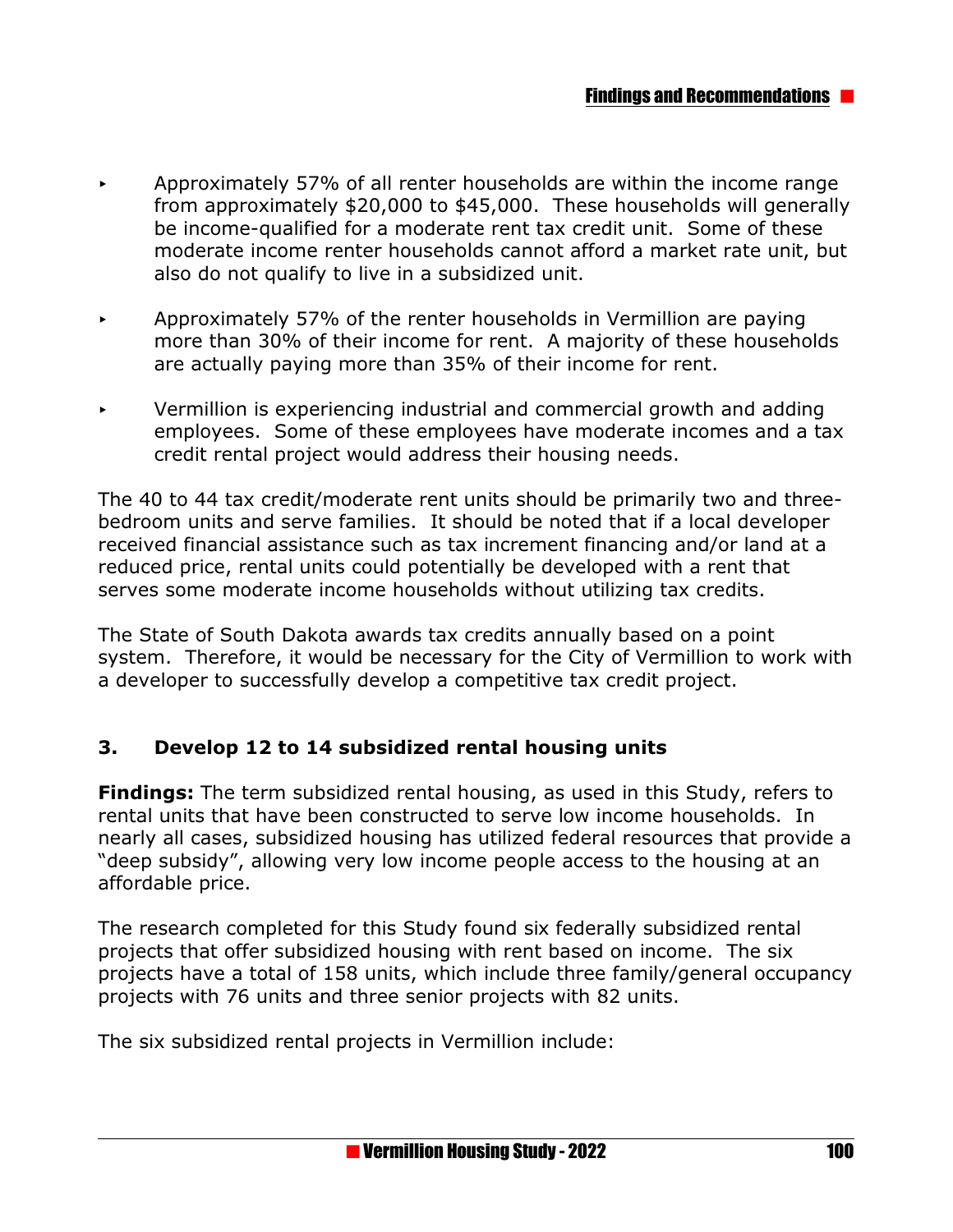- **Riverwood Apartments** Riverwood Apartments is a 24-unit USDA Rural Development general occupancy project. The 24 units include six one-bedroom and 18 two-bedroom units.
- < **Parkwood Apartments**  Parkwood Apartments is a 24-unit HUD/Section 8 general occupancy project. The 24 units include six one and 18 two-bedroom units.
- **Dakwood Apartments** Oakwood Apartments is a 28-unit HUD Section 8 general occupancy project. The 28 units include 24 two-bedroom units and four three-bedroom units.
- **River Court Apartments** River Court Apartments is a 12-unit senior USDA Rural Development project. The 12 units include eight onebedroom and four two-bedroom units.
- **Town Square Apartments I** Town Square Apartments I is a 30-unit Section 8/Tax Credit senior project. All of the units are one-bedroom.
- **Town Square Apartments II** Town Square Apartments II is a 40-unit Section 8/Tax Credit senior project. There are 36 one-bedroom units and four two-bedroom units.

The 158 units in the six subsidized projects include:

- ▶ 86 one-bedroom units
- ▶ 68 two-bedroom units
- < 4 three-bedroom units

At the time of the survey, there were 13 vacancies in the 158 subsidized units. This is a vacancy rate of 8.2%.

There were an additional five subsidized projects in Vermillion with a total 100 units, but their subsidy contracts ended and the projects converted to market rate.

There are additional "deep subsidy" resources available to Vermillion residents through the tenant-based Housing Choice Voucher Program, however, the Voucher Program has a waiting list. The Vouchers allow tenants to pay approximately 30% of their income for housing in suitable private-market rental units. The Voucher Program for the City and Clay County is administered by the Vermillion Housing and Redevelopment Commission.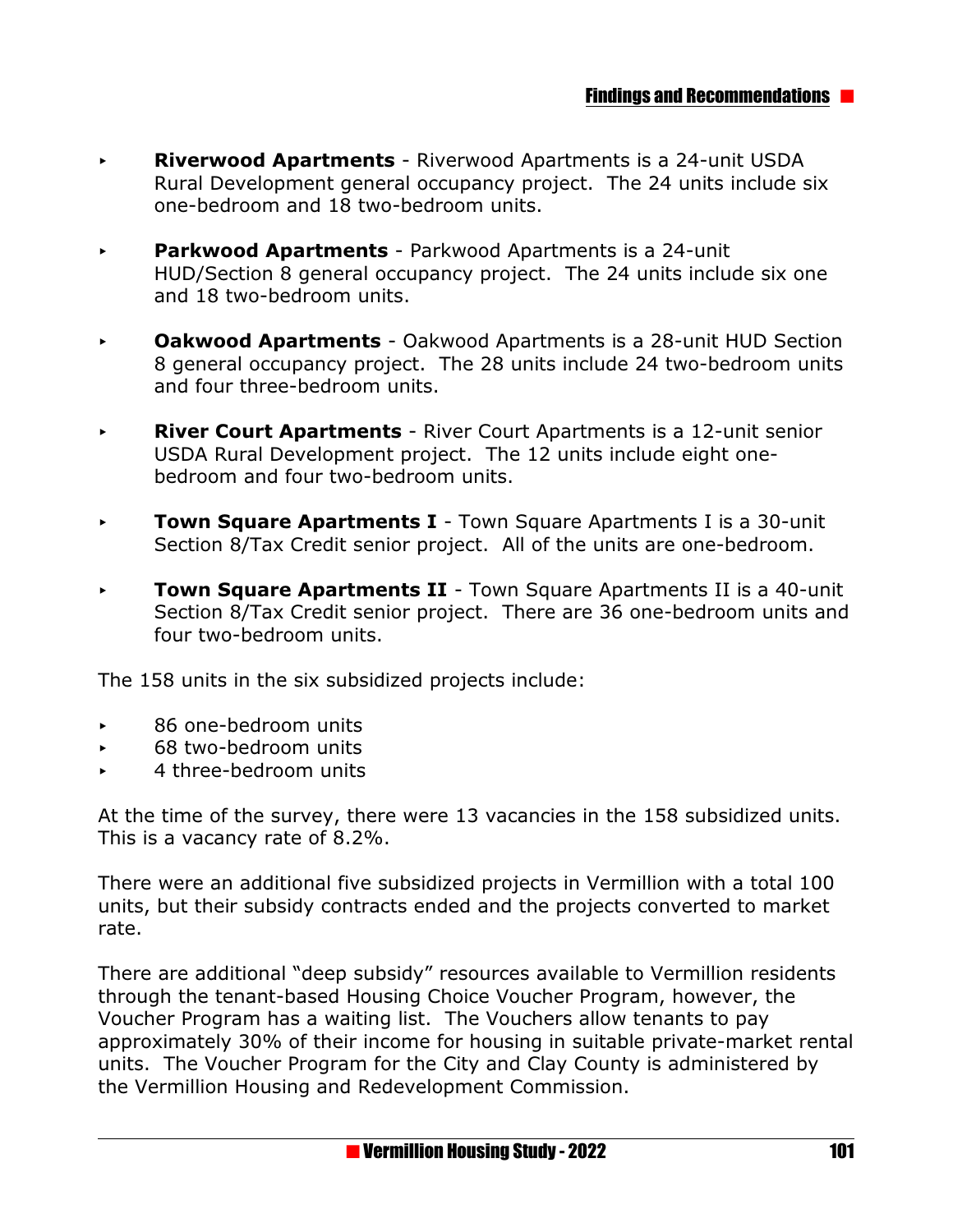Approximately 6.1% of the City of Vermillion's rental housing stock is in the subsidized category. While the percentage of subsidized housing is very small in Vermillion, the City also has 80 tax credit units and a significant number of households with a tenant-based Housing Choice Voucher. Therefore, overall approximately 14% of the City's total households have some source of housing subsidy or some form of income limits and/or rent restrictions in place in 2022.

Despite the number of income-based rental options that do exist, the 2019 American Community survey estimated that approximately 57% of all renters in the City were paying 30% or more of their income for rent. The large majority of these households were actually paying 35% or more of their income for housing. Many of the households with a severe rent burden had very low annual incomes, and would be under the income limits for subsidized housing.

**Recommendation:** Based on the cost burden data contained in the American Community Survey, the limited number of deep subsidy three-bedroom units in Vermillion and the number of subsidized units that have converted to market rate, we recommend that the City look to expand the supply of deep subsidy rental housing for lower income renters. Over the next five years, we recommend that the City attempt to construct 12 to 14 units that achieve a rent level that would be affordable to very low income households earning less than \$25,000 per year.

This recommendation represents a modest goal, since substantially more low income households in the City have a cost burden. However, over the past few decades, very few federal subsidy sources have been available for the construction of "deep subsidy" rental housing. The actual number of units that can be developed will be dependent upon access to financial resources.

In the opinion of the analysts, the highest priority would be to create general occupancy units for families and should be primarily three-bedroom units. The rent burden statistics cited above show that 86% of the cost burdened households are age 64 and younger.

Another important community strategy will be to prevent the future loss of the remaining project-based subsidized housing projects. It may be appropriate for public or nonprofit housing agencies to become involved in attempts to preserve subsidized housing resources. In some cases, private developers have utilized housing tax credits for preservation and rehabilitation of older subsidized projects that were at risk of being lost.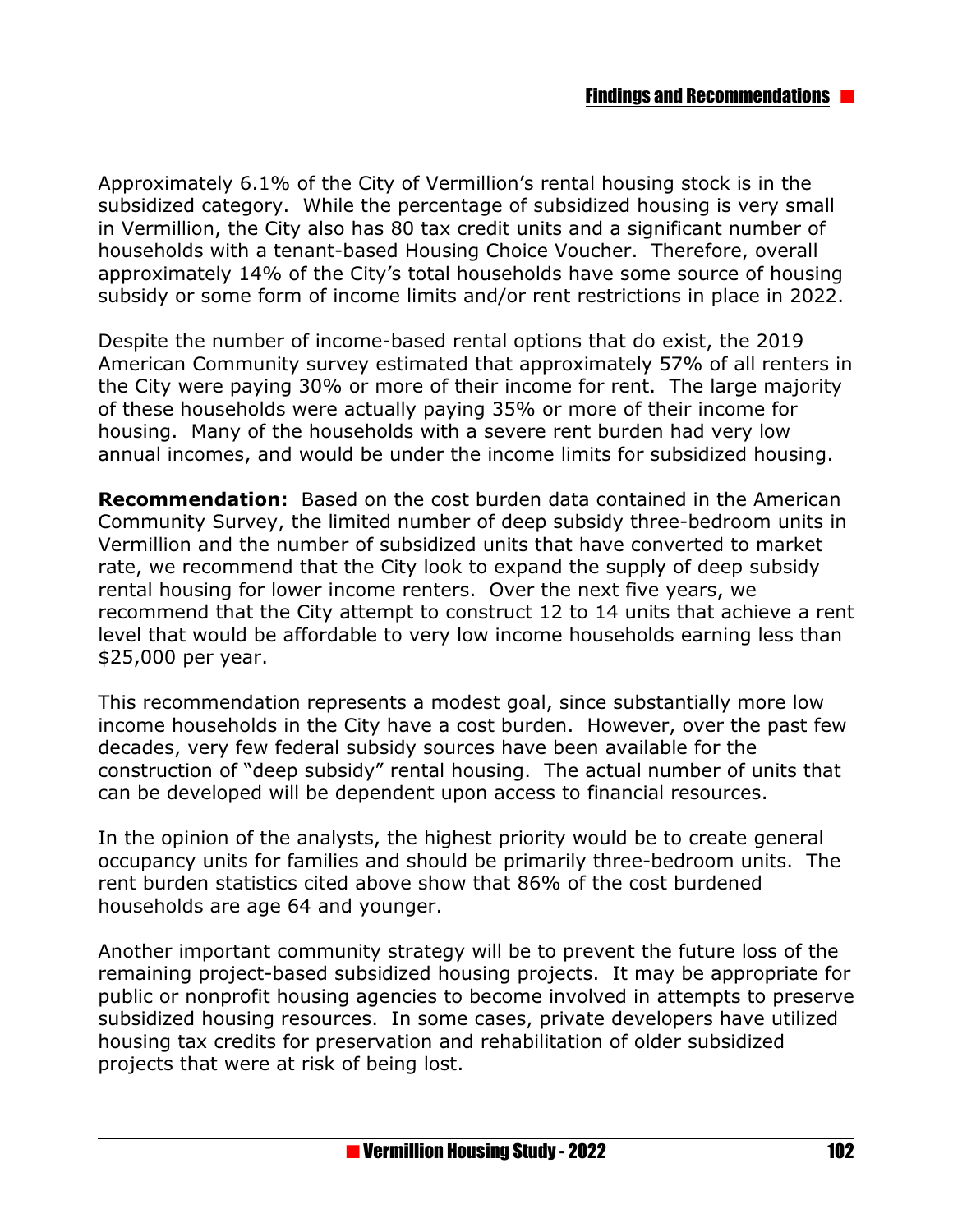Continued efforts to expand the Housing Choice Voucher Program may also be appropriate. Although Vouchers are tenant-based, and may not remain in the City if the tenant moves, the Voucher can eliminate a severe rent burden by allowing the household to apply approximately 30% of income for gross rent. The Voucher Program has a three to four-month waiting list.

#### **4. Develop 16 to 20 additional senior service intensive (assisted living) housing with services units**

**Findings:** Senior housing that provides some level of services for residents can exist in a wide range of different options. Under South Dakota law, the Department of Health is required to license the more service-intensive forms of senior housing, including Skilled Nursing Facilities and Assisted Living Centers. Lower-service forms of senior housing, referred to as Residential Living Centers by the State, are required to register with the Department of Health, but are not licensed and subject to the more stringent requirements, such as inspections, that apply to more service-intensive housing.

Vermillion currently has two senior housing with services facilities:

- < **Dakota Gardens Sanford Health**  Dakota Gardens is an assisted living facility with a 28-resident capacity. The facility provides the full array of senior assisted living services including bathing, meals, laundry, medication management, social activities, etc. At the time of the survey, the facility had several vacancies. However, the staff reported that the facility often has no vacancies and there is a waiting list.
- **Sanford Care Center** The Sanford Care Center is a 66-bed skilled nursing facility. Twelve of the beds are designated for memory care. At the time of the survey, the facility had several vacancies, partially due to the pandemic and staffing issues.

In 2021, there were 625 senior citizens, age 75 and above, that were living in Vermillion and 825 seniors living in Clay County. By the year 2026, the number of seniors over the age of 75, is projected to increase by 129 seniors in the City and there will be an increase of approximately 165 seniors in the County.

**Recommendation:** Based on the research completed for this Study, we recommend the development of 16 to 20 additional assisted living units in Vermillion over the next five years. We are also recommending the development of 30 to 34 independent/light services units as described in the following recommendation.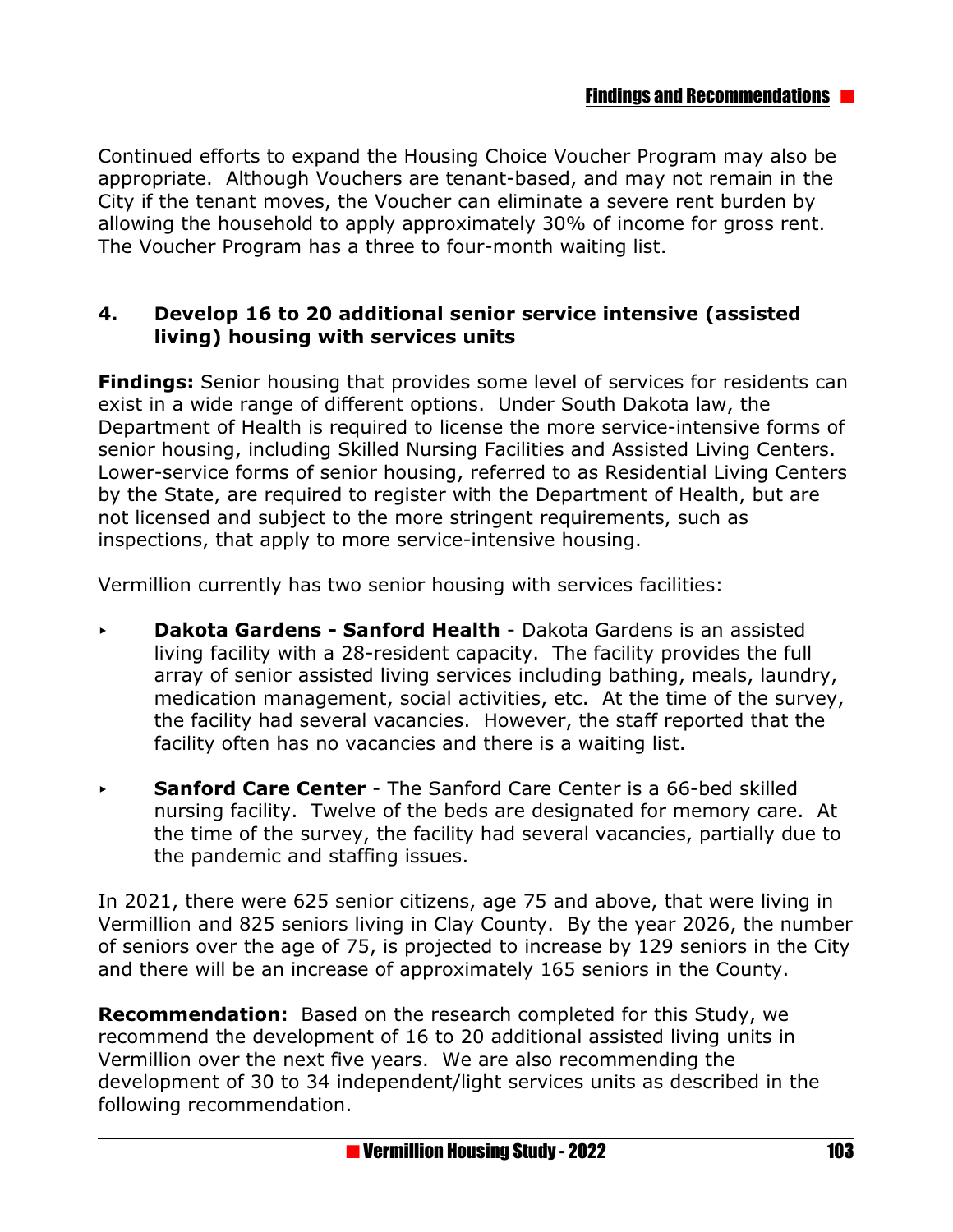*Assisted Living* - There are 28 total assisted living beds in Dakota Gardens. To be fully occupied, the facility needs a 3.4% capture rate of Clay County seniors over the age of 75. It is our recommendation that the County could support an additional 16 to 20 assisted living beds, which would be a total of 39 to 44 to 48 beds. This would be approximately a 5.3% to 5.8% capture rate.

**Skilled Nursing Home** - The research for this Study points to a decreasing reliance on nursing homes as a long-term residence option for older senior citizens. Over time, the nursing homes have tended to use more beds for rehab/recovery stays, or other specialized uses. There has also been a longstanding moratorium that limits expansion in most cases. No recommendations are offered for this type of specialized housing. Vermillion has a wellestablished provider, Sanford Care Center, with 66 beds, that serves this section of the market. Currently, the Sanford Care Center has vacancies.

*Memory Care Housing* - There are 12 memory care beds in the Sanford Care Center. We recommend that the Vermillion senior with services housing facilities continue to monitor the future need for additional memory care beds.

The purpose of the senior with services recommendations is to provide general guidance to potential developers. A developer or existing senior with services facility planning a specific project should have a project specific study conducted.

#### **5. Develop 30 to 34 senior independent/light services market rate units**

**Findings:** We are not aware of any senior independent/light services market rate rental units in Vermillion.

In 2021, there were approximately 830 households age 65 or older in Vermillion. It is projected that there will be an additional 123 households age 65 and older in Vermillion by the year 2026.

We are estimating that 3.5% to 4.0% of senior households age 65 and older in Vermillion would move into a senior independent/light services rental project. Also, the project will attract tenants from the area surrounding Vermillion.

**Recommendation:** We are recommending a 30 to 34-unit independent/light services senior project in Vermillion. The project should be designed to allow seniors to live in a unit independently. The senior project could be a one-level apartment building or town home-style units.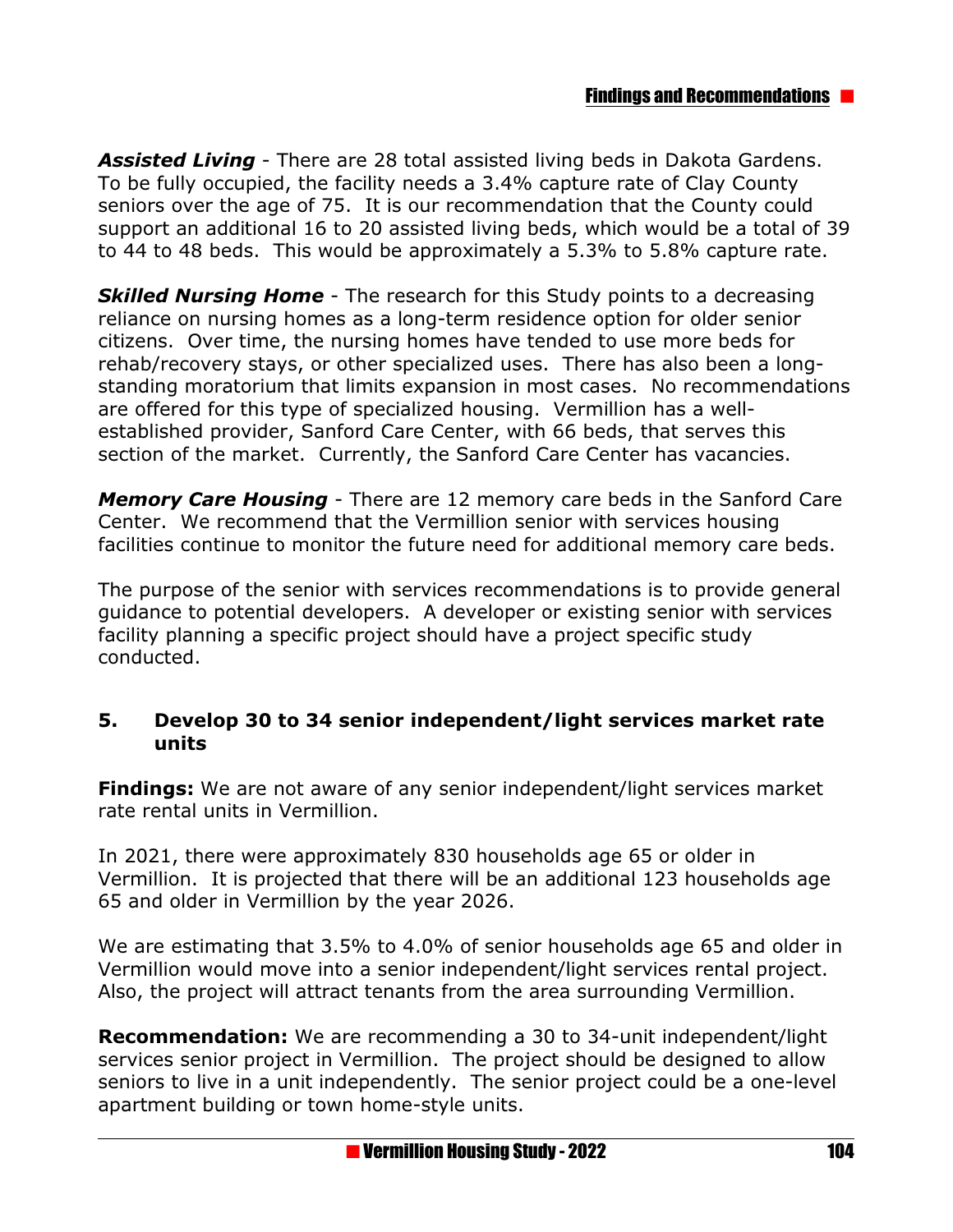The project's amenities and features should include:

- **A** community room
- **Example 24-hour call system**
- $\triangleright$  A limited access security system
- **EXECUTE:** Smoke alarms
- **Enclosed parking**
- $\triangleright$  Spacious corridor with a theme such as a street scape design

Unit features should include:

- $\sim$  30 to 34 units
	- ► 6 to 8 one-bedroom
	- 24 to 26 two-bedroom
- $\triangleright$  Floor plans that promote accessibility
- $\blacktriangleright$  Fully equipped kitchen
- < Large storage area
- **Ample closet space**
- **EXECUTE:** Laundry hookups
- **Den floor plan**
- **EXECUTE:** Private patio
- < Individually controlled heat and AC
- $\triangleright$  Raised outlets, lever door handles, lowered kitchen cabinets
- **Expansive windows**

Optional services that could be provided by community organizations or agencies could include:

- < Noon meal
- < Weekly housekeeping
- < Home healthcare
- < Social activities

Tax increment financing, land donations, low interest loans and/or other subsidies and incentives could be utilized to make the project financially feasible.

It is estimated that 50% of the units will be occupied when the project opens and three to four additional units will be rented each following month for an absorption period of five to six months.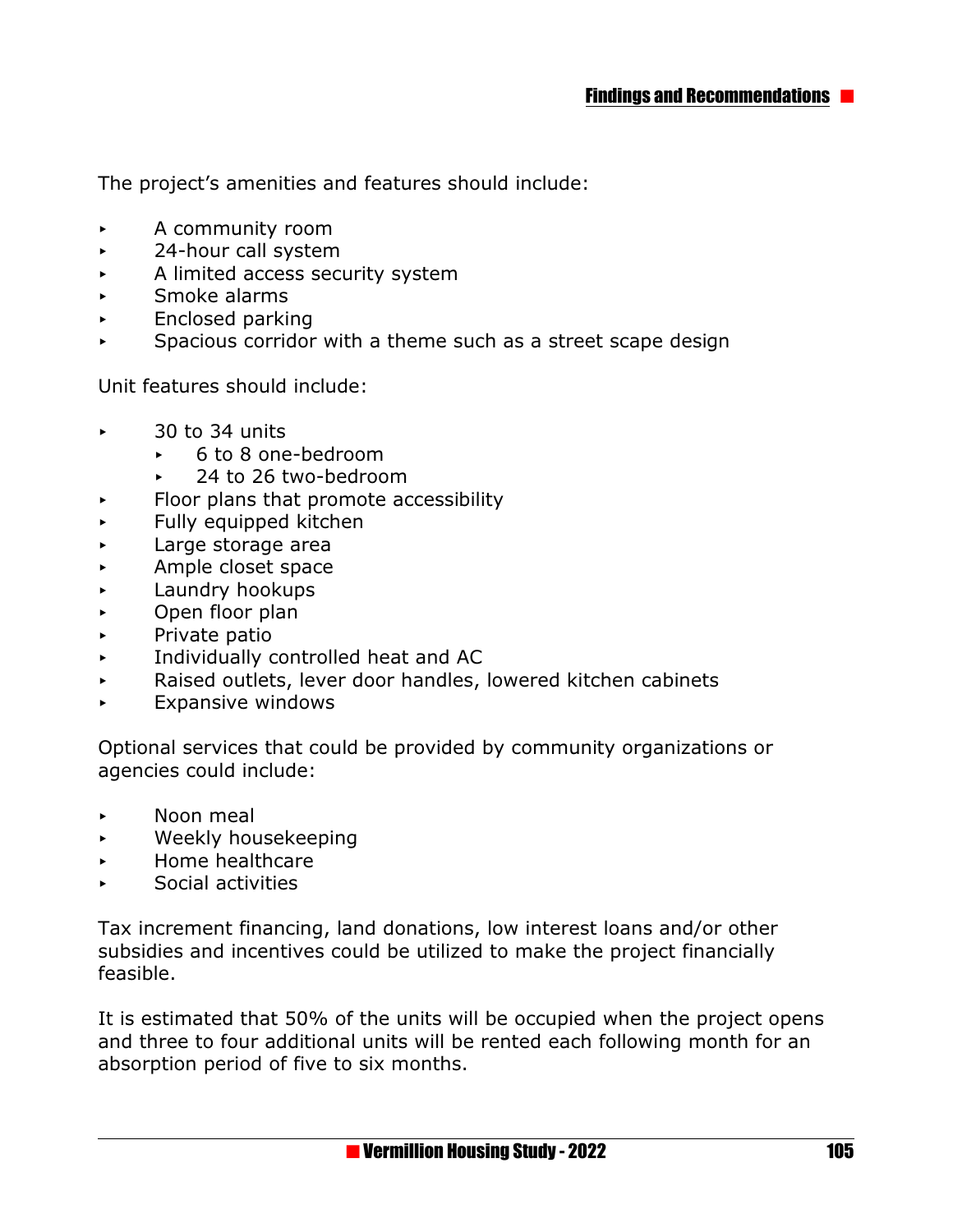The location of the project should be close to services as the project will be occupied by seniors. A high amenity location would be ideal for a senior project. If possible, the project should have land available for future project phases.

#### **6. Develop a Mixed-Use Commercial/Housing Projects**

**Findings:** New mixed-use projects have been developed in several cities comparable to the size of Vermillion. Some of these projects were developed because of market demand while others were developed to enhance the commercial district, to introduce a new product to the market or to serve as a catalyst for downtown redevelopment.

The City of Vermillion has several active commercial areas. A mixed-use rental housing/commercial project could complement the City's ongoing efforts to maintain vibrant commercial areas.

**Recommendation:** We recommend the development of mixed-use buildings in Vermillion's commercial areas. There are several potential sites in each area for a mixed-use project.

Prior to construction, a portion of the commercial space should be leased to an anchor tenant who would complement existing businesses and attract people to the commercial area. Also, there should be sensitivity to the timing of the project and type of commercial tenants the project will have, to assure the project is an asset to the commercial areas.

The rental units should be primarily market rate units, but could be mixed income with some moderate income units. The units should be one and twobedroom units. Please note that these units are not in addition to the units recommended in the previous recommendations of this section. If a mixed use building or buildings were constructed, the number of units recommended previously should be reduced.

Ideally, a private developer would construct and own the building. The City may have a role in the project by providing tax increment financing, other local funds and land at a reduced price.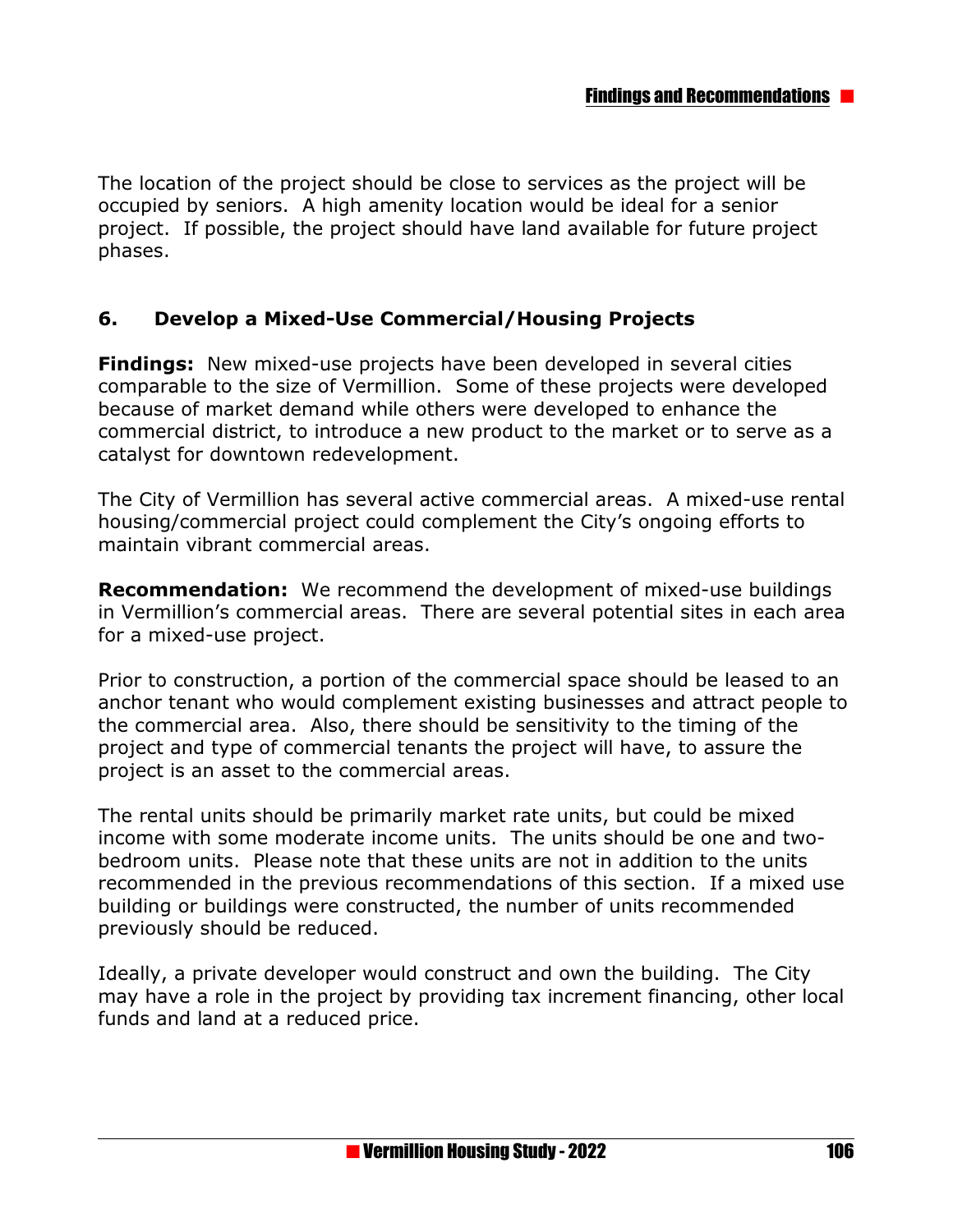#### **7. Continue to Utilize the Housing Choice Voucher Program**

**Findings:** The Housing Choice Voucher Program provides portable, tenantbased rent assistance to lower income renter households. The program requires participating households to contribute approximately 30% of their adjusted income for rent, with the rent subsidy payment making up the difference. Tenants may lease any suitable rental unit in the community, provided that it passes a Housing Quality Standards inspection, is registered and has a reasonable gross rent when compared to area prevailing rents.

Although the federal government provides limited funding for subsidized housing construction, it has provided new Housing Choice Voucher allocations over the last two decades.

Because of the flexibility offered through the program, eligible households often prefer the portable rent assistance to other forms of subsidized housing that are project-based, and can only be accessed by living in a specific rental development.

Currently, approximately 57% of Vermillion households are paying more than 30% of their income for rent.

The Housing Choice Voucher Program is administered in Vermillion by the Vermillion Housing and Redevelopment Commission. In January 2022, there were approximately 150 renter households receiving voucher assistance in Clay County. A significant majority of those households live in Vermillion. The waiting list for the Voucher Program is approximately three to four months.

**Recommendation:** From a practical standpoint, the Housing Choice Voucher Program is the single best way that Vermillion can provide affordable housing for low income households. Although current funding is very limited, we recommend those low/moderate income renter households that are paying more than 30% of their income for rent, apply for a Housing Choice Voucher.

#### **8. Findings on Student-Oriented Housing**

**Findings:** Vermillion has a large population of post-secondary students, primarily attending the University of South Dakota (USD). Students have a major impact on the local housing market. Earlier sections of this document provided information on student populations in Vermillion, along with trends in enrollment at USD, on-campus housing and off-campus housing options.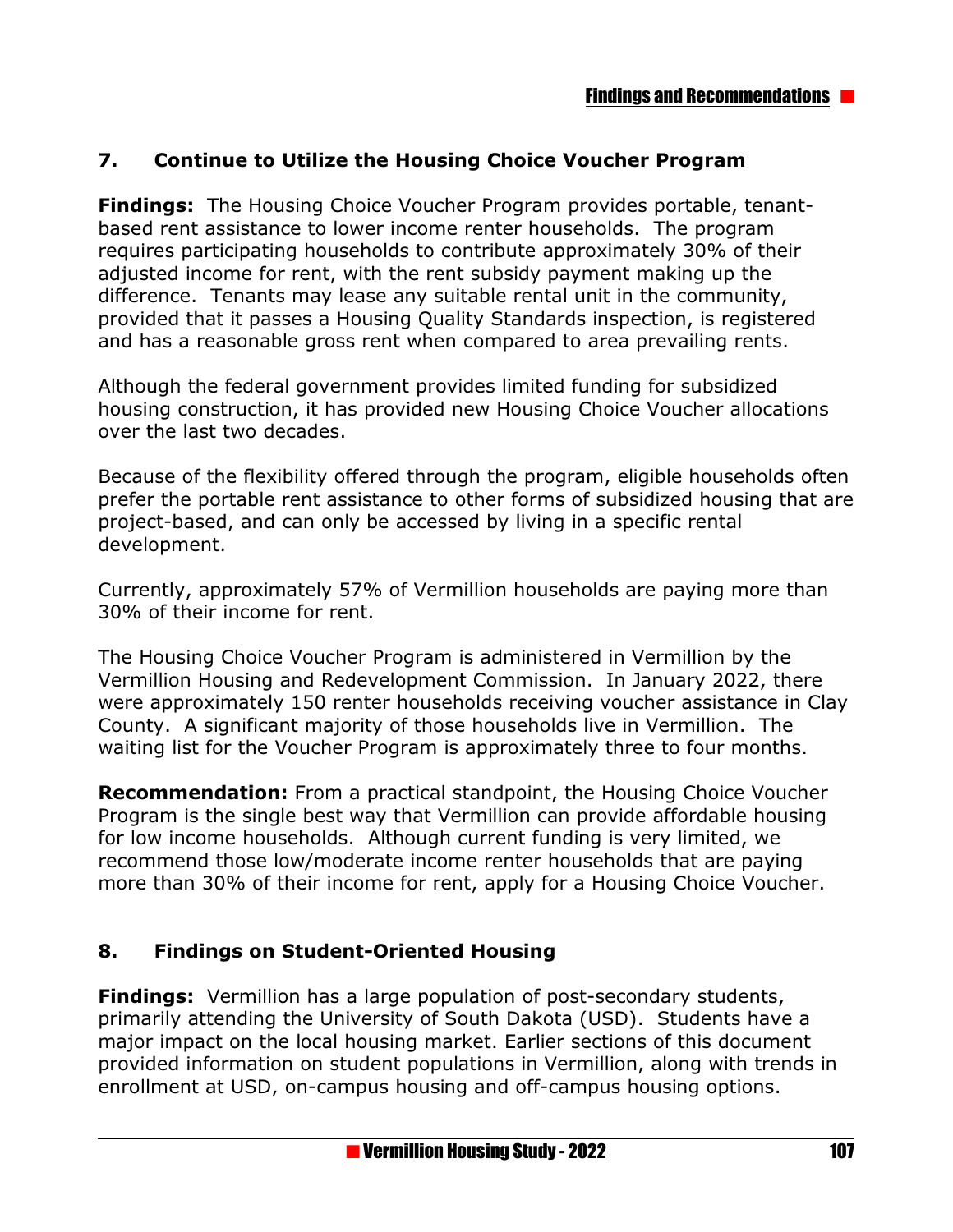The 2020 Census identified 2,257 people living in "group quarters University housing". Although both Census data collection and reporting were impacted by the global pandemic, this student count should have reflected occupancy on April 1, 2020.

A separate Census Bureau data source, the American Community Survey, estimated that there were 4,333 residents of Vermillion that were enrolled in college undergraduate or graduate/professional school programs in 2019. When compared to the total population estimate from this source, the postsecondary students represented approximately 40.3% of all Vermillion residents in 2019.

According to the American Community Survey, approximately 85% of the postsecondary students in Vermillion were enrolled in undergraduate programs and 15% were in graduate/professional schools. Nearly 91% of all students living in Vermillion were in the age range between 18 and 24 years old.

A review of past information from the American Community Survey shows a gradual decrease in the number of post-secondary students living in Vermillion. Between 2015 and 2019, there was a decrease of 9.2% in the overall student count. Much of this reduction was due to fewer residents enrolled in graduate/professional programs.

Some gradual decrease in Vermillion-based students is also consistent with enrollment data on the USD website. If the fall term in 2021 is compared to the fall of 2017, there were 552 fewer students, for a decrease of 9% on the Vermillion campus. It should be noted, however, that some of the decrease between 2020 and 2021 may be related to the global pandemic.

USD does not produce enrollment projections. However, initial information for the fall 2022 academic term is pointing to stable or increasing enrollment, with indications of enrolling a larger freshman class. Admissions staff did acknowledge demographic projections that show a trend of declining high school graduation numbers in the region over the next few years.

The University of South Dakota has multiple options for on-campus living, ranging from traditional dormitories to apartment units. There is a requirement that undergraduate students live on-campus for their freshman and sophomore years.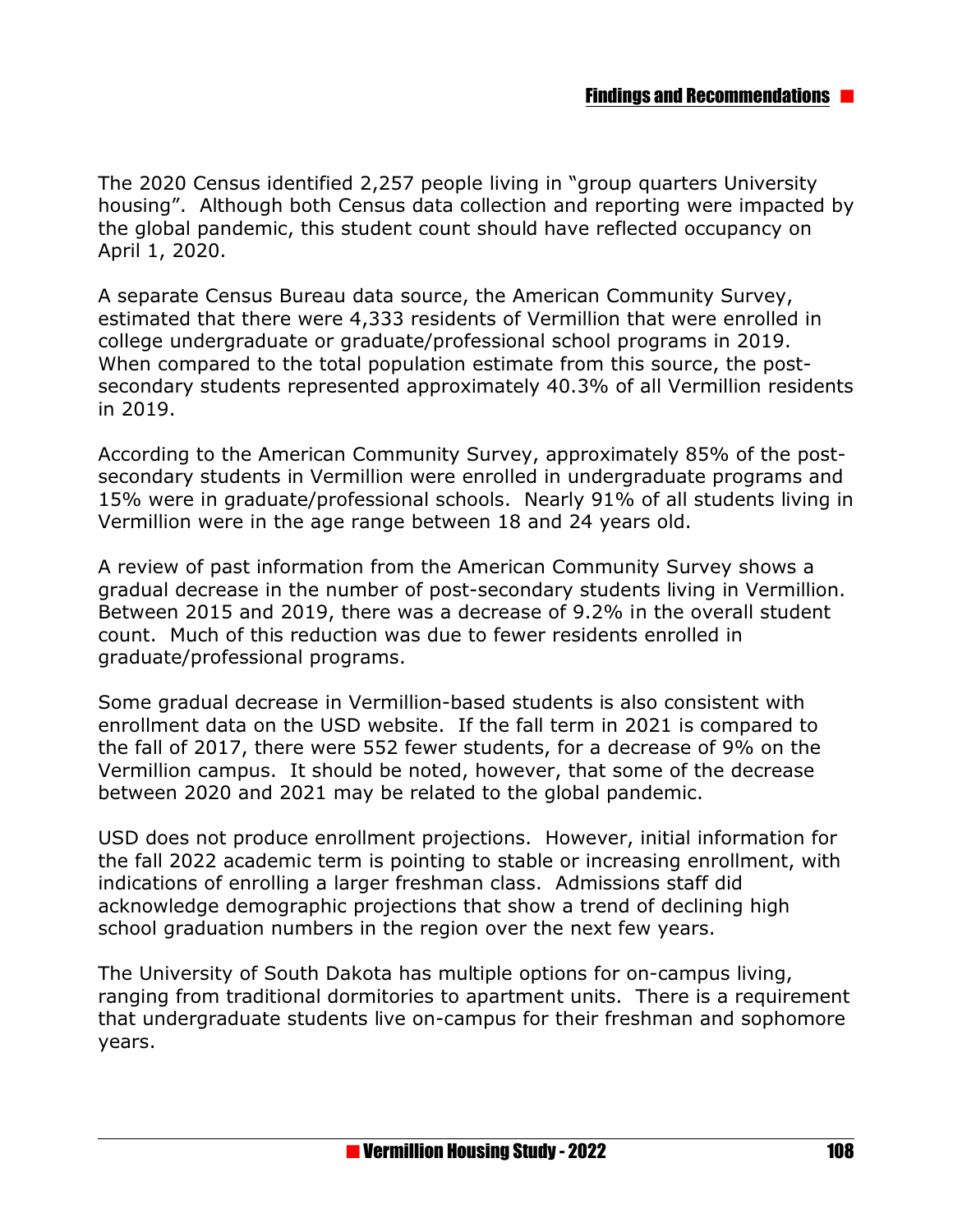The options with bed capacity are as follows:

- $\triangleright$  Traditional Dormitories 1,593 capacity
- $\sim$  Coyote Village Suites and Apartments 533 capacity
- **McFadden Apartments 101 capacity**
- < Brookman Hall 134 capacity

In total, there is capacity for 2,361 students to live in University housing options in 2022. However, in the fall of 2022, Brookman Hall will be demolished and the dorm beds will not be replaced. For the 2022/23 academic year the on-campus housing capacity will be reduced to 2,227 students.

Off-campus there are approximately 2,600 rental units in the City of Vermillion. A few of the rental complexes are exclusively for students or have a very high percentage of student tenants. It is estimated that 60% to 70% of the market rate rental units in Vermillion are occupied by students.

Students have a variety of rental housing options including large new studentorientated rental complexes, multi-family rental complexes, small rental buildings, town homes, single family homes, mobile homes, etc.

Although there are many off-campus housing options for students, the rental unit vacancy rate in Vermillion is very low.

**Recommendation**: We recommend that the need for additional off-campus student housing be monitored to determine if additional student housing development will be needed over the five-year projection period. The need for additional student off-campus housing will be based on the following:

- < USD student on-campus enrollment
- $\triangleright$  Future vacancy rates in Vermillion's existing rental housing stock
- $\overline{\phantom{a}}$  Impact that the closing of Brookman Hall will have on student housing demand
- < Continued requirement that USD freshman and sophomores must live on campus
- Number of market rate rental units that will be constructed in Vermillion over the next five years
- **Example 2** Level of increased rental housing demand from Vermillion's non-student households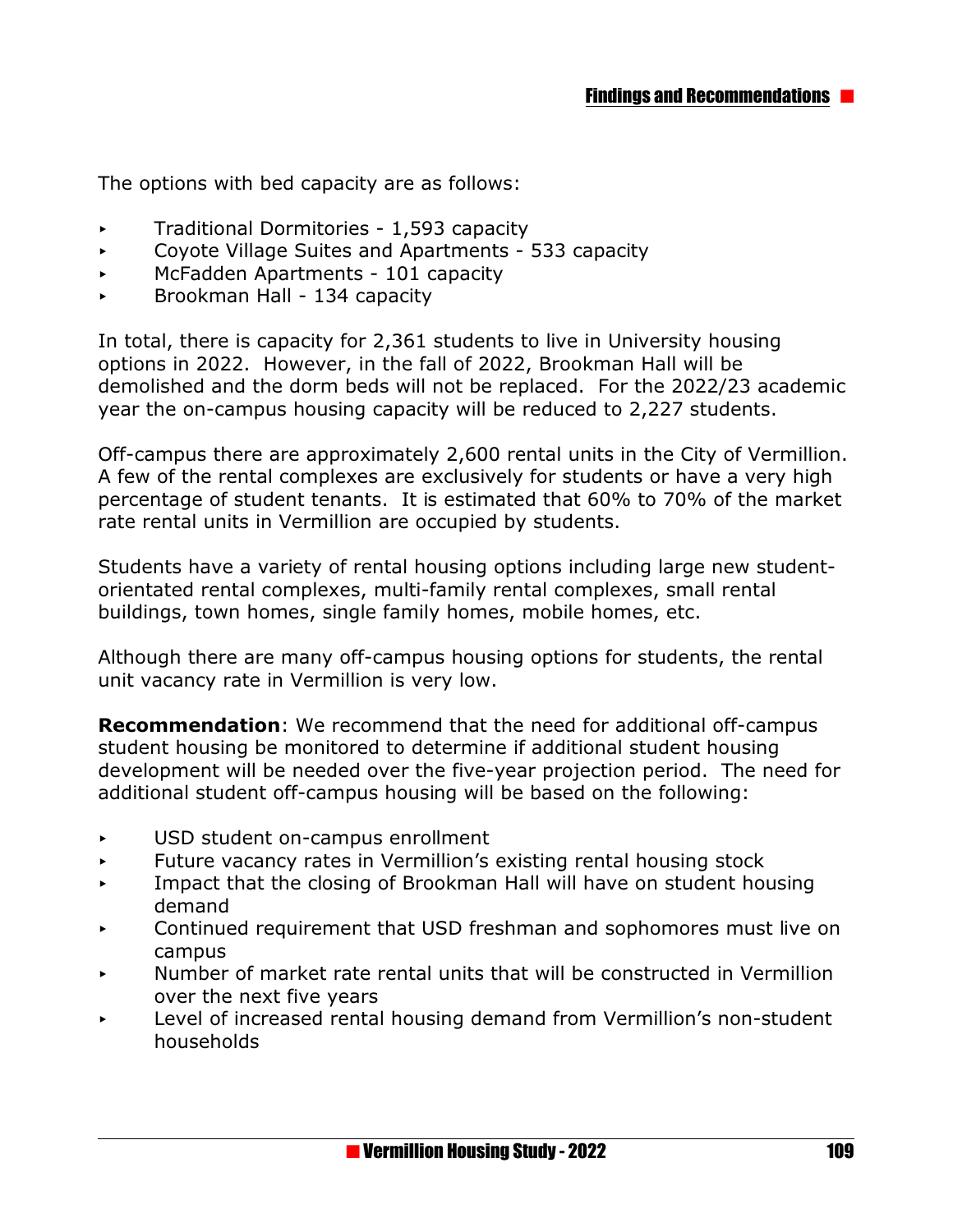Findings and Recommendations

# **Vermillion - Home Ownership Recommendations**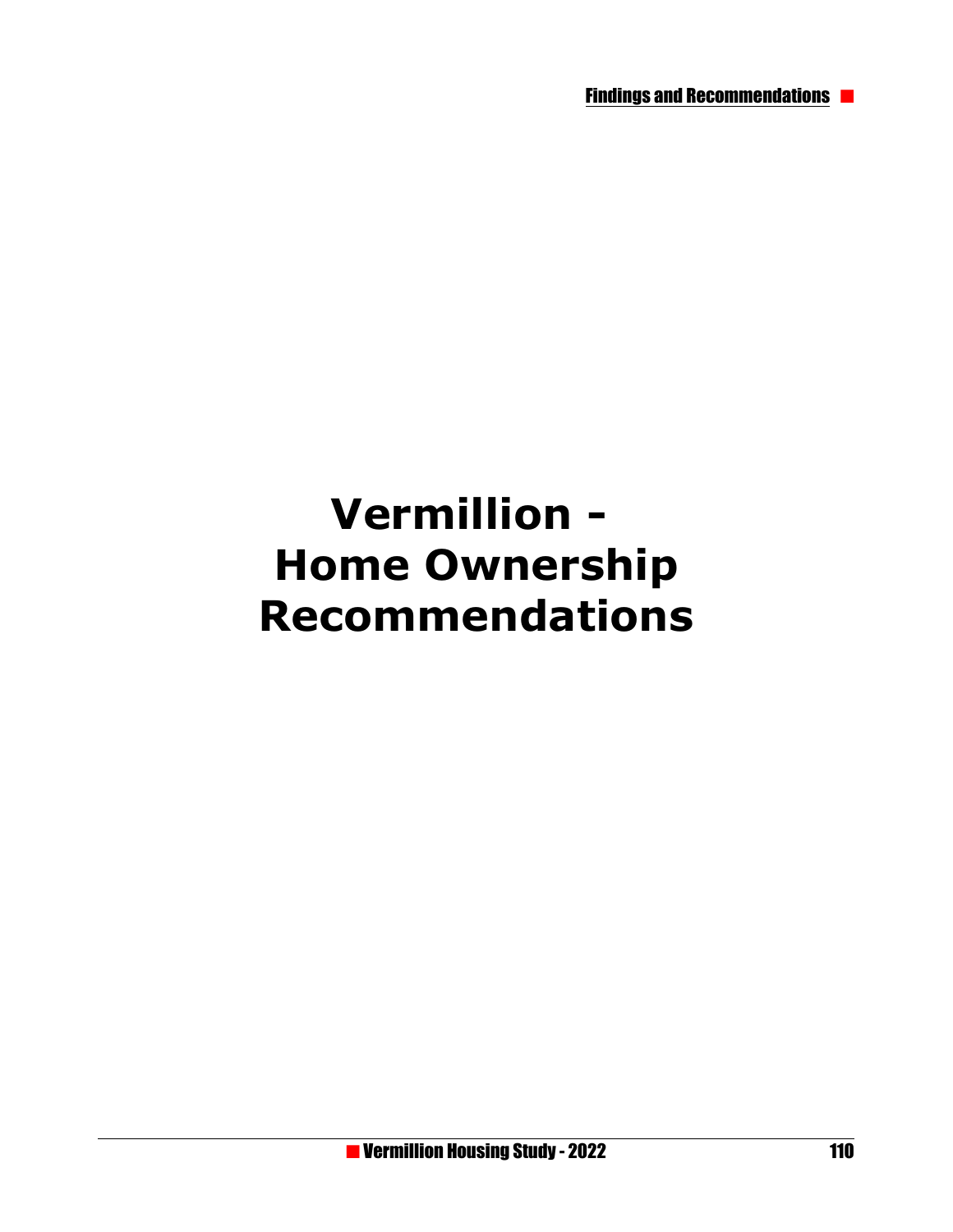# **Home Ownership Recommendations**

**Findings:** Expanding home ownership opportunities is one of the primary goals for most cities. High rates of home ownership promote stable communities and strengthen the local tax base.

The median owner-occupied home value of existing homes in Vermillion based on 2021 sales is estimated to be \$187,500. With approximately 50% of the homes in Vermillion valued less than \$187,500, Vermillion has a limited market for first-time home buyers and households seeking moderately priced homes.

The number of Vermillion households in the 25 to 44 age ranges is expected to increase significantly from 2022 to 2026. While some of these households already own their housing, those households that have not been able to achieve the goal of home ownership, may need the assistance of special programs to help them purchase their first home and will be seeking affordable homes.

Our analysis of Vermillion's demographic trends also shows projected strong population growth from 2022 to 2026 in the 65 and older age ranges. Increasingly, the older age ranges within this group look for lower maintenance housing options, such as twin homes or town house developments.

Some households in these age ranges as well as the other age ranges may need assistance to purchase a housing unit. To assist in promoting the goal of home ownership, the following activities are recommended.

#### **9. Utilize and promote all programs that assist with home ownership**

**Findings:** We believe that affordable home ownership is one of the issues facing Vermillion in the future. Home ownership is generally the preferred housing option for most households and most communities. There are a number of strategies and programs that can be used to promote home ownership programs, and can assist with this effort.

First-time home buyer assistance, down payment assistance, low interest loans, gap financing and home ownership counseling and training programs can help to address affordable housing issues. Vermillion has a significant supply of houses that are price-eligible for these assistance programs. The home value estimates used in this study indicate that some of the existing stock currently is valued under the purchase price limits for the first-time home buyer assistance programs.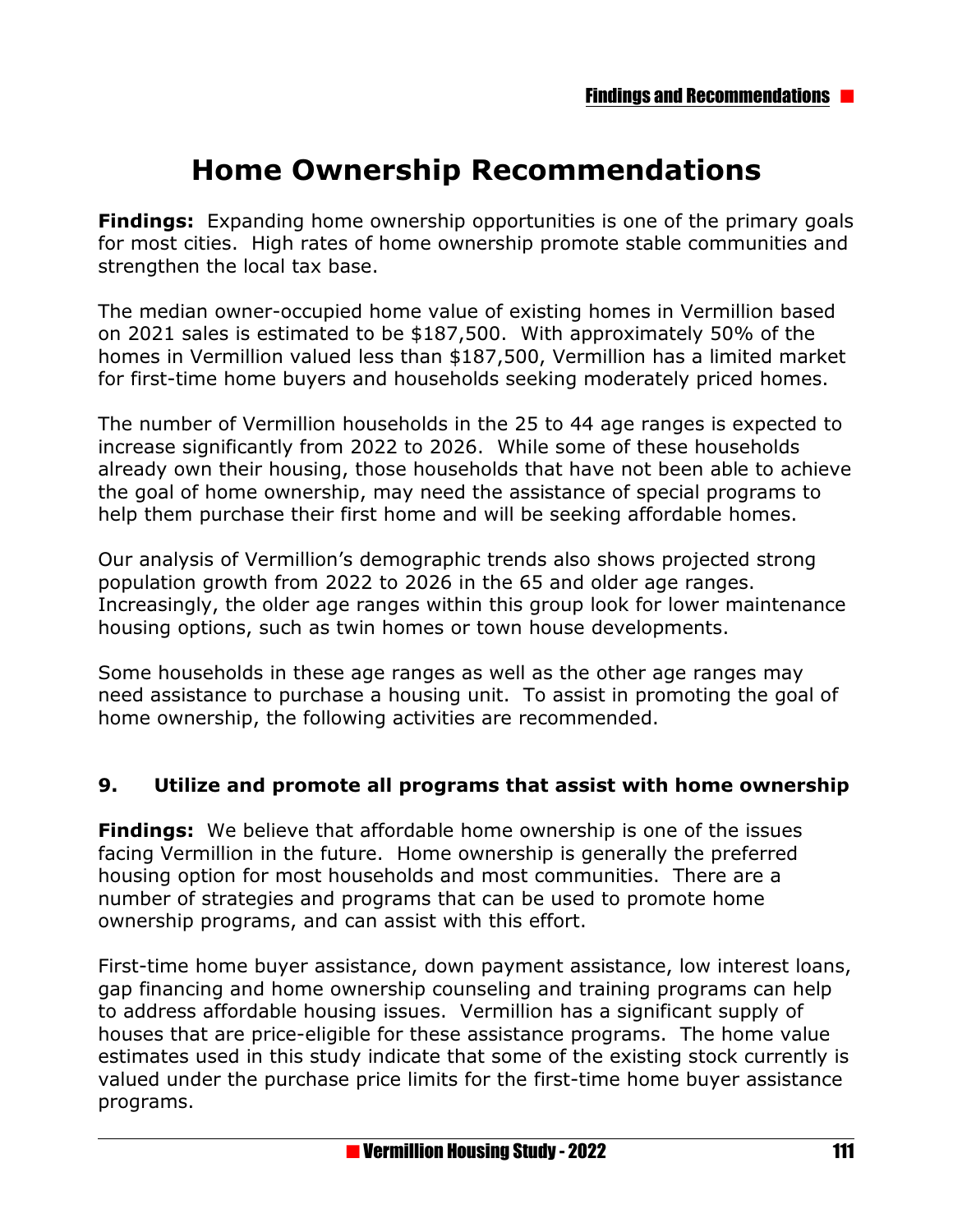While these individual home ownership assistance programs may not generate a large volume of new ownership activity, the combination of low mortgage rates, home ownership training, credit counseling, and down payment assistance may be the mix of incentives that moves a potential home buyer into home ownership.

**Recommendation:** The City of Vermillion and local financial institutions should continue to work with regional housing agencies and the South Dakota Housing Development Authority to utilize all available home ownership assistance programs. Private and nonprofit agencies should also be encouraged to provide home ownership opportunities.

Funding sources for home ownership programs may include USDA Rural Development, the South Dakota Housing Development Authority, and the Federal Home Loan Bank. Also, the South Eastern Development Foundation and Grow South Dakota utilize several funding sources to provide home ownership programs.

## **10. Develop a Purchase/Rehabilitation Program**

**Findings:** Vermillion has a limited stock of older, lower valued homes, many of which need repairs. Our analysis of recent sales activity indicates that a limited number of the homes in Vermillion are valued less than \$100,000. As some lower valued homes come up for sale, they may not be attractive options for potential home buyers because of the amount of repair work that is required.

Some communities with a stock of older homes that need rehabilitation have developed a purchase/rehabilitation program. Under a purchase/rehabilitation program, the City or a housing agency purchases an existing home that needs rehabilitation, rehabilitates the home, sells the home to a low/moderate income family and provides a mortgage with no down payment, a low interest rate and a monthly payment that is affordable for the family.

In some cases, the cost of acquisition and rehab will exceed the house's afterrehab value, thus, a subsidy is needed. Although a public subsidy may be involved, the cost to rehab and sell an existing housing unit is generally lower than the subsidy required to provide an equally affordable unit through new construction.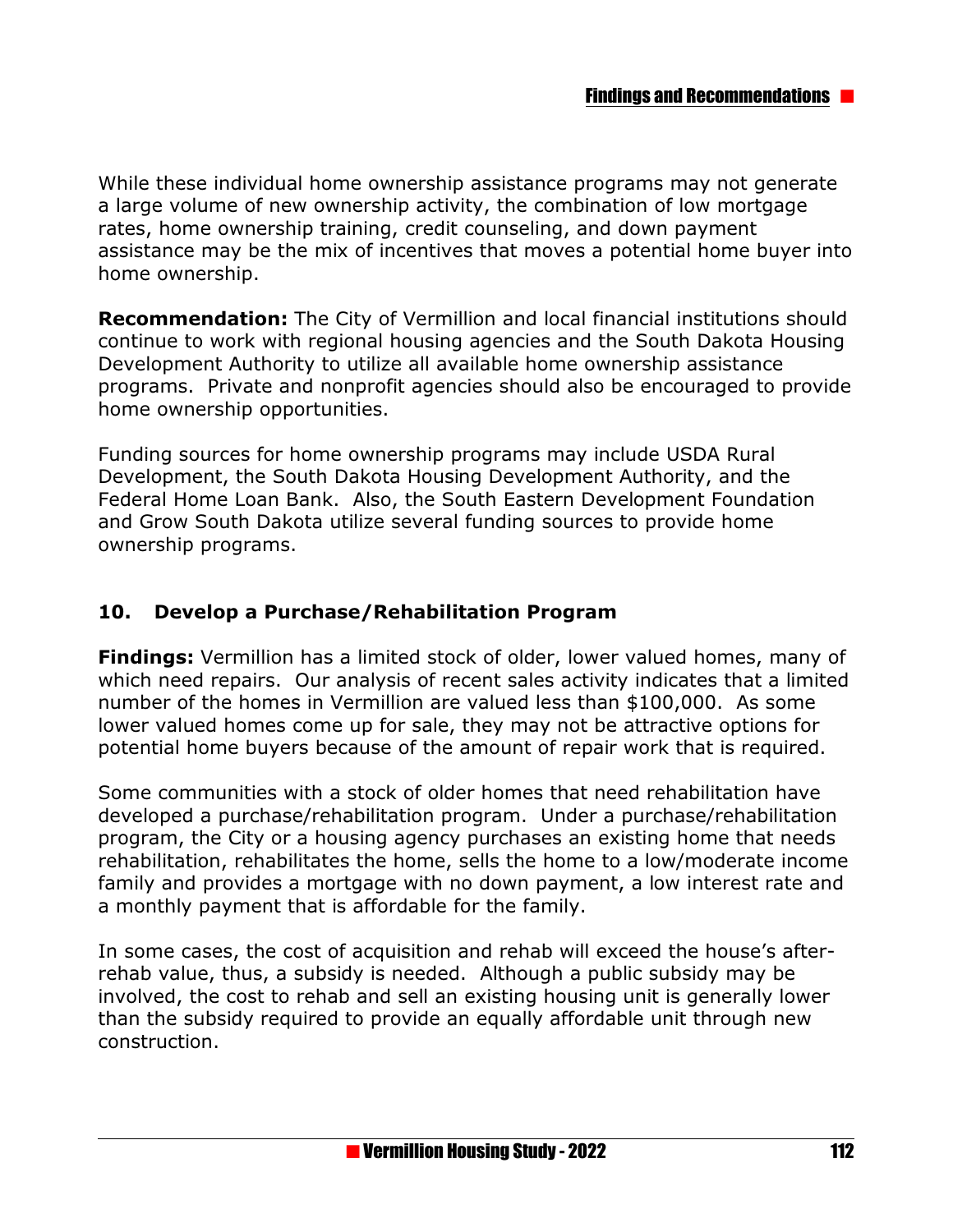**Recommendation:** We recommend that the City of Vermillion work with a housing agency to develop and implement a purchase/rehab program. Attitudinal surveys that we have conducted in other cities have found that purchase/rehabilitation programs are appealing to people who are currently renting their housing. In some similar sized communities, a large majority of survey respondents who were renters indicated an interest in buying a home in need of repair if rehabilitation assistance was available.

A purchase/rehabilitation program achieves several goals. The program encourages home ownership, prevents substandard homes from becoming rental properties and rehabilitates homes that are currently substandard.

Because a purchase/rehabilitation program can be expensive and its cost effectiveness in some cases may be marginal, it may be advantageous in some cases to directly assist low and moderate income households with purchasing and rehabilitating homes. Area housing agencies and financial institutions could offer some rehabilitation assistance in conjunction with first-time home buyer programs to make the City's older housing a more attractive option for potential home buyers. Also, USDA Rural Development provides purchase/rehabilitation loans to low and moderate income buyers.

Also, some private individuals are purchasing homes in Vermillion, rehabbing the homes and selling the homes. There may be an opportunity for local housing agencies to financially assist the private sector with purchasing, rehabilitating and selling homes. This may increase the inventory of substandard homes that economically can be rehabilitated and sold.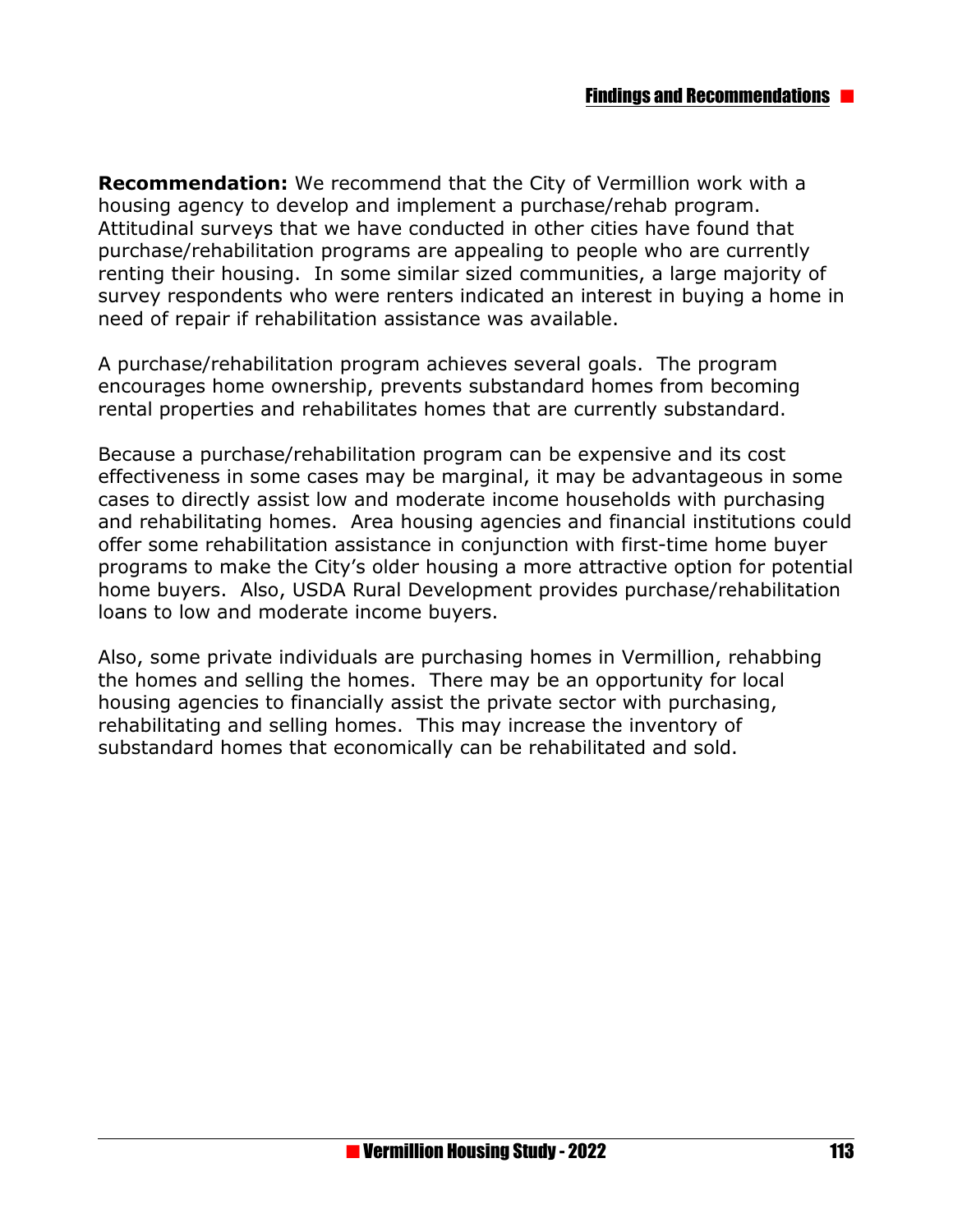Findings and Recommendations

# **Vermillion - New Housing Construction**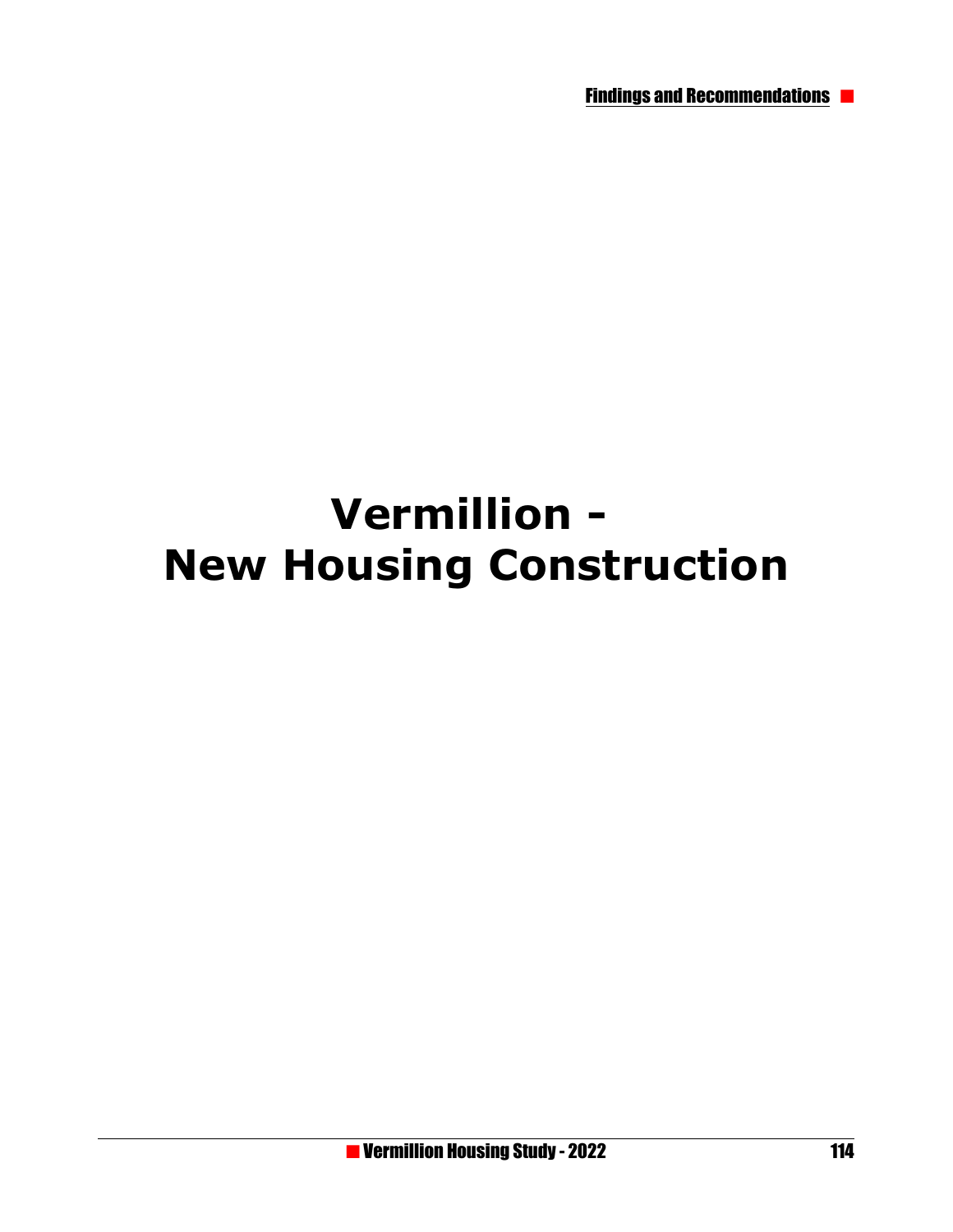# **New Housing Construction**

**Findings:** The City of Vermillion has experienced significant single family owner-occupied housing construction. Based on city records, from 2010 to 2021, approximately 216 units in single family structures and twin homes have been constructed in the City of Vermillion, which is an average of approximately 18 housing units per year. From 2010 to 2015, an average of 17 single family owner-occupancy units has been constructed annually. From 2016 to 2021, approximately 116 owner-occupied units were constructed which is an average of 19 units annually.

The attractiveness of the area, the City's amenities, its job opportunities, and educational facilities, including the University of South Dakota, will result in the continued construction of new homes annually. However, there must continue to be attractive residential lot options available for new home construction.

Overall household projections for Vermillion indicate good demand for owneroccupied housing construction with the gain of approximately 230 households from 2022 to 2026. Vermillion is projected to gain more than 185 households in the 65 and older age ranges from 2022 to 2026. Households in these age ranges tend to be predominantly home owners, and form a market for low maintenance housing such as town homes and twin homes. The 25 to 44 year old ranges are expected to gain approximately 53 households through 2026. Many of the households in these age ranges are first time home buyers, tradeup buyers or new home builders.

It is our opinion that if the City of Vermillion, the Vermillion Area Chamber and Development Company, housing agencies, builders and developers are proactive, 26 to 32 owner-occupied housing units should be constructed in Vermillion annually over the next five years from 2022 to 2026 to address demand. This is a total of 130 to 160 units over the five-year projection period. Our projection for single family housing starts includes homes built in new subdivisions and on infill lots, and includes single family attached housing units, such as twin homes and town houses.

The breakdown of our projection of 26 to 32 new owner-occupied housing units annually over the next five years is as follows: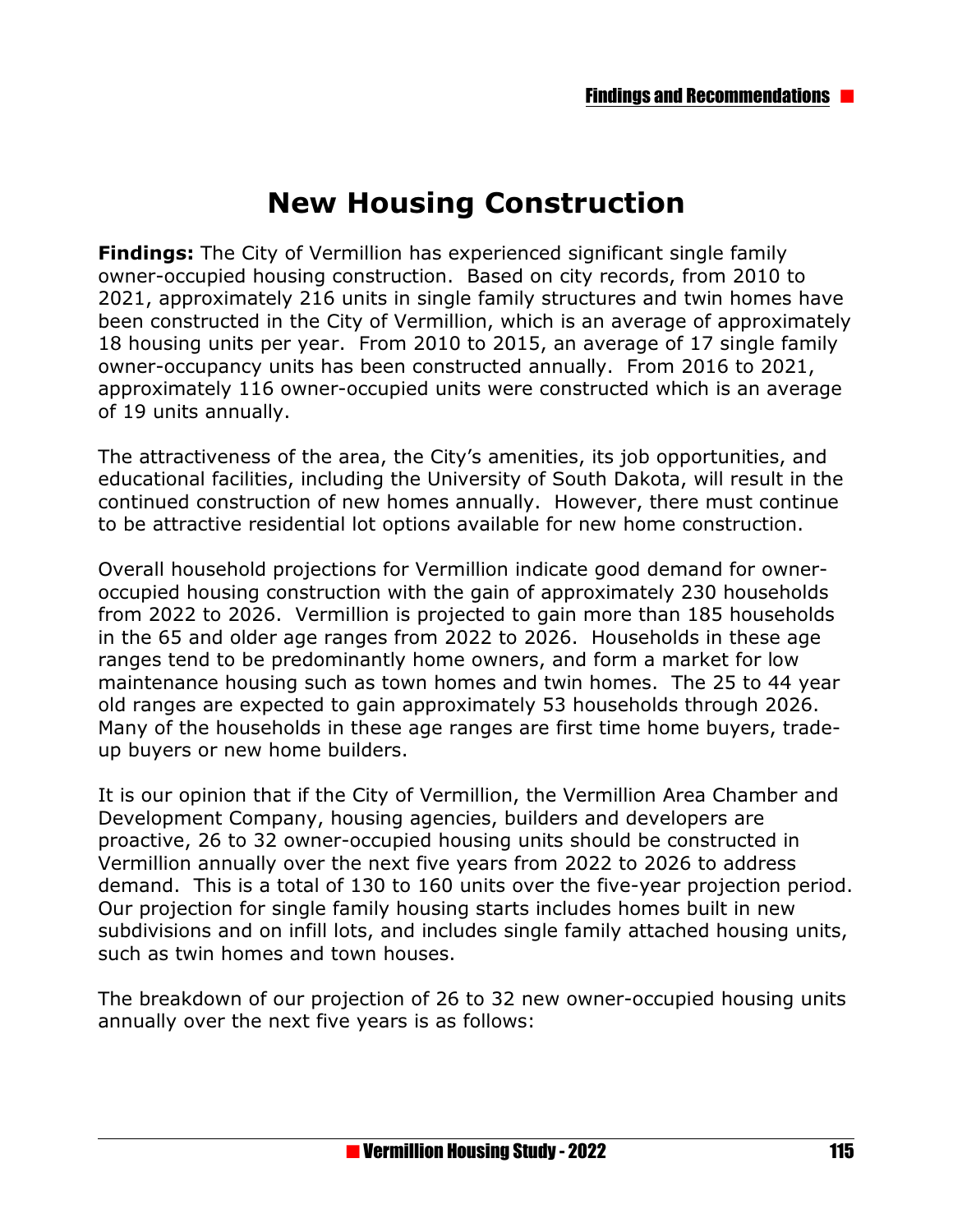| <b>Demand Projection for Annual Owner-Occupancy Housing Construction</b> |                         |                                       |
|--------------------------------------------------------------------------|-------------------------|---------------------------------------|
| Unit Type                                                                | Approximate Price Range | Projected Annual<br>Demand Projection |
| Single Family Projected Demand                                           |                         |                                       |
| Affordable                                                               | Less than \$275,000     | 9 to 11 units                         |
| Mid-Priced                                                               | \$275,000-\$425,000     | 10 to 12 units                        |
| Higher-Valued                                                            | $$425,000+$             | 7 to 9 units                          |

Source: Community Partners Research, Inc.

We have defined *affordable homes* as single family units that would typically sell for less than \$275,000. While many people may view this as a high price for affordable housing, it is increasingly difficult to construct new houses at a lower cost. Houses within this price range often appeal to younger buyers, first-time buyers, or those households trading-up from an older, lower valued house or mobile home. To achieve a price less than \$275,000, assistance may be needed such as land at a reduced price, tax increment financing, etc. Also, financial assistance may be needed from state agencies.

Additionally, affordable homes may be constructed by organizations such as Habitat for Humanity. This housing often serves a segment of the market that could not otherwise access newly constructed units. Also, affordable homes could include Governors Houses, modular homes and twin homes/town houses.

We have defined *mid-priced homes* within a price range of \$275,000 to \$425,000. This price can generally be achieved by private housing developers. Vermillion has traditionally had active construction activity occurring within this price range. The higher end of the price range represents a portion of the trade-up housing market.

We have defined *higher-valued homes* as those priced at \$425,000 and above. Once again, the private housing market has been successful at serving this segment of the market in the Vermillion area. This should continue to be a strong market segment going forward. Many households purchasing a high valued home will be selling an existing home and have an equity position that can be used to purchase a home in this price range.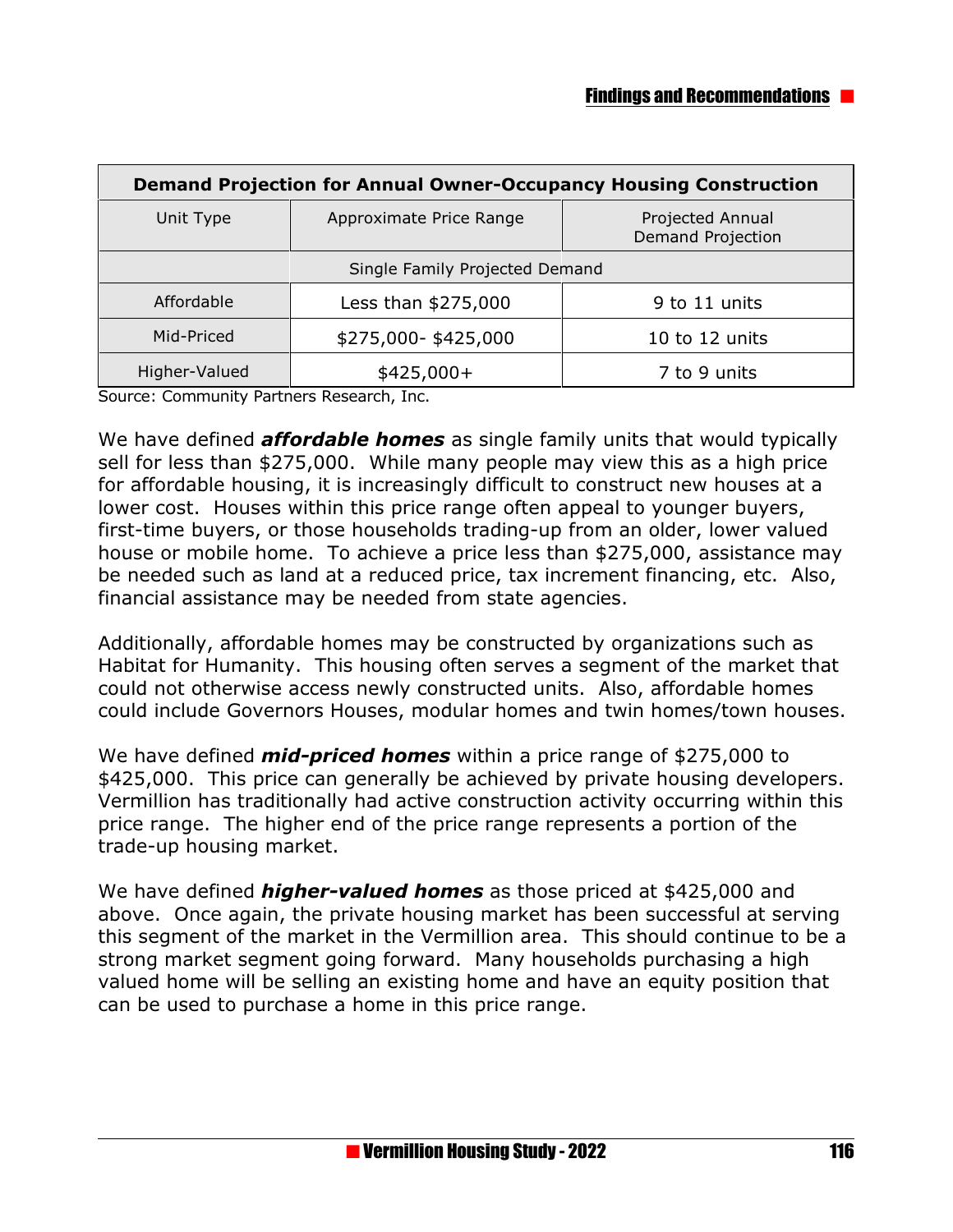## **11. Lot availability and development**

**Findings:** As part of this Study, we attempted to identify the inventory of available residential lots for single family housing construction in the City of Vermillion.

Currently, there is one active subdivision in Vermillion, Bliss Pointe II with 54 lots. Seven of the 54 lots are for twin homes. All of the twin home lots had received offers or were unclosed pending sales at the time of this Study, but had not yet been sold. Several of the lots for detached homes have been sold. The subdivision is owned by the Vermillion Area Chamber and Development Company.

Bliss Pointe I, which was developed by the Vermillion Area Chamber and Development Company, is a 72-lot residential subdivision with three commercial lots. All of the residential lots in this subdivision and one commercial lot have been sold.

There are also several miscellaneous infill lots scattered around the city that we did not attempt to count. We also do not know the availability of some of these infill lots. Also, we are promoting the acquisition and demolition of dilapidated houses. Some of the cleared lots may be sites for new housing construction.

Therefore, it is estimated that there are approximately 60 buildable residential lots currently available in the City of Vermillion.

In addition to the approximately 60 available lots, there are larger parcels available for residential development in the Vermillion area. The Vermillion Area Chamber and Development Company and private developers have developed preliminary concepts and plans for lot development on some of these parcels.

**Recommendation:** We use a standard that a 2 ½ year supply of lots should be available in the marketplace based on annual lot usage. With projections that 26 to 32 new owner-occupied housing units could be constructed per year, the City should have approximately 65 to 80 residential lots available to meet the expected demand. Part of this demand would be for attached unit construction.

With approximately 60 available lots, the City of Vermillion will need additional lots to meet expected construction demand. The Vermillion Chamber and Development Company and developers have shown the ability to create lots in a timely manner as dictated by demand.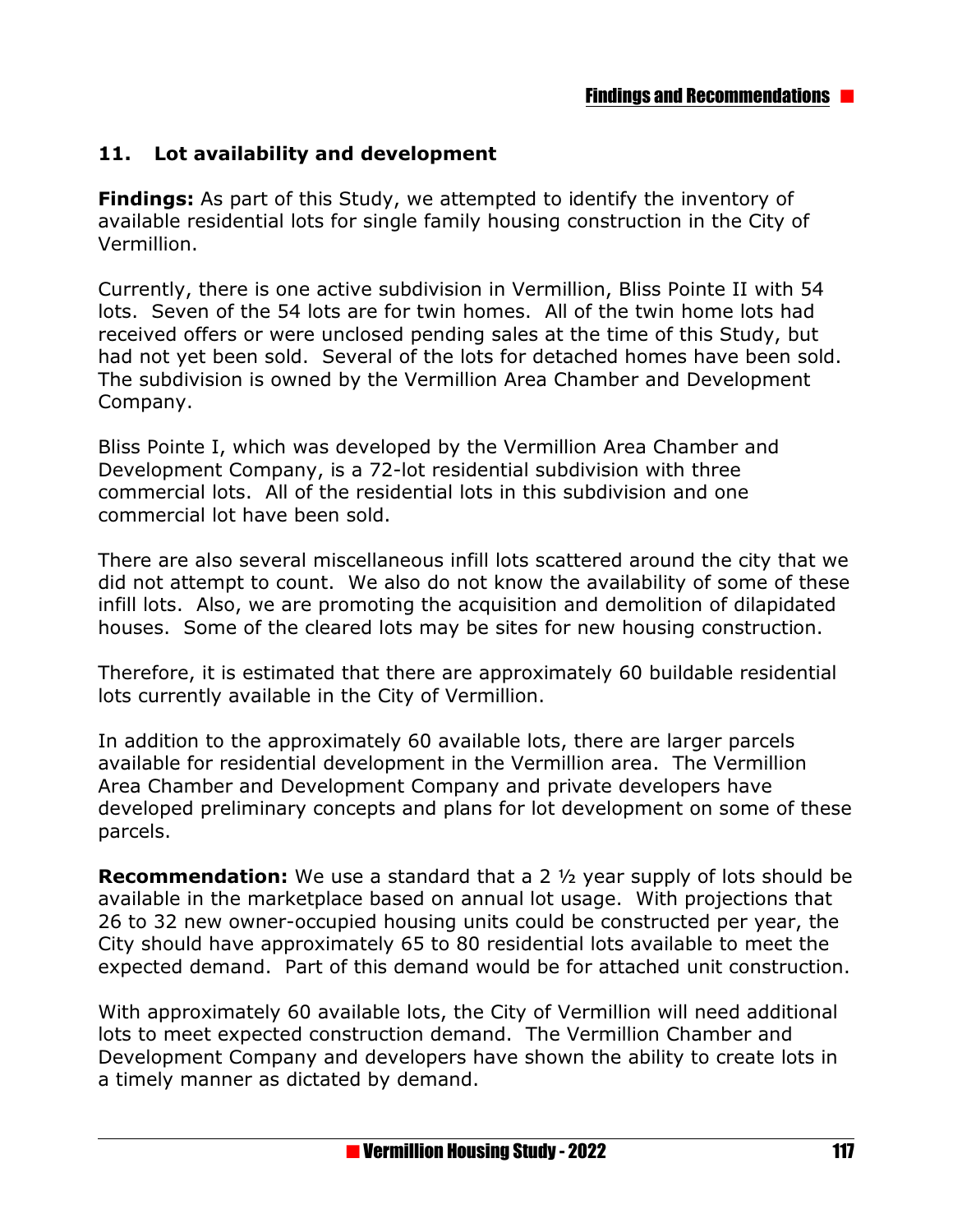With the projection of 26 to 32 owner-occupied units constructed annually, a total of 182 to 224 residential lots will be needed over the five-year projection period. This will provide the lots needed for the five-year projection period from 2022 to 2026 and will also provide a two-year supply of lots for years 2027 and 2028. With 60 lots currently available, 122 to 164 additional lots will need to be developed over the next five years.

We recommend that the City, the Vermillion Chamber and Development Company and developers continue to monitor the actual number of housing units that are constructed which will dictate the number of lots that are needed.

## **12. Develop additional residential lots and subdivisions**

**Findings:** A 2 ½ year supply of lots should be available on an ongoing basis to address the projected demand for new housing construction. Therefore, it will be necessary to develop additional residential lots and subdivisions in Vermillion. At the time of this Study, approximately 60 residential lots are available. If expected demand comes to fruition, 122 to 164 lots will be needed over the next five years.

**Recommendation:** To achieve the level of new home construction potential that has been identified, we would recommend the development of residential lots and subdivisions based on the following:

- $\triangleright$  The lots should have covenants that assure quality development. However, the covenants should not be so restrictive that they eliminate the target market's ability to construct a home.
- $\triangleright$  The lots and subdivisions should accommodate a variety of home designs and home prices.
- $\blacktriangleright$  All stakeholders should be involved in promoting and publicizing the lots.
- $\triangleright$  To be successful, the homes must be available to households with as wide an income range as possible.
- $\triangleright$  Lots should be available for twin home/town house development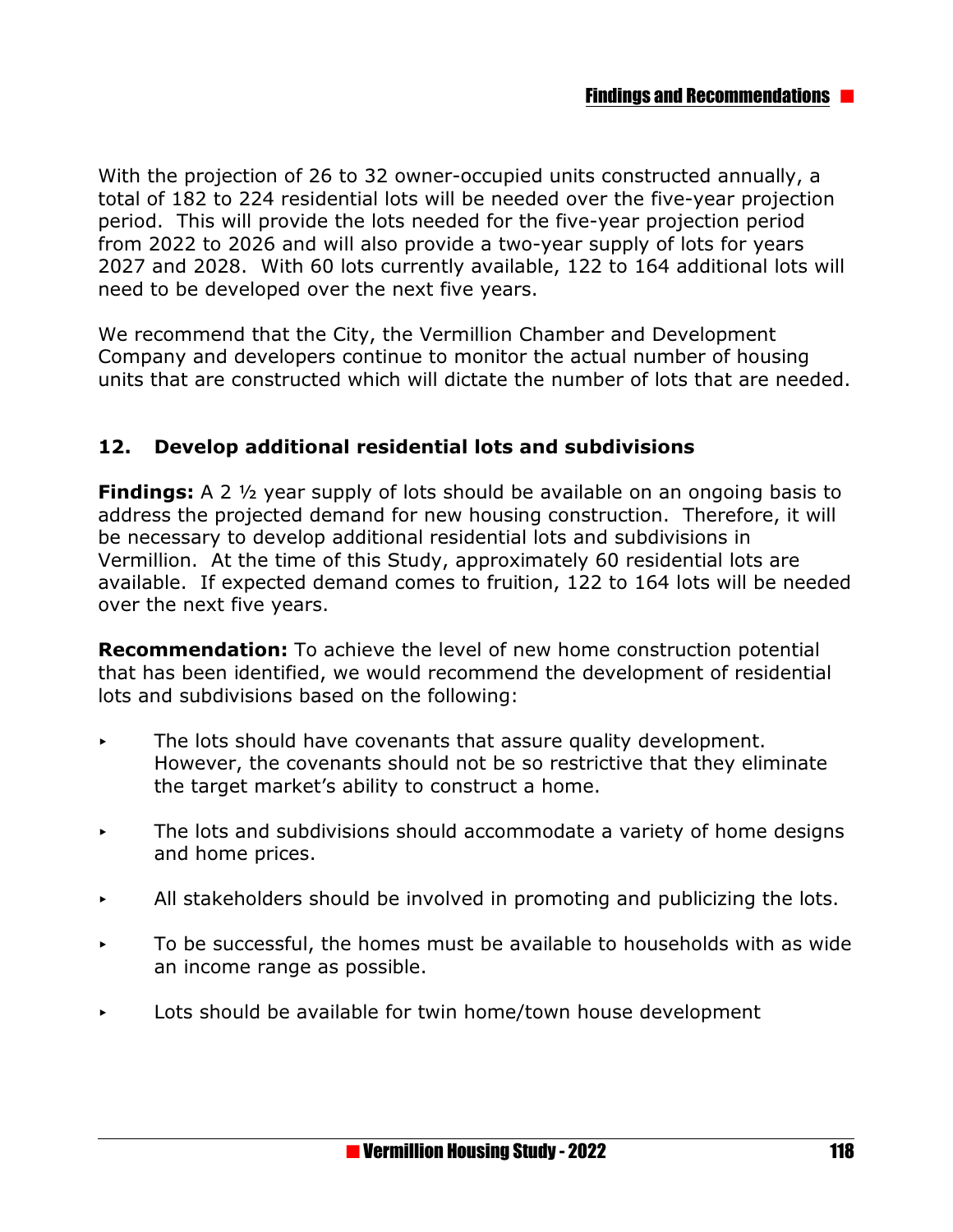- Successful lot development will need the cooperation of financial institutions, funding agencies, employers, home builders, developers, the City of Vermillion and Vermillion Chamber and Development Company. Financial assistance such as tax increment financing and assistance from SDHDA and the Governors Office of Economic Development, may be necessary to make the development of lots feasible for affordable homes.
- $\triangleright$  The lots and subdivisions must be as aesthetically acceptable as possible and include high quality amenities.
- $\triangleright$  The subdivisions, if possible, should have land available for future development phases.
- < The development process should be as user-friendly and streamlined as possible.

We also recommend that the City research all of the vacant lots and parcels in the City to determine their availability and viability for new construction. Also, additional lots could become available through the demolition and clearance of dilapidated structures. A lot inventory, based on the research, should be maintained and available for future buyers.

#### **13. Promote town house and twin home development**

**Findings:** Vermillion has experienced significant owner-occupied attached housing development from 2010 to 2021. Many communities over the past decade have seen attached housing take an increasingly large share of new construction. In cities the size of Vermillion, 20% to 25% of the housing starts are typically twin homes/town homes. Over the past 12 years, approximately 16% of the owner-occupied housing units constructed in Vermillion have been twin homes/town homes.

Attached housing provides desirable alternatives for empty nesters and seniors to move out of their single family homes, thus, making traditional single family homes available for families. It is estimated that in the 55 and older age ranges there were 1,372 households in Vermillion in 2021. These age ranges are projected to increase by 111 households from 2021 to 2026. It is important for the City to offer a range of life-cycle housing options as many of these households will be seeking to downsize into low maintenance housing options. There are also young families seeking affordable twin homes/town homes.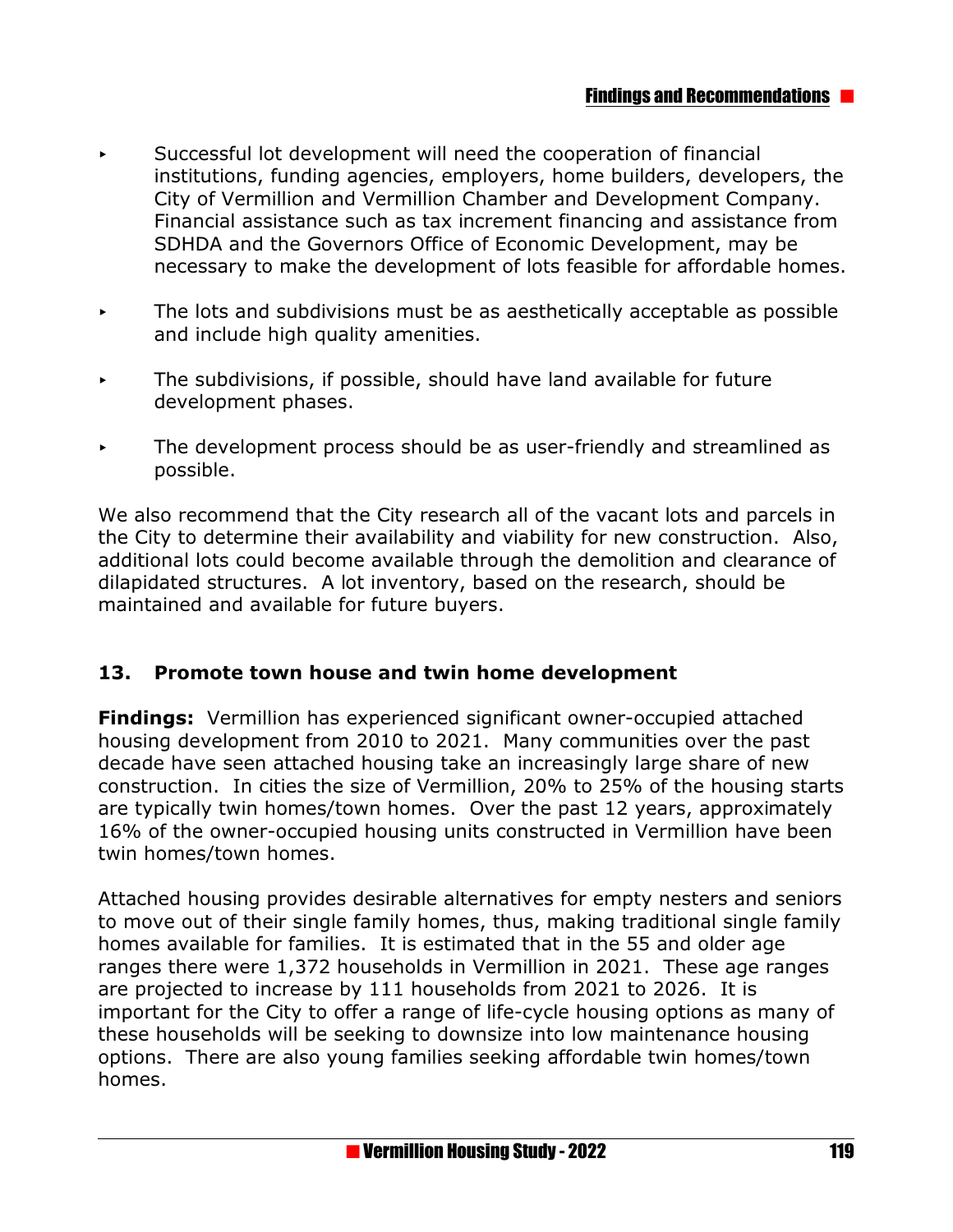**Recommendation:** It is our projection that approximately six to eight of Vermillion's new owner single family units per year should be twin homes or town houses over the next five years, which is a total of 30 to 40 units during the five-year period. This is approximately 24% of the total projected single family owner occupied housing construction in Vermillion over the next five years.

For a twin home/town home development to be successful, the following should be considered:

- $\triangleright$  Twin home/town home lots must be available for development
- $\triangleright$  Senior friendly home designs
- $\triangleright$  Maintenance, lawn care, snow removal, etc. all covered by an Association
- $\triangleright$  Cluster development of a significant number of homes which provides a sense of community
- $\blacktriangleright$  Homes at a price that is acceptable to the market

The public sector's role in any owner-occupancy attached housing development may be limited, as the private sector can often meet this housing need if a demand exists. The City's role should include assuring that adequate land is available for development and that zoning allows for attached housing development.

#### **14. Strategies to encourage continued residential lot sales and new home construction in Vermillion**

**Findings:** Over the past 12 years from 2010 to 2021, Vermillion has averaged 18 new single family housing units annually. To continue new single family housing construction at its current rate and to increase new construction, we recommend several strategies.

**Recommendation:** We recommend that the City of Vermillion, the Vermillion Area Chamber and Development Company, developers, builders, realtors and other housing stakeholders continue to coordinate efforts to promote lot development, lot sales and housing development.

Our recommendations to continue to promote lots sales and housing development include: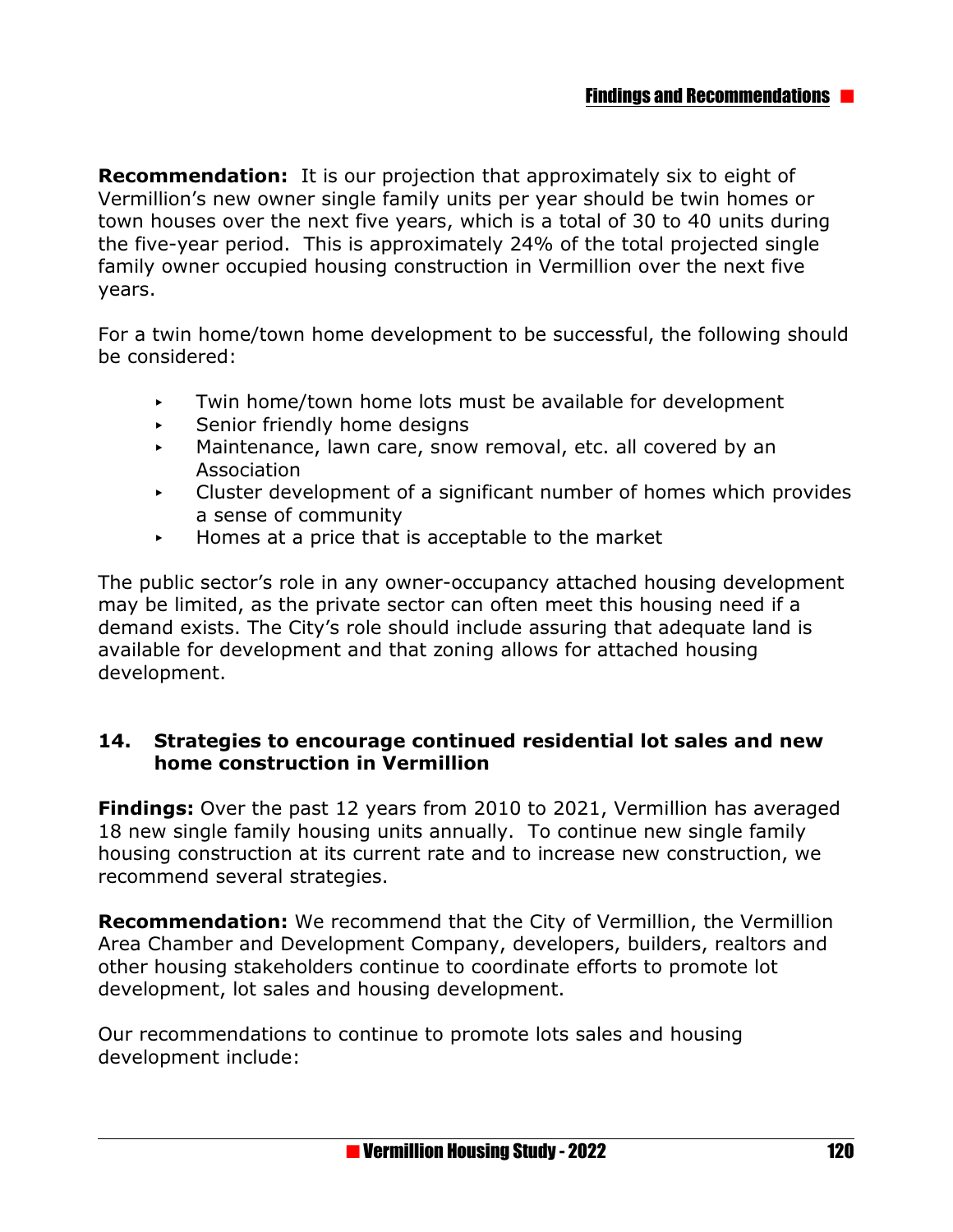- **Continue the momentum** There are a substantial number of housing units constructed annually in the City. There are currently developers, builders, and buildable lots in the City. The City and its stakeholders have a working formula for new home construction and the City should maintain its momentum.
- **Continue competitive pricing** There are lots available in communities throughout the region. To continue to attract new home construction in Vermillion, lots should remain competitively priced in comparison to other options in the area.
- *User-Friendly* The lot purchase and home building process must be 'user friendly.' This includes the construction of spec homes, builders that are readily available to build custom homes and city regulations that are fair and reasonable. The entire process must be as 'user friendly' as possible to encourage home construction.
- **Long-term planning** The City of Vermillion, the Vermillion Area Chamber and Development Company and developers should continue long-term development planning to assure lots are available on an ongoing basis to meet demand for all types and pricing of new housing.
- **Promote spec home construction** Spec houses attract a buyer that is not interested in going through the home building process, but instead wants a turnkey unit. A spec home can also serve as a model, allowing potential home buyers to examine specific floor plans and features in the home before committing to buy.
- **Lot availability for twin home/town home development** It is our opinion that there will be a demand for twin homes/town houses over the next five years. Lots should continue to be available for twin home/town home development.
- **Range of house prices** Lots should be available to as wide a range of home sizes and prices as possible, without compromising the subdivisions. This broadens the lot buyer market. Also, smaller infill lots with fewer amenities could be marketed for affordable homes.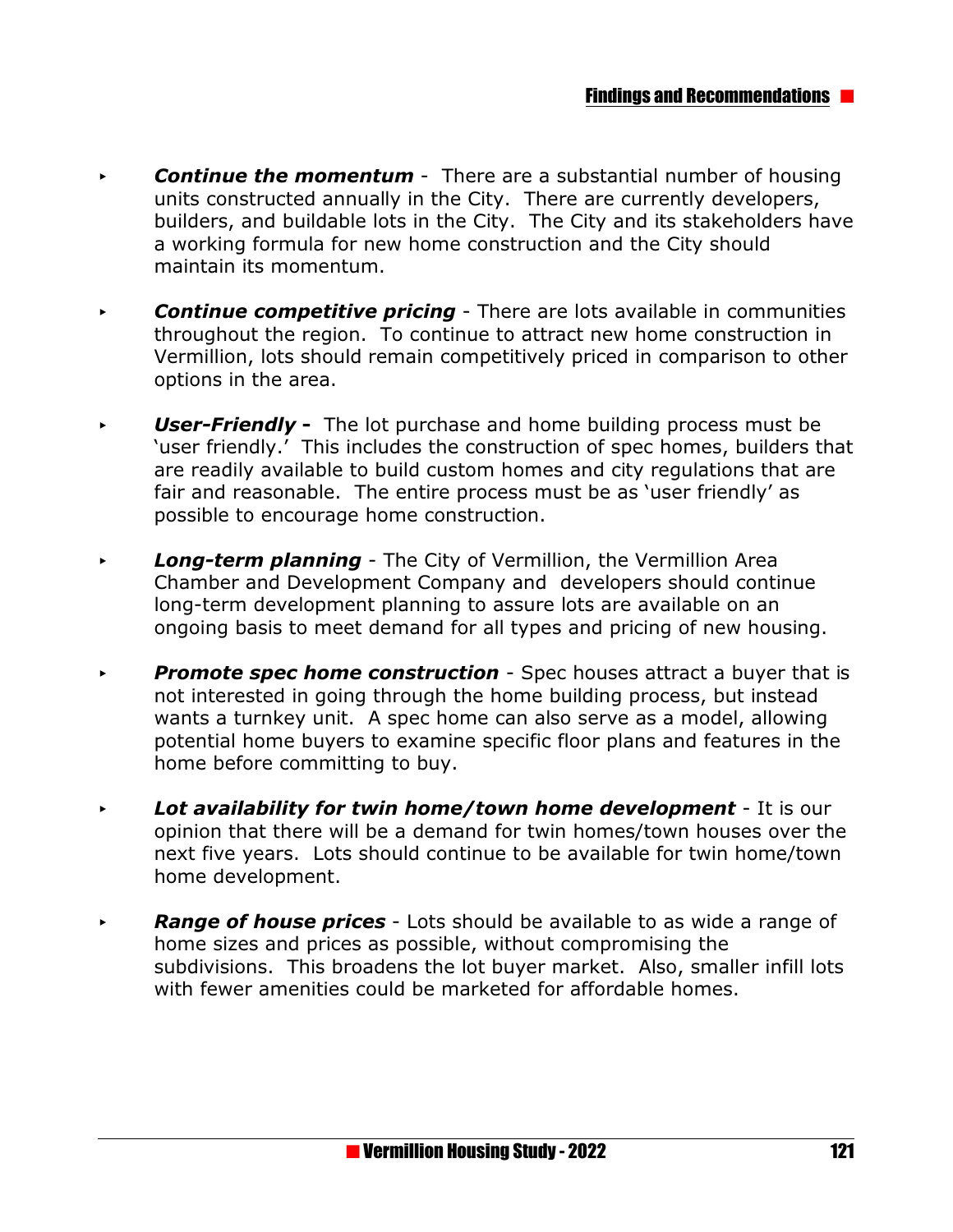- **Marketing** The City of Vermillion and the Vermillion Area Chamber and Development Company will need to continue a comprehensive marketing strategy to sell available lots. All stakeholders including developers, realtors, financial institutions, builders, employers, etc. should be included in marketing strategies. In addition to marketing the lots, the City of Vermillion and its amenities should be marketed.
- **Consider developing an exclusive builder(s) relationship Several** lots could be sold to a builder or builders. Momentum can be created when a builder has access to several lots. This allows for marketing opportunities and efficiencies in the home building process. The subdivision owners, however, should assure that the builder is obligated to construct a minimum number of homes within a defined time period. Builders are more willing to enter a market when the lots are attractive and very affordable. Several lots available to an exclusive builder or developer should be explored, even if price concessions are required.
- **Covenants** Some of the subdivisions in Vermillion have covenants that assure quality development. The covenants should be reviewed to assure that they protect the integrity of the subdivision, but are not a barrier to new construction.
- **Lot Availability for affordable homes** Lots should be available for affordable homes including modular homes and governor's homes.
- *Incentives* Many cities throughout South Dakota are offering incentives to construct new homes, including reduced lot prices, reduced water and sewer hookup fees, tax incremant, cash incentives, etc. It does not appear that incentives are needed in Vermillion to promote new construction at this time. However, incentives may be needed if new construction slows in the future.
- < *Publically-owned subdivision* Private developers often have limited incentive to develop lower-priced lots and houses. A possible approach is to develop a publically-owned subdivision, which could offer lower-priced lots for affordable homes.
- *FINFILL LOTE: Development* Infill lots in existing neighborhoods are often affordable and have existing City services.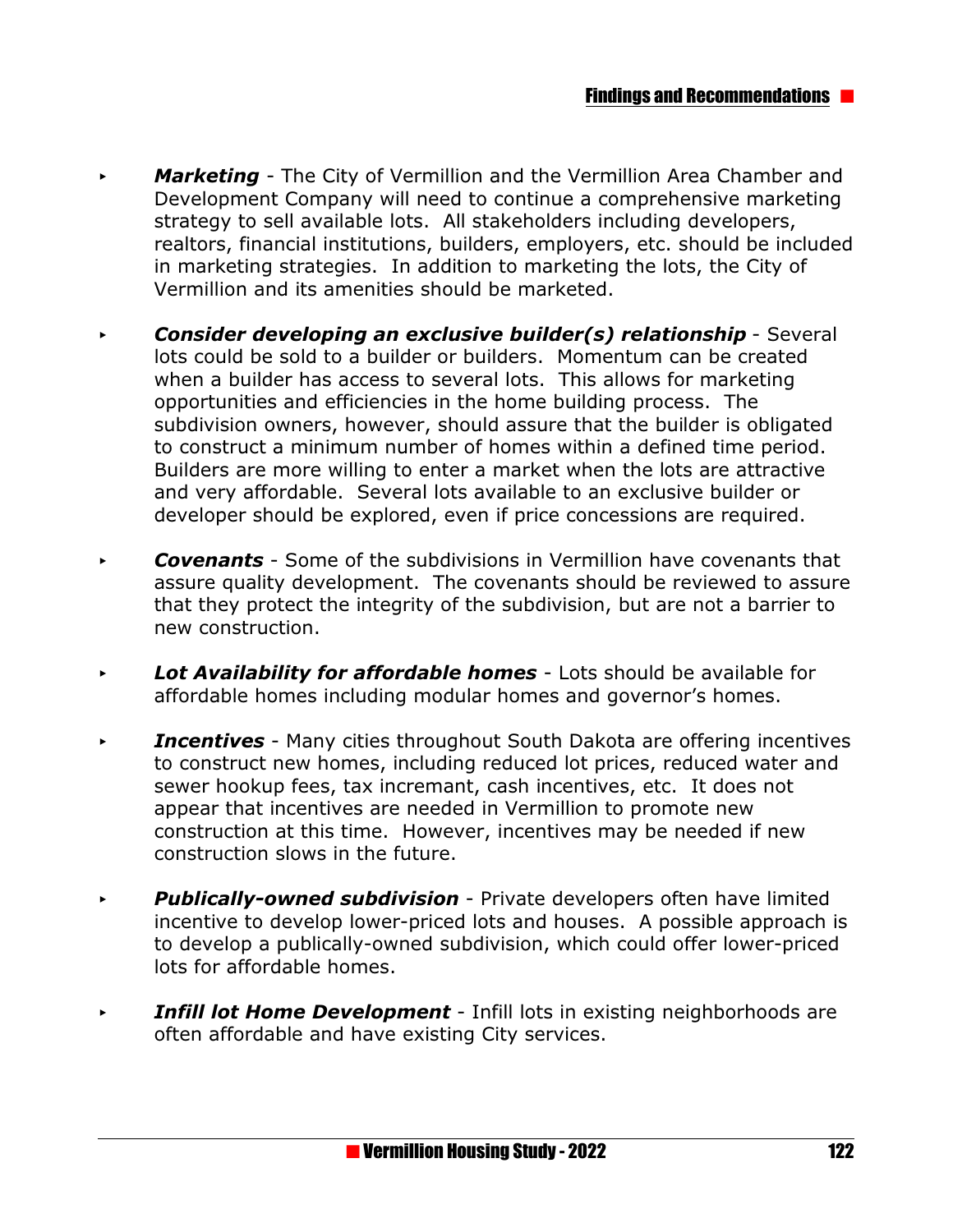- *Housing Programs The South Dakota Housing Development Authority,* USDA Rural Development and other housing agencies may have housing programs available to assist developers, builders and home buyers. Also, the Governors Office of Economic Developments may have funds available for subdivision development in the future.
- < *Manufactured, Modular Homes and Governors Homes*  Manufactured, modular and governor's homes can provide affordable opportunities for moderate income households.

#### **15. Coordinate with agencies/nonprofits that develop affordable housing**

**Findings:** With the difficulty of producing new housing units that are affordable for moderate income households, it is important to take advantage of opportunities presented by housing agencies, nonprofit groups and organizations such as Habitat for Humanity that may have the capacity to construct affordable homes in Vermillion.

Modular, manufactured and Governors Houses are potential affordable housing options. Also, infill lots in existing neighborhoods could be utilized for affordable homes.

**Recommendation:** We recommend that the City coordinate with housing agencies and nonprofit organizations that help to produce housing units for moderate income ownership. The City may be able to contribute to the development of affordable homes through land donations, tax increment financing, grant writing, or project coordination activities.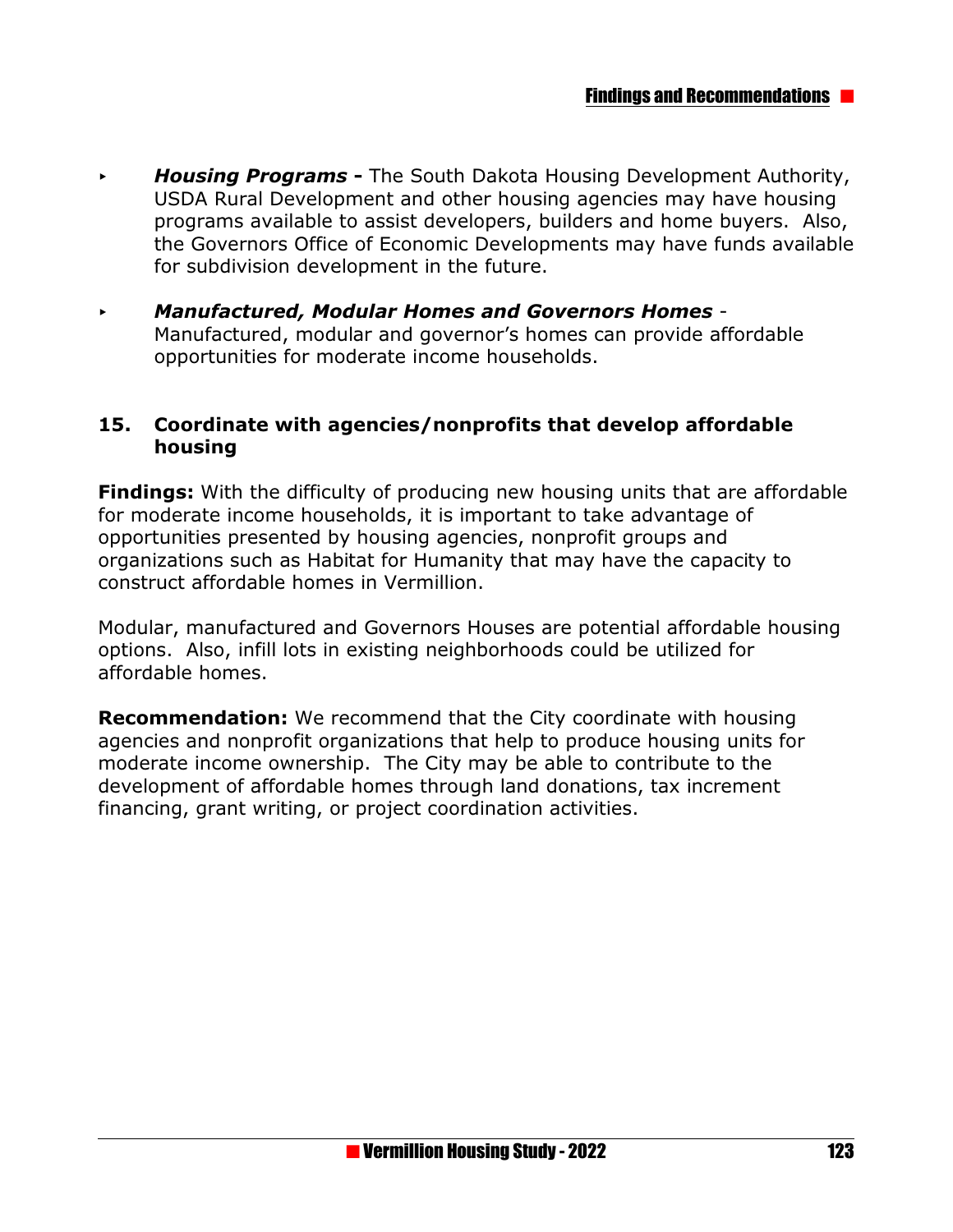Findings and Recommendations

# **Vermillion - Housing Rehabilitation**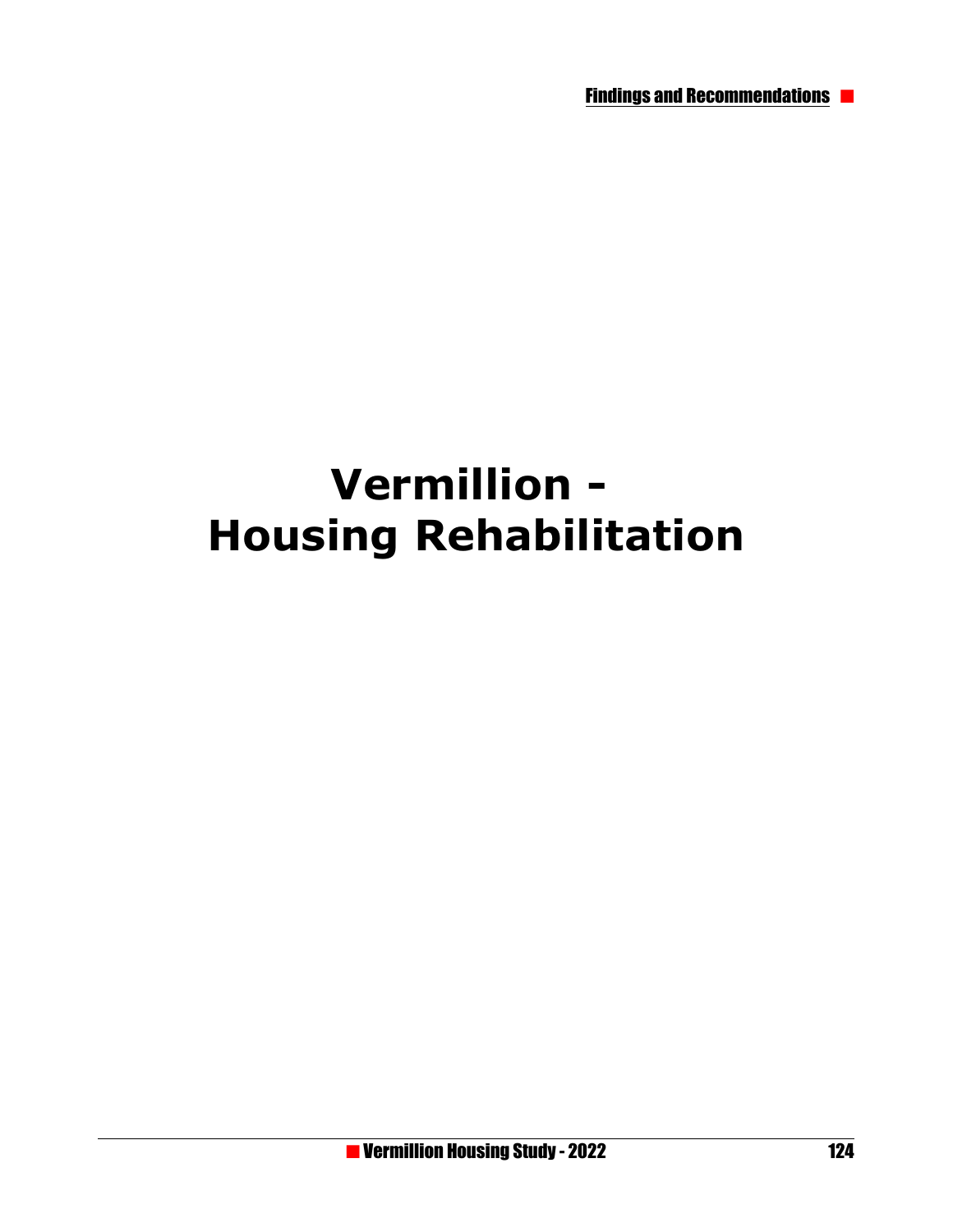# **Housing Rehabilitation**

**Findings:** Vermillion has an asset in its existing housing stock. Existing units, both now and into the future, will represent the majority of the affordable housing opportunities. Existing units generally sell at a discount to their replacement value. Units that are not maintained and improved may slip into disrepair and be lost from the housing stock. Efforts and investment in housing rehabilitation activities will be critical to offering affordable housing opportunities and in preventing the deterioration of existing neighborhoods.

Housing options for households will largely be met by the existing, more affordable housing stock. As this existing stock ages, more maintenance and repair are required. Without rehabilitation assistance, the affordable stock will shrink, creating an even more difficult affordability situation.

The following specific recommendations are made to address the housing rehabilitation needs.

## **16. Promote rental housing rehabilitation programs**

**Findings:** Based on the U.S. Census and City data, the City of Vermillion has approximately 2,600 rental units in 2022. These rental units are in multi-family projects, small rental buildings, duplexes, single family homes and mobile homes. Approximately 50% of these rental units are more than 40 years old and some of these units need improvements.

The City of Vermillion has a Rental Registration and Inspection Program that requires rental units to comply with local housing codes.

The rehabilitation of older rental units can be one of the most effective ways to produce decent, safe and sanitary affordable housing. However, it is often difficult for rental property owners to rehabilitate and maintain their rental properties while keeping the rents affordable for the tenants.

**Recommendation:** Vermillion and local housing agencies should seek funds that can be dedicated to the rehabilitation of rental units. For a rental rehabilitation program to be workable and successful, the funds should to the extent possible, allow for program design flexibility.

Potential funding sources include USDA Rural Development, the Federal Home Loan Bank, the South Dakota Housing Development Authority, and local funds.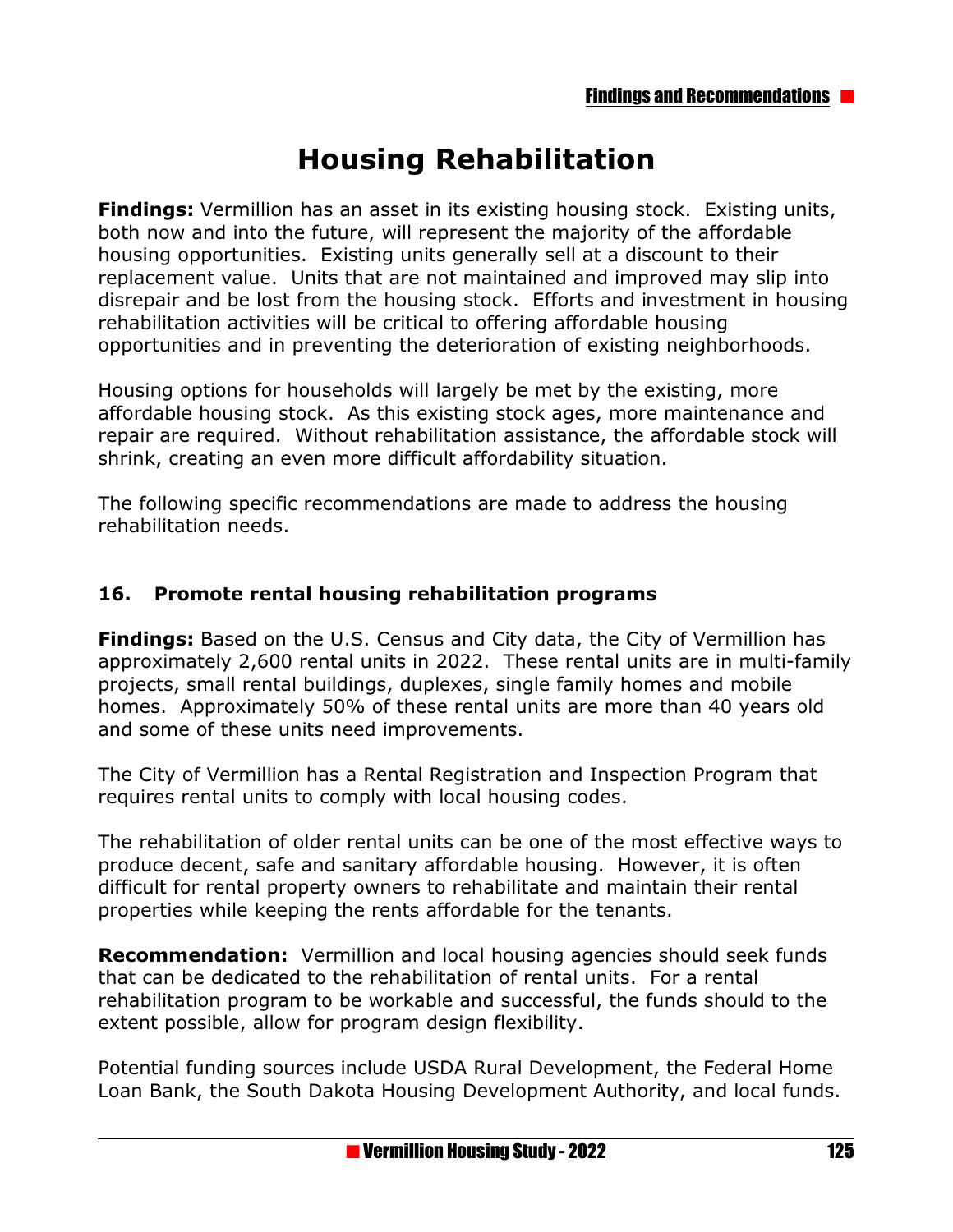## **17. Promote owner-occupied housing rehabilitation programs**

**Findings:** The affordability of the existing housing stock in Vermillion will continue to be a major attraction for families that are seeking housing in the area. Investment in owner-occupied housing rehabilitation activities will be critical to offering affordable housing opportunities.

In December 2022, Community Partners Research, Inc., conducted a housing condition survey and rated 308 single family homes in one of the City's older residential areas. The survey found that 130 homes needed minor repairs and 73 homes needed major repairs. There are also houses in other Vermillion neighborhoods that are in need of rehabilitation. Without rehabilitation assistance, there is the potential that the affordable housing stock will shrink in Vermillion.

The Rural Office of Community Services, Inc., currently has housing programs to assist area households with the rehabilitation of their homes, including the Weatherization Program and the Home Rehabilitation Program.

**Recommendation:** We continue to recommend that Vermillion and area housing agencies continue to seek local, state and federal funds to assist in financing housing rehabilitation. USDA Rural Development, the South Dakota Housing Development Authority and the Federal Home Loan Bank are potential funding sources. Vermillion should coordinate with the Rural Office of Community Services, Inc., to assure Vermillion households have access to housing rehabilitation funds.

#### **18. Continue the Rental Registration and Inspection Program**

**Findings:** The City of Vermillion has a Rental Registration and Inspection Program. The Program is a valuable tool in improving the quality of the City's rental housing. In 2022, there are 2,587 registered rental units Vermillion, approximately 50% of which are more than 40 years old. There are also a significant number of single family homes that have converted from owneroccupied to rentals. Neighborhood deterioration, lower property values and unsafe rental units are often prevented when a Rental Housing Registration and Inspection Program is successfully implemented.

The need for an ongoing Rental Registration and Inspection Program includes the following: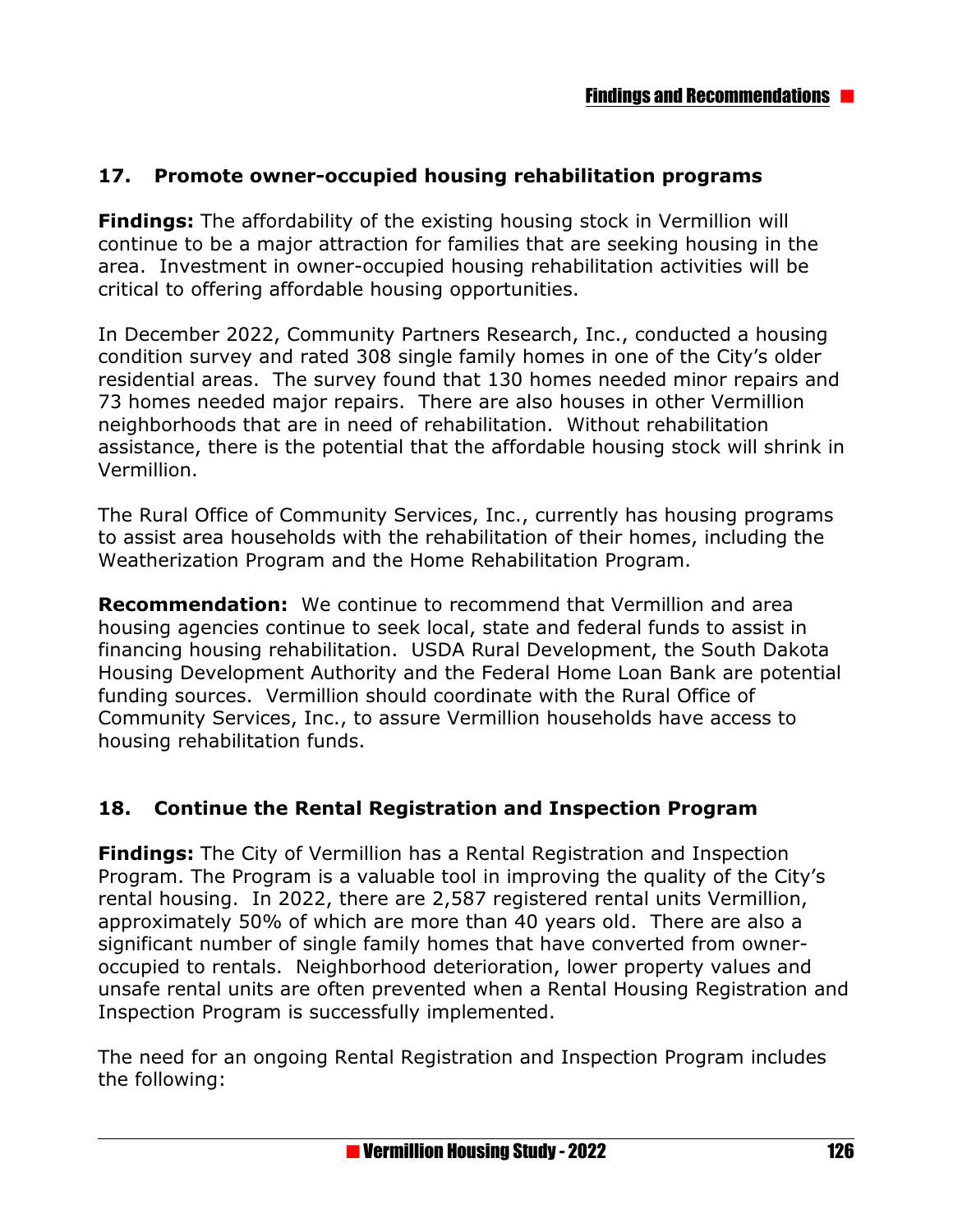#### **Health and Safety**

 $\triangleright$  There is a need to provide tenants with safe, sanitary, and standard living conditions and to eliminate life threatening hazards.

#### **Age of Housing Stock**

- Much of the existing rental housing stock in Vermillion is more than 40 years old.
- < Older housing needs continued rehabilitation and maintenance.
- $\triangleright$  Older housing often has difficulty complying with current codes.

#### **Conversions**

Some of the rental buildings were originally constructed for other uses, including single family homes converted into multiple units, or commercial buildings converted to residential use. In conversion, rental property owners often do the work themselves and have inadequate or faulty mechanical, electrical, plumbing, and heating systems. Also, constructing an apartment in the basement often results in a lack of natural lighting, ventilation and proper access and egress.

#### **Trends of Conversions**

Many of Vermillion's buyers seeking owner-occupancy housing want more amenities and conveniences, and less maintenance, thus, they are less likely to purchase older homes. Some of these older homes convert to rental use.

#### **Maintenance Efforts**

A large number of rental property owners are providing quality housing and reinvesting in their rental properties. However, some rental property owners do not maintain their buildings. Ongoing maintenance is necessary for older housing as buildings with continued deferred maintenance become unsafe and substandard.

#### **High Number of Rental Property Owners**

< Vermillion has a significant number of rental property owners. Many of these rental property owners do an excellent job; however, some rental property owners do not reinvest in their properties, and create a need for the program.

#### **Neighborhood Stabilization**

Rental units need to be maintained to keep the integrity of the neighborhood and stabilize property values. Deferred maintenance, parked junk cars, trash and debris all have a negative impact on residential neighborhoods.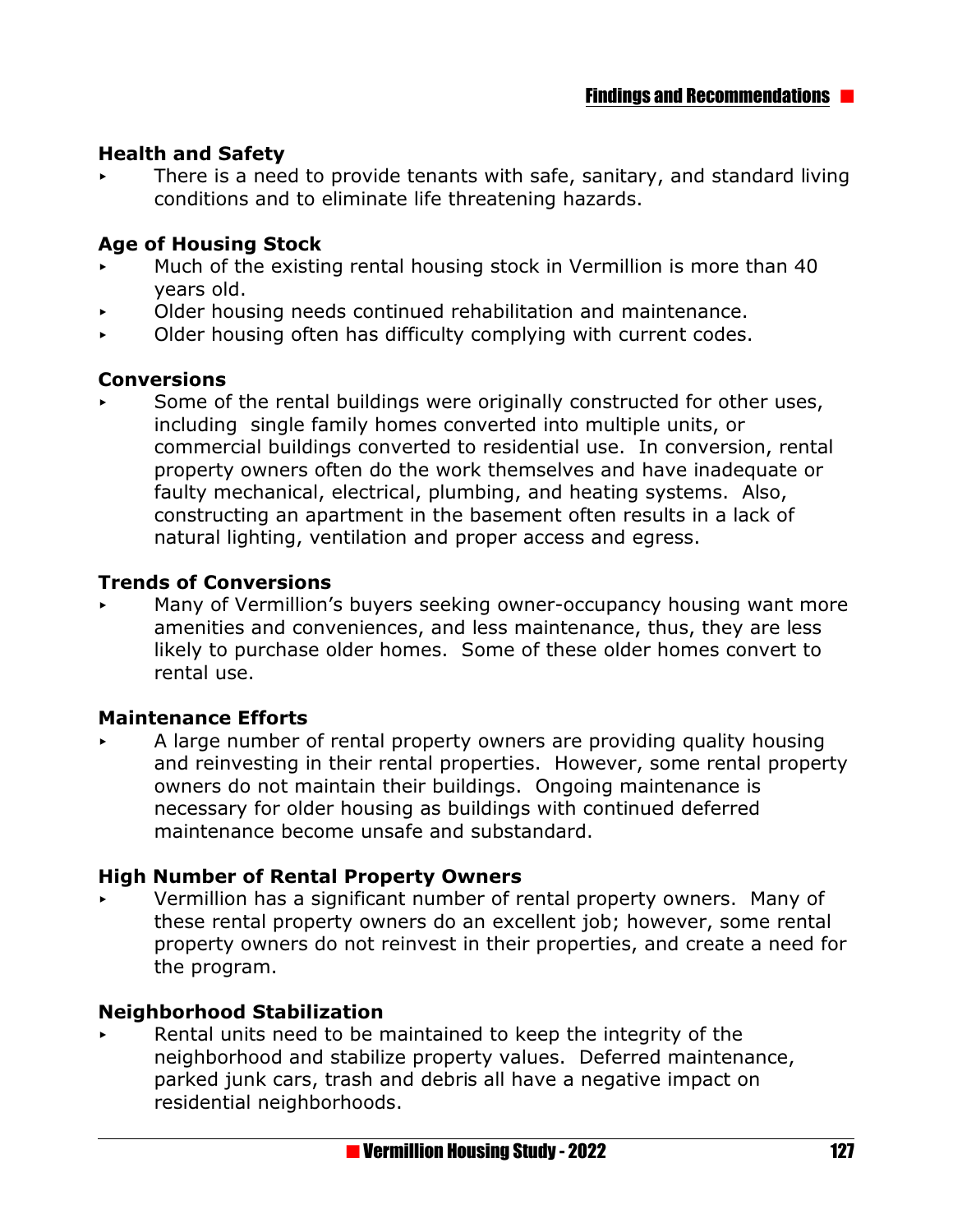### **Zoning and Codes**

< Illegal apartments such as inappropriately constructed basement apartments may be unsafe and a violation of zoning regulations.

#### **Coordination**

- < A Rental Registration and Inspection Program provides a record of rental units and owners.
- $\triangleright$  The program provides a better opportunity for coordination of city programs and codes.

**Recommendation:** We recommend the continued implementation of a Rental Registration and Inspection Program to assure that all rental units in Vermillion comply with housing laws and codes. The Program assures that Vermillion rental units are safe and sanitary, thus, removing blighted and unsafe conditions.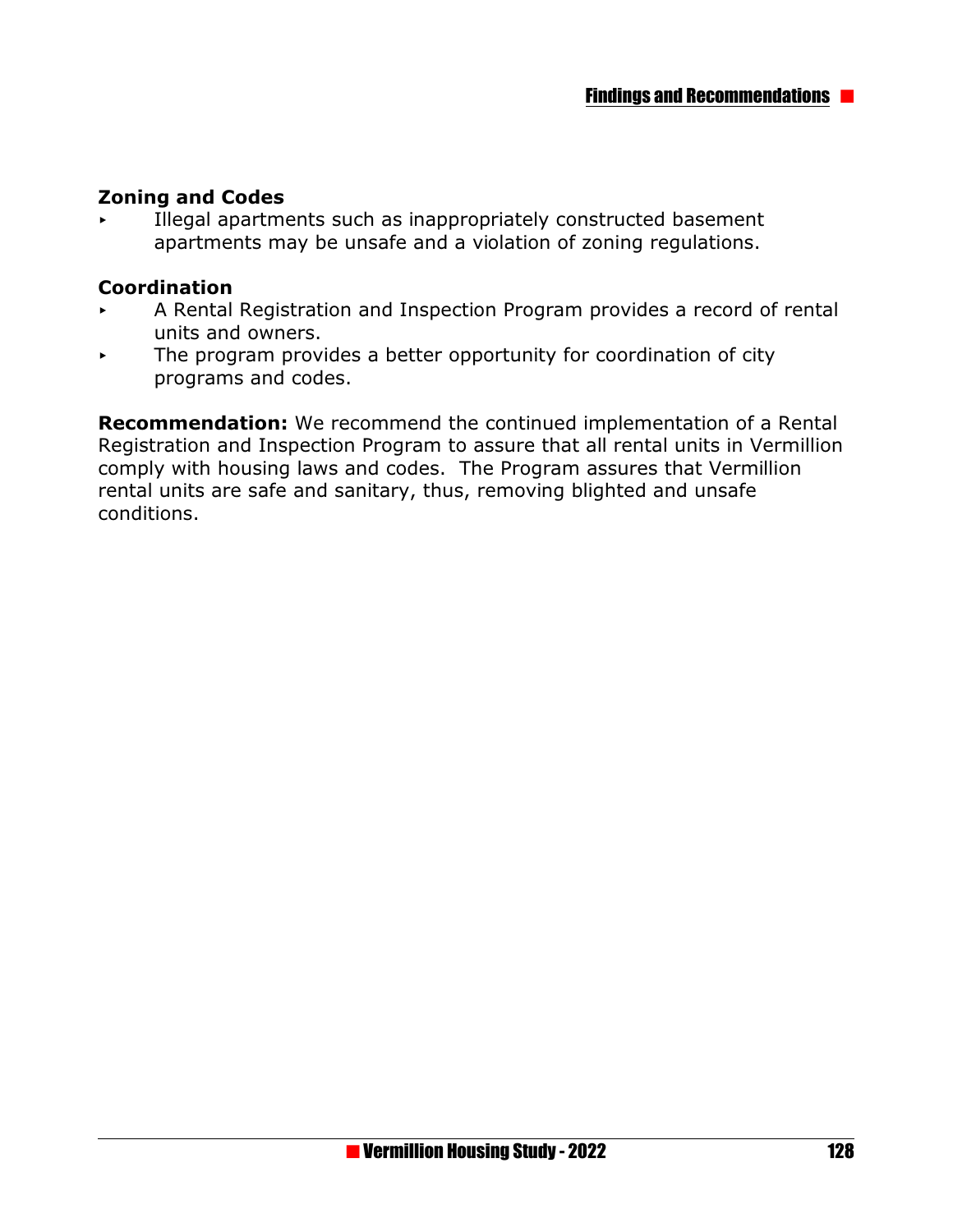Findings and Recommendations

# **Vermillion - Other Housing Initiatives**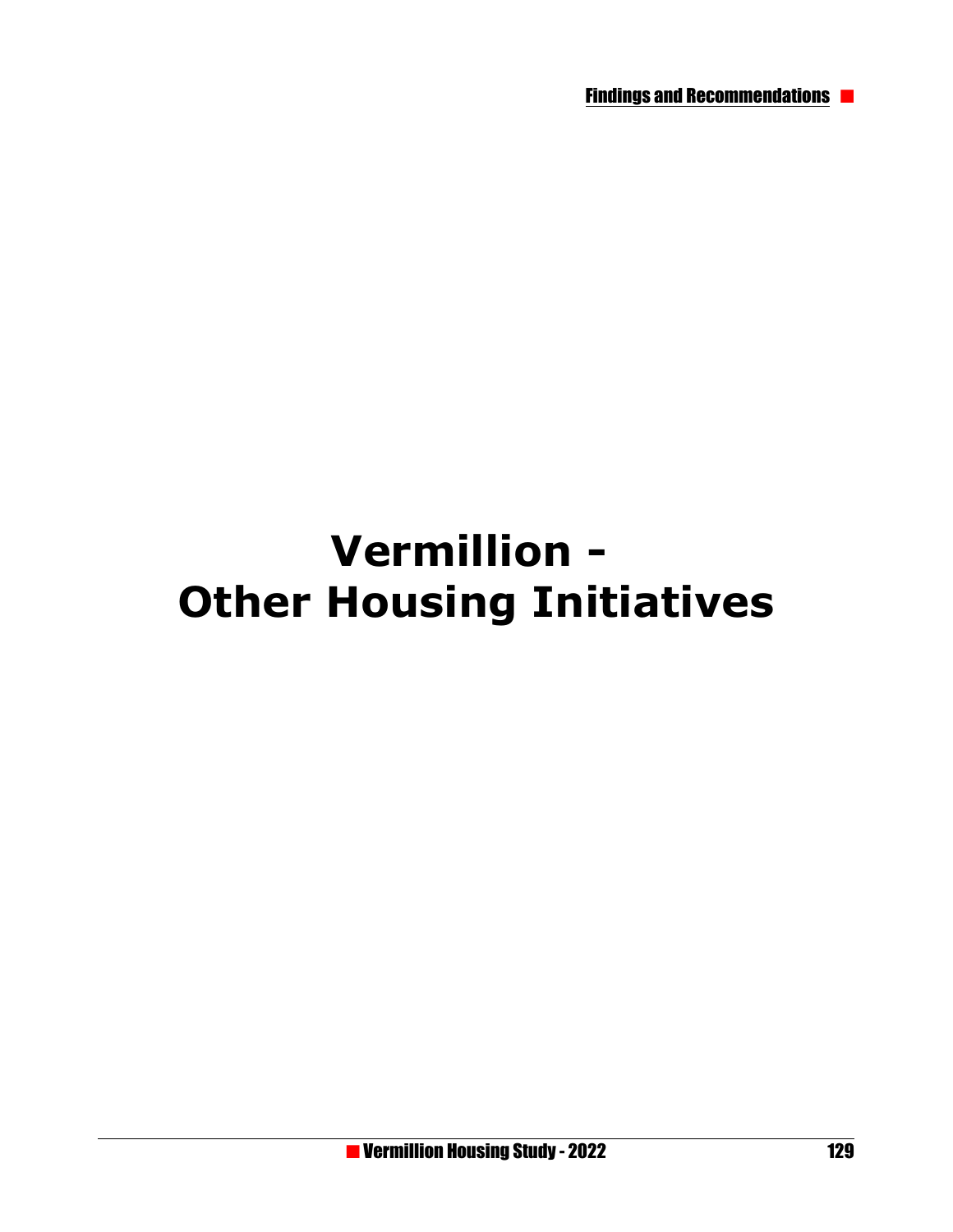### **19. Encourage employer involvement in housing**

**Findings:** The City of Vermillion has some large employers. The connection between economic development and housing availability has become an increasingly important issue as low area unemployment rates dictate the need to attract new workers into the community.

Although the jobs being created may have good wages for the area, many jobs do not pay wages sufficient for workers to buy or improve their housing. Housing for new employees is a concern for employers. It may be advantageous for employers to become involved in housing.

**Recommendation:** We continue to recommend an ongoing effort to involve employers as partners in addressing Vermillion's housing needs. Several funding sources have finance programs that include employers. Additionally, the funding agencies often view funding applications favorably that include employers in the problem solving process.

Employer involvement can include direct assistance to their employees such as a grant, loan, forgivable loan, deferred loan, down payment assistance, loan guarantee, etc. In many cases, employers do not wish to provide assistance to specific employees, but are willing to contribute to an overall city project such as an affordable residential subdivision or a moderate rent housing project. Employers can also continue to support other city projects such as trails, parks, ball fields, etc., that directly have a positive impact on housing in Vermillion.

#### **20. Acquire and demolish dilapidated structures**

**Findings:** The housing condition survey of one of the City's oldest areas identified 21 homes that are dilapidated and too deteriorated to rehabilitate. The survey also identified 73 homes as needing major repair. Several of these homes may be too dilapidated to rehabilitate upon a more detailed inspection. There are also homes in other Vermillion neighborhoods that may be dilapidated and beyond repair. Some dilapidated houses have been demolished in Vermillion in the past.

**Recommendation:** We recommend that Vermillion continue to demolish severely dilapidated structures. The City is enhanced when blighted and dilapidated structures are removed**.** Also, some of the cleared lots can possibly be utilized for the construction of new affordable housing units.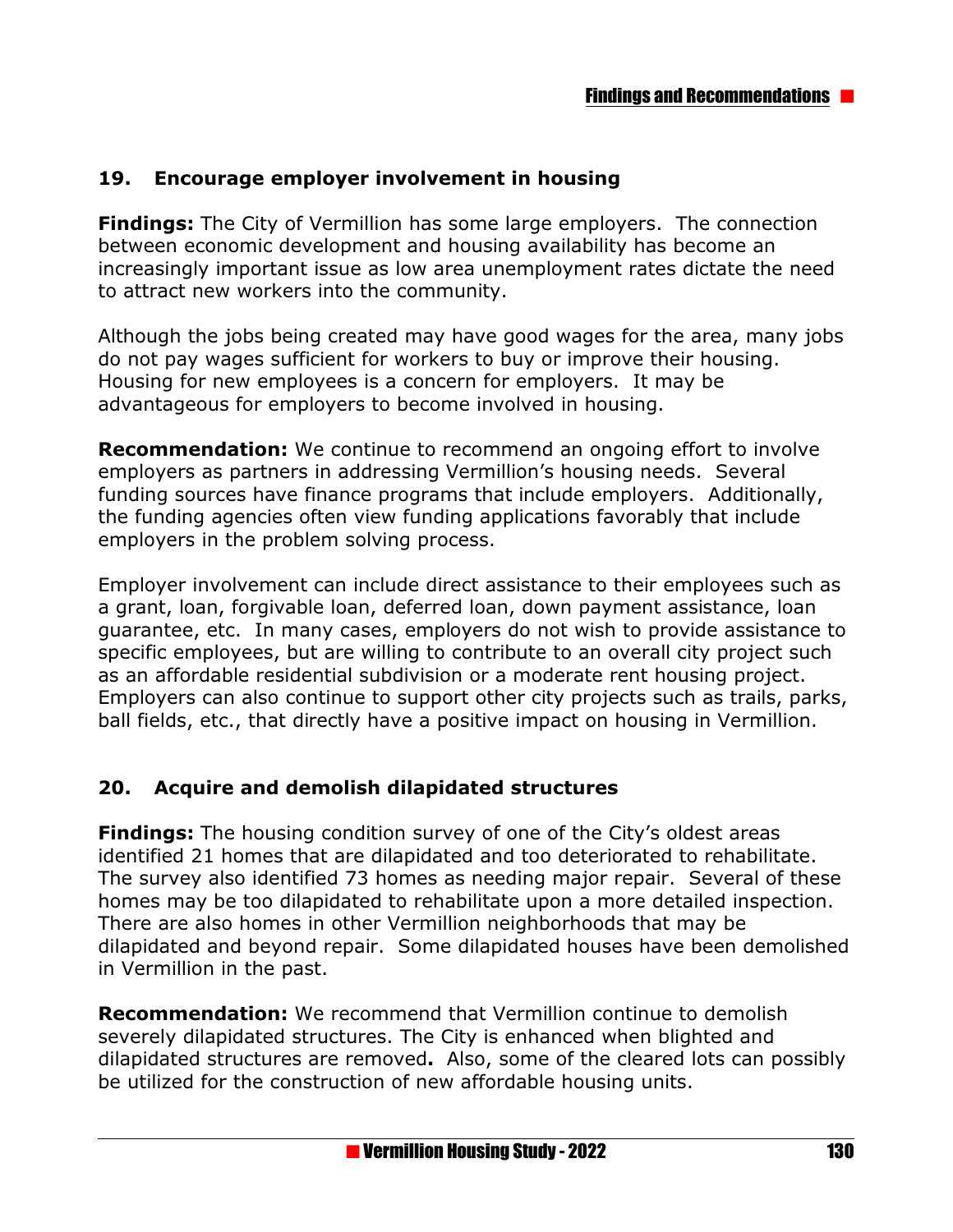We also recommend that the City of Vermillion maintain an inventory of structures that may be candidates for future acquisition and demolition. An inventory of in-fill lots for future development should also be maintained.

#### **21. Develop mobile home park improvement programs**

**Findings:** In the 2021 mobile home survey, we identified six mobile home parks in the City of Vermillion with a total 350 mobile homes.

The condition survey of the 350 mobile homes in the six parks identified 87 mobile homes that need minor repair, 76 mobile homes that need major repair and 38 mobile homes that are dilapidated and beyond repair. A total of 149 mobile homes are sound and require no repairs.

It appears that new mobile homes are being moved into most of the mobile home parks. Some of these new homes are replacing older mobile homes.

**Recommendation:** Addressing the issues created by substandard mobile homes is not easily solved. Some communities have rehabilitated older units, but this is difficult to accomplish because of the type of construction of mobile homes, and it is rarely cost effective.

Some communities have established programs that provide for the purchase and removal of substandard mobile home units, provided a newer unit is purchased to replace the acquired dwelling. While this approach can work well in upgrading the stock, it can be expensive, especially if there are a large number of homes in poor condition.

It may be appropriate for the City to initiate or continue programs to improve the quality of mobile homes, even if these programs can only address a few units per year. Some of the innovative programs that have been used in other communities to address mobile home conditions and mobile home park issues include:

< *Operation Safe Mobile Home Park* - Owners of substandard mobile homes are given the option of voluntarily selling their substandard mobile home to the City or a local housing agency for a fixed minimum price. The mobile homes are then removed from the park and demolished/salvaged. The owner can then use the funds from the sale to help purchase a new home. Mobile home dealerships have sometimes participated by buying the salvaged homes.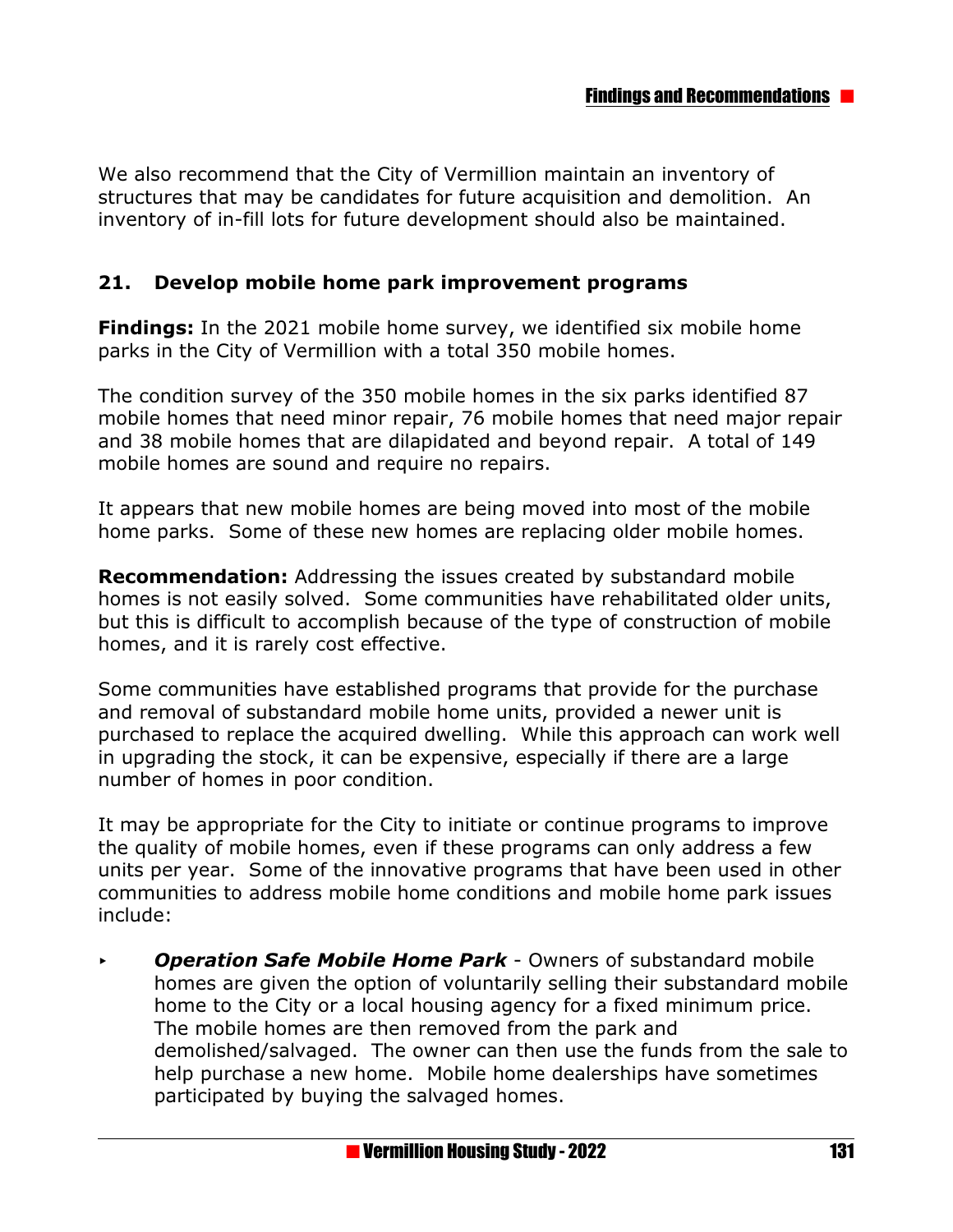- *Fime of Sale Inspection Program This inspection program is* designed to provide safe living conditions through the identification and elimination of basic life/safety hazards in older mobile homes. Mobile homes are subject to inspection prior to their sale. All identified safety hazards must be corrected before the unit is sold and/or occupied.
- **Continue mobile home inspections** Currently, rental mobile homes must be inspected and meet exiting codes prior to being occupied.
- **Age of mobile/manufactured homes** Some cities have adopted regulations that mobile/manufactured homes older than a designated age cannot be moved into the City and mobile/manufactured homes that are not new must be inspected prior to being moved into the City. Currently, mobile homes must have been constructed after 1976 to be eligible to be moved into Vermillion.

#### **22. Create a plan and continue coordination among housing agencies**

**Findings:** The City of Vermillion and the Vermillion Area Chamber and Development Company have staff resources to plan and implement many of the housing recommendations advanced in this Study. Vermillion also has access the South Eastern Council of Governments, the South Eastern Development Foundation, the Vermillion Housing and Redevelopment Commission, the Rural Office of Community Services, Inc., USDA Rural Development, the South Dakota Housing Development Authority and Dakota Resources. These agencies all have experience with housing and community development programs.

**Recommendation:** Vermillion is fortunate to have access to several agencies that can address housing needs. It is our recommendation that the City continue to work with the housing agencies to prioritize the recommendations of this Study and to develop a plan to comprehensively address the City's housing needs. The plan should include strategies, time lines and the responsibilities of each agency. While there has traditionally been a degree of staff interaction between these agencies, it will be important that a coordinated approach be used to prioritize and assign responsibility for housing programs. This approach will reduce duplication, provide coordination and cooperation among agencies and will effectively utilize scare resources.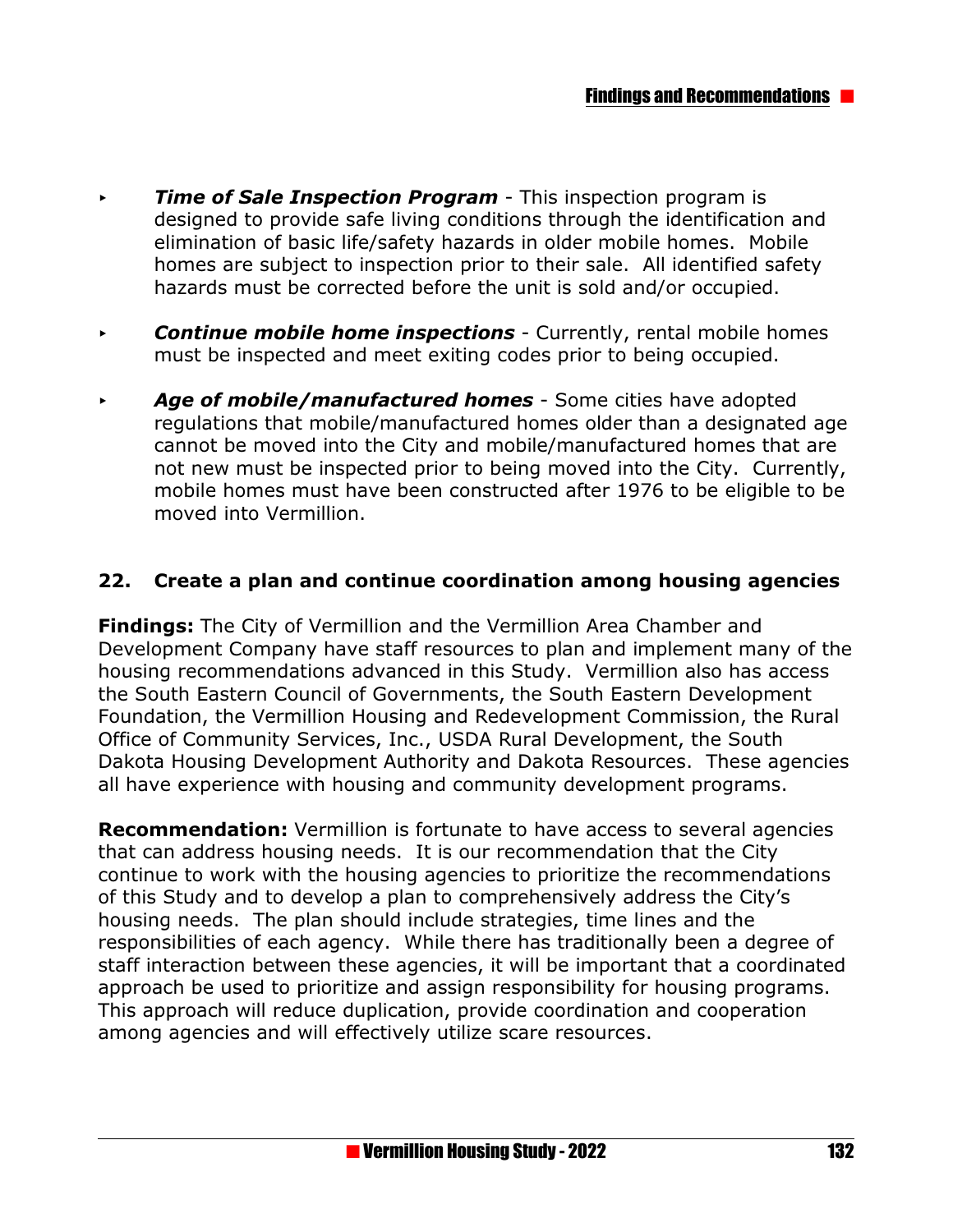It will also be important for the City to look for opportunities to work cooperatively with other area cities to address housing issues. With limited staff capacity, cooperative efforts may be the only way to accomplish certain projects. Cooperative efforts will not only make housing projects more practical, but they will often be more cost-effective and competitive.

#### **23. Strategies for downtown redevelopment and commercial development**

**Findings:** The City of Vermillion's downtown has buildings that have been renovated and have high quality commercial space. There are also buildings that need renovation. This recommendation provides an outline of actions that could be taken to complement the ongoing renovation and redevelopment initiatives that are ongoing to renovate the downtown, to maximize the usage of downtown buildings and to promote new downtown businesses.

When households are selecting a city to purchase a home in, they often determine if the city's commercial sector is sufficient to serve their daily needs. A viable downtown commercial district is an important factor in their decision making process.

In addition to the City's downtown, Vermillion has other commercial areas. There are buildings and businesses in these commercial areas.

**Recommendation:** We are recommending the initiation or continuation of the following actions for downtown Vermillion:

- $\overline{\phantom{a}}$  Interview all downtown property owners and tenants to develop a database and to determine their future plans (expanding, selling, renovations, etc.)
- $\triangleright$  Develop an overall plan for the downtown (potential new businesses, address parking needs, develop an overall theme, art and cultural opportunities, etc.)
- $\triangleright$  Develop a mini-plan for each downtown property and each downtown block. This may include:
	- $\triangleright$  Commercial building rehab and renovations
	- < Facade work
	- < Building demolition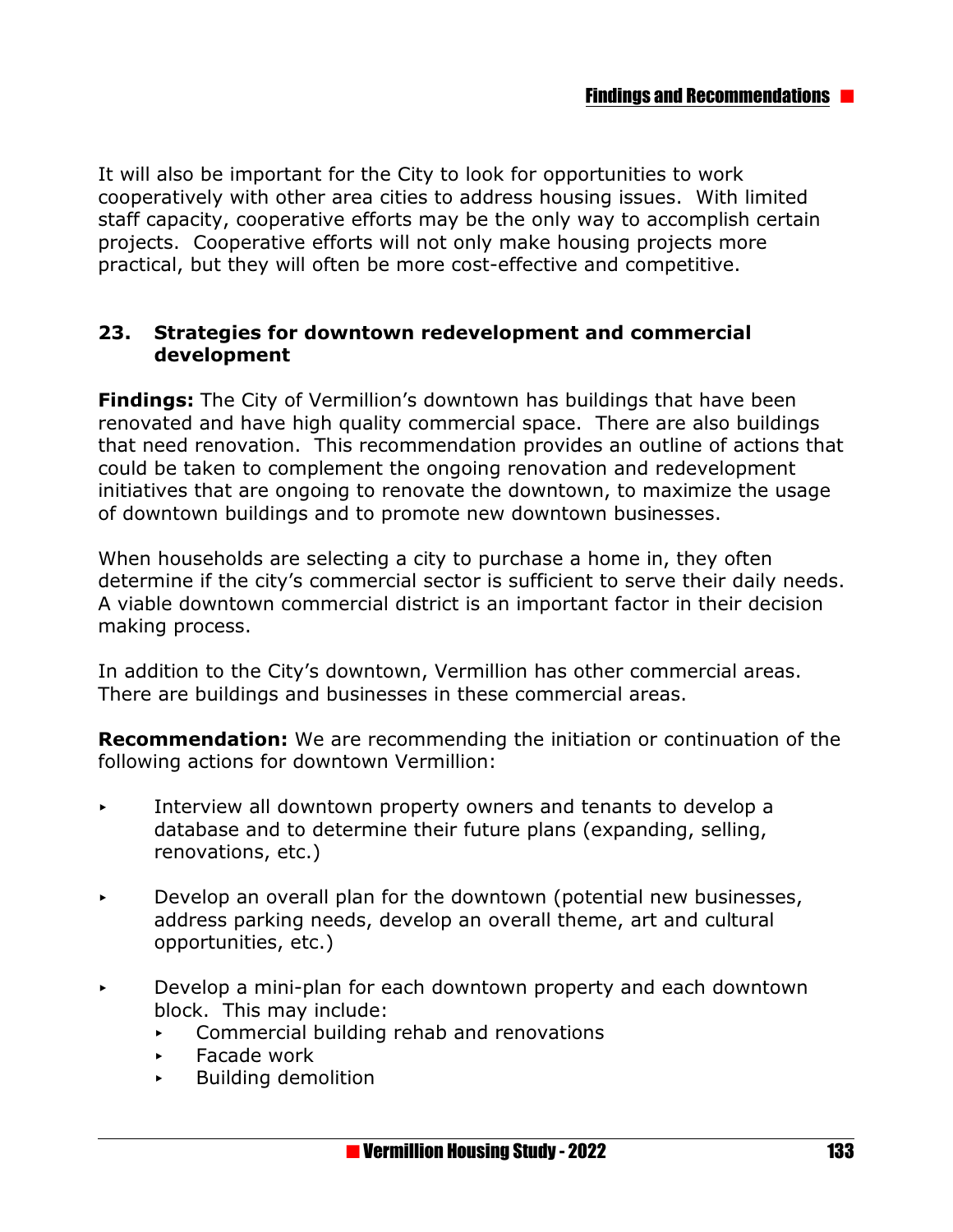- < New construction
	- $\triangleright$  Recruiting new businesses
	- < Housing development
	- Deper floor renovations
- $\blacktriangleright$  Identify funding sources
	- < Property owner funds
	- **EXECT:** City of Vermillion
	- < Vermillion Area Chamber and Development Company
	- < Federal Home Loan Bank
	- < Special tax districts
	- Tax increment financing
	- < Funds from South Dakota State Agencies
- $\triangleright$  Work with stakeholders to identify roles, secure funding, develop and implement programs and projects
	- **EXAMPLE PROPERTY OWNERS**
	- **EXECTLE City of Vermillion**
	- < Vermillion Area Chamber and Development Company
	- < South Eastern Council of Governments

The City of Vermillion and the Vermillion Chamber and Development Company should also continue to work with the building owners, businesses and land owners to construct new commercial buildings and to encourage new businesses to locate in the City's other commercial areas.

#### **24. Develop home ownership and new construction marketing programs**

**Findings:** Cities that invest in marketing have an advantage. Opportunities to buy or construct a home are sometimes limited because of the lack of information and awareness of financing and incentive programs, homes and lots on the market, local builders, etc. This is especially evident for new households moving into the area. The home buying/home building process can be very intimidating for first-time buyers and builders. It is important for the home buying or home building process to be user-friendly.

**Recommendation:** The City of Vermillion and the Vermillion Area Chamber and Development Company have been active in promoting and marketing housing and we recommend the continuation of the following: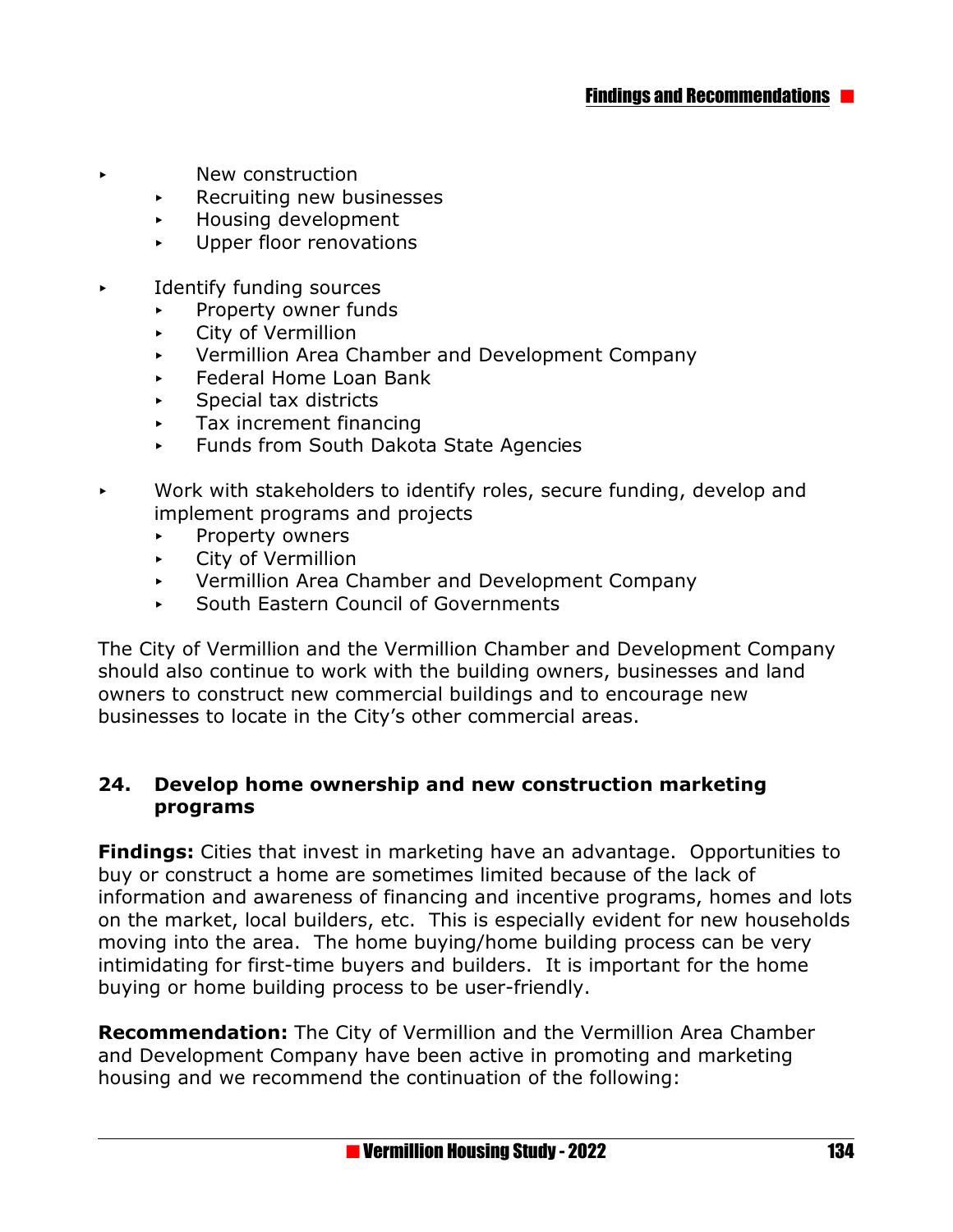- $\blacktriangleright$  Identify the City's strengths and competitive advantages and heavily promote them
- Continue to create marketing materials that can be distributed regionally (including internet, TV, radio, etc.)
- Work closely with employers to provide employees (especially new employees) with housing opportunities in Vermillion
- Work with housing agencies to provide down payment assistance, low interest loans, gap financing, home owner education and home owner counseling programs
- < Consider an annual Housing Fair that provides information on lots, builders, finance programs, etc. Developers, builders, lenders, realtors, public agencies and local businesses could participate
- $\triangleright$  Work with developers and builders to make lot development and the construction of new homes as user-friendly as possible
- < Continue to work on the creation of jobs and the development of retail, service and recreational opportunities that make the City a "full service" community
- Continue to provide attractive lots at an affordable price for a variety of home sizes, styles and price ranges
- Preserve the quality of existing neighborhoods through the rehabilitation of substandard housing and the demolition of dilapidated structures that are beyond repair
- Continue to develop new housing choices that serve life-cycle housing needs, such as new rental housing, twin homes, senior with services housing, etc.
- Review the City's policies and fees to assure that they are user-friendly, fair and receptive for developers, builders and households
- < Develop a coordinated housing plan with the private sector and area housing agencies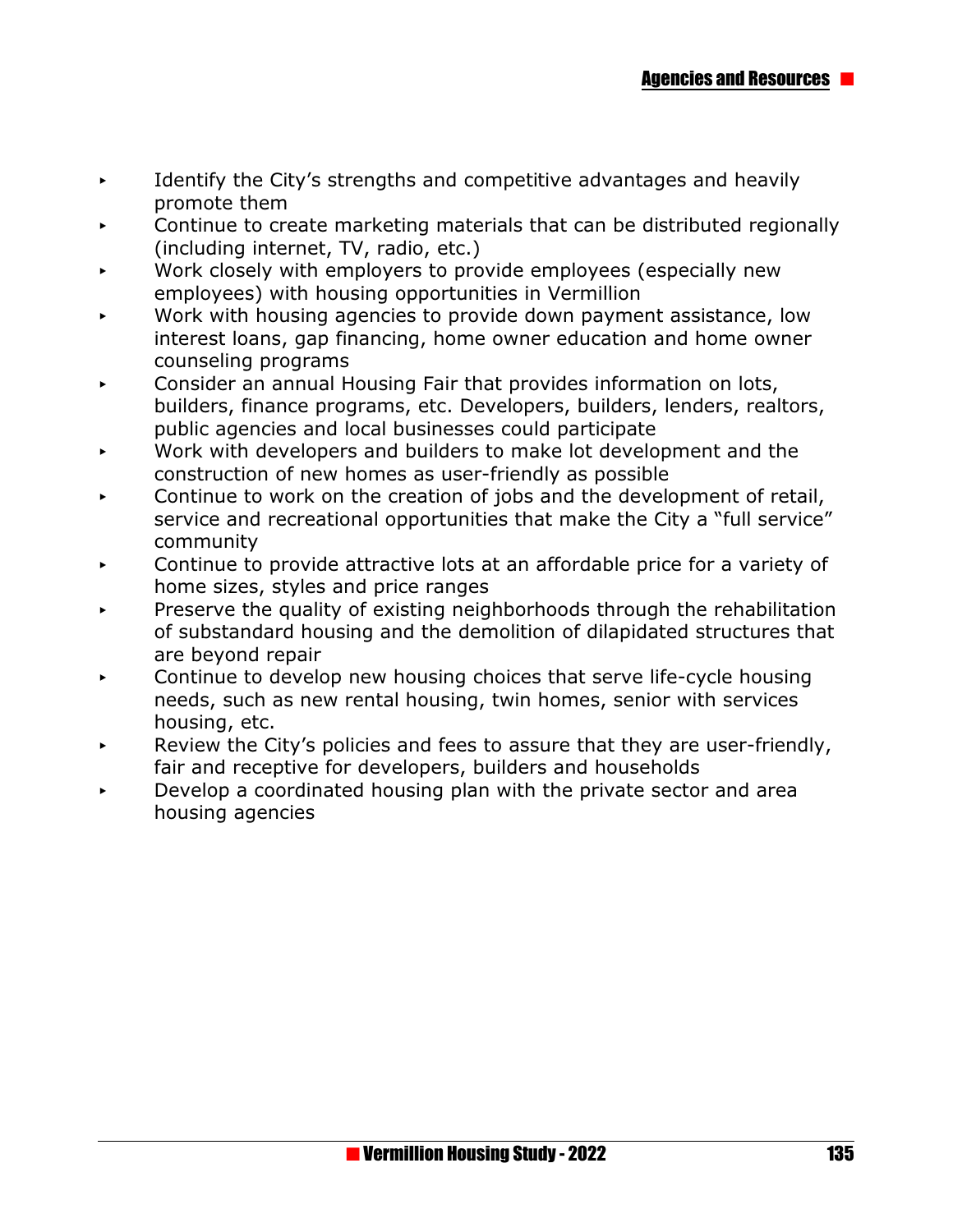# **Agencies and Resources**

The following local and state agencies administer programs or provide funds for housing programs and projects:

#### **Vermillion Area Chamber and Development Company**

2 East Main St., Ste. 101 Vermillion, SD 57069 (605) 624-5571

#### **Rural Office of Community Services, Inc.**

214 W. Main P.O. Box 70 Lake Andes, SD 57356

#### **South Eastern Development Foundation**

500 North Western Avenue, Suite 100 Sioux Falls, SD 57104 (605) 367-5390

#### **South Eastern Council of Governments**

500 North Western Avenue, Suite 100 Sioux Falls, SD 57104 (605) 367-5390

#### **Habitat for Humanity of Clay and Yankton Counties**

218 Capital St. Yankton, SD 57078 (605) 260-4224

#### **Vermillion Housing and Redevelopment Commission**

25 Center St. Vermillion, SD 57069 (605) 677-7191

#### **South Dakota Housing Development Authority**

221 South Central Avenue Pierre, SD 57501 (605) 773-3181